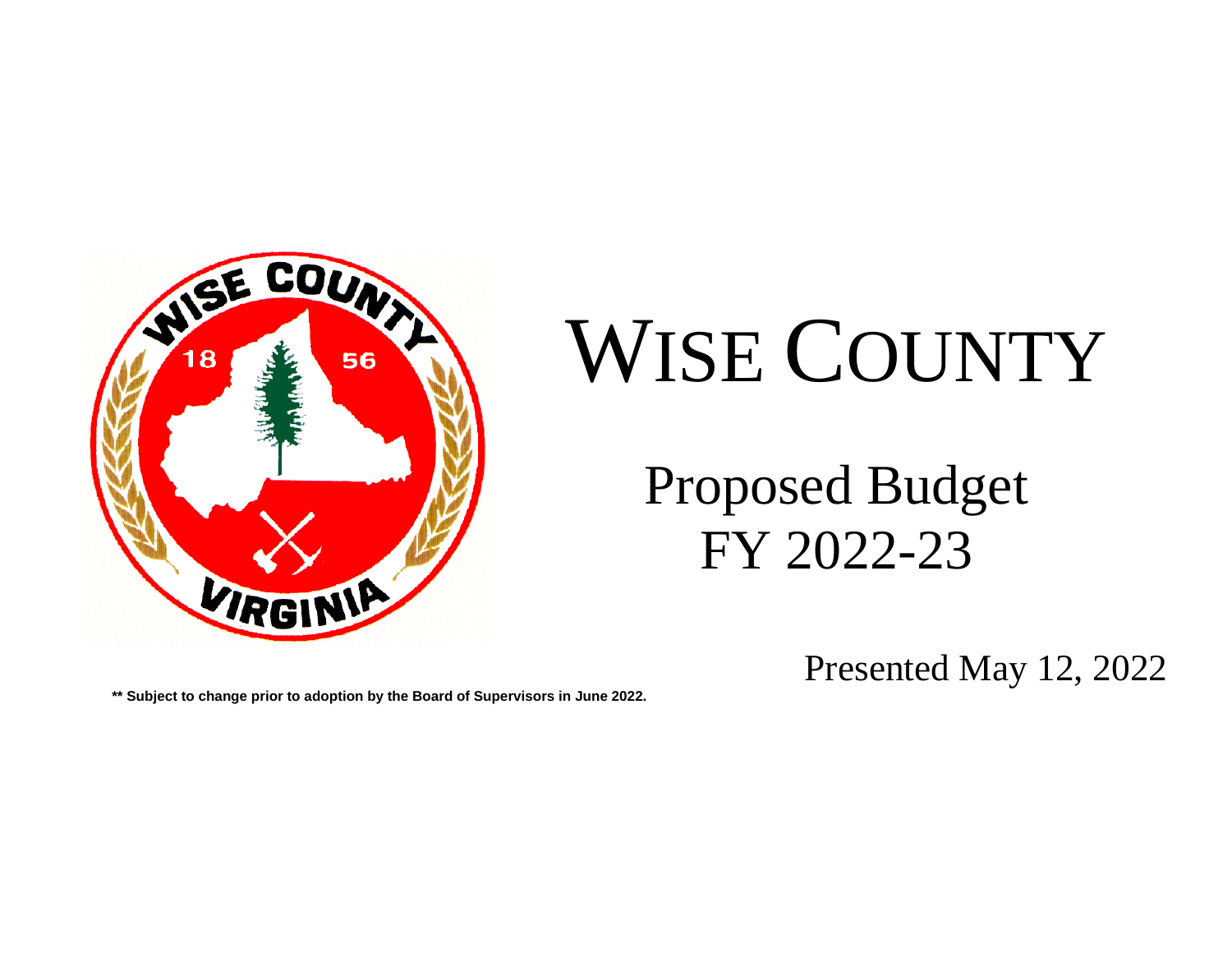# **WISE COUNTY BOARD OF SUPERVISORS Proposed Revenue Budget (P3) Report dates 07/01/2022 - thru - 06/30/2023**

| Account<br>Number      | Account<br>Description | FY 2021<br><b>ADJUSTED</b><br><b>BUDGET</b> | FY 2021<br><b>ACTUALS</b><br>$07/01/2020 -$<br>06/30/2021 | FY 2022<br><b>ADJUSTED</b><br><b>BUDGET</b> | FY 2022<br>Actuals<br>07/01/2021-<br>06/30/2022 | FY 2023<br>Proposed<br>(Phase 3) | Increase or<br>Decrease |
|------------------------|------------------------|---------------------------------------------|-----------------------------------------------------------|---------------------------------------------|-------------------------------------------------|----------------------------------|-------------------------|
|                        |                        |                                             |                                                           |                                             |                                                 |                                  |                         |
| 4111-REAL ESTATE TAXES |                        |                                             | 12, 485, 161.12 12, 690, 720.27 12, 232, 746.93           |                                             |                                                 | 5,663,795.65 12,509,150.13       | 276,403.20              |
| 4112-PUBLIC SERVICE CO |                        |                                             | 9,900,000.00 10,016,148.92                                | 9,826,110.02                                |                                                 | 5,098,539.72 10,122,956.01       | 296,845.99              |
| 4113-TANGIBLE PERSONAL |                        | 5,473,990.12                                | 5,899,293.92                                              | 4,960,633.72                                | 5,720,502.73                                    | 5,368,497.63                     | 407,863.91              |
| 4114-MACHINERY & TOOLS |                        | 578,994.43                                  | 524,392.99                                                | 416, 188.51                                 | 567,281.70                                      | 454, 188.51                      | 38,000.00               |
| 4115-MERCHANTS' CAPITA |                        | 775,455.62                                  | 726,055.51                                                | 732, 416.57                                 | 619,946.31                                      | 632, 314.97                      | $-100, 101.60$          |
| 4116-PENALTY, INT & AD |                        | 534, 913.79                                 | 703,867.14                                                | 547,778.79                                  | 453,390.44                                      | 534, 913.79                      | $-12,865.00$            |
| 4117-MOBILE HOME TAXES |                        | 166,637.00                                  | 191,095.41                                                | 176,821.42                                  | 169,132.95                                      | 187,807.13                       | 10,985.71               |
| 4118-JUDICIAL SALE FEE |                        | 1,481.31                                    | 8,758.32                                                  | 0.00                                        | 2,678.68                                        | 0.00                             | 0.00                    |
| 4119-REFUND COUNTY TAX |                        | 0.00                                        | $-28,575.14$                                              | 0.00                                        | $-11, 154.81$                                   | 0.00                             | 0.00                    |
| 4121-LOCAL SALES & USE |                        | 2,908,922.00                                | 3,105,809.25                                              | 2,952,000.00                                | 2,632,952.28                                    | 3,066,432.11                     | 114, 432.11             |
| 4122-CONSUMER'S UTILIT |                        | 1,267,624.89                                | 1, 163, 553. 52                                           | 1,267,624.89                                | 935,662.44                                      | 1,267,624.89                     | 0.00                    |
| 4123-BUSINESS LICENSE  |                        | 95,283.76                                   | 89, 153. 25                                               | 95,283.76                                   | 75,576.67                                       | 95,283.76                        | 0.00                    |
| 4124-FRANCHISE LICENSE |                        | 44,906.74                                   | 40,085.40                                                 | 44,906.74                                   | 16,540.35                                       | 44,906.74                        | 0.00                    |
| 4125-TRANSCIENT OCCUP  |                        | 28,859.10                                   | 23,653.19                                                 | 28,859.10                                   | 24,401.81                                       | 93,980.00                        | 65,120.90               |
| 4126-TAXES ON RECORDAT |                        | 178,884.99                                  | 137,242.14                                                | 140,000.00                                  | 156,914.69                                      | 140,000.00                       | 0.00                    |
| 4128-COAL SEVERANCE TA |                        | 1, 165, 237. 26                             | 590,109.76                                                | 800,000.00                                  | 671,081.40                                      | 800,000.00                       | 0.00                    |
| 4129-COAL & GAS ROAD I |                        | 34, 315. 13                                 | 12,827.00                                                 | 19,510.28                                   | 14,510.28                                       | 15,000.00                        | $-4,510.28$             |
| 4131-ANIMAL LICENSES   |                        | 8,410.00                                    | 5,220.00                                                  | 8,410.00                                    | 2,450.00                                        | 8,410.00                         | 0.00                    |
| 4132-PERMITS & OTHER L |                        | 20,527.40                                   | 29,739.39                                                 | 25,000.00                                   | 29,083.74                                       | 25,000.00                        | 0.00                    |
| 4133-ZONING DEPARTMENT |                        | 2,800.00                                    | 1,075.00                                                  | 2,800.00                                    | 0.00                                            | 2,800.00                         | 0.00                    |
| 4134-SOIL & EROSION    |                        | 1,950.00                                    | 200.00                                                    | 1,950.00                                    | 0.00                                            | 1,950.00                         | 0.00                    |
| 4141-FINES & FORFEITUR |                        | 40,882.75                                   | 71,447.30                                                 | 169,515.88                                  | 63, 635.14                                      | 68,693.85                        | $-100,822.03$           |
| 4151-REVENUE FROM USE  |                        | 300,000.00                                  | 44,714.82                                                 | 50,000.00                                   | $-58,753.17$                                    | 50,000.00                        | 0.00                    |
| 4152-REVENUE USE OF PR |                        | 73,000.00                                   | 72,510.00                                                 | 73,000.00                                   | 61,455.00                                       | 73,000.00                        | 0.00                    |
| 4161-COURT COSTS       |                        | 23,542.55                                   | 14,629.17                                                 | 28, 192.55                                  | 16,919.70                                       | 23,088.78                        | $-5, 103.77$            |
| 4162-CHARGES FOR COMM. |                        | 3,990.03                                    | 3,054.98                                                  | 3,990.03                                    | 2,570.06                                        | 2,816.52                         | $-1, 173.51$            |
| 4163-CHARGES FOR HEALT |                        | 0.00                                        | 52,970.35                                                 | 0.00                                        | 9,157.80                                        | 25,000.00                        | 25,000.00               |
| 4164-CHARGES FOR WELFA |                        | 190,344.89                                  | 103,348.92                                                | 190,344.89                                  | 173,909.90                                      | 202, 616.48                      | 12,271.59               |
| 4165-CHARGES FOR COUNT |                        | 12,135.00                                   | 12,135.00                                                 | 12,135.00                                   | 0.00                                            | 12,135.00                        | 0.00                    |
| 4166-CHARGES FOR CITY  |                        | 250,035.18                                  | 289,557.09                                                | 290,000.00                                  | 271,912.53                                      | 290,000.00                       | 0.00                    |
| 4167-CHARGES FOR LOCAL |                        | 0.00                                        | 0.00                                                      | 207,000.00                                  | 288,896.00                                      | 356,366.48                       | 149,366.48              |
| 4183-OTHER REVENUE     |                        | 2,678,724.97                                | 352,991.75                                                | 397,931.00                                  | 92,491.31                                       | 327,200.00                       | $-70,731.00$            |
| 4184-LOCAL REPORTS & B |                        | 189,300.00                                  | 0.00                                                      | 192,900.00                                  | 0.00                                            | 0.00                             | $-192,900.00$           |
| 4185-MISCELLANEOUS REF |                        | 93,769.98                                   | 1,546,462.43                                              | 486,403.39                                  | 8,969.72                                        | 357,771.00                       | -128,632.39             |
| 4189-MISCELLANEOUS     |                        | 0.00                                        | 0.00                                                      | 2,500.00                                    | 2,500.00                                        | 0.00                             | $-2,500.00$             |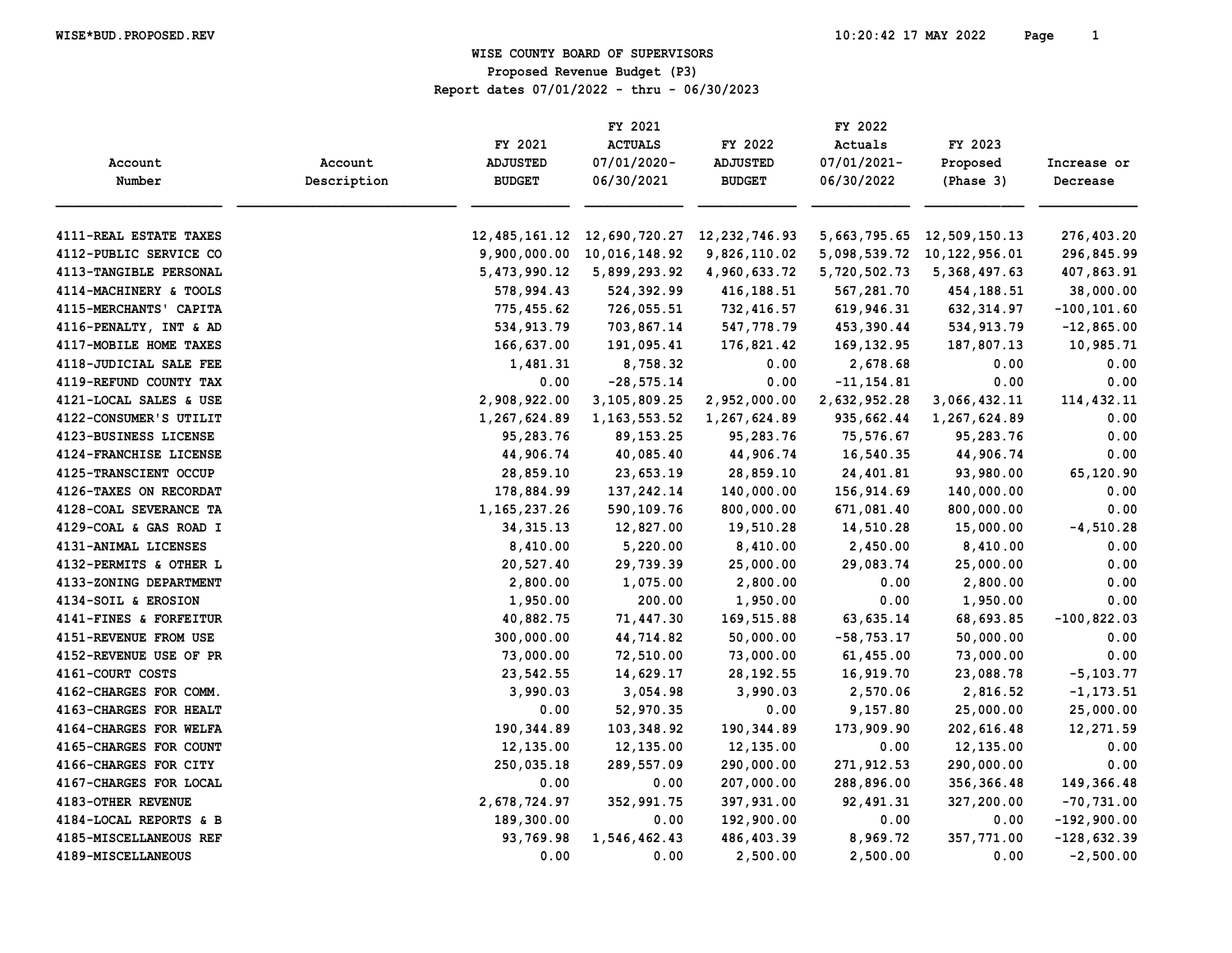**Proposed Revenue Budget (P3)**

| Account                | Account     | FY 2021<br><b>ADJUSTED</b> | FY 2021<br><b>ACTUALS</b><br>$07/01/2020 -$ | FY 2022<br><b>ADJUSTED</b>                                            | FY 2022<br>Actuals<br>07/01/2021- | FY 2023<br>Proposed | Increase or                |
|------------------------|-------------|----------------------------|---------------------------------------------|-----------------------------------------------------------------------|-----------------------------------|---------------------|----------------------------|
| Number                 | Description | <b>BUDGET</b>              | 06/30/2021                                  | <b>BUDGET</b>                                                         | 06/30/2022                        | (Phase 3)           | Decrease                   |
|                        |             |                            |                                             |                                                                       |                                   |                     |                            |
| 4192-FROM OTHER GOVT U |             | 35,000.00                  | 20,370.00                                   | 35,000.00                                                             | 0.00                              | 0.00                | $-35,000.00$               |
| 4211-PAYMENT IN LIEU O |             | 21,740.84                  | 14,369.17                                   | 21,740.84                                                             | 32,544.73                         | 32,544.73           | 10,803.89                  |
| 4221-NON-CATEGORICAL A |             | 323, 219.58                | 300,535.72                                  | 284, 353.43                                                           | 296,098.62                        | 301,495.36          | 17, 141.93                 |
| 4222-OTHER GRANTS      |             | 526,706.20                 | 93,562.31                                   | 508,254.30                                                            | 523, 353. 75                      | 241,060.00          | $-267, 194.30$             |
| 4231-CAT AID - COMMNWL |             | 790,106.32                 | 788,384.07                                  | 830,153.00                                                            | 677,839.83                        | 871,660.65          | 41,507.65                  |
| 4232-CAT AID - SHERIFF |             | 2,516,535.21               | 2,544,913.48                                | 2,743,496.00                                                          | 2,332,468.66                      | 2,841,950.25        | 98, 454.25                 |
| 4233-CAT AID - COMM OF |             | 207, 257.21                | 207,206.74                                  | 237,478.00                                                            | 196,050.19                        | 249,351.90          | 11,873.90                  |
| 4234-CAT AID - TREASUR |             | 168,378.68                 | 171,017.38                                  | 204,402.00                                                            | 169,436.29                        | 214,622.10          | 10,220.10                  |
| 4236-CAT AID REGISTRAR |             | 42,436.00                  | 45,752.60                                   | 42,436.00                                                             | 468.00                            | 73,697.00           | 31,261.00                  |
| 4238-CAT AID - CLERK C |             | 648,074.47                 | 607,860.98                                  | 661, 372.14                                                           | 487,200.33                        | 678,934.75          | 17,562.61                  |
| 4241-WELFARE           |             | 5,466,739.20               | 4,496,247.04                                | 5,663,348.76                                                          | 4,425,420.11                      | 5,793,614.24        | 130,265.48                 |
| 4242-EDUCATION         |             | 668.43                     | 0.00                                        | 1,435.43                                                              | 767.00                            | 668.43              | $-767.00$                  |
| 4243-OTHER CATAGORICAL |             | 1,345,055.70               | 1,328,938.68                                | 1,478,710.70                                                          | 739,560.46                        | 1,464,528.70        | $-14, 182.00$              |
| 4244-PUBLIC SAFETY     |             | 129,679.16                 | 134,843.72                                  | 129,679.16                                                            | 31,996.64                         | 134, 179. 16        | 4,500.00                   |
| 4251-CULTURAL GRANT    |             | 24,500.00                  | 14,500.00                                   | 4,500.00                                                              | 4,500.00                          | 4,500.00            | 0.00                       |
| 4267-ACodeAndDescripti |             | 0.00                       | 0.00                                        | 0.00                                                                  | 21,185.00                         | 12,570.00           | 12,570.00                  |
| 4311-PAYMENT IN LIEU O |             | 92,684.72                  | 95,378.83                                   | 5,000.00                                                              | 9,969.50                          | 99,783.50           | 94,783.50                  |
| 4312-NON-CATEGORICAL A |             | 554,779.37                 | 437,529.24                                  | 267,965.00                                                            | 319,558.86                        | 257,500.00          | $-10, 465.00$              |
| 4322-EDUCATION         |             | 701,092.27                 | 326,554.79                                  | 486,545.50                                                            | 108,435.23                        | 186,545.50          | $-300,000.00$              |
| 4341-WELFARE REIMB. FE |             | 4,891,377.22               | 5,199,317.06                                | 5, 162, 885. 66                                                       | 4,577,990.00                      | 5,718,928.76        | 556,043.10                 |
| 4351-FEDERAL AARA STIM |             | 0.00                       | 0.00                                        | 1,004,747.26                                                          | 0.00                              | 1,855,080.31        | 850, 333.05                |
| 4367-ACodeAndDescripti |             | 0.00                       | 0.00                                        | 0.00                                                                  | 37,958.54                         | 40,135.36           | 40,135.36                  |
| 4410-OTHER SOURCES     |             | 1,511,082.45               | 11,230.62                                   | 3,757,118.86                                                          | 18,054.94                         |                     | 1,394,887.97 -2,362,230.89 |
| <b>GENERAL FUND</b>    |             |                            |                                             | 59,527,193.04 55,332,759.48 59,913,575.51 38,787,807.70 59,628,142.45 |                                   |                     | $-285, 433.06$             |
|                        |             |                            |                                             |                                                                       |                                   |                     |                            |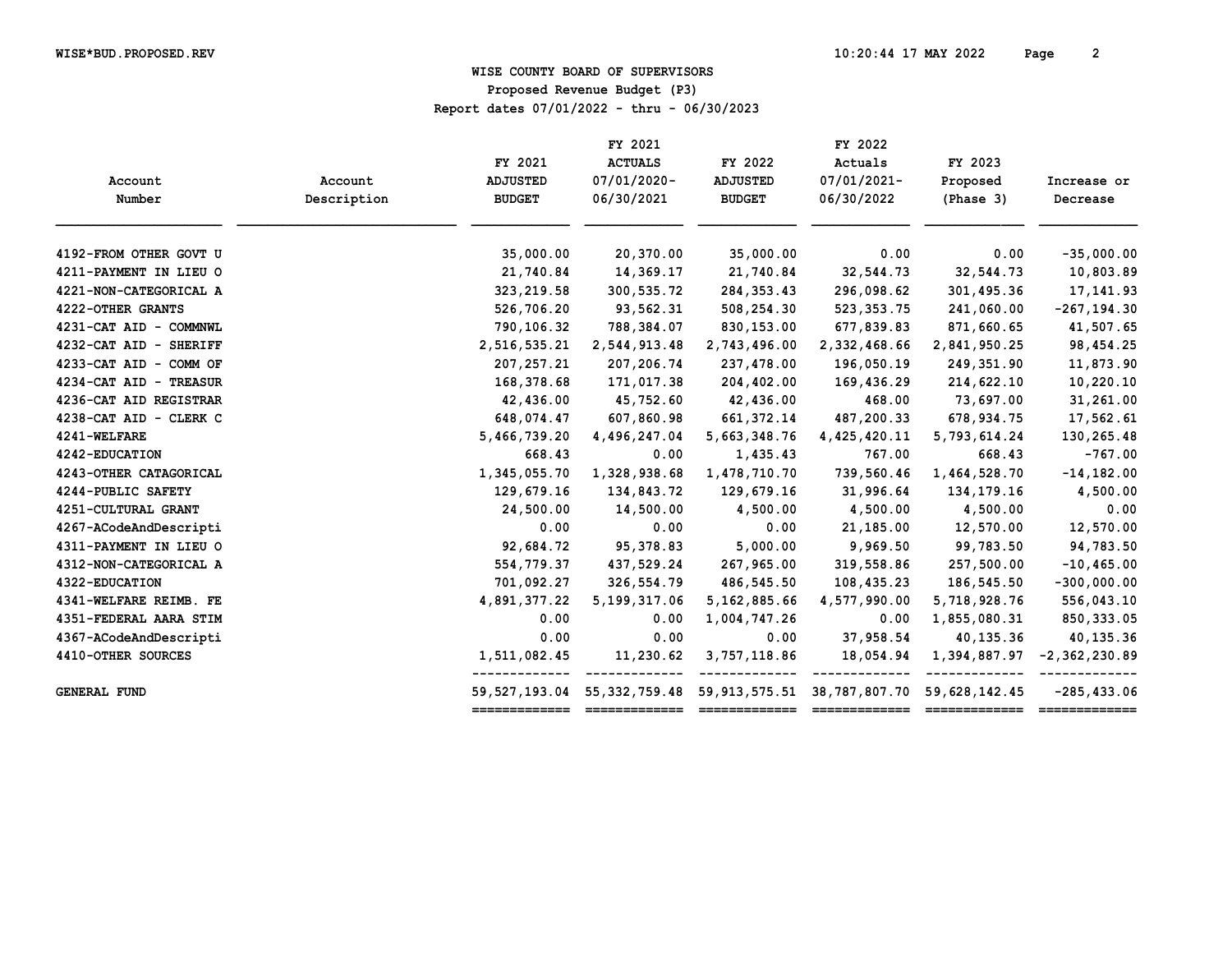## **WISE COUNTY BOARD OF SUPERVISORS Proposed Revenue Budget (P3) Report dates 07/01/2022 - thru - 06/30/2023**

| Account<br>Number | Account<br>Description | FY 2021<br><b>ADJUSTED</b><br><b>BUDGET</b> | FY 2021<br><b>ACTUALS</b><br>07/01/2020-<br>06/30/2021 | FY 2022<br><b>ADJUSTED</b><br><b>BUDGET</b> | FY 2022<br>Actuals<br>07/01/2021-<br>06/30/2022 | FY 2023<br>Proposed<br>(Phase 3) | Increase or<br>Decrease      |
|-------------------|------------------------|---------------------------------------------|--------------------------------------------------------|---------------------------------------------|-------------------------------------------------|----------------------------------|------------------------------|
|                   |                        | 0.00                                        | 0.00                                                   | 0.00                                        | 0.00                                            | 0.00                             | 0.00                         |
| Report Total      |                        | 59,527,193.04                               | 55, 332, 759. 48 59, 913, 575. 51                      |                                             | 38,787,807.70                                   | 59,628,142.45                    | $-285, 433.06$               |
|                   |                        | =============                               |                                                        | _____________                               | -------------                                   | ____________                     | -------------<br>___________ |
|                   |                        | *************                               | *************                                          | *************                               | *************                                   | *************                    | *************                |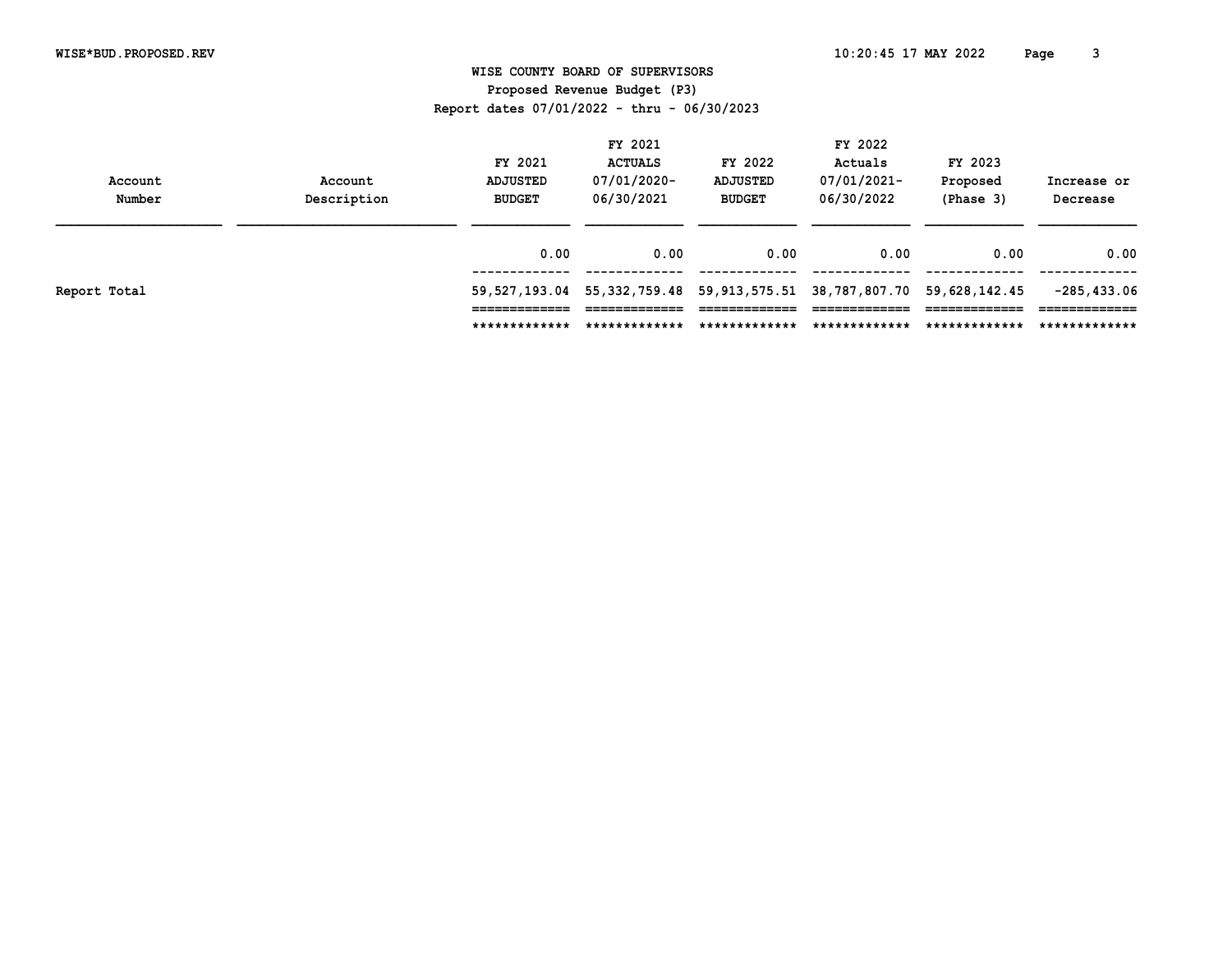# **WISE COUNTY BOARD OF SUPERVISORS Proposed Budget (P3) Report dates 07/01/2022 - thru - 06/30/2023**

| Account<br>Number      | Account<br>Description        | FY 2021<br>Original<br>Budget | FY 2021<br><b>ACTUALS</b><br>$07/01/2020 -$<br>06/30/2021 | FY 2022<br>Original<br>Budget | FY 2022<br>Actuals<br>$07/01/2021 -$<br>06/30/2022 | FY 2023<br>Proposed<br>(Phase 3) | Increase or<br>Decrease |
|------------------------|-------------------------------|-------------------------------|-----------------------------------------------------------|-------------------------------|----------------------------------------------------|----------------------------------|-------------------------|
| 110-1101-501003-9999   | SALARIES & WAGES-PART-TIME    | 61,692.00                     | 58,492.96                                                 | 64,597.00                     | 53,770.24                                          | 60,994.00                        | $-3,603.00$             |
| 110-1101-502001-9999   | <b>FICA</b>                   | 4,719.47                      | 2,096.65                                                  | 4,941.64                      | 1,978.79                                           | 4,666.02                         | $-275.62$               |
| 110-1101-502005-9999   | HOSPITAL/MEDICAL PLANS        | 94,734.00                     | 94,793.00                                                 | 90,162.00                     | 78,951.75                                          | 126,822.72                       | 36,660.72               |
| 110-1101-502008-9999   | MED FLIGHT INSURANCE          | 0.00                          | 0.00                                                      | 0.00                          | 0.00                                               | 480.00                           | 480.00                  |
| 110-1101-502011-9999   | WORKMEN'S COMPENSATION        | 40.63                         | 41.07                                                     | 42.67                         | 45.20                                              | 44.80                            | 2.13                    |
| 110-1101-503002-9999   | PROFESSIONAL SERVICES-OTHER   | 100,070.75                    | 170,783.30                                                | 138,201.67                    | 117,860.00                                         | 138,201.67                       | 0.00                    |
| 110-1101-503007-9999   | <b>ADVERTISING</b>            | 5,000.00                      | 4,863.10                                                  | 5,000.00                      | 3,611.72                                           | 5,000.00                         | 0.00                    |
| 110-1101-505203-9999   | <b>TELECOMMUNICATIONS</b>     | 612.00                        | 586.59                                                    | 612.00                        | 452.59                                             | 612.00                           | 0.00                    |
| 110-1101-505307-9999   | PUBLIC OFFICAL LIABILITY INSU | 6, 200.00                     | 5,934.00                                                  | 6,200.00                      | 6,039.00                                           | 6,200.00                         | 0.00                    |
| 110-1101-505401-9999   | OFFICE SUPPLIES               | 2,000.00                      | 1,617.48                                                  | 2,000.00                      | 1,348.18                                           | 2,000.00                         | 0.00                    |
| 110-1101-505504-9999   | TRAVEL (CONVENTION & EDU)     | 7,500.00                      | 450.00                                                    | 7,500.00                      | 3,441.11                                           | 7,500.00                         | 0.00                    |
| 110-1101-505506-9999   | <b>TRAVEL</b>                 | 7,500.00                      | 0.00                                                      | 7,500.00                      | 4,412.76                                           | 7,500.00                         | 0.00                    |
| 110-1101-505801-9999   | DUES & ASSOCIATION MEMBERSHIP | 42,781.00                     | 25,117.00                                                 | 26,000.00                     | 24,999.00                                          | 26,000.00                        | 0.00                    |
| 110-1101-505808-9999   | COUNTYWIDE DISCRETIONARY FUND | 4,600.00                      | 4,467.50                                                  | 4,600.00                      | 4,275.00                                           | 4,600.00                         | 0.00                    |
| Total BOARD OF SUPERVI |                               | 337,449.85                    | 369,242.65                                                | 357,356.98                    | 301,185.34                                         | 390,621.21                       | 33, 264.23              |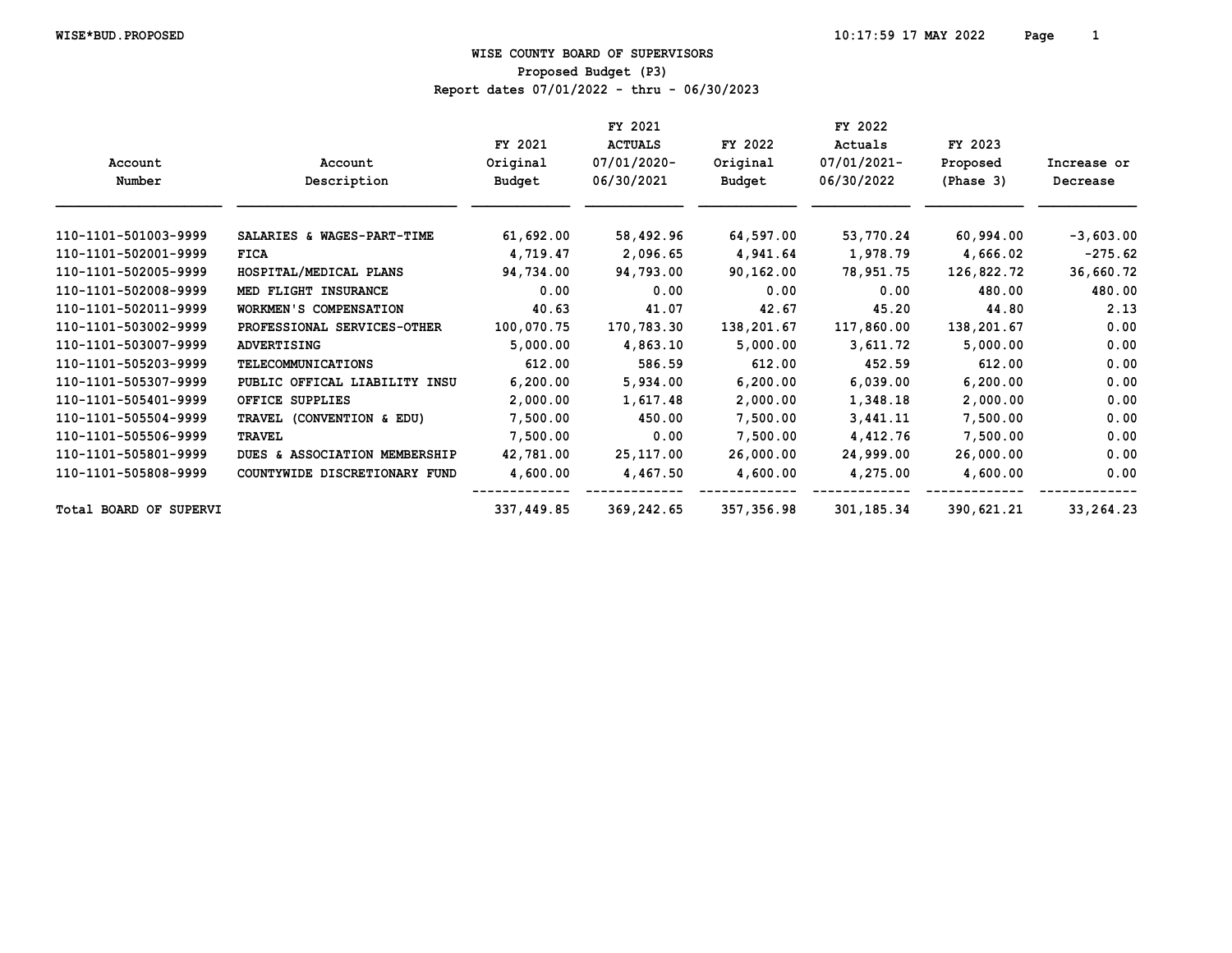**Proposed Budget (P3)**

| Account<br>Number      | Account<br>Description        | FY 2021<br>Original<br>Budget | FY 2021<br><b>ACTUALS</b><br>07/01/2020-<br>06/30/2021 | FY 2022<br>Original<br>Budget | FY 2022<br>Actuals<br>$07/01/2021 -$<br>06/30/2022 | FY 2023<br>Proposed<br>(Phase 3) | Increase or<br>Decrease |
|------------------------|-------------------------------|-------------------------------|--------------------------------------------------------|-------------------------------|----------------------------------------------------|----------------------------------|-------------------------|
|                        |                               | 0.00                          | 0.00                                                   | 0.00                          | 0.00                                               | 0.00                             | 0.00                    |
| 110-1106-503008-9999   | CABLE TV PUBLIC ACCESS CHANNE | 4,200.00                      | 1,626.20                                               | 2,100.00                      | 1,393.95                                           | 2,100.00                         | 0.00                    |
| 110-1106-505413-9999   | OTHER OPERATING SUPPLIES      | 5,000.00                      | 356.40                                                 | 2,500.00                      | 0.00                                               | 0.00                             | $-2,500.00$             |
| Total WISE-TV PEG CHAN |                               | 9,200,00                      | 1,982.60                                               | 4,600.00                      | 1,393.95                                           | 2,100.00                         | $-2,500.00$             |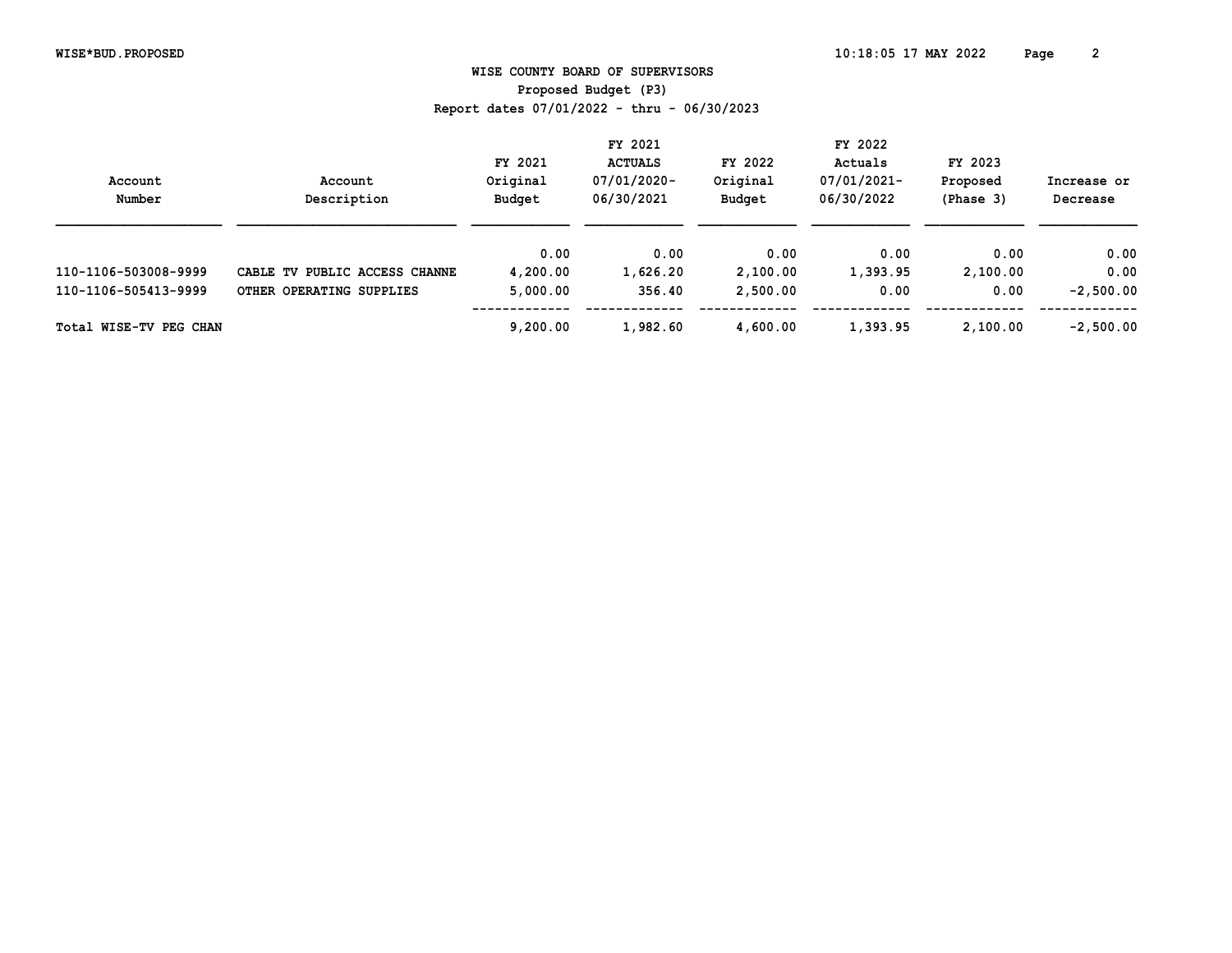**Proposed Budget (P3)**

| Account                       | Account                          | FY 2021<br>Original | FY 2021<br><b>ACTUALS</b><br>$07/01/2020 -$ | FY 2022<br>Original | FY 2022<br>Actuals<br>07/01/2021- | FY 2023<br>Proposed | Increase or |
|-------------------------------|----------------------------------|---------------------|---------------------------------------------|---------------------|-----------------------------------|---------------------|-------------|
| Number                        | Description                      | Budget              | 06/30/2021                                  | Budget              | 06/30/2022                        | (Phase 3)           | Decrease    |
|                               |                                  | 0.00                | 0.00                                        | 0.00                | 0.00                              | 0.00                | 0.00        |
| 110-1201-501001-9999          | SALARIES & WAGES                 | 547, 153.20         | 506,315.52                                  | 536,479.00          | 440,073.96                        | 601,253.00          | 64,774.00   |
| 110-1201-501002-9999          | SALARIES & WAGES-OVERTIME        | 0.00                | 9.00                                        | 0.00                | 0.00                              | 0.00                | 0.00        |
| 110-1201-501003-9999          | SALARIES & WAGES-PART-TIME       | 0.00                | 13,182.07                                   | 0.00                | 32,206.25                         | 0.00                | 0.00        |
| 110-1201-501011-9999          | EMPLOYEE STIPEND/BONUS           | 0.00                | 2,000.00                                    | 0.00                | 0.00                              | 0.00                | 0.00        |
| 110-1201-502001-9999          | <b>FICA</b>                      | 41,857.22           | 37,790.00                                   | 41,040.66           | 33,548.12                         | 45,996.00           | 4,955.34    |
| 110-1201-502002-9999          | <b>RETIREMENT-VRS</b>            | 72,169.50           | 67,693.91                                   | 70,761.55           | 61,910.80                         | 79,365.00           | 8,603.45    |
| 110-1201-502005-9999          | HOSPITAL/MEDICAL PLANS           | 71,458.08           | 63,968.41                                   | 62,961.36           | 72,597.81                         | 100,206.00          | 37,244.64   |
| 110-1201-502006-9999          | GROUP INSURANCE                  | 7,331.86            | 6,913.99                                    | 7,188.81            | 6,323.12                          | 8,057.00            | 868.19      |
| 110-1201-502007-9999          | DISABILITY INSURANCE             | 940.00              | 2,131.52                                    | 940.00              | 1,993.99                          | 2,063.27            | 1,123.27    |
| 110-1201-502008-9999          | MED FLIGHT INSURANCE             | 0.00                | 0.00                                        | 0.00                | 0.00                              | 480.00              | 480.00      |
| 110-1201-502009-9999          | UNEMPLOYMENT INSURANCE           | 147.20              | 460.32                                      | 339.20              | 381.62                            | 339.20              | 0.00        |
| 110-1201-502011-9999          | WORKMEN'S COMPENSATION           | 383.00              | 859.39                                      | 1,634.50            | 1,351.54                          | 1,403.20            | $-231.30$   |
| 110-1201-503005-9999          | MAINTENANCE SERVICE CONTRACTS    | 9,050.00            | 14,595.97                                   | 9,050.00            | 15,093.00                         | 9,050.00            | 0.00        |
| 110-1201-505201-9999          | POSTAL SERVICES                  | 4,500.00            | 3,157.95                                    | 4,500.00            | 130.00                            | 4,500.00            | 0.00        |
| 110-1201-505203-9999          | <b>TELECOMMUNICATIONS</b>        | 4,000.00            | 6,437.63                                    | 4,000.00            | 2,638.60                          | 4,000.00            | 0.00        |
| 110-1201-505302-9999          | FIRE & PROPERTY INSURANCE        | 802.00              | 0.00                                        | 802.00              | 0.00                              | 802.00              | 0.00        |
| 110-1201-505305-9999          | <b>AUTO INSURANCE</b>            | 875.00              | 1,407.72                                    | 875.00              | 1,515.18                          | 1,407.72            | 532.72      |
| 110-1201-505401-9999          | OFFICE SUPPLIES                  | 5,500.00            | 5,699.04                                    | 5,500.00            | 4,584.75                          | 5,500.00            | 0.00        |
| 110-1201-505408-9999          | VEHICLE & POWERED EQUIP. SUPP    | 1,300.00            | 522.83                                      | 1,300.00            | 174.00                            | 1,300.00            | 0.00        |
| 110-1201-505411-9999          | <b>BOOKS &amp; SUBSCRIPTIONS</b> | 1,000.00            | 405.71                                      | 1,000.00            | 0.00                              | 1,000.00            | 0.00        |
| 110-1201-505426-9999          | VEHICLE LEASE                    | 16,827.53           | 17,594.06                                   | 17,969.96           | 17,594.06                         | 14,174.30           | $-3,795.66$ |
| 110-1201-505506-9999          | <b>TRAVEL</b>                    | 10,000.00           | 3,593.31                                    | 10,000.00           | 3,385.69                          | 10,000.00           | 0.00        |
| 110-1201-505801-9999          | DUES & ASSOCIATION MEMBERSHIP    | 4,000.00            | 3,319.08                                    | 4,000.00            | 540.00                            | 4,000.00            | 0.00        |
| <b>Total COUNTY ADMINISTR</b> |                                  | 799,294.59          | 758,057.43                                  | 780, 342.04         | 696,042.49                        | 894,896.69          | 114,554.65  |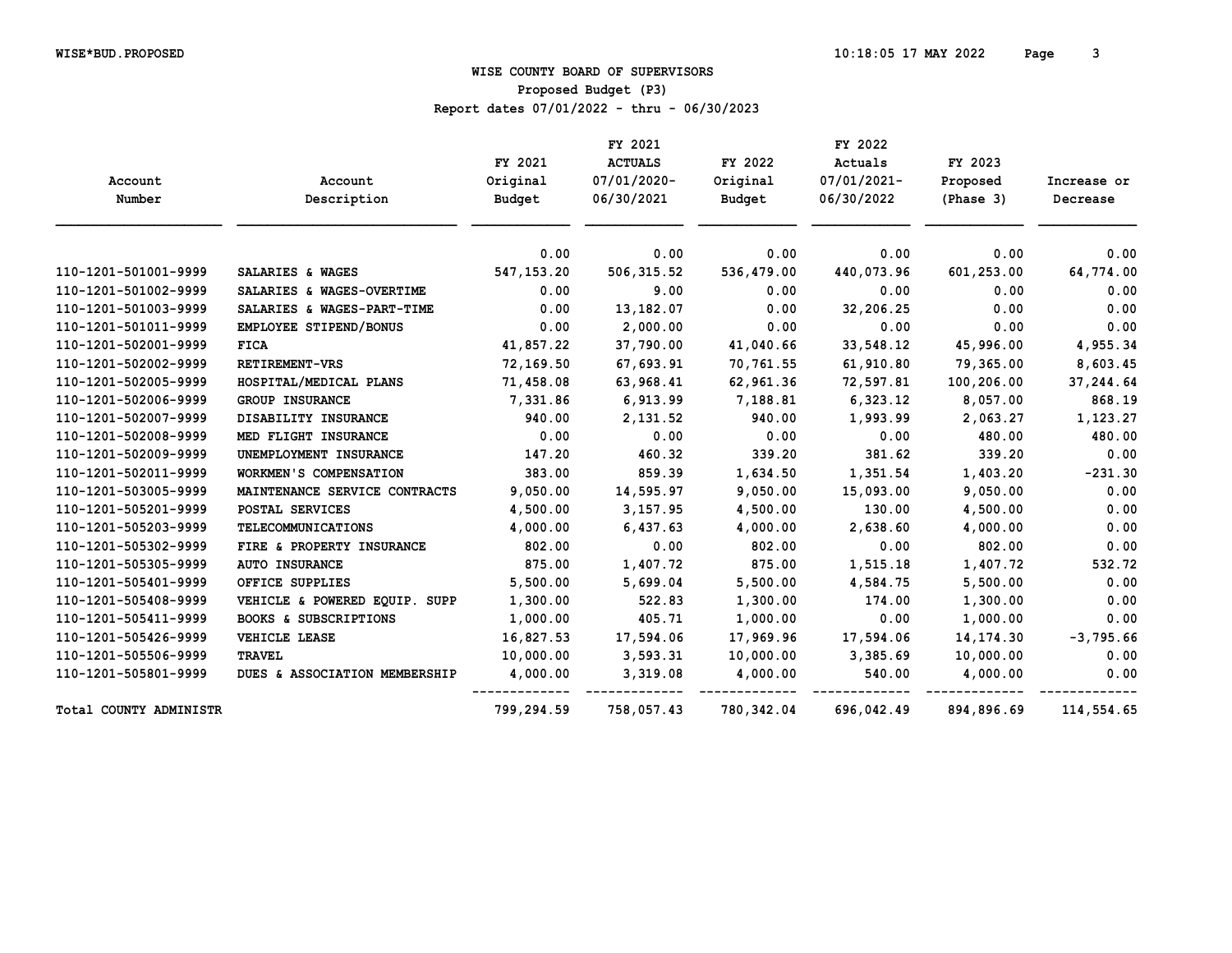**Proposed Budget (P3)**

|                             |                                  |            | FY 2021        |            | FY 2022     |            |             |
|-----------------------------|----------------------------------|------------|----------------|------------|-------------|------------|-------------|
|                             |                                  | FY 2021    | <b>ACTUALS</b> | FY 2022    | Actuals     | FY 2023    |             |
| Account                     | Account                          | Original   | 07/01/2020-    | Original   | 07/01/2021- | Proposed   | Increase or |
| Number                      | Description                      | Budget     | 06/30/2021     | Budget     | 06/30/2022  | (Phase 3)  | Decrease    |
|                             |                                  | 0.00       | 0.00           | 0.00       | 0.00        | 0.00       | 0.00        |
| 110-1204-501001-9999        | SALARIES & WAGES                 | 107,859.54 | 110,979.92     | 150,188.00 | 131,514.64  | 157,697.00 | 7,509.00    |
| 110-1204-502001-9999        | <b>FICA</b>                      | 8,238.97   | 8,262.51       | 11,489.42  | 9,699.45    | 12,064.00  | 574.58      |
| 110-1204-502002-9999        | <b>RETIREMENT-VRS</b>            | 14,205.50  | 14,554.08      | 19,809.85  | 17,241.84   | 20,816.00  | 1,006.15    |
| 110-1204-502005-9999        | HOSPITAL/MEDICAL PLANS           | 12,610.32  | 12,615.32      | 24,020.64  | 16,896.73   | 20,767.92  | $-3,252.72$ |
| 110-1204-502006-9999        | <b>GROUP INSURANCE</b>           | 1,443.17   | 1,486.56       | 2,012.52   | 1,760.85    | 2,113.00   | 100.48      |
| 110-1204-502007-9999        | DISABILITY INSURANCE             | 0.00       | 0.00           | 0.00       | 118.64      | 100.00     | 100.00      |
| 110-1204-502008-9999        | MED FLIGHT INSURANCE             | 0.00       | 0.00           | 0.00       | 0.00        | 120.00     | 120.00      |
| 110-1204-502009-9999        | UNEMPLOYMENT INSURANCE           | 18.40      | 42.40          | 84.80      | 127.16      | 84.80      | 0.00        |
| 110-1204-502011-9999        | WORKMEN'S COMPENSATION           | 86.16      | 86.74          | 120.15     | 136.78      | 110.39     | $-9.76$     |
| 110-1204-503002-9999        | PROFESSIONAL SERVICES-OTHER      | 30,655.00  | 34, 333. 27    | 25,000.00  | 109,650.76  | 100,000.00 | 75,000.00   |
| 110-1204-505203-9999        | TELECOMMUNICATIONS               | 2,000.00   | 1,519.50       | 2,000.00   | 1,327.35    | 2,000.00   | 0.00        |
| 110-1204-505401-9999        | OFFICE SUPPLIES                  | 600.00     | 655.90         | 600.00     | 1,165.49    | 1,000.00   | 400.00      |
| 110-1204-505411-9999        | <b>BOOKS &amp; SUBSCRIPTIONS</b> | 500.00     | 54.00          | 500.00     | 0.00        | 500.00     | 0.00        |
| 110-1204-505504-9999        | TRAVEL (CONVENTION & EDU)        | 2,000.00   | 1,924.79       | 2,000.00   | 177.29      | 2,000.00   | 0.00        |
| 110-1204-505801-9999        | DUES & ASSOCIATION MEMBERSHIP    | 1,000.00   | 1,010.00       | 1,000.00   | 955.00      | 1,500.00   | 500.00      |
| 110-1204-507010-9999        | CAPITAL OUTLAY                   | 1,740.00   | 0.00           | 0.00       | 0.00        | 0.00       | 0.00        |
| <b>Total LEGAL SERVICES</b> |                                  | 182,957.06 | 187,524.99     | 238,825.38 | 290,771.98  | 320,873.11 | 82,047.73   |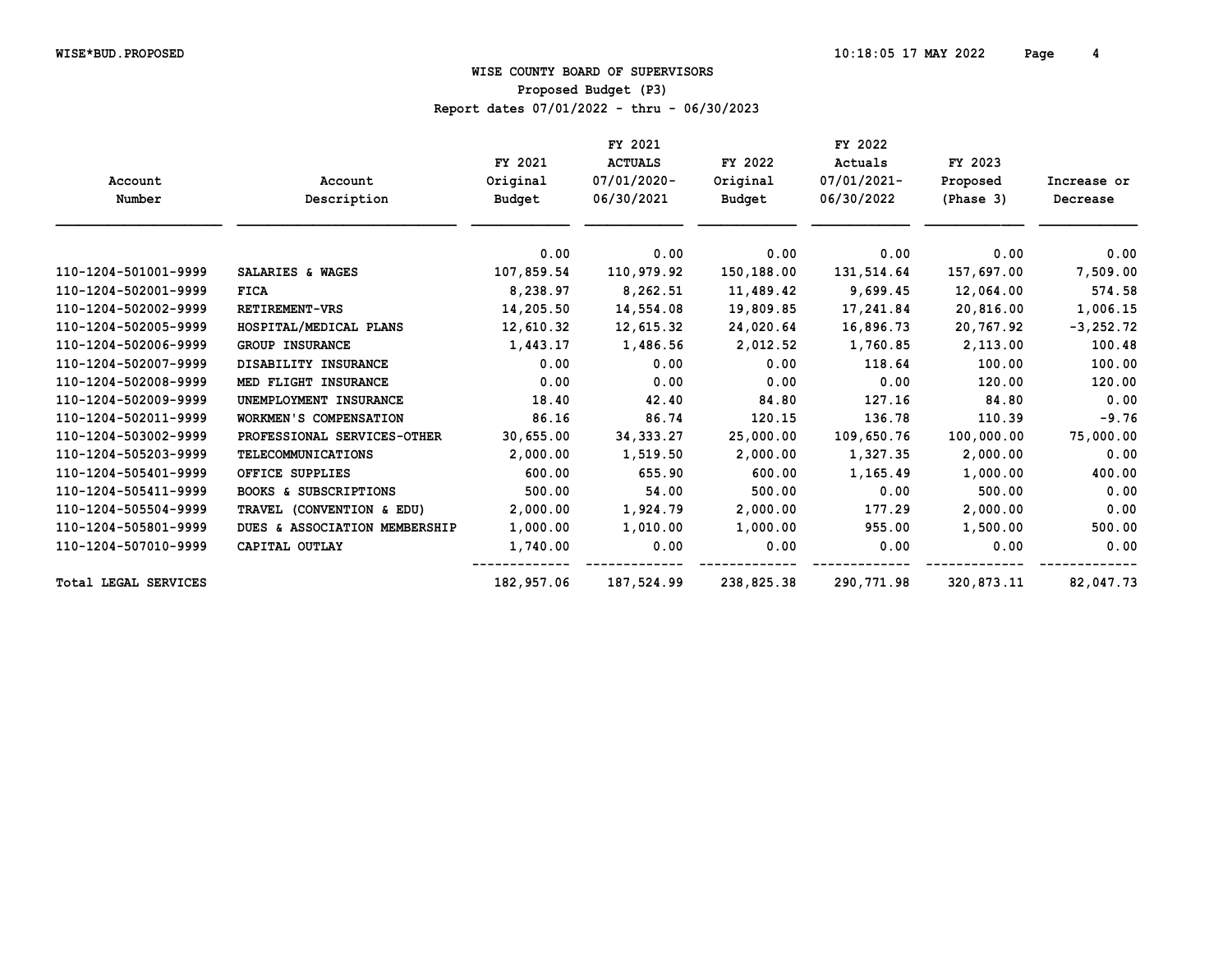**Proposed Budget (P3)**

|                        |                               | FY 2021      | FY 2021<br><b>ACTUALS</b> | FY 2022    | FY 2022<br>Actuals | FY 2023    |              |
|------------------------|-------------------------------|--------------|---------------------------|------------|--------------------|------------|--------------|
| Account                | Account                       | Original     | $07/01/2020 -$            | Original   | 07/01/2021-        | Proposed   | Increase or  |
| Number                 | Description                   | Budget       | 06/30/2021                | Budget     | 06/30/2022         | (Phase 3)  | Decrease     |
|                        |                               | 0.00         | 0.00                      | 0.00       | 0.00               | 0.00       | 0.00         |
| 110-1209-501001-9999   | SALARIES & WAGES              | 474,294.40   | 460,428.72                | 496,940.00 | 423,552.32         | 521,783.00 | 24,843.00    |
| 110-1209-501002-9999   | SALARIES & WAGES-OVERTIME     | 0.00         | 0.00                      | 0.00       | 1,500.00           | 0.00       | 0.00         |
| 110-1209-502001-9999   | <b>FICA</b>                   | 36,205.48    | 32,017.18                 | 38,015.88  | 29,767.31          | 39,916.00  | 1,900.12     |
| 110-1209-502002-9999   | <b>RETIREMENT-VRS</b>         | 62,424.86    | 60,348.96                 | 65,546.35  | 55,445.25          | 68,875.00  | 3,328.65     |
| 110-1209-502005-9999   | HOSPITAL/MEDICAL PLANS        | 133, 155. 12 | 127,704.96                | 121,346.40 | 110,889.72         | 140,791.20 | 19,444.80    |
| 110-1209-502006-9999   | GROUP INSURANCE               | 6,341.87     | 6, 163.68                 | 6,658.99   | 5,662.44           | 6,992.00   | 333.01       |
| 110-1209-502007-9999   | DISABILITY INSURANCE          | 351.80       | 422.16                    | 351.80     | 369.40             | 351.80     | 0.00         |
| 110-1209-502008-9999   | MED FLIGHT INSURANCE          | 0.00         | 0.00                      | 0.00       | 0.00               | 540.00     | 540.00       |
| 110-1209-502009-9999   | UNEMPLOYMENT INSURANCE        | 165.60       | 329.06                    | 339.20     | 329.02             | 381.60     | 42.40        |
| 110-1209-502011-9999   | WORKMEN'S COMPENSATION        | 2,645.08     | 2,663.03                  | 2,630.72   | 2,818.75           | 2,146.50   | $-484.22$    |
| 110-1209-503002-9999   | PROFESSIONAL SERVICES-OTHER   | 2,000.00     | 1,667.05                  | 2,000.00   | 10,473.36          | 2,000.00   | 0.00         |
| 110-1209-503004-9999   | REPAIR & MAINTENANCE          | 150.00       | 0.00                      | 150.00     | 142.33             | 150.00     | 0.00         |
| 110-1209-503005-9999   | MAINTENANCE SERVICE CONTRACTS | 39,681.00    | 39,645.05                 | 41,242.64  | 41, 183.85         | 53,012.00  | 11,769.36    |
| 110-1209-504001-9999   | DATA PROCESSING               | 7,000.00     | 6,236.49                  | 7,000.00   | 6,755.39           | 7,000.00   | 0.00         |
| 110-1209-505201-9999   | POSTAL SERVICES               | 2,000.00     | 1,712.00                  | 2,000.00   | 470.52             | 2,000.00   | 0.00         |
| 110-1209-505203-9999   | <b>TELECOMMUNICATIONS</b>     | 2,000.00     | 1,616.97                  | 2,000.00   | 1,484.10           | 2,000.00   | 0.00         |
| 110-1209-505401-9999   | OFFICE SUPPLIES               | 1,500.00     | $-2,780.89$               | 1,500.00   | 1,483.47           | 2,780.89   | 1,280.89     |
| 110-1209-505411-9999   | BOOKS & SUBSCRIPTIONS         | 1,750.00     | 1,749.53                  | 1,750.00   | 1,727.87           | 1,750.00   | 0.00         |
| 110-1209-505412-9999   | <b>EDUCATION</b>              | 1,500.00     | 1,500.00                  | 1,500.00   | 650.00             | 4,800.00   | 3,300.00     |
| 110-1209-505506-9999   | <b>TRAVEL</b>                 | 1,500.00     | 1,499.60                  | 1,500.00   | 152.45             | 3,000.00   | 1,500.00     |
| 110-1209-505801-9999   | DUES & ASSOCIATION MEMBERSHIP | 700.00       | 700.00                    | 700.00     | 100.00             | 700.00     | 0.00         |
| 110-1209-507010-9999   | CAPITAL OUTLAY                | 6,000.00     | 1,903.56                  | 14,000.00  | 8,483.07           | 0.00       | $-14,000.00$ |
| Total COMM. OF THE REV |                               | 781,365.21   | 745,527.11                | 807,171.98 | 703,440.62         | 860,969.99 | 53,798.01    |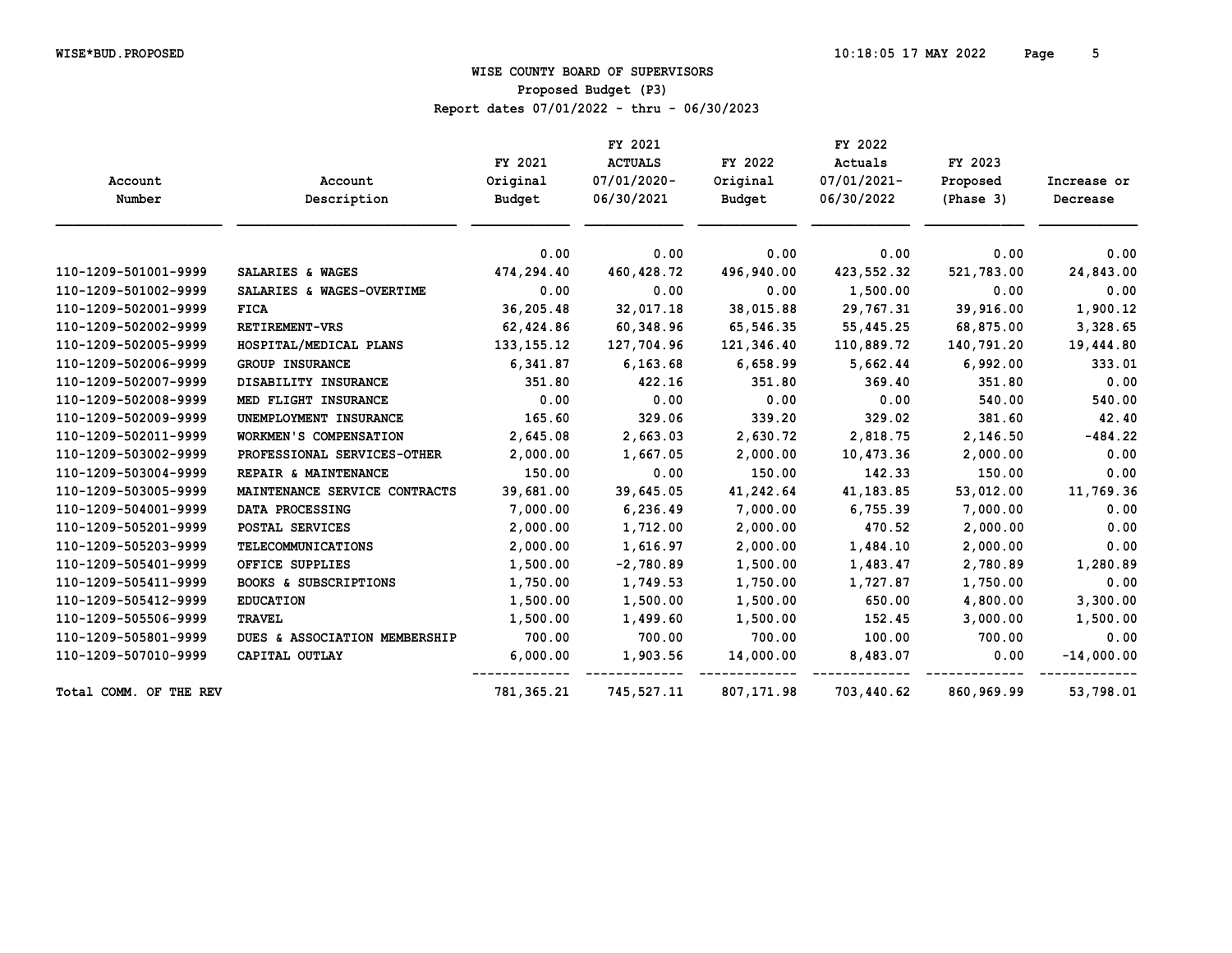**Proposed Budget (P3)**

|                       |                               |            | FY 2021        |            | FY 2022     |            |              |
|-----------------------|-------------------------------|------------|----------------|------------|-------------|------------|--------------|
|                       |                               | FY 2021    | <b>ACTUALS</b> | FY 2022    | Actuals     | FY 2023    |              |
| Account               | Account                       | Original   | $07/01/2020 -$ | Original   | 07/01/2021- | Proposed   | Increase or  |
| Number                | Description                   | Budget     | 06/30/2021     | Budget     | 06/30/2022  | (Phase 3)  | Decrease     |
|                       |                               | 0.00       | 0.00           | 0.00       | 0.00        | 0.00       | 0.00         |
| 110-1210-501001-9999  | SALARIES & WAGES              | 71,524.00  | 84,921.76      | 75,100.00  | 78,029.32   | 78,855.00  | 3,755.00     |
| 110-1210-502001-9999  | <b>FICA</b>                   | 5,471.58   | 6,068.82       | 5,745.19   | 5,309.03    | 6,032.00   | 286.81       |
| 110-1210-502002-9999  | <b>RETIREMENT-VRS</b>         | 9,434.02   | 11, 128.56     | 9,905.76   | 10,224.27   | 10,409.00  | 503.24       |
| 110-1210-502005-9999  | HOSPITAL/MEDICAL PLANS        | 12,610.32  | 15,688.52      | 12,070.32  | 25,957.08   | 32,305.44  | 20,235.12    |
| 110-1210-502006-9999  | GROUP INSURANCE               | 958.42     | 1,136.40       | 1,006.35   | 1,044.33    | 1,057.00   | 50.65        |
| 110-1210-502008-9999  | MED FLIGHT INSURANCE          | 0.00       | 0.00           | 0.00       | 0.00        | 120.00     | 120.00       |
| 110-1210-502009-9999  | UNEMPLOYMENT INSURANCE        | 36.80      | 94.94          | 84.80      | 95.01       | 84.80      | 0.00         |
| 110-1210-502011-9999  | WORKMEN'S COMPENSATION        | 50.06      | 50.42          | 52.57      | 55.49       | 55.20      | 2.63         |
| 110-1210-503002-9999  | PROFESSIONAL SERVICES-OTHER   | 4,500.00   | 4,500.00       | 4,500.00   | 4,500.00    | 4,500.00   | 0.00         |
| 110-1210-505201-9999  | POSTAL SERVICES               | 2,000.00   | 1,528.15       | 18,700.00  | 15,723.38   | 2,000.00   | $-16,700.00$ |
| 110-1210-505203-9999  | <b>TELECOMMUNICATIONS</b>     | 400.00     | 123.12         | 400.00     | 58.30       | 400.00     | 0.00         |
| 110-1210-505305-9999  | <b>AUTO INSURANCE</b>         | 1,296.99   | 1,297.05       | 2,594.00   | 1,405.52    | 2,594.00   | 0.00         |
| 110-1210-505401-9999  | OFFICE SUPPLIES               | 2,500.00   | 2,425.47       | 2,500.00   | 2,157.11    | 2,500.00   | 0.00         |
| 110-1210-505408-9999  | VEHICLE & POWERED EQUIP. SUPP | 1,400.00   | 1,251.83       | 500.00     | 91.58       | 500.00     | 0.00         |
| 110-1210-505411-9999  | BOOKS & SUBSCRIPTIONS         | 750.00     | 679.18         | 750.00     | 699.90      | 750.00     | 0.00         |
| 110-1210-505412-9999  | <b>EDUCATION</b>              | 600.00     | 600.00         | 600.00     | 200.00      | 1,200.00   | 600.00       |
| 110-1210-505426-9999  | VEHICLE LEASE                 | 12,663.78  | 12,930.38      | 13,206.64  | 12,930.38   | 10,417.10  | $-2,789.54$  |
| 110-1210-505506-9999  | <b>TRAVEL</b>                 | 2,000.00   | 1,999.41       | 2,000.00   | 1,150.71    | 2,000.00   | 0.00         |
| 110-1210-505801-9999  | DUES & ASSOCIATION MEMBERSHIP | 500.00     | 500.00         | 500.00     | 315.00      | 500.00     | 0.00         |
| 110-1210-507010-9999  | CAPITAL OUTLAY                | 2,000.00   | 0.00           | 0.00       | 0.00        | 0.00       | 0.00         |
| <b>Total ASSESSOR</b> |                               | 130,695.97 | 146,924.01     | 150,215.63 | 159,946.41  | 156,279.54 | 6,063.91     |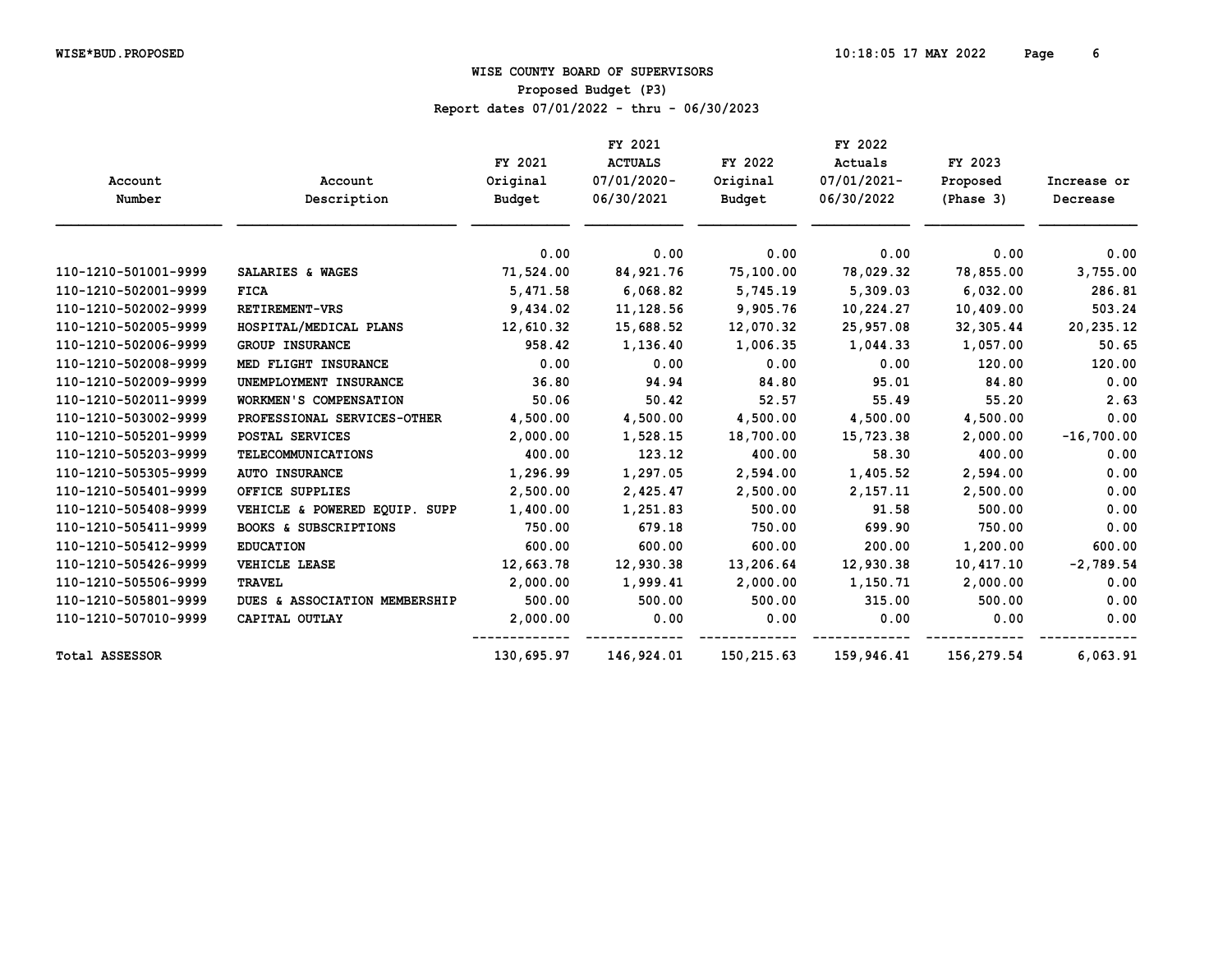**Proposed Budget (P3)**

| Account                | Account                       | FY 2021<br>Original | FY 2021<br><b>ACTUALS</b><br>$07/01/2020 -$ | FY 2022<br>Original | FY 2022<br>Actuals<br>07/01/2021- | FY 2023<br>Proposed | Increase or |
|------------------------|-------------------------------|---------------------|---------------------------------------------|---------------------|-----------------------------------|---------------------|-------------|
| Number                 | Description                   | Budget              | 06/30/2021                                  | Budget              | 06/30/2022                        | (Phase 3)           | Decrease    |
|                        |                               | 0.00                | 0.00                                        | 0.00                | 0.00                              | 0.00                | 0.00        |
| 110-1213-501001-9999   | SALARIES & WAGES              | 455, 168.33         | 455,509.38                                  | 477,928.00          | 425,877.43                        | 501,823.00          | 23,895.00   |
| 110-1213-501011-9999   | EMPLOYEE STIPEND/BONUS        | 0.00                | 18,870.00                                   | 0.00                | 0.00                              | 0.00                | 0.00        |
| 110-1213-501019-9999   | SALARY RECOVERY CARES ACT     | 0.00                | $-46,695.86$                                | 0.00                | 0.00                              | 0.00                | 0.00        |
| 110-1213-502001-9999   | <b>FICA</b>                   | 34,820.39           | 33,831.36                                   | 36,561.52           | 31, 173. 24                       | 38,390.00           | 1,828.48    |
| 110-1213-502002-9999   | RETIREMENT-VRS                | 60,036.72           | 59,717.58                                   | 63,038.74           | 55,038.16                         | 66,241.00           | 3,202.26    |
| 110-1213-502005-9999   | HOSPITAL/MEDICAL PLANS        | 76,718.88           | 75,991.02                                   | 73,334.88           | 53,186.49                         | 67,900.56           | $-5,434.32$ |
| 110-1213-502006-9999   | <b>GROUP INSURANCE</b>        | 6,099.26            | 6,098.88                                    | 6,404.25            | 5,621.31                          | 6,724.00            | 319.75      |
| 110-1213-502007-9999   | DISABILITY INSURANCE          | 372.00              | 424.20                                      | 334.55              | 433.40                            | 334.55              | 0.00        |
| 110-1213-502008-9999   | MED FLIGHT INSURANCE          | 0.00                | 0.00                                        | 0.00                | 0.00                              | 600.00              | 600.00      |
| 110-1213-502009-9999   | UNEMPLOYMENT INSURANCE        | 184.00              | 382.52                                      | 424.00              | 469.60                            | 424.00              | 0.00        |
| 110-1213-502011-9999   | WORKMEN'S COMPENSATION        | 318.60              | 321.18                                      | 318.60              | 353.28                            | 351.27              | 32.67       |
| 110-1213-503003-9999   | FEES FOR SERVICES             | 0.00                | 0.00                                        | 0.00                | 0.00                              | 0.00                | 0.00        |
| 110-1213-503004-9999   | REPAIR & MAINTENANCE          | 150.00              | 0.00                                        | 150.00              | 0.00                              | 150.00              | 0.00        |
| 110-1213-503005-9999   | MAINTENANCE SERVICE CONTRACTS | 5,044.00            | 4,964.52                                    | 5,044.00            | 4,324.92                          | 4,600.52            | $-443.48$   |
| 110-1213-505201-9999   | POSTAL SERVICES               | 31,000.00           | 37,756.25                                   | 37,000.00           | 24,065.06                         | 37,000.00           | 0.00        |
| 110-1213-505203-9999   | <b>TELECOMMUNICATIONS</b>     | 3,250.00            | 3,204.22                                    | 3,250.00            | 2,953.96                          | 3,250.00            | 0.00        |
| 110-1213-505305-9999   | <b>AUTO INSURANCE</b>         | 432.33              | 432.35                                      | 432.33              | 540.82                            | 432.33              | 0.00        |
| 110-1213-505401-9999   | OFFICE SUPPLIES               | 10,000.00           | 9,240.28                                    | 13,500.00           | 7,547.58                          | 13,500.00           | 0.00        |
| 110-1213-505408-9999   | VEHICLE & POWERED EQUIP. SUPP | 500.00              | 0.00                                        | 500.00              | 0.00                              | 500.00              | 0.00        |
| 110-1213-505412-9999   | <b>EDUCATION</b>              | 6,000.00            | 6,767.96                                    | 6,000.00            | 2,569.66                          | 6,000.00            | 0.00        |
| 110-1213-505413-9999   | OTHER OPERATING SUPPLIES      | 17,000.00           | 17,049.56                                   | 17,000.00           | 8,110.70                          | 17,000.00           | 0.00        |
| 110-1213-505426-9999   | <b>VEHICLE LEASE</b>          | 4,221.26            | 4,310.12                                    | 4,402.22            | 4,310.12                          | 3,472.36            | $-929.86$   |
| 110-1213-505506-9999   | <b>TRAVEL</b>                 | 4,500.00            | 4,482.49                                    | 8,500.00            | 8,485.92                          | 8,500.00            | 0.00        |
| 110-1213-505801-9999   | DUES & ASSOCIATION MEMBERSHIP | 1,485.00            | 1,182.12                                    | 1,485.00            | 990.00                            | 1,485.00            | 0.00        |
| 110-1213-507001-9999   | MACHINERY & EQUIPMENT         | 1,000.00            | 451.25                                      | 1,000.00            | 0.00                              | 2,500.00            | 1,500.00    |
| 110-1213-507007-9999   | ADP EQUIPMENT & SOFTWARE      | 3,000.00            | 0.00                                        | 5,000.00            | 582.77                            | 5,000.00            | 0.00        |
| <b>Total TREASURER</b> |                               | 721,300.77          | 694,291.38                                  | 761,608.09          | 636,634.42                        | 786,178.59          | 24,570.50   |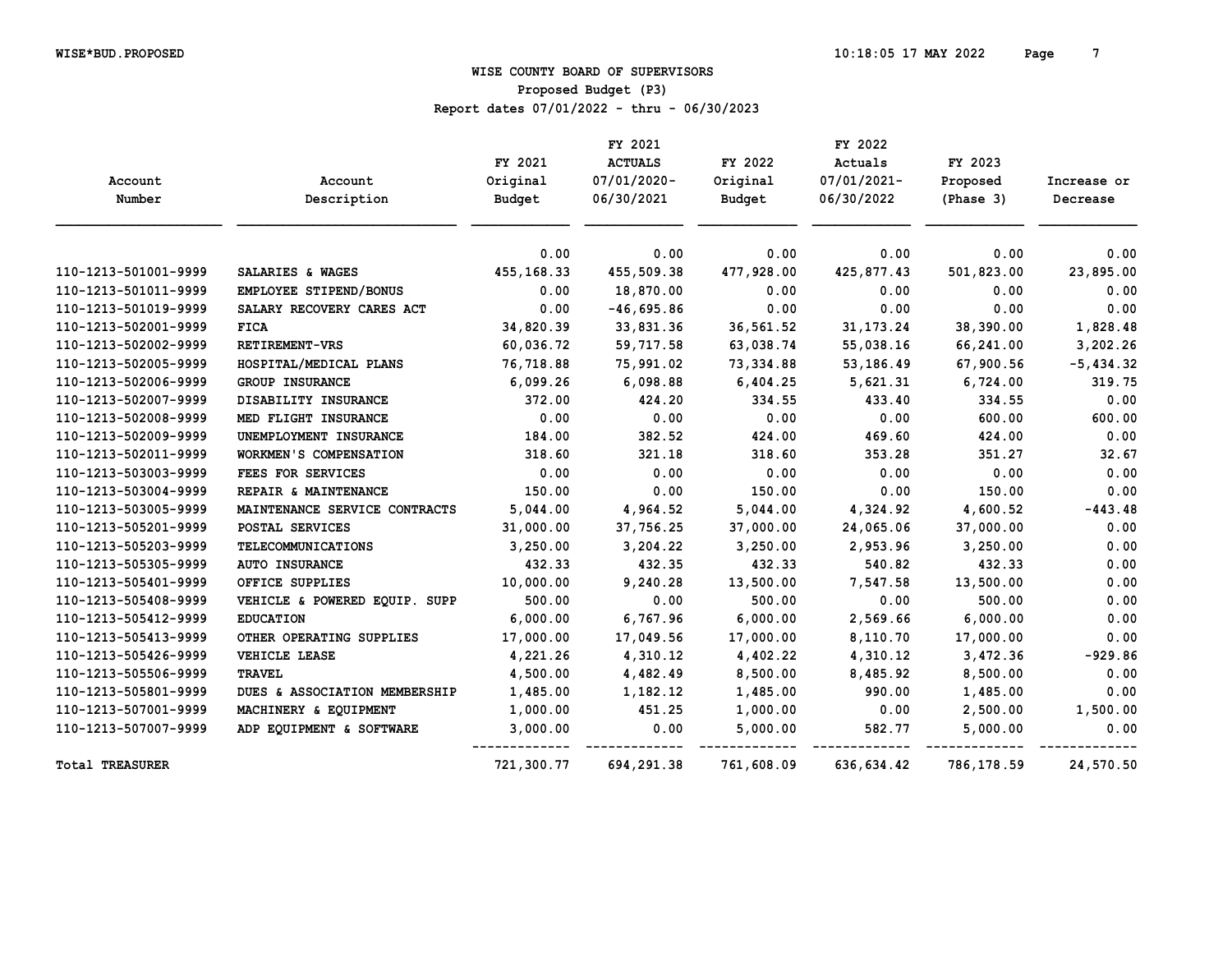**Proposed Budget (P3)**

|                        |                               |            | FY 2021        |            | FY 2022     |            |             |
|------------------------|-------------------------------|------------|----------------|------------|-------------|------------|-------------|
|                        |                               | FY 2021    | <b>ACTUALS</b> | FY 2022    | Actuals     | FY 2023    |             |
| Account                | Account                       | Original   | 07/01/2020-    | Original   | 07/01/2021- | Proposed   | Increase or |
| Number                 | Description                   | Budget     | 06/30/2021     | Budget     | 06/30/2022  | (Phase 3)  | Decrease    |
|                        |                               | 0.00       | 0.00           | 0.00       | 0.00        | 0.00       | 0.00        |
| 110-1220-501001-9999   | SALARIES & WAGES              | 94,852.70  | 86,975.65      | 64,585.00  | 56,561.84   | 67,814.00  | 3,229.00    |
| 110-1220-502001-9999   | <b>FICA</b>                   | 7,256.26   | 6,036.43       | 4,940.75   | 4,095.29    | 5,188.00   | 247.25      |
| 110-1220-502002-9999   | <b>RETIREMENT-VRS</b>         | 12,511.11  | 11,351.04      | 8,518.76   | 7,414.26    | 8,951.00   | 432.24      |
| 110-1220-502005-9999   | HOSPITAL/MEDICAL PLANS        | 30,481.44  | 22,571.46      | 12,010.32  | 11,176.53   | 13,354.32  | 1,344.00    |
| 110-1220-502006-9999   | GROUP INSURANCE               | 1,271.03   | 1,159.32       | 865.44     | 757.26      | 909.00     | 43.56       |
| 110-1220-502008-9999   | MED FLIGHT INSURANCE          | 0.00       | 0.00           | 0.00       | 0.00        | 60.00      | 60.00       |
| 110-1220-502009-9999   | UNEMPLOYMENT INSURANCE        | 36.80      | 85.62          | 42.40      | 42.40       | 42.40      | 0.00        |
| 110-1220-502011-9999   | WORKMEN'S COMPENSATION        | 66.40      | 66.93          | 45.21      | 54.52       | 47.44      | 2.23        |
| 110-1220-502013-9999   | <b>EDUCATION</b>              | 0.00       | 0.00           | 0.00       | 0.00        | 3,600.00   | 3,600.00    |
| 110-1220-503002-9999   | PROFESSIONAL SERVICES-OTHER   | 8,075.00   | 7,973.38       | 7,800.00   | 7,841.67    | 8,362.00   | 562.00      |
| 110-1220-503005-9999   | MAINTENANCE SERVICE CONTRACTS | 67,421.00  | 73,565.61      | 76,360.00  | 6,603.20    | 77,728.00  | 1,368.00    |
| 110-1220-505203-9999   | <b>TELECOMMUNICATIONS</b>     | 5,635.00   | 5,512.20       | 5,720.00   | 4,950.00    | 5,720.00   | 0.00        |
| 110-1220-505401-9999   | OFFICE SUPPLIES               | 570.00     | 253.33         | 570.00     | 161.95      | 570.00     | 0.00        |
| 110-1220-507007-9999   | ADP EQUIPMENT & SOFTWARE      | 750.00     | 593.74         | 1,000.00   | 806.79      | 1,000.00   | 0.00        |
| 110-1220-507010-9999   | CAPITAL OUTLAY                | 17,000.00  | 23,582.77      | 40,400.00  | 20,706.57   | 35,000.00  | $-5,400.00$ |
| Total AUTOMATED DATA P |                               | 245,926.74 | 239,727.48     | 222,857.88 | 121,172.28  | 228,346.16 | 5,488.28    |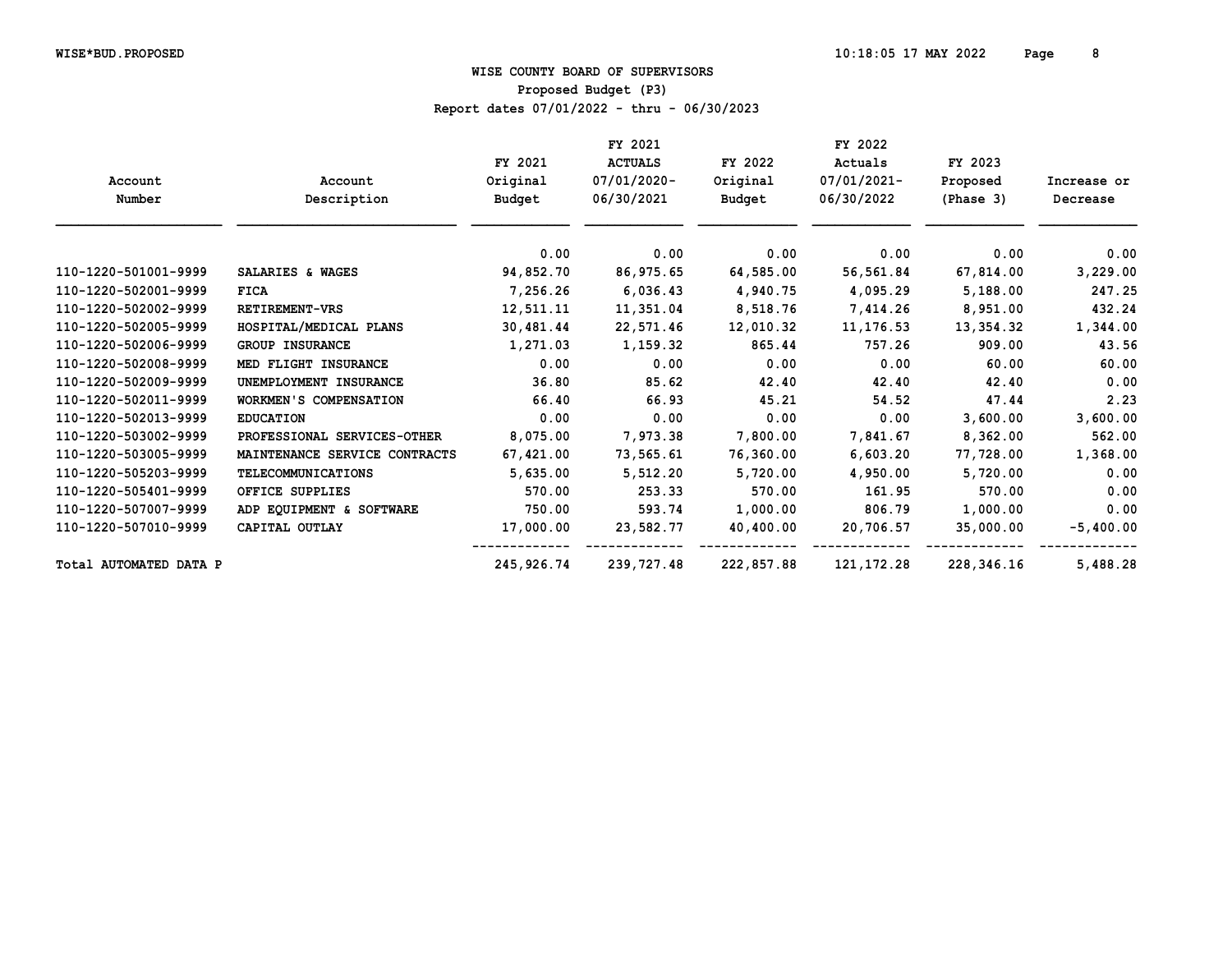**Proposed Budget (P3)**

| Account                | Account                       | FY 2021<br>Original | FY 2021<br><b>ACTUALS</b><br>$07/01/2020 -$ | FY 2022<br>Original | FY 2022<br>Actuals<br>07/01/2021- | FY 2023<br>Proposed | Increase or  |
|------------------------|-------------------------------|---------------------|---------------------------------------------|---------------------|-----------------------------------|---------------------|--------------|
| Number                 | Description                   | Budget              | 06/30/2021                                  | Budget              | 06/30/2022                        | (Phase 3)           | Decrease     |
|                        |                               | 0.00                | 0.00                                        | 0.00                | 0.00                              | 0.00                | 0.00         |
| 110-1230-501001-9999   | SALARIES & WAGES              | 159,783.00          | 161,493.84                                  | 167,772.00          | 158,205.89                        | 189,607.00          | 21,835.00    |
| 110-1230-501008-9999   | SALARY RECOVERIES             | $-2,800.00$         | 0.00                                        | $-2,800.00$         | 0.00                              | 0.00                | 2,800.00     |
| 110-1230-501011-9999   | EMPLOYEE STIPEND/BONUS        | 2,800.00            | 0.00                                        | 2,800.00            | 7,500.00                          | 0.00                | $-2,800.00$  |
| 110-1230-502001-9999   | <b>FICA</b>                   | 12,223.39           | 11,773.47                                   | 12,834.55           | 11,840.43                         | 14,505.00           | 1,670.45     |
| 110-1230-502002-9999   | <b>RETIREMENT-VRS</b>         | 21,075.36           | 20,963.52                                   | 22,129.12           | 20,730.57                         | 25,028.00           | 2,898.88     |
| 110-1230-502005-9999   | HOSPITAL/MEDICAL PLANS        | 44,492.64           | 44,539.64                                   | 42,416.64           | 37, 144.56                        | 53,073.36           | 10,656.72    |
| 110-1230-502006-9999   | GROUP INSURANCE               | 2,141.10            | 2,141.27                                    | 2,248.14            | 2,117.22                          | 2,541.00            | 292.86       |
| 110-1230-502007-9999   | DISABILITY INSURANCE          | 109.00              | 92.79                                       | 109.00              | 164.60                            | 109.00              | 0.00         |
| 110-1230-502008-9999   | MED FLIGHT INSURANCE          | 0.00                | 0.00                                        | 0.00                | 0.00                              | 240.00              | 240.00       |
| 110-1230-502009-9999   | UNEMPLOYMENT INSURANCE        | 73.60               | 168.49                                      | 169.60              | 223.17                            | 169.60              | 0.00         |
| 110-1230-502011-9999   | WORKMEN'S COMPENSATION        | 992.19              | 972.30                                      | 986.03              | 1,056.01                          | 810.45              | $-175.58$    |
| 110-1230-503002-9999   | PROFESSIONAL SERVICES-OTHER   | 55,249.00           | 25,991.15                                   | 29,823.00           | 15,842.28                         | 24,402.00           | $-5,421.00$  |
| 110-1230-503006-9999   | PRINTING AND BINDING          | 1,000.00            | 814.25                                      | 1,000.00            | 0.00                              | 1,000.00            | 0.00         |
| 110-1230-505201-9999   | POSTAL SERVICES               | 50.00               | 0.00                                        | 50.00               | 0.00                              | 50.00               | 0.00         |
| 110-1230-505203-9999   | TELECOMMUNICATIONS            | 3,000.00            | 2,961.36                                    | 3,000.00            | 2,568.01                          | 3,000.00            | 0.00         |
| 110-1230-505302-9999   | FIRE & PROPERTY INSURANCE     | 6.43                | 6.63                                        | 6.63                | 0.00                              | 6.63                | 0.00         |
| 110-1230-505305-9999   | <b>AUTO INSURANCE</b>         | 432.33              | 432.35                                      | 432.35              | 555.09                            | 432.35              | 0.00         |
| 110-1230-505401-9999   | OFFICE SUPPLIES               | 500.00              | 256.52                                      | 500.00              | 43.86                             | 500.00              | 0.00         |
| 110-1230-505408-9999   | VEHICLE & POWERED EQUIP. SUPP | 2,750.00            | 2,849.54                                    | 1,500.00            | 995.71                            | 1,500.00            | 0.00         |
| 110-1230-505422-9999   | <b>ROAD SIGNS</b>             | 5,513.39            | 2,544.25                                    | 5,513.39            | 502.10                            | 2,500.00            | $-3,013.39$  |
| 110-1230-505426-9999   | VEHICLE LEASE                 | 11,935.07           | 6,299.94                                    | 6,434.54            | 6,299.94                          | 5,075.42            | $-1, 359.12$ |
| 110-1230-505506-9999   | <b>TRAVEL</b>                 | 500.00              | 0.00                                        | 500.00              | 0.00                              | 500.00              | 0.00         |
| 110-1230-505810-9999   | <b>GRANT EXPENSES</b>         | 43,000.00           | 41,095.04                                   | 43,000.00           | 10,338.63                         | 43,000.00           | 0.00         |
| 110-1230-507010-9999   | CAPITAL OUTLAY                | 0.00                | 159,286.58                                  | 0.00                | 0.00                              | 0.00                | 0.00         |
| Total GEOGRAPHIC INFOR |                               | 364,826.50          | 484,682.93                                  | 340,424.99          | 276,128.07                        | 368,049.81          | 27,624.82    |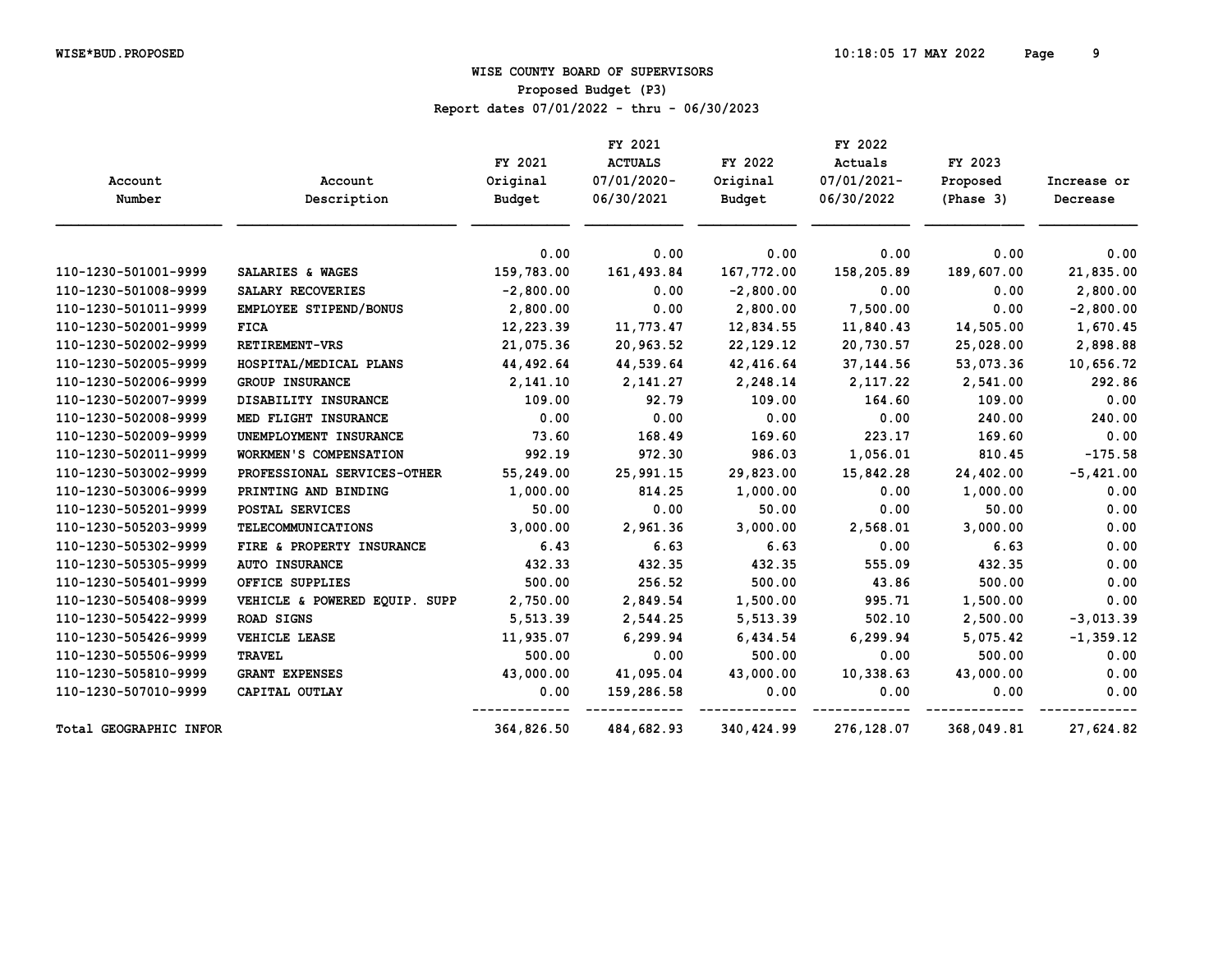**Proposed Budget (P3)**

|                        |                               |           | FY 2021        |           | FY 2022     |           |             |
|------------------------|-------------------------------|-----------|----------------|-----------|-------------|-----------|-------------|
|                        |                               | FY 2021   | <b>ACTUALS</b> | FY 2022   | Actuals     | FY 2023   |             |
| Account                | Account                       | Original  | 07/01/2020-    | Original  | 07/01/2021- | Proposed  | Increase or |
| Number                 | Description                   | Budget    | 06/30/2021     | Budget    | 06/30/2022  | (Phase 3) | Decrease    |
|                        |                               | 0.00      | 0.00           | 0.00      | 0.00        | 0.00      | 0.00        |
| 110-1301-501007-9999   | FEES FOR ATTENDANCE           | 9,115.50  | 8,851.06       | 9,115.50  | 6,968.94    | 9,292.00  | 176.50      |
| 110-1301-505506-9999   | <b>TRAVEL</b>                 | 7,200.00  | 680.54         | 7,200.00  | 274.68      | 7,200.00  | 0.00        |
| 110-1301-505801-9999   | DUES & ASSOCIATION MEMBERSHIP | 180.00    | 180.00         | 180.00    | 180.00      | 200.00    | 20.00       |
| Total ELECTORAL BD. OF |                               | 16,495.50 | 9,711.60       | 16,495.50 | 7.423.62    | 16,692.00 | 196.50      |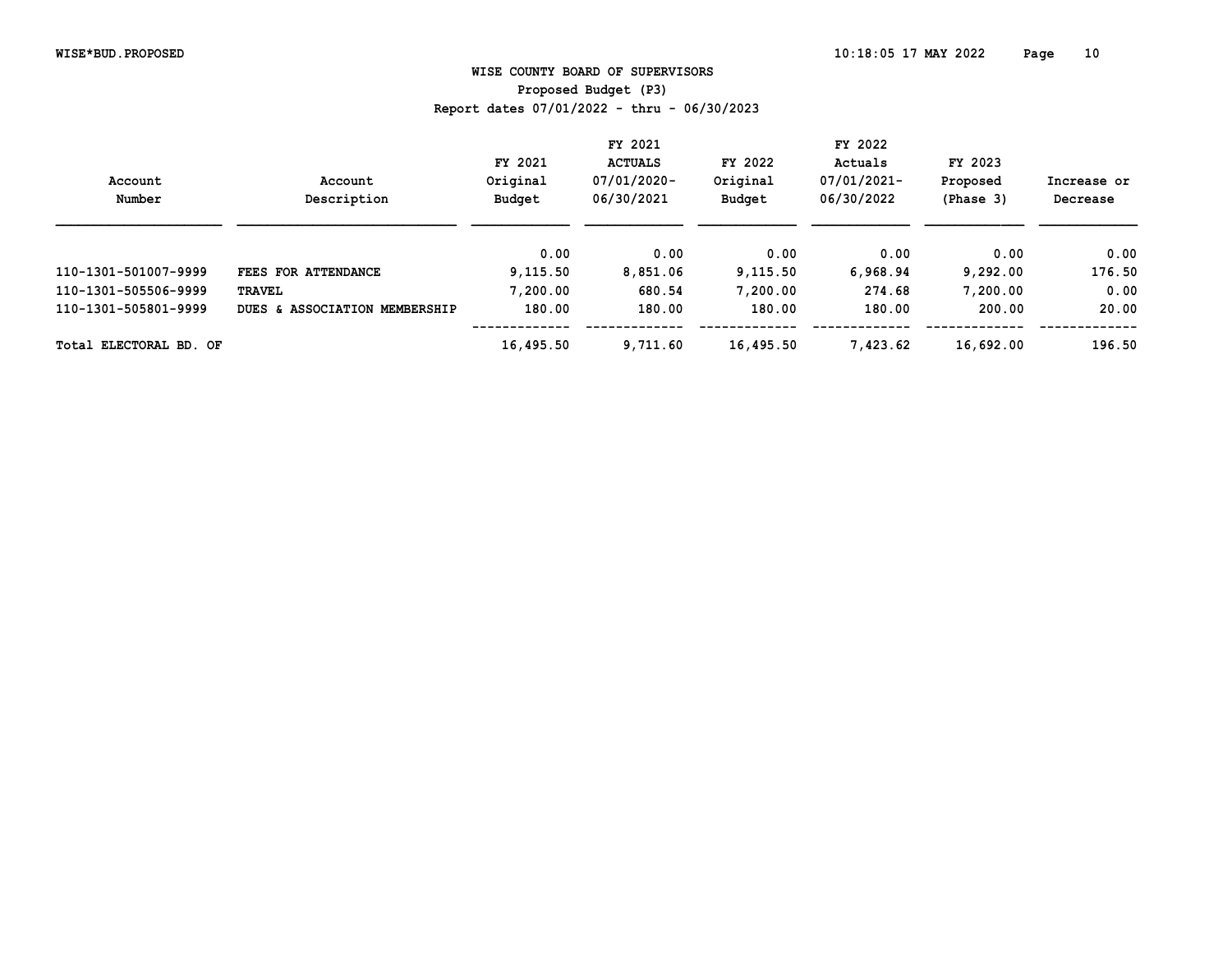**Proposed Budget (P3)**

| Account                | Account                       | FY 2021<br>Original | FY 2021<br><b>ACTUALS</b><br>$07/01/2020 -$ | FY 2022<br>Original | FY 2022<br>Actuals<br>07/01/2021- | FY 2023<br>Proposed | Increase or   |
|------------------------|-------------------------------|---------------------|---------------------------------------------|---------------------|-----------------------------------|---------------------|---------------|
| Number                 | Description                   | Budget              | 06/30/2021                                  | Budget              | 06/30/2022                        | (Phase 3)           | Decrease      |
|                        |                               | 0.00                | 0.00                                        | 0.00                | 0.00                              | 0.00                | 0.00          |
| 110-1302-501001-9999   | SALARIES & WAGES              | 105,444.00          | 90,722.09                                   | 111,235.00          | 104,993.43                        | 149,199.00          | 37,964.00     |
| 110-1302-501003-9999   | SALARIES & WAGES-PART-TIME    | 30,160.00           | 46,730.48                                   | 71,312.00           | 46,153.12                         | 47,000.00           | $-24, 312.00$ |
| 110-1302-501006-9999   | COMPENSATION-MACHINE CUSTODIA | 3,100.00            | 548.73                                      | 3,100.00            | 0.00                              | 3,100.00            | 0.00          |
| 110-1302-502001-9999   | <b>FICA</b>                   | 10,373.71           | 9,859.37                                    | 13,964.75           | 10,739.85                         | 15,009.00           | 1,044.25      |
| 110-1302-502002-9999   | <b>RETIREMENT-VRS</b>         | 13,908.06           | 11,944.24                                   | 14,671.87           | 13,823.50                         | 19,694.00           | 5,022.13      |
| 110-1302-502005-9999   | HOSPITAL/MEDICAL PLANS        | 17,871.12           | 21,444.92                                   | 23,748.72           | 16,641.63                         | 37,902.24           | 14, 153.52    |
| 110-1302-502006-9999   | GROUP INSURANCE               | 1,412.95            | 1,219.92                                    | 1,490.54            | 1,411.70                          | 1,999.00            | 508.46        |
| 110-1302-502007-9999   | DISABILITY INSURANCE          | 0.00                | 27.45                                       | 0.00                | 38.44                             | 0.00                | 0.00          |
| 110-1302-502008-9999   | MED FLIGHT INSURANCE          | 0.00                | 0.00                                        | 0.00                | 0.00                              | 120.00              | 120.00        |
| 110-1302-502009-9999   | UNEMPLOYMENT INSURANCE        | 92.00               | 287.67                                      | 379.73              | 370.38                            | 212.00              | $-167.73$     |
| 110-1302-502011-9999   | WORKMEN'S COMPENSATION        | 94.93               | 70.23                                       | 127.76              | 115.88                            | 144.10              | 16.34         |
| 110-1302-502013-9999   | <b>EDUCATION</b>              | 2,000.00            | 105.30                                      | 2,000.00            | 0.00                              | 2,000.00            | 0.00          |
| 110-1302-503002-9999   | PROFESSIONAL SERVICES         | 42,000.00           | 29,149.75                                   | 42,000.00           | 11,524.30                         | 30,000.00           | $-12,000.00$  |
| 110-1302-503004-9999   | REPAIR & MAINTENANCE          | 1,000.00            | 0.00                                        | 1,000.00            | 0.00                              | 1,000.00            | 0.00          |
| 110-1302-503005-9999   | MAINTENANCE SERVICE CONTRACTS | 12,407.00           | 12,724.22                                   | 12,407.00           | 3,225.64                          | 12,407.00           | 0.00          |
| 110-1302-503006-9999   | PRINTING & BINDING            | 30,000.00           | 25,478.08                                   | 45,000.00           | 14,047.08                         | 30,000.00           | $-15,000.00$  |
| 110-1302-503007-9999   | ADVERTISING                   | 500.00              | 308.20                                      | 500.00              | 102.60                            | 500.00              | 0.00          |
| 110-1302-503010-9999   | MOVING & STORAGE MACHINE      | 3,000.00            | 6,265.35                                    | 3,000.00            | 3,132.68                          | 3,000.00            | 0.00          |
| 110-1302-505201-9999   | POSTAL SERVICES               | 4,000.00            | 5,504.55                                    | 23,000.00           | 0.00                              | 10,000.00           | $-13,000.00$  |
| 110-1302-505203-9999   | <b>TELECOMMUNICATIONS</b>     | 1,500.00            | 2,052.43                                    | 1,500.00            | 1,063.49                          | 1,500.00            | 0.00          |
| 110-1302-505302-9999   | FIRE & PROPERTY INSURANCE     | 210.89              | 217.75                                      | 210.89              | 179.66                            | 210.89              | 0.00          |
| 110-1302-505401-9999   | OFFICE SUPPLIES               | 5,000.00            | 6,150.39                                    | 7,500.00            | 954.98                            | 7,500.00            | 0.00          |
| 110-1302-505506-9999   | <b>TRAVEL</b>                 | 7,200.00            | 0.00                                        | 7,200.00            | 6,182.83                          | 7,200.00            | 0.00          |
| 110-1302-505801-9999   | DUES & ASSOCIATION MEMBERSHIP | 500.00              | 200.00                                      | 500.00              | 550.00                            | 500.00              | 0.00          |
| 110-1302-505810-9999   | <b>GRANT EXPENSE</b>          | 0.00                | 31,568.17                                   | 0.00                | 0.00                              | 0.00                | 0.00          |
| 110-1302-507010-9999   | CAPITAL OUTLAY                | 69,100.00           | 59,237.11                                   | 20,800.00           | 0.00                              | 0.00                | $-20,800.00$  |
| <b>Total REGISTRAR</b> |                               | 360,874.66          | 361,816.40                                  | 406,648.26          | 235, 251.19                       | 380, 197.23         | $-26, 451.03$ |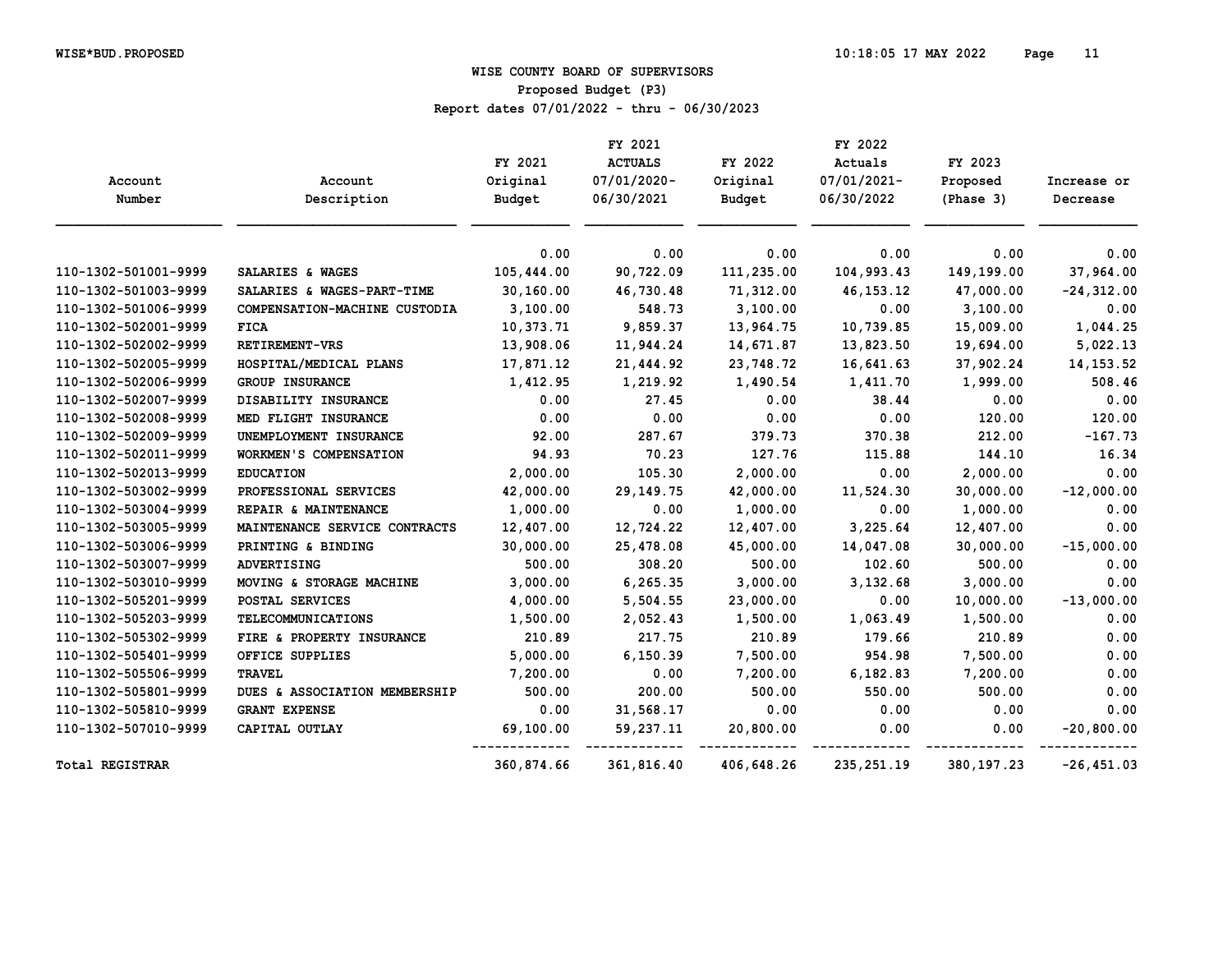**Proposed Budget (P3)**

|                      |                               |            | FY 2021        |            | FY 2022        |            |             |
|----------------------|-------------------------------|------------|----------------|------------|----------------|------------|-------------|
|                      |                               | FY 2021    | <b>ACTUALS</b> | FY 2022    | Actuals        | FY 2023    |             |
| Account              | Account                       | Original   | 07/01/2020-    | Original   | $07/01/2021 -$ | Proposed   | Increase or |
| Number               | Description                   | Budget     | 06/30/2021     | Budget     | 06/30/2022     | (Phase 3)  | Decrease    |
|                      |                               | 0.00       | 0.00           | 0.00       | 0.00           | 0.00       | 0.00        |
| 110-2101-501001-9999 | SALARIES & WAGES              | 127,550.00 | 87,599.84      | 98,550.00  | 87,081.25      | 103,478.00 | 4,928.00    |
| 110-2101-502001-9999 | <b>FICA</b>                   | 9,757.57   | 6,449.72       | 7,539.07   | 5,775.36       | 7,916.00   | 376.93      |
| 110-2101-502002-9999 | <b>RETIREMENT-VRS</b>         | 16,823.83  | 11,486.40      | 12,998.73  | 11,313.54      | 13,659.00  | 660.27      |
| 110-2101-502005-9999 | HOSPITAL/MEDICAL PLANS        | 12,610.32  | 12,294.26      | 12,070.32  | 6,605.40       | 7,413.60   | $-4,656.72$ |
| 110-2101-502006-9999 | GROUP INSURANCE               | 1,709.17   | 1,173.12       | 1,320.57   | 1,155.42       | 1,387.00   | 66.43       |
| 110-2101-502007-9999 | DISABILITY INSURANCE          | 167.00     | 190.32         | 200.00     | 174.00         | 200.00     | 0.00        |
| 110-2101-502008-9999 | MED FLIGHT INSURANCE          | 0.00       | 0.00           | 0.00       | 0.00           | 120.00     | 120.00      |
| 110-2101-502009-9999 | UNEMPLOYMENT INSURANCE        | 55.20      | 84.83          | 84.80      | 127.22         | 85.00      | 0.20        |
| 110-2101-502011-9999 | WORKMEN'S COMPENSATION        | 89.28      | 89.92          | 68.98      | 79.73          | 72.44      | 3.46        |
| 110-2101-503005-9999 | MAINTENANCE SERVICE CONTRACTS | 0.00       | 0.00           | 750.00     | 0.00           | 750.00     | 0.00        |
| 110-2101-505203-9999 | TELECOMMUNICATIONS            | 750.00     | 732.44         | 750.00     | 0.00           | 750.00     | 0.00        |
| 110-2101-505401-9999 | OFFICE SUPPLIES               | 5,000.00   | 5,714.21       | 5,000.00   | 4,286.16       | 5,424.37   | 424.37      |
| 110-2101-505506-9999 | <b>TRAVEL</b>                 | 150.00     | 52.90          | 1,000.00   | 0.00           | 1,000.00   | 0.00        |
| 110-2101-505830-9999 | DRUG COURT GRANT EXPENSE      | 10,000.00  | 0.00           | 0.00       | 0.00           | 0.00       | 0.00        |
| 110-2101-507002-9999 | FURNITURE & FIXTURES          | 0.00       | 0.00           | 8,000.00   | 0.00           | 0.00       | $-8,000.00$ |
| Total CIRCUIT COURT  |                               | 184,662.37 | 125,867.96     | 148,332.47 | 116,598.08     | 142,255.41 | $-6,077.06$ |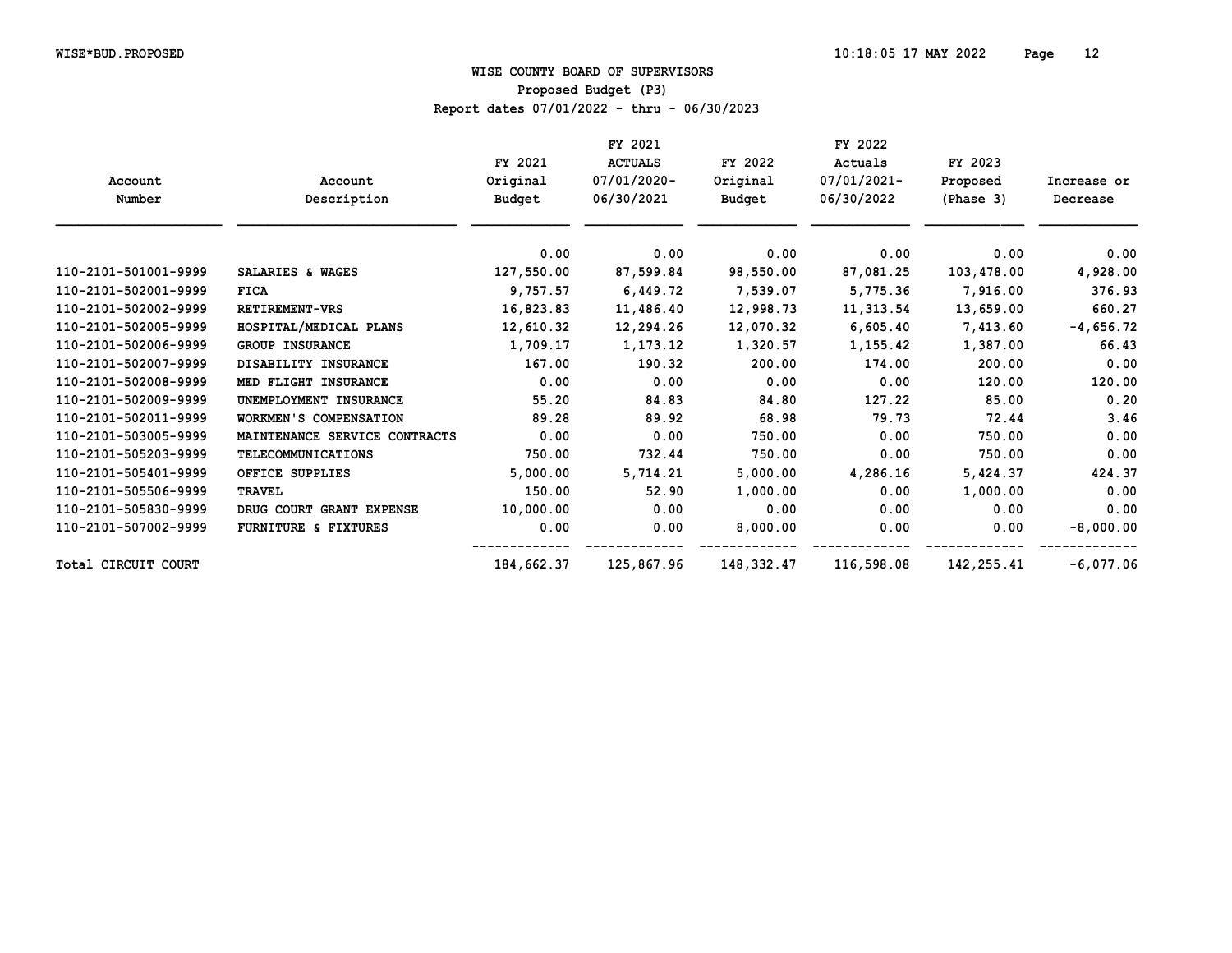**Proposed Budget (P3)**

|                        |                                  |           | FY 2021        |           | FY 2022     |           |              |
|------------------------|----------------------------------|-----------|----------------|-----------|-------------|-----------|--------------|
|                        |                                  | FY 2021   | <b>ACTUALS</b> | FY 2022   | Actuals     | FY 2023   |              |
| Account                | Account                          | Original  | 07/01/2020-    | Original  | 07/01/2021- | Proposed  | Increase or  |
| Number                 | Description                      | Budget    | 06/30/2021     | Budget    | 06/30/2022  | (Phase 3) | Decrease     |
|                        |                                  | 0.00      | 0.00           | 0.00      | 0.00        | 0.00      | 0.00         |
| 110-2102-503005-9999   | MAINTENANCE SERVICE CONTRACTS    | 5,000.00  | 2,503.45       | 5,000.00  | 2,119.00    | 2,600.00  | $-2,400.00$  |
| 110-2102-505201-9999   | POSTAL SERVICES                  | 150.00    | 120.00         | 150.00    | 390.00      | 150.00    | 0.00         |
| 110-2102-505203-9999   | <b>TELECOMMUNICATIONS</b>        | 5,000.00  | 4,039.96       | 5,000.00  | 1,366.00    | 2,000.00  | $-3,000.00$  |
| 110-2102-505401-9999   | OFFICE SUPPLIES                  | 500.00    | 268.33         | 500.00    | 537.60      | 500.00    | 0.00         |
| 110-2102-505411-9999   | <b>BOOKS &amp; SUBSCRIPTIONS</b> | 200.00    | 150.00         | 200.00    | 150.00      | 200.00    | 0.00         |
| 110-2102-507001-9999   | MACHINERY & EQUIPMENT            | 1,000.00  | 0.00           | 11,000.00 | 882.42      | 2,500.00  | $-8,500.00$  |
| 110-2102-507010-9999   | CAPITAL OUTLAY                   | 5,000.00  | 3,645.00       | 0.00      | 0.00        | 0.00      | 0.00         |
| Total GENERAL DISTRICT |                                  | 16,850.00 | 10,726.74      | 21,850.00 | 5,445.02    | 7,950.00  | $-13,900.00$ |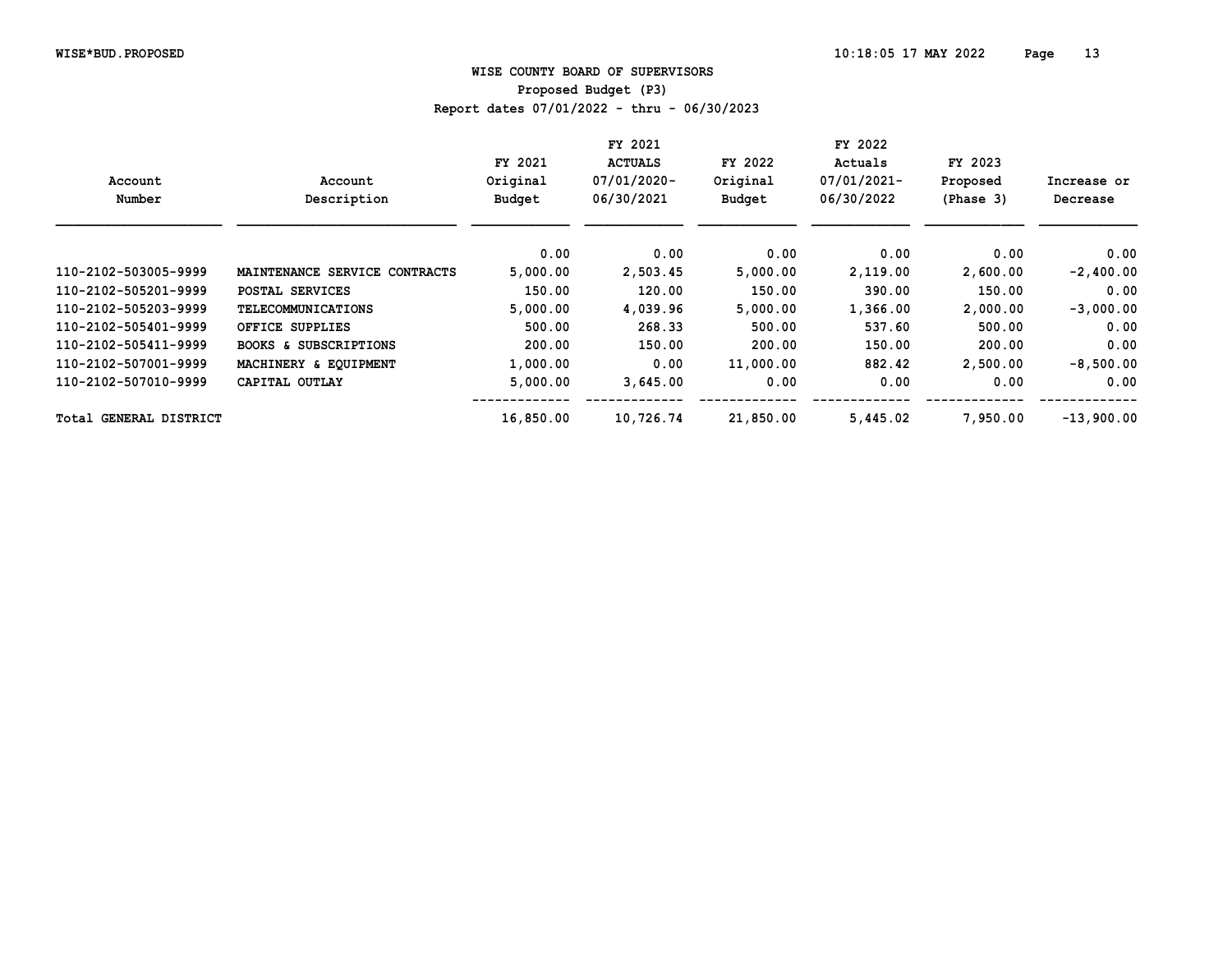**Proposed Budget (P3)**

|                        |                           |          | FY 2021        |          | FY 2022     |           |             |
|------------------------|---------------------------|----------|----------------|----------|-------------|-----------|-------------|
|                        |                           | FY 2021  | <b>ACTUALS</b> | FY 2022  | Actuals     | FY 2023   |             |
| Account                | Account                   | Original | 07/01/2020-    | Original | 07/01/2021- | Proposed  | Increase or |
| Number                 | Description               | Budget   | 06/30/2021     | Budget   | 06/30/2022  | (Phase 3) | Decrease    |
|                        |                           | 0.00     | 0.00           | 0.00     | 0.00        | 0.00      | 0.00        |
| 110-2103-503004-9999   | REPAIR & MAINTENANCE      | 500.00   | 565.42         | 500.00   | 473.64      | 500.00    | 0.00        |
| 110-2103-505201-9999   | POSTAL SERVICES           | 150.00   | 120.00         | 150.00   | 130.00      | 130.00    | $-20.00$    |
| 110-2103-505203-9999   | <b>TELECOMMUNICATIONS</b> | 5,800.00 | 4,332.51       | 5,800.00 | 1,475.87    | 5,800.00  | 0.00        |
| 110-2103-505801-9999   | DUES & ASSOC MEMBERSHIPS  | 125.00   | 150.00         | 150.00   | 150.00      | 150.00    | 0.00        |
| 110-2103-507001-9999   | MACHINERY & EQUIPMENT     | 2,000.00 | 1,313.87       | 2,000.00 | 958.64      | 2,000.00  | 0.00        |
| Total JUV & DOM RELAT. |                           | 8,575.00 | 6,481.80       | 8,600.00 | 3,188.15    | 8,580.00  | $-20.00$    |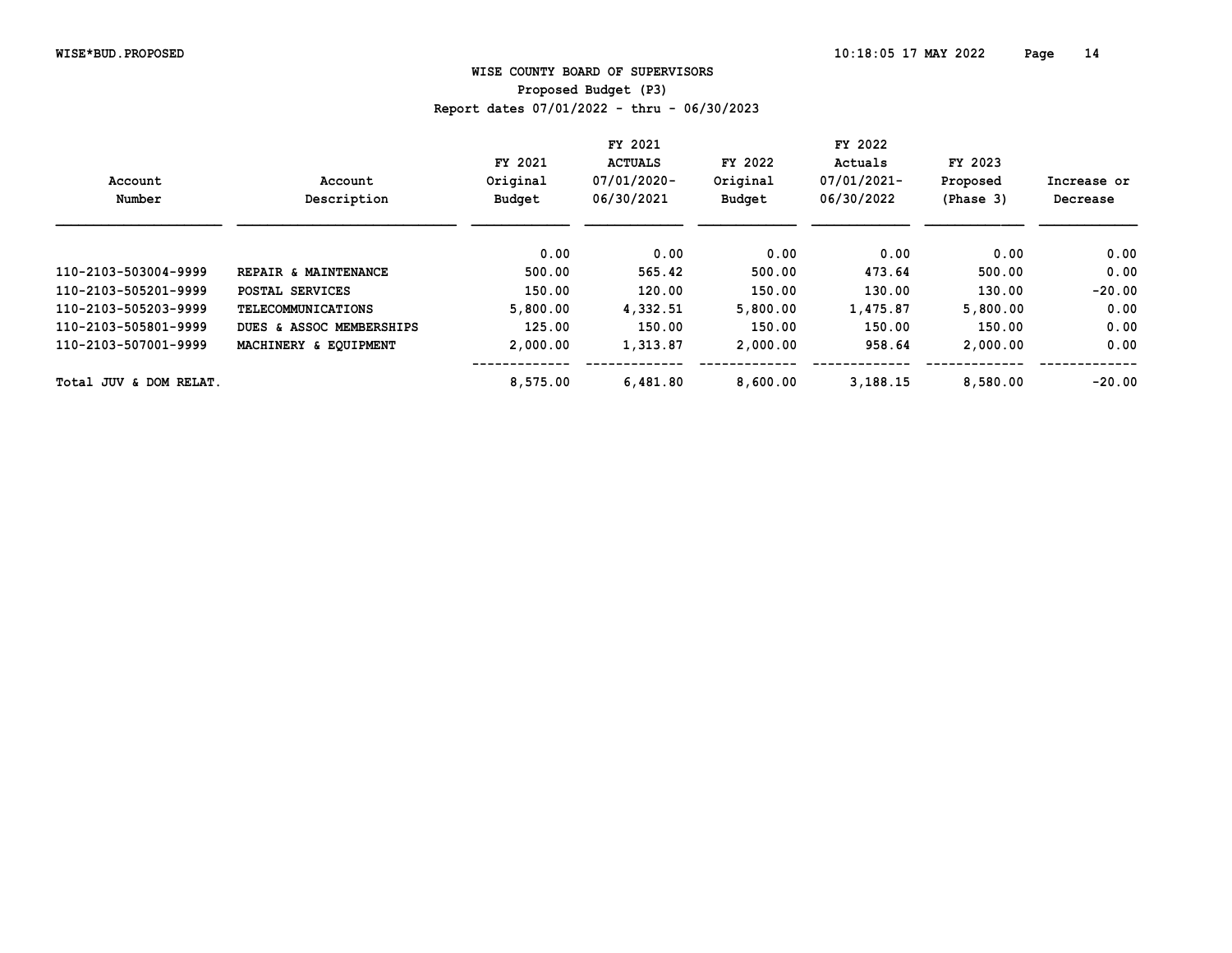**Proposed Budget (P3)**

|                      |                           |          | FY 2021        |            | FY 2022     |            |             |
|----------------------|---------------------------|----------|----------------|------------|-------------|------------|-------------|
|                      |                           | FY 2021  | <b>ACTUALS</b> | FY 2022    | Actuals     | FY 2023    |             |
| Account              | Account                   | Original | $07/01/2020 -$ | Original   | 07/01/2021- | Proposed   | Increase or |
| Number               | Description               | Budget   | 06/30/2021     | Budget     | 06/30/2022  | (Phase 3)  | Decrease    |
|                      |                           | 0.00     | 0.00           | 0.00       | 0.00        | 0.00       | 0.00        |
| 110-2104-501001-9999 | SALARIES & WAGES          | 0.00     | 46,925.06      | 89,875.00  | 75,707.46   | 94,369.00  | 4,494.00    |
| 110-2104-502001-9999 | <b>FICA</b>               | 0.00     | 3,552.89       | 6,875.00   | 5,320.69    | 7,219.00   | 344.00      |
| 110-2104-502002-9999 | <b>RETIREMENT-VRS</b>     | 0.00     | 6,150.06       | 11,854.51  | 9,880.38    | 12,457.00  | 602.49      |
| 110-2104-502005-9999 | HOSPITAL/MEDICAL PLANS    | 0.00     | 0.00           | 6,777.60   | 5,825.40    | 7,413.60   | 636.00      |
| 110-2104-502006-9999 | GROUP INSURANCE           | 0.00     | 628.13         | 1,204.33   | 1,009.12    | 1,265.00   | 60.67       |
| 110-2104-502007-9999 | DISABILITY INSURANCE      | 0.00     | 0.00           | 0.00       | 140.80      | 0.00       | 0.00        |
| 110-2104-502008-9999 | MED FLIGHT INSURANCE      | 0.00     | 0.00           | 0.00       | 0.00        | 120.00     | 120.00      |
| 110-2104-502009-9999 | UNEMPLOYMENT INSURANCE    | 0.00     | 42.38          | 84.80      | 127.17      | 84.80      | 0.00        |
| 110-2104-502011-9999 | WORKMAN'S COMPENSATION    | 0.00     | 0.00           | 62.91      | 9.06        | 66.06      | 3.15        |
| 110-2104-505203-9999 | <b>TELECOMMUNICATIONS</b> | 0.00     | 246.47         | 0.00       | 486.39      | 0.00       | 0.00        |
| 110-2104-505401-9999 | OFFICE SUPPLIES           | 0.00     | 0.00           | 0.00       | 0.00        | 0.00       | 0.00        |
| 110-2104-505830-9999 | DRUG COURT GRANT EXPENSE  | 0.00     | 6,718.98       | 10,000.00  | 17,151.58   | 38,612.00  | 28,612.00   |
| Total DRUG COURT     |                           | 0.00     | 64,263.97      | 126,734.15 | 115,658.05  | 161,606.46 | 34,872.31   |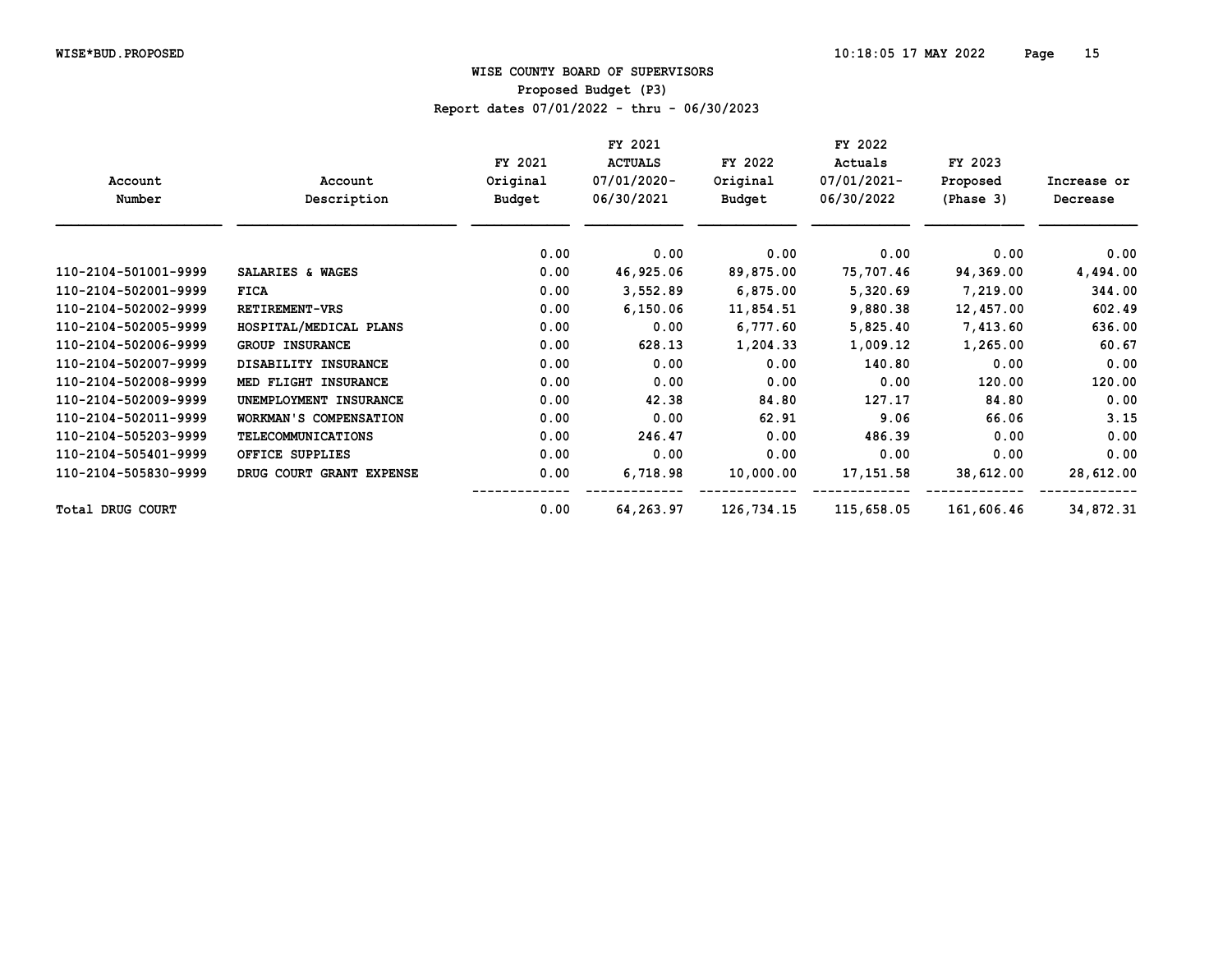**Proposed Budget (P3)**

|                        |                                 |            | FY 2021        |            | FY 2022     |            |             |
|------------------------|---------------------------------|------------|----------------|------------|-------------|------------|-------------|
|                        |                                 | FY 2021    | <b>ACTUALS</b> | FY 2022    | Actuals     | FY 2023    |             |
| Account                | Account                         | Original   | 07/01/2020-    | Original   | 07/01/2021- | Proposed   | Increase or |
| Number                 | Description                     | Budget     | 06/30/2021     | Budget     | 06/30/2022  | (Phase 3)  | Decrease    |
|                        |                                 | 0.00       | 0.00           | 0.00       | 0.00        | 0.00       | 0.00        |
| 110-2105-503005-9999   | MAINTENANCE SERVICE CONTRACTS   | 600.00     | 0.00           | 600.00     | 0.00        | 600.00     | 0.00        |
| 110-2105-505203-9999   | <b>TELECOMMUNICATIONS</b>       | 3,300.00   | 2,499.06       | 3,300.00   | 2,163.52    | 3,300.00   | 0.00        |
| 110-2105-505401-9999   | OFFICE SUPPLIES                 | 350.00     | 349.95         | 350.00     | 312.75      | 350.00     | 0.00        |
| 110-2105-505708-9999   | <b>BOARD OF JUVENILES</b>       | 647,620.00 | 573,156.00     | 598,962.00 | 598,964.00  | 617,032.00 | 18,070.00   |
| 110-2105-507002-9999   | <b>FURNITURE &amp; FIXTURES</b> | 500.00     | 499.12         | 500.00     | 0.00        | 500.00     | 0.00        |
| Total JUV & DOM REL CT |                                 | 652,370.00 | 576,504.13     | 603,712.00 | 601,440.27  | 621,782.00 | 18,070.00   |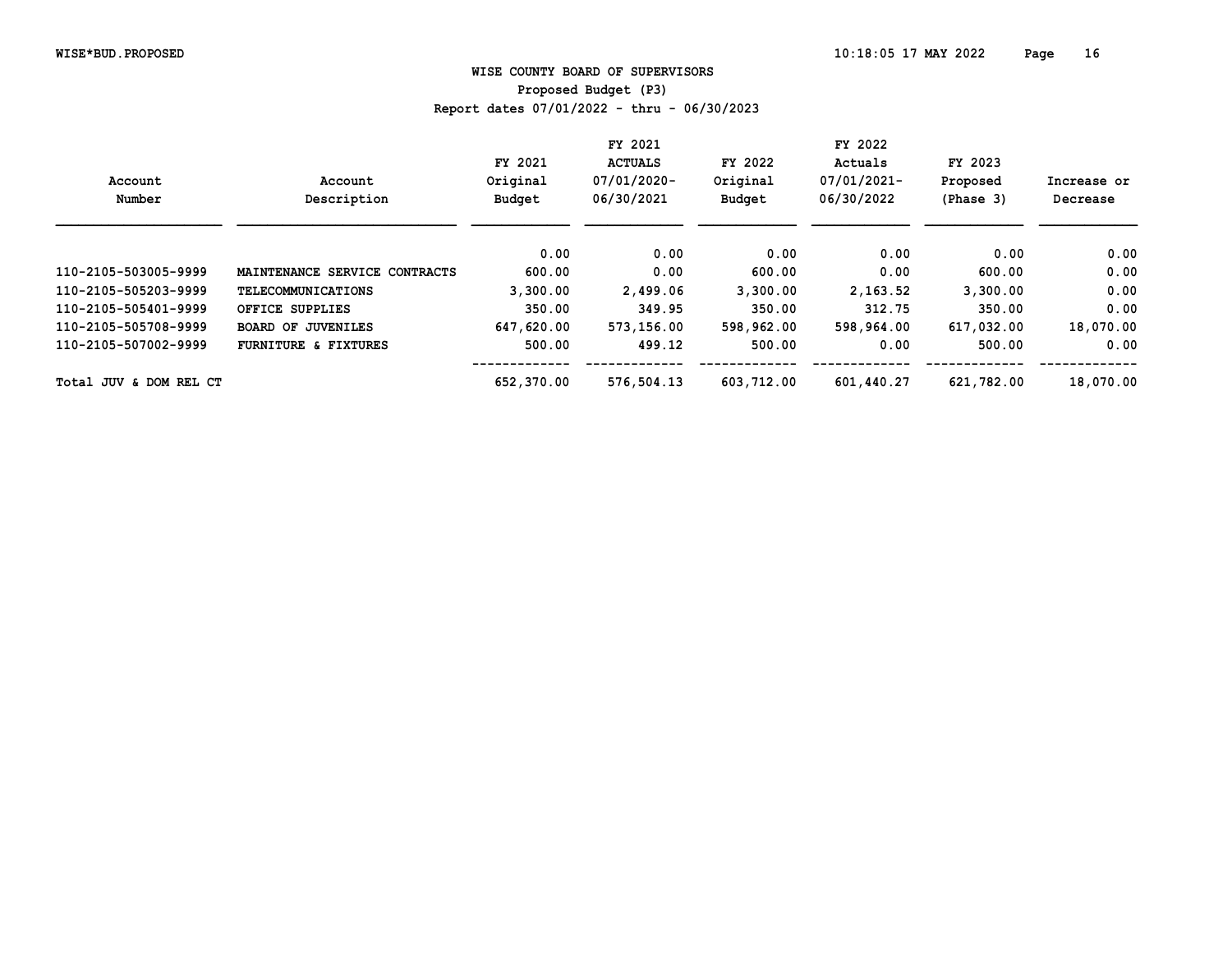**Proposed Budget (P3)**

| Account<br>Number                            | Account<br>Description                         | FY 2021<br>Original<br>Budget | FY 2021<br><b>ACTUALS</b><br>$07/01/2020 -$<br>06/30/2021 | FY 2022<br>Original<br>Budget | FY 2022<br>Actuals<br>07/01/2021-<br>06/30/2022 | FY 2023<br>Proposed<br>(Phase 3) | Increase or<br>Decrease |
|----------------------------------------------|------------------------------------------------|-------------------------------|-----------------------------------------------------------|-------------------------------|-------------------------------------------------|----------------------------------|-------------------------|
|                                              |                                                | 0.00                          | 0.00                                                      | 0.00                          | 0.00                                            | 0.00                             | 0.00                    |
| 110-2106-501001-9999                         | SALARIES & WAGES                               | 577,488.00                    | 567,200.06                                                | 609,981.00                    | 533,934.88                                      | 637,319.00                       | 27,338.00               |
| 110-2106-501002-9999                         | SALARIES & WAGES-OVERTIME                      | 0.00                          | 0.00                                                      | 0.00                          | 0.00                                            | 20,000.00                        | 20,000.00               |
| 110-2106-501007-9999                         | FEES FOR ATTENDANCE                            | 10,000.00                     | 4,778.72                                                  | 10,000.00                     | 7,140.00                                        | 10,000.00                        | 0.00                    |
| 110-2106-501011-9999                         | EMPLOYEE STIPEND/BONUS                         | 0.00                          | 12,510.78                                                 | 0.00                          | 4,169.14                                        | 0.00                             | 0.00                    |
| 110-2106-502001-9999                         | <b>FICA</b>                                    | 44, 177.84                    | 41,595.22                                                 | 46,663.57                     | 38,174.06                                       | 50,285.00                        | 3,621.43                |
| 110-2106-502002-9999                         | <b>RETIREMENT-VRS</b>                          | 76,170.69                     | 75,992.28                                                 | 80,456.54                     | 69,788.99                                       | 84,126.00                        | 3,669.46                |
| 110-2106-502005-9999                         | HOSPITAL/MEDICAL PLANS                         | 140,771.52                    | 140,745.52                                                | 133,859.52                    | 106,836.94                                      | 125,381.76                       | $-8,477.76$             |
| 110-2106-502006-9999                         | GROUP INSURANCE                                | 7,738.35                      | 7,761.23                                                  | 8,173.76                      | 7,127.99                                        | 8,540.00                         | 366.24                  |
| 110-2106-502007-9999                         | DISABILITY INSURANCE                           | 379.08                        | 416.44                                                    | 379.08                        | 406.30                                          | 379.08                           | 0.00                    |
| 110-2106-502008-9999                         | MED FLIGHT INSURANCE                           | 0.00                          | 0.00                                                      | 0.00                          | 0.00                                            | 660.00                           | 660.00                  |
| 110-2106-502009-9999                         | UNEMPLOYMENT INSURANCE                         | 184.00                        | 381.60                                                    | 381.60                        | 395.17                                          | 466.00                           | 84.40                   |
| 110-2106-502011-9999                         | WORKMEN'S COMPENSATION                         | 404.25                        | 407.41                                                    | 426.99                        | 450.20                                          | 460.13                           | 33.14                   |
| 110-2106-502013-9999                         | <b>EDUCATION</b>                               | 3,500.00                      | 1,791.05                                                  | 3,500.00                      | 3,484.87                                        | 3,500.00                         | 0.00                    |
| 110-2106-503002-9999                         | PROFESSIONAL SERVICES-OTHER                    | 8,250.00                      | 8,250.00                                                  | 8,250.00                      | 17,845.78                                       | 8,250.00                         | 0.00                    |
| 110-2106-503004-9999                         | REPAIR & MAINTENANCE                           | 100.00                        | 10.45                                                     | 100.00                        | 96.90                                           | 100.00                           | 0.00                    |
| 110-2106-503005-9999                         | MAINTENANCE SERVICE CONTRACTS                  | 25,000.00                     | 24,931.19                                                 | 25,000.00                     | 24,999.63                                       | 25,000.00                        | 0.00                    |
| 110-2106-505201-9999                         | POSTAL SERVICES                                | 3,500.00                      | 3,500.00                                                  | 3,500.00                      | 3,500.00                                        | 3,500.00                         | 0.00                    |
| 110-2106-505203-9999                         | <b>TELECOMMUNICATIONS</b>                      | 19,000.00                     | 19,600.55                                                 | 19,000.00                     | 19,307.15                                       | 19,000.00                        | 0.00                    |
| 110-2106-505401-9999                         | OFFICE SUPPLIES                                | 4,250.00                      | 41,765.84                                                 | 4,250.00                      | 13,365.03                                       | 4,250.00                         | 0.00                    |
| 110-2106-505411-9999                         | BOOKS & SUBSCRIPTIONS                          | 500.00<br>5,000.00            | 603.53<br>5,000.00                                        | 500.00                        | 497.54<br>5,000.00                              | 500.00<br>5,000.00               | 0.00                    |
| 110-2106-505506-9999<br>110-2106-505801-9999 | <b>TRAVEL</b><br>DUES & ASSOCIATION MEMBERSHIP | 600.00                        | 581.81                                                    | 5,000.00<br>600.00            | 600.00                                          | 600.00                           | 0.00<br>0.00            |
| 110-2106-505810-9999                         | <b>GRANT EXPENSES</b>                          | 0.00                          | 0.00                                                      | 0.00                          | 9,615.00                                        | 10,000.00                        | 10,000.00               |
| 110-2106-505829-9999                         | TECHNOLOGY TRUST FUND EXPEND.                  | 31,900.00                     | 77,495.00                                                 | 72,920.00                     | 55,987.18                                       | 67,773.00                        | $-5, 147.00$            |
| 110-2106-505835-9999                         | BLOCK CHAIN PROJECT EXPENSE                    | 0.00                          | 0.00                                                      | 0.00                          | 32,595.45                                       | 0.00                             | 0.00                    |
| 110-2106-507007-9999                         | ADP EQUIPMENT & SOFTWARE                       | 7,400.00                      | 7,716.00                                                  | 7,400.00                      | 7,391.66                                        | 7,400.00                         | 0.00                    |
| 110-2106-507010-9999                         | CAPITAL OUTLAY                                 | 9,500.00                      | 9,500.00                                                  | 0.00                          | 0.00                                            | 0.00                             | 0.00                    |
| Total CLERK OF CIRCUIT                       |                                                | 975,813.73                    |                                                           | 1,052,534.68 1,040,342.06     | 962,709.86                                      | 1,092,489.97                     | 52, 147.91              |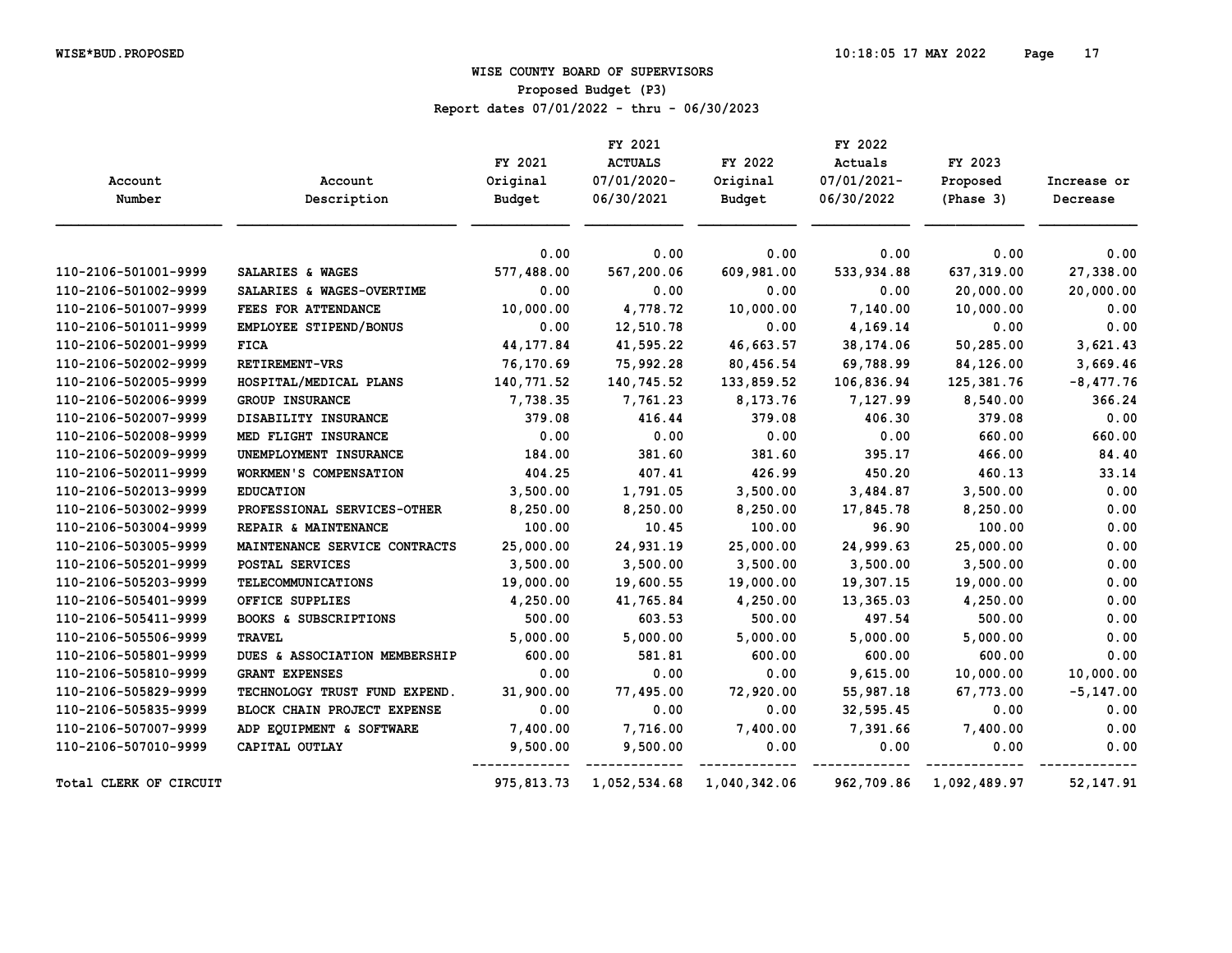**Proposed Budget (P3)**

|                        |                            |            | FY 2021        |            | FY 2022      |            |              |
|------------------------|----------------------------|------------|----------------|------------|--------------|------------|--------------|
|                        |                            | FY 2021    | <b>ACTUALS</b> | FY 2022    | Actuals      | FY 2023    |              |
| Account                | Account                    | Original   | $07/01/2020 -$ | Original   | 07/01/2021-  | Proposed   | Increase or  |
| Number                 | Description                | Budget     | 06/30/2021     | Budget     | 06/30/2022   | (Phase 3)  | Decrease     |
|                        |                            | 0.00       | 0.00           | 0.00       | 0.00         | 0.00       | 0.00         |
| 110-2107-501001-9999   | SALARIES & WAGES           | 401,146.00 | 344,488.55     | 377,714.00 | 320,831.46   | 557,704.00 | 179,990.00   |
| 110-2107-501002-9999   | SALARIES & WAGES-OVERTIME  | 41,200.00  | 13,063.23      | 41,200.00  | 20,417.22    | 41,200.00  | 0.00         |
| 110-2107-501003-9999   | SALARIES & WAGES-PART-TIME | 60,320.00  | 53,453.00      | 63,336.00  | 42,955.55    | 63,336.00  | 0.00         |
| 110-2107-501005-9999   | SALARIES OFF-DUTY OVERTIME | 0.00       | 41,037.00      | 0.00       | 41,131.90    | 0.00       | 0.00         |
| 110-2107-501008-9999   | SALARY RECOVERIES          | 0.00       | $-35,229.53$   | 0.00       | $-5, 138.75$ | 0.00       | 0.00         |
| 110-2107-501011-9999   | EMPLOYEE STIPEND/BONUS     | 0.00       | 0.00           | 0.00       | 21,000.00    | 0.00       | 0.00         |
| 110-2107-501019-9999   | SALARY RECOVERY CARES ACT  | 0.00       | $-180, 298.04$ | 0.00       | 0.00         | 0.00       | 0.00         |
| 110-2107-502001-9999   | <b>FICA</b>                | 38,453.85  | 31,677.17      | 33,740.33  | 32,029.11    | 50,778.00  | 17,037.67    |
| 110-2107-502002-9999   | <b>RETIREMENT-VRS</b>      | 52,911.03  | 44,991.10      | 49,820.51  | 42,034.02    | 73,617.00  | 23,796.49    |
| 110-2107-502005-9999   | HOSPITAL/MEDICAL PLANS     | 99,094.80  | 98,816.38      | 94,366.80  | 67,833.72    | 123,961.92 | 29,595.12    |
| 110-2107-502006-9999   | GROUP INSURANCE            | 5,375.35   | 4,595.10       | 5,061.36   | 4,293.03     | 7,473.00   | 2,411.64     |
| 110-2107-502008-9999   | MED FLIGHT INSURANCE       | 0.00       | 0.00           | 0.00       | 0.00         | 480.00     | 480.00       |
| 110-2107-502009-9999   | UNEMPLOYMENT INSURANCE     | 202.40     | 425.72         | 424.00     | 450.53       | 509.00     | 85.00        |
| 110-2107-502011-9999   | WORKMEN'S COMPENSATION     | 9,644.62   | 9,249.10       | 7,806.56   | 8,874.20     | 20,370.13  | 12,563.57    |
| 110-2107-505410-9999   | UNIFORMS & WEARING APPAREL | 2,000.00   | 1,932.87       | 4,250.00   | 4,250.00     | 4,250.00   | 0.00         |
| 110-2107-507010-9999   | CAPITAL OUTLAY             | 59,800.00  | 41,836.22      | 70,800.00  | 5,125.64     | 35,000.00  | $-35,800.00$ |
| Total SHERIFF-CIVIL PA |                            | 770,148.05 | 470,037.87     | 748,519.56 | 606,087.63   | 978,679.05 | 230,159.49   |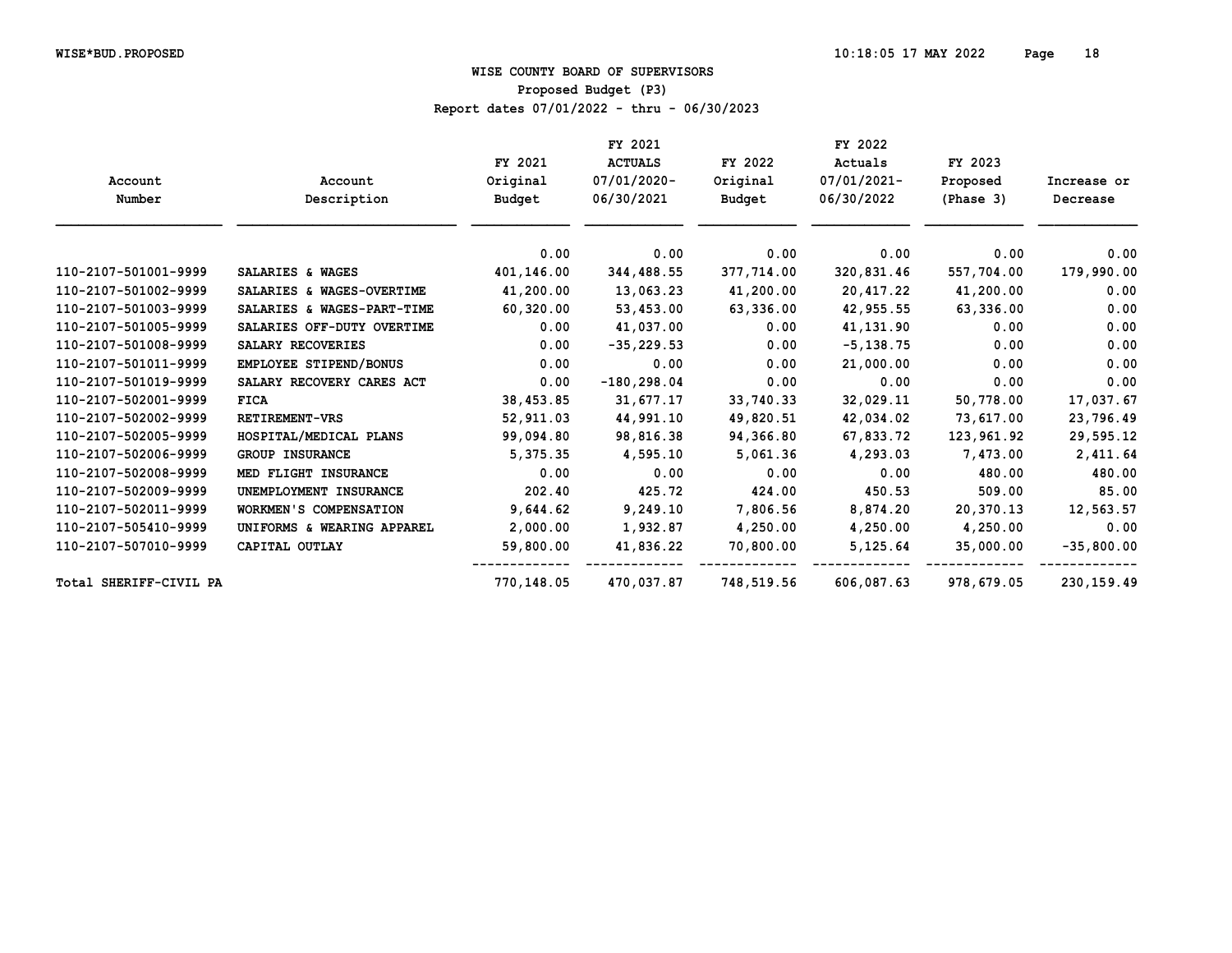**Proposed Budget (P3)**

| Account<br>Number    | Account<br>Description | FY 2021<br>Original<br>Budget | FY 2021<br><b>ACTUALS</b><br>07/01/2020-<br>06/30/2021 | FY 2022<br>Original<br>Budget | FY 2022<br>Actuals<br>07/01/2021-<br>06/30/2022 | FY 2023<br>Proposed<br>(Phase 3) | Increase or<br>Decrease |
|----------------------|------------------------|-------------------------------|--------------------------------------------------------|-------------------------------|-------------------------------------------------|----------------------------------|-------------------------|
|                      |                        | 0.00                          | 0.00                                                   | 0.00                          | 0.00                                            | 0.00                             | 0.00                    |
| 110-2108-505401-9999 | OFFICE SUPPLIES        | 0.00                          | 0.00                                                   | 5,340.00                      | 0.00                                            | 5,340.00                         | 0.00                    |
| Total LAW LIBRARY    |                        | 0.00                          | 0.00                                                   | 5,340.00                      | 0.00                                            | 5,340.00                         | 0.00                    |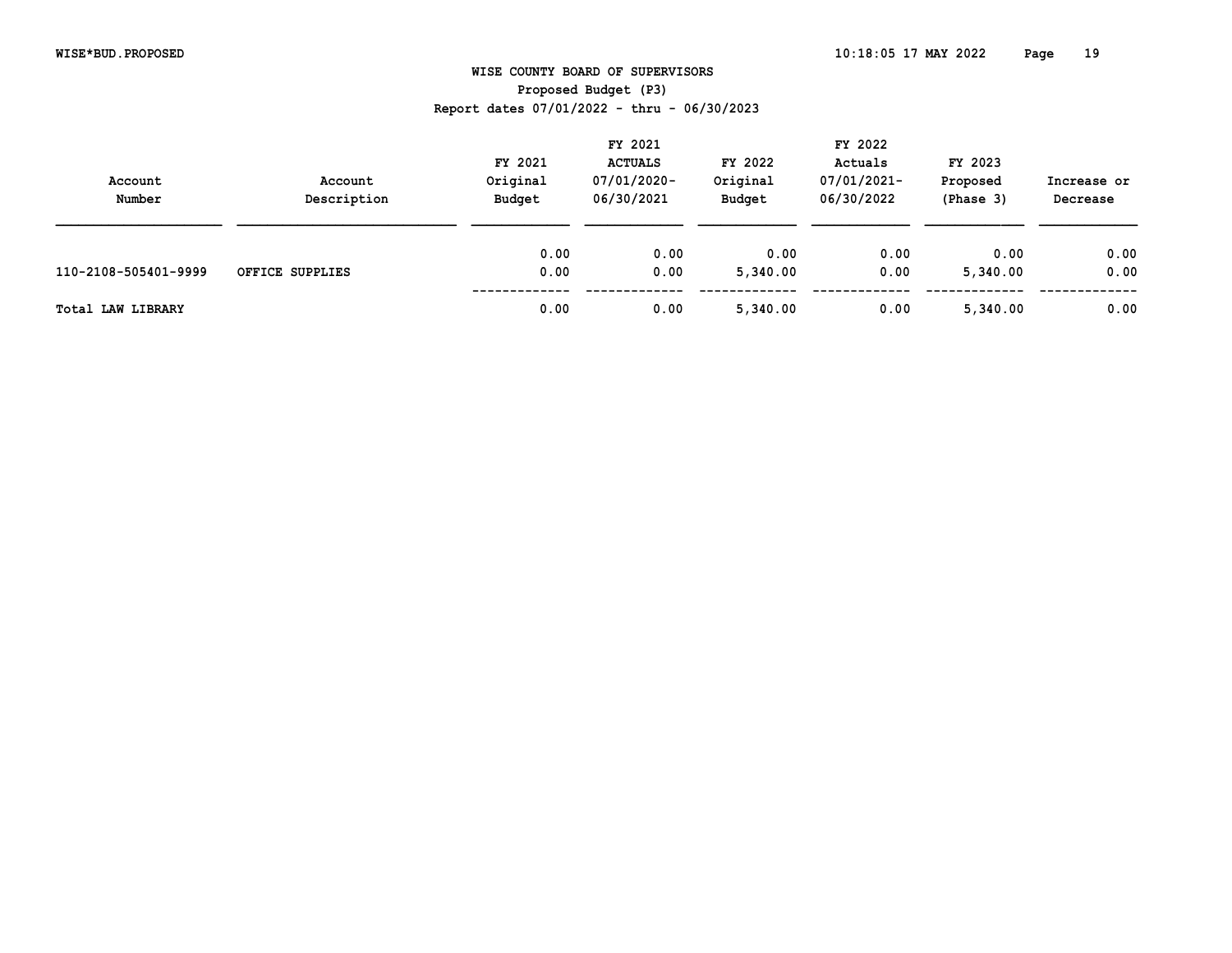**Proposed Budget (P3)**

|                         |                               |          | FY 2021        |          | FY 2022     |           |             |
|-------------------------|-------------------------------|----------|----------------|----------|-------------|-----------|-------------|
|                         |                               | FY 2021  | <b>ACTUALS</b> | FY 2022  | Actuals     | FY 2023   |             |
| Account                 | Account                       | Original | 07/01/2020-    | Original | 07/01/2021- | Proposed  | Increase or |
| Number                  | Description                   | Budget   | 06/30/2021     | Budget   | 06/30/2022  | (Phase 3) | Decrease    |
|                         |                               | 0.00     | 0.00           | 0.00     | 0.00        | 0.00      | 0.00        |
| 110-2109-503005-9999    | MAINTENANCE SERVICE CONTRACTS | 350.00   | 359.26         | 750.00   | 971.37      | 750.00    | 0.00        |
| 110-2109-505201-9999    | POSTAL SERVICES               | 56.00    | 56.00          | 56.00    | 87.00       | 62.00     | 6.00        |
| 110-2109-505203-9999    | <b>TELECOMMUNICATIONS</b>     | 1,600.00 | 1,840.95       | 1,996.00 | 907.06      | 1,996.00  | 0.00        |
| 110-2109-507001-9999    | MACHINERY & EQUIPMENT         | 750.00   | 807.16         | 400.00   | 242.02      | 400.00    | 0.00        |
| 110-2109-507002-9999    | FURNITURE & EOUIPMENT         | 750.00   | 737.85         | 750.00   | 159.99      | 750.00    | 0.00        |
| <b>Total MAGISTRATE</b> |                               | 3,506.00 | 3,801.22       | 3,952,00 | 2,367.44    | 3,958.00  | 6.00        |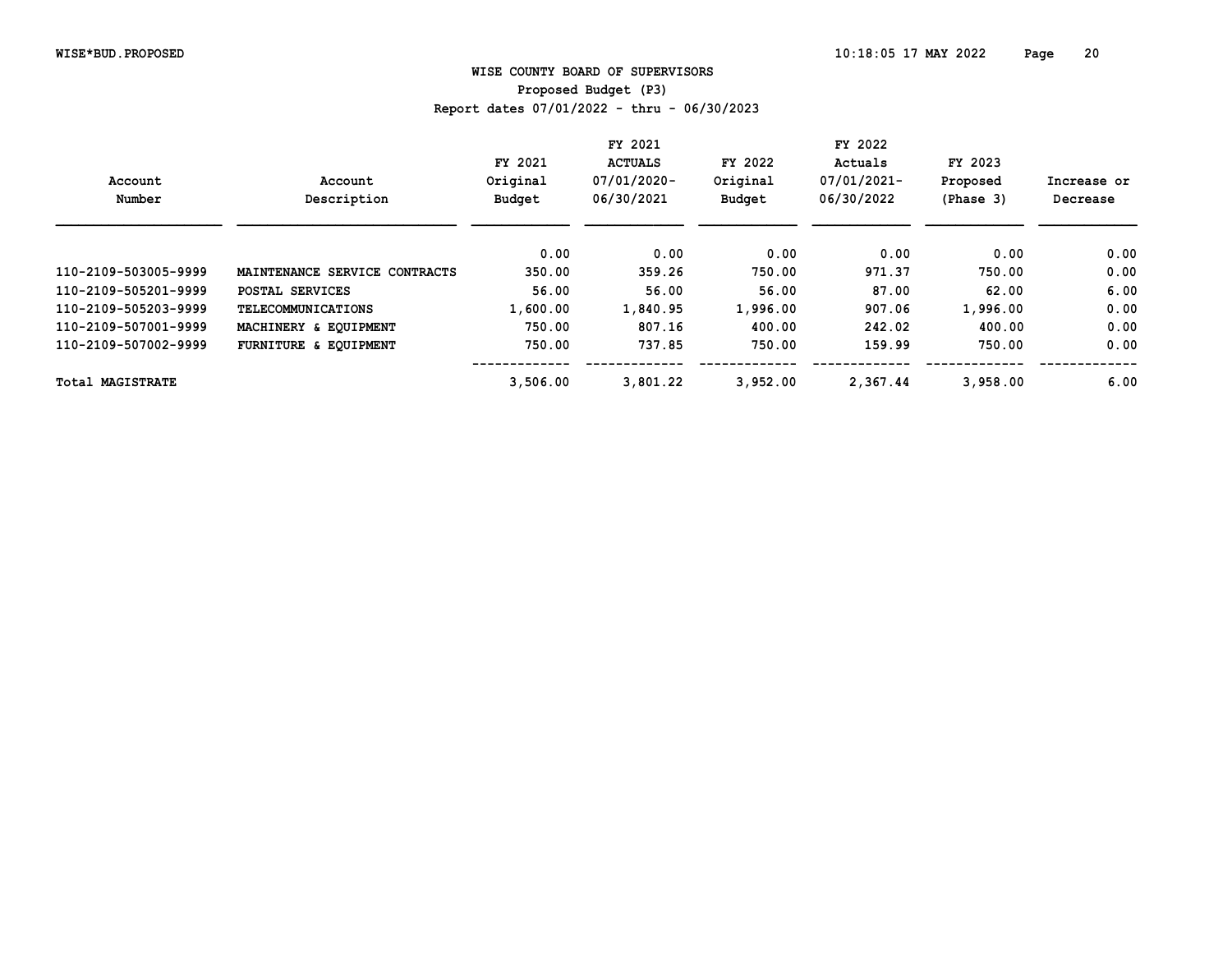**Proposed Budget (P3)**

|                        |                               |            | FY 2021                                                          |              | FY 2022     |            |               |
|------------------------|-------------------------------|------------|------------------------------------------------------------------|--------------|-------------|------------|---------------|
|                        |                               | FY 2021    | <b>ACTUALS</b>                                                   | FY 2022      | Actuals     | FY 2023    |               |
| Account                | Account                       | Original   | 07/01/2020-                                                      | Original     | 07/01/2021- | Proposed   | Increase or   |
| Number                 | Description                   | Budget     | 06/30/2021                                                       | Budget       | 06/30/2022  | (Phase 3)  | Decrease      |
|                        |                               | 0.00       | 0.00                                                             | 0.00         | 0.00        | 0.00       | 0.00          |
| 110-2201-501001-9999   | SALARIES & WAGES              | 883,054.02 | 878,876.75                                                       | 933,550.00   | 816,870.55  | 922,430.00 | $-11, 120.00$ |
| 110-2201-501003-9999   | SALARIES & WAGES-PART-TIME    | 42,994.00  | 43,043.60                                                        | 45,144.00    | 39,551.00   | 47,401.00  | 2,257.00      |
| 110-2201-502001-9999   | <b>FICA</b>                   | 70,842.67  | 67,360.04                                                        | 74,870.12    | 62,789.40   | 74,192.00  | $-678.12$     |
| 110-2201-502002-9999   | <b>RETIREMENT-VRS</b>         | 116,474.82 | 114,625.74                                                       | 123, 135. 26 | 106,887.38  | 121,761.00 | $-1, 374.26$  |
| 110-2201-502005-9999   | HOSPITAL/MEDICAL PLANS        | 125,455.20 | 115,303.24                                                       | 117,236.40   | 100,931.31  | 104,556.48 | $-12,679.92$  |
| 110-2201-502006-9999   | GROUP INSURANCE               | 11,832.92  | 11,683.39                                                        | 12,509.57    | 10,917.09   | 12,361.00  | $-148.57$     |
| 110-2201-502007-9999   | DISABILITY INSURANCE          | 1,732.00   | 2,554.24                                                         | 1,732.00     | 2,459.29    | 1,732.00   | 0.00          |
| 110-2201-502008-9999   | MED FLIGHT INSURANCE          | 0.00       | 0.00                                                             | 0.00         | 0.00        | 960.00     | 960.00        |
| 110-2201-502009-9999   | UNEMPLOYMENT INSURANCE        | 294.40     | 768.90                                                           | 678.40       | 614.25      | 678.40     | 0.00          |
| 110-2201-502011-9999   | WORKMEN'S COMPENSATION        | 720.20     | 675.12                                                           | 764.74       | 806.09      | 678.88     | $-85.86$      |
| 110-2201-503002-9999   | PROFESSIONAL SERVICES-OTHER   | 0.00       | 9,500.00                                                         | 0.00         | 0.00        | 0.00       | 0.00          |
| 110-2201-503005-9999   | MAINTENANCE SERVICE CONTRACTS | 6,000.00   | 5,721.22                                                         | 6,000.00     | 4,529.85    | 6,000.00   | 0.00          |
| 110-2201-505201-9999   | POSTAL SERVICES               | 1,000.00   | 683.10                                                           | 1,000.00     | 323.77      | 1,000.00   | 0.00          |
| 110-2201-505203-9999   | TELECOMMUNICATIONS            | 9,900.00   | 10,530.41                                                        | 9,900.00     | 7,145.32    | 11,484.00  | 1,584.00      |
| 110-2201-505305-9999   | MOTOR VEHICLE INSURANCE       | 432.33     | 432.35                                                           | 432.33       | 540.82      | 432.33     | 0.00          |
| 110-2201-505401-9999   | OFFICE SUPPLIES               | 8,000.00   | 7,826.71                                                         | 11,300.00    | 9,771.88    | 11,300.00  | 0.00          |
| 110-2201-505408-9999   | VEHICLE & POWERED EQUIP. SUPP | 750.00     | 0.00                                                             | 750.00       | 0.00        | 750.00     | 0.00          |
| 110-2201-505426-9999   | VEHICLE LEASE                 | 5,765.04   | 5,886.40                                                         | 6,012.18     | 5,886.40    | 4,742.26   | $-1, 269.92$  |
| 110-2201-505506-9999   | <b>TRAVEL</b>                 | 8,500.00   | 8,176.91                                                         | 8,500.00     | 8,715.97    | 8,500.00   | 0.00          |
| 110-2201-505801-9999   | DUES & ASSOCIATION MEMBERSHIP | 4,300.00   | 3,845.00                                                         | 4,300.00     | 4,160.00    | 4,300.00   | 0.00          |
| 110-2201-507010-9999   | CAPITAL OUTLAY                | 12,450.00  | 10,724.78                                                        | 0.00         | 0.00        | 0.00       | 0.00          |
| Total COMMONWEALTH'S A |                               |            | 1,310,497.60 1,298,217.90 1,357,815.00 1,182,900.37 1,335,259.35 |              |             |            | $-22,555.65$  |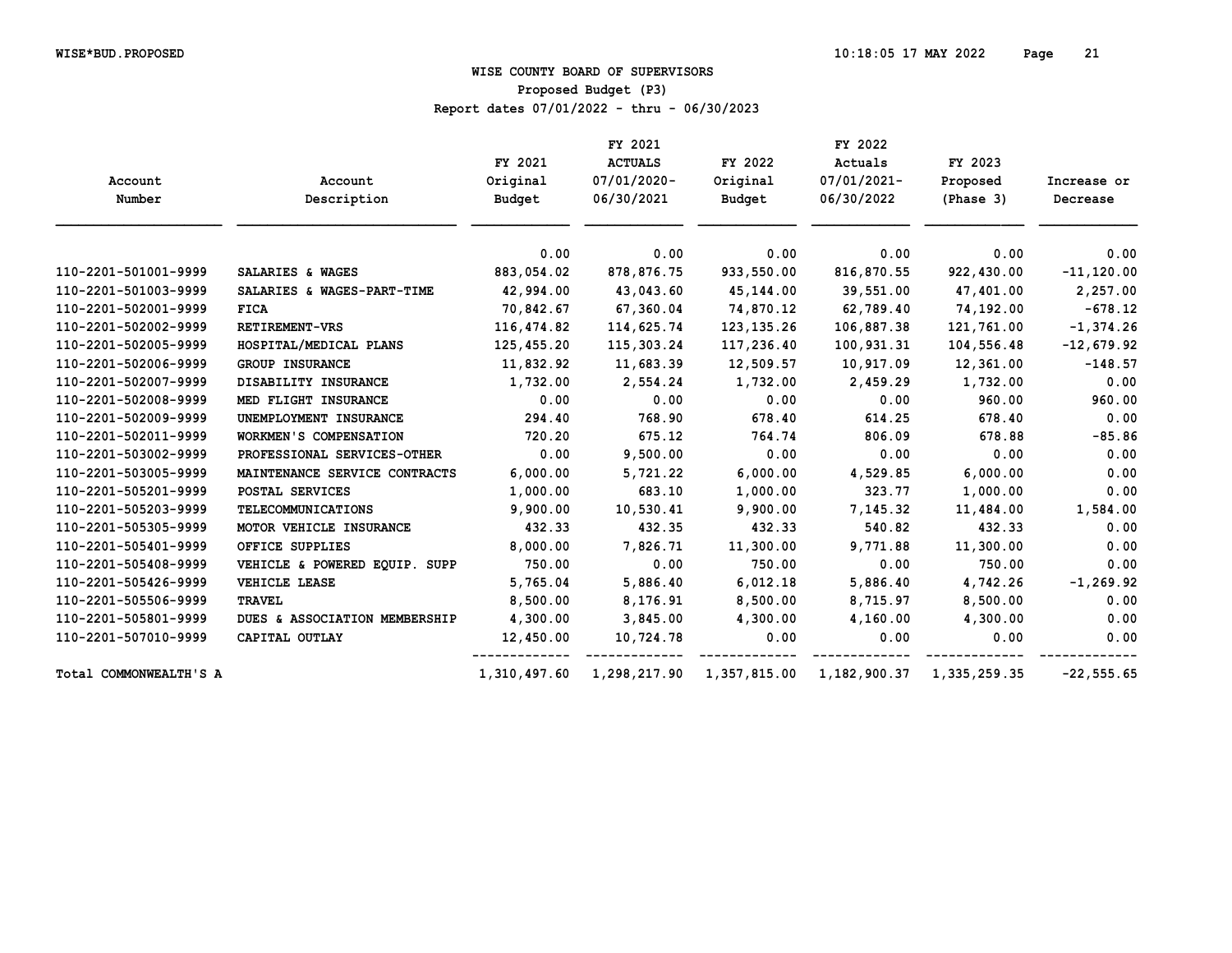**Proposed Budget (P3)**

|                        |                           |           | FY 2021        |            | FY 2022     |             |             |
|------------------------|---------------------------|-----------|----------------|------------|-------------|-------------|-------------|
|                        |                           | FY 2021   | <b>ACTUALS</b> | FY 2022    | Actuals     | FY 2023     |             |
| Account                | Account                   | Original  | 07/01/2020-    | Original   | 07/01/2021- | Proposed    | Increase or |
| Number                 | Description               | Budget    | 06/30/2021     | Budget     | 06/30/2022  | (Phase 3)   | Decrease    |
|                        |                           | 0.00      | 0.00           | 0.00       | 0.00        | 0.00        | 0.00        |
| 110-2202-501001-9999   | SALARIES & WAGES          | 68,000.00 | 68,099.92      | 71,400.00  | 58,894.00   | 74,970.00   | 3,570.00    |
| 110-2202-502001-9999   | <b>FICA</b>               | 5,202.00  | 4,885.50       | 5,462.10   | 4,229.87    | 5,735.00    | 272.90      |
| 110-2202-502002-9999   | <b>RETIREMENT-VRS</b>     | 8,969.20  | 8,921.52       | 9,417.66   | 7,749.18    | 9,896.00    | 478.34      |
| 110-2202-502005-9999   | HOSPITAL/MEDICAL PLANS    | 14,011.20 | 14,073.20      | 13,435.20  | 10,383.80   | 14,827.20   | 1,392.00    |
| 110-2202-502006-9999   | GROUP INSURANCE           | 911.20    | 911.28         | 956.76     | 791.34      | 1,005.00    | 48.24       |
| 110-2202-502007-9999   | DISABILITY INSURANCE      | 199.00    | 0.00           | 199.00     | 0.00        | 199.00      | 0.00        |
| 110-2202-502008-9999   | MED FLIGHT INSURANCE      | 0.00      | 0.00           | 0.00       | 0.00        | 120.00      | 120.00      |
| 110-2202-502009-9999   | UNEMPLOYMENT INSURANCE    | 36.80     | 103.20         | 84.80      | 77.17       | 84.80       | 0.00        |
| 110-2202-502011-9999   | WORKMEN'S COMPENSATION    | 47.60     | 29.98          | 49.98      | 47.47       | 52.48       | 2.50        |
| 110-2202-505201-9999   | POSTAL SERVICES           | 100.00    | 0.00           | 100.00     | 0.00        | 100.00      | 0.00        |
| 110-2202-505203-9999   | <b>TELECOMMUNICATIONS</b> | 1,185.80  | 1,705.40       | 1,185.80   | 1,408.14    | 1,185.80    | 0.00        |
| 110-2202-507001-9999   | MACHINERY & EQUIPMENT     | 0.00      | 0.00           | 0.00       | 0.00        | 0.00        | 0.00        |
| Total VICTIM/WITN PROT |                           | 98,662.80 | 98,730.00      | 102,291.30 | 83,580.97   | 108, 175.28 | 5,883.98    |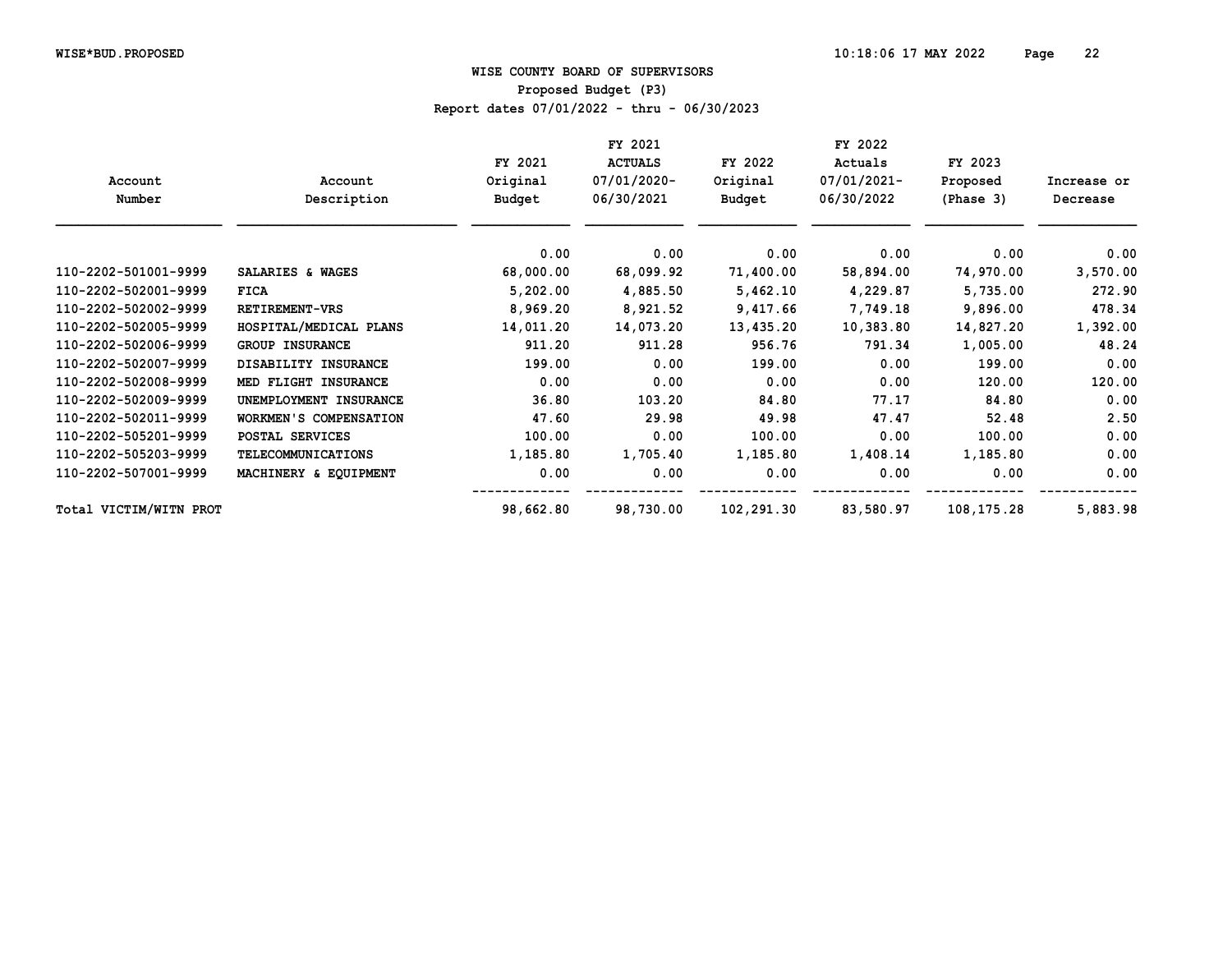**Proposed Budget (P3)**

| Account<br>Number    | Account<br>Description              | FY 2021<br>Original<br>Budget | FY 2021<br><b>ACTUALS</b><br>$07/01/2020 -$<br>06/30/2021 | FY 2022<br>Original<br><b>Budget</b> | FY 2022<br>Actuals<br>07/01/2021-<br>06/30/2022 | FY 2023<br>Proposed<br>(Phase 3) | Increase or<br>Decrease |
|----------------------|-------------------------------------|-------------------------------|-----------------------------------------------------------|--------------------------------------|-------------------------------------------------|----------------------------------|-------------------------|
|                      |                                     | 0.00                          | 0.00                                                      | 0.00                                 | 0.00                                            | 0.00                             | 0.00                    |
| 110-3102-501001-9999 | SALARIES & WAGES                    | 1,785,335.00                  | 1,928,725.73                                              | 2,050,633.00                         | 1,941,539.64                                    | 2,421,308.00                     | 370,675.00              |
| 110-3102-501002-9999 | SALARIES & WAGES-OVERTIME           | 60,000.00                     | 77,279.54                                                 | 90,000.00                            | 66,877.99                                       | 90,000.00                        | 0.00                    |
| 110-3102-501003-9999 | SALARIES & WAGES-PART-TIME          | 0.00                          | 0.00                                                      | 44,336.00                            | 0.00                                            | 53,836.00                        | 9,500.00                |
| 110-3102-501004-9999 | ON-CALL PAY                         | 0.00                          | 768.00                                                    | 0.00                                 | 0.00                                            | 0.00                             | 0.00                    |
| 110-3102-501005-9999 | SALARIES OFF-DUTY OVERTIME          | 0.00                          | 204,481.93                                                | 0.00                                 | 151,792.51                                      | 0.00                             | 0.00                    |
| 110-3102-501008-9999 | SALARY RECOVERIES                   | $-10,000.00$                  | $-267, 300.96$                                            | $-10,000.00$                         | $-6,552.00$                                     | 0.00                             | 10,000.00               |
| 110-3102-501011-9999 | EMPLOYEE STIPEND/BONUS              | 0.00                          | 0.00                                                      | 0.00                                 | 123,000.00                                      | 0.00                             | 0.00                    |
| 110-3102-501019-9999 | SALARY RECOVERY CARES ACT           | 0.00                          | $-942,769.80$                                             | 0.00                                 | 0.00                                            | 0.00                             | 0.00                    |
| 110-3102-502001-9999 | <b>FICA</b>                         | 140, 911.89                   | 154,472.22                                                | 160,265.17                           | 161,508.46                                      | 186,566.00                       | 26,300.83               |
| 110-3102-502002-9999 | <b>RETIREMENT-VRS</b>               | 229,916.30                    | 246,299.66                                                | 270,478.46                           | 250,505.97                                      | 312,506.00                       | 42,027.54               |
| 110-3102-502005-9999 | HOSPITAL/MEDICAL PLANS              | 509,141.76                    | 559,020.58                                                | 549,508.08                           | 474,867.15                                      | 642, 432.72                      | 92, 924.64              |
| 110-3102-502006-9999 | GROUP INSURANCE                     | 23, 357. 73                   | 25, 155.58                                                | 27,478.54                            | 25,583.95                                       | 31,724.00                        | 4,245.46                |
| 110-3102-502008-9999 | MED FLIGHT INSURANCE                | 0.00                          | 0.00                                                      | 0.00                                 | 0.00                                            | 2,700.00                         | 2,700.00                |
| 110-3102-502009-9999 | UNEMPLOYMENT INSURANCE              | 791.20                        | 2,165.90                                                  | 2,035.20                             | 2,361.73                                        | 2,078.00                         | 42.80                   |
| 110-3102-502011-9999 | WORKMEN'S COMPENSATION              | 34, 295.20                    | 38,240.40                                                 | 34,395.94                            | 43, 314.55                                      | 75,249.44                        | 40,853.50               |
| 110-3102-503002-9999 | PROFESSIONAL SERVICES-OTHER         | 10,000.00                     | 33,502.67                                                 | 15,000.00                            | 7,081.92                                        | 15,000.00                        | 0.00                    |
| 110-3102-503004-9999 | REPAIR & MAINTENANCE                | 5,000.00                      | 0.00                                                      | 5,000.00                             | 0.00                                            | 5,000.00                         | 0.00                    |
| 110-3102-503005-9999 | MAINTENANCE SERVICE CONTRACTS       | 30,000.00                     | 24,545.18                                                 | 30,000.00                            | 19,451.82                                       | 30,000.00                        | 0.00                    |
| 110-3102-505201-9999 | POSTAL SERVICES                     | 2,500.00                      | 3,000.00                                                  | 3,000.00                             | 1,966.30                                        | 3,000.00                         | 0.00                    |
| 110-3102-505203-9999 | <b>TELECOMMUNICATIONS</b>           | 46,000.00                     | 53,785.95                                                 | 46,000.00                            | 40,467.31                                       | 46,000.00                        | 0.00                    |
| 110-3102-505302-9999 | FIRE & PROPERTY INSURANCE           | 5,340.06                      | 5,190.98                                                  | 5,340.06                             | 4,283.01                                        | 5,340.06                         | 0.00                    |
| 110-3102-505305-9999 | <b>AUTO INSURANCE</b>               | 32,018.98                     | 37,755.25                                                 | 32,018.98                            | 35,696.22                                       | 37,755.25                        | 5,736.27                |
| 110-3102-505309-9999 | LINE OF DUTY ACT COST               | 33, 171. 19                   | 38,734.74                                                 | 33, 171. 19                          | 41,907.90                                       | 41,907.90                        | 8,736.71                |
| 110-3102-505401-9999 | OFFICE SUPPLIES                     | 13,000.00                     | 20,297.64                                                 | 15,000.00                            | 14,014.18                                       | 15,000.00                        | 0.00                    |
| 110-3102-505408-9999 | VEHICLE & POWERED EQUIP. SUPP       | 130,000.00                    | 164, 329. 15                                              | 130,000.00                           | 154,055.07                                      | 40,000.00                        | $-90,000.00$            |
| 110-3102-505409-9999 | POLICE SUPPLIES                     | 30,000.00                     | 35, 334.77                                                | 45,000.00                            | 23,946.62                                       | 45,000.00                        | 0.00                    |
| 110-3102-505410-9999 | UNIFORMS & WEARING APPAREL          | 20,000.00                     | 31,873.31                                                 | 30,000.00                            | 27,708.04                                       | 30,000.00                        | 0.00                    |
| 110-3102-505419-9999 | CRIMINAL OPERATIONS                 | 5,000.00                      | 0.00                                                      | 5,000.00                             | 0.00                                            | 5,000.00                         | 0.00                    |
| 110-3102-505420-9999 | PHOTO SUPPLY                        | 1,100.00                      | 936.20                                                    | 1,100.00                             | 0.00                                            | 1,100.00                         | 0.00                    |
| 110-3102-505426-9999 | VEHICLE LEASES                      | 743,721.95                    | 820,498.08                                                | 819,977.26                           | 820,498.08                                      | 857,381.79                       | 37,404.53               |
| 110-3102-505430-9999 | VEHICLE FUEL                        | 2,140.00                      | 2,140.00                                                  | 2,140.00                             | 2,140.00                                        | 156,000.00                       | 153,860.00              |
| 110-3102-505503-9999 | TRAVEL (SUBSISTENCE & LODGING       | 35,000.00                     | 41,159.36                                                 | 30,000.00                            | 28,951.00                                       | 30,000.00                        | 0.00                    |
| 110-3102-505504-9999 | <b>TRAVEL</b><br>(CONVENTION & EDU) | 25,350.00                     | 26,240.00                                                 | 30,000.00                            | 29,939.00                                       | 30,000.00                        | 0.00                    |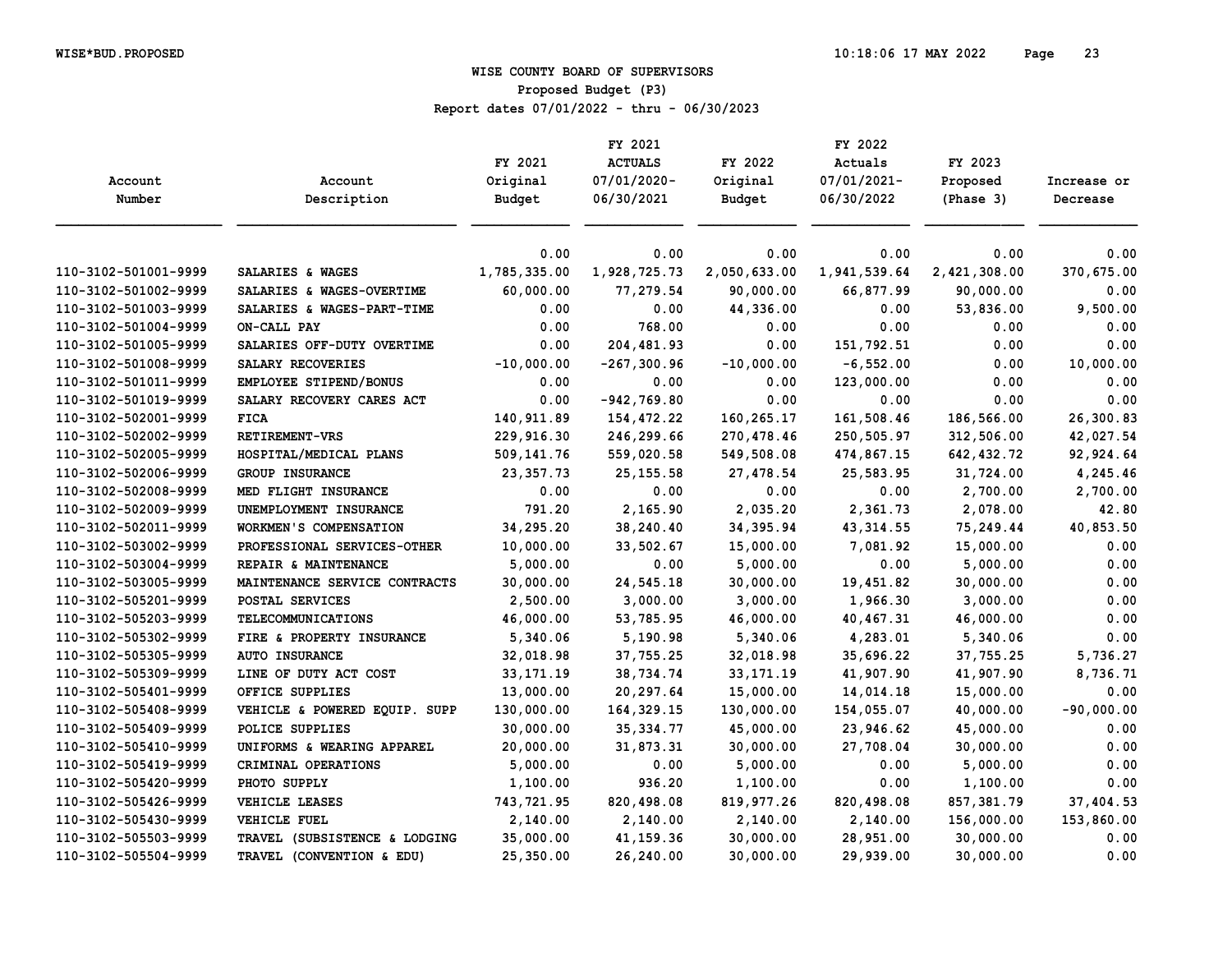**Proposed Budget (P3)**

|                           |                               | FY 2021      |                |                | FY 2022      |              |               |  |
|---------------------------|-------------------------------|--------------|----------------|----------------|--------------|--------------|---------------|--|
|                           |                               | FY 2021      | <b>ACTUALS</b> | FY 2022        | Actuals      | FY 2023      |               |  |
| Account                   | Account                       | Original     | 07/01/2020-    | Original       | 07/01/2021-  | Proposed     | Increase or   |  |
| Number                    | Description                   | Budget       | 06/30/2021     | Budget         | 06/30/2022   | (Phase 3)    | Decrease      |  |
|                           |                               |              |                |                |              |              |               |  |
| 110-3102-505506-9999      | <b>TRAVEL</b>                 | 5,500.00     | 4,729.32       | 5,500.00       | 4,781.50     | 0.00         | $-5,500.00$   |  |
| 110-3102-505801-9999      | DUES & ASSOCIATION MEMBERSHIP | 3,100.00     | 3,100.00       | 4,000.00       | 4,000.00     | 4,500.00     | 500.00        |  |
| 110-3102-505810-9999      | <b>GRANT EXPENSES</b>         | 405,000.00   | 350,238.30     | 400,000.00     | 46,227.67    | 100,000.00   | $-300,000.00$ |  |
| 110-3102-507010-9999      | CAPITAL OUTLAY                | 93,500.00    | 87,952.99      | 208,300.00     | 116,227.45   | 108,300.00   | $-100,000,00$ |  |
| SHERIFF-LAW ENFO<br>Total |                               | 4,450,191.26 | 3,811,882.67   | 5, 114, 677.88 | 4,658,143.04 | 5,424,685.16 | 310,007.28    |  |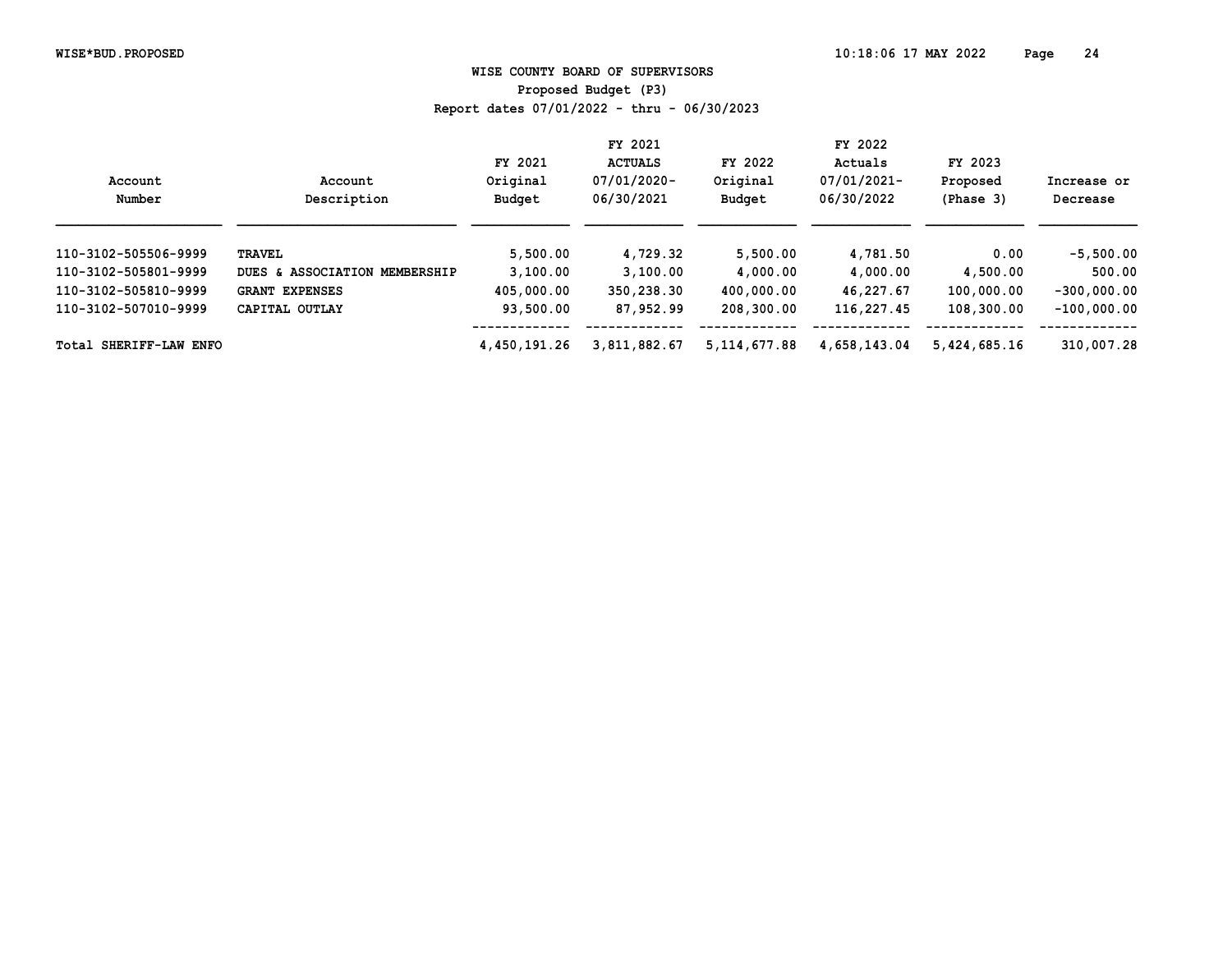**Proposed Budget (P3)**

| Account                | Account                       | FY 2021<br>Original | FY 2021<br><b>ACTUALS</b><br>$07/01/2020 -$ | FY 2022<br>Original | FY 2022<br>Actuals<br>07/01/2021- | FY 2023<br>Proposed | Increase or |
|------------------------|-------------------------------|---------------------|---------------------------------------------|---------------------|-----------------------------------|---------------------|-------------|
| Number                 | Description                   | Budget              | 06/30/2021                                  | Budget              | 06/30/2022                        | (Phase 3)           | Decrease    |
|                        |                               | 0.00                | 0.00                                        | 0.00                | 0.00                              | 0.00                | 0.00        |
| 110-3103-501001-9999   | SALARIES & WAGES              | 368,356.00          | 337,622.42                                  | 356,974.00          | 425,808.34                        | 400,232.00          | 43,258.00   |
| 110-3103-501002-9999   | SALARIES & WAGES-OVERTIME     | 15,000.00           | 17,160.47                                   | 15,000.00           | 21,166.70                         | 20,000.00           | 5,000.00    |
| 110-3103-501004-9999   | ON-CALL PAY                   | 13,312.00           | 12,032.00                                   | 20,800.00           | 16,186.24                         | 20,800.00           | 0.00        |
| 110-3103-501005-9999   | SALARIES OFF-DUTY OVERTIME    | 0.00                | 44,664.75                                   | 0.00                | 69,543.34                         | 0.00                | 0.00        |
| 110-3103-501008-9999   | SALARY RECOVERIES             | 0.00                | $-65,086.58$                                | 0.00                | $-2,720.00$                       | 0.00                | 0.00        |
| 110-3103-501011-9999   | EMPLOYEE STIPEND/BONUS        | 0.00                | 0.00                                        | 0.00                | 24,000.00                         | 0.00                | 0.00        |
| 110-3103-501019-9999   | SALARY RECOVERY CARES ACT     | 0.00                | $-29, 433.89$                               | 0.00                | 0.00                              | 0.00                | 0.00        |
| 110-3103-502001-9999   | <b>FICA</b>                   | 29,326.75           | 29,159.36                                   | 27,308.51           | 39,971.40                         | 32,225.00           | 4,916.49    |
| 110-3103-502002-9999   | <b>RETIREMENT-VRS</b>         | 48,586.17           | 43,946.34                                   | 47,084.87           | 55,813.59                         | 52,831.00           | 5,746.13    |
| 110-3103-502005-9999   | HOSPITAL/MEDICAL PLANS        | 111,060.24          | 90,996.40                                   | 98,622.72           | 101,024.61                        | 103,986.00          | 5,363.28    |
| 110-3103-502006-9999   | <b>GROUP INSURANCE</b>        | 4,935.96            | 4,488.22                                    | 4,783.45            | 5,700.66                          | 5,363.00            | 579.55      |
| 110-3103-502008-9999   | MED FLIGHT INSURANCE          | 0.00                | 0.00                                        | 0.00                | 0.00                              | 420.00              | 420.00      |
| 110-3103-502009-9999   | UNEMPLOYMENT INSURANCE        | 147.20              | 254.38                                      | 296.80              | 339.24                            | 297.00              | 0.20        |
| 110-3103-502011-9999   | WORKMANS COMPENSATION         | 7,698.65            | 5,135.82                                    | 6,318.43            | 4,353.19                          | 13,127.60           | 6,809.17    |
| 110-3103-503005-9999   | MAINTENANCE SERVICE CONTRACTS | 2,500.00            | 2,500.00                                    | 6,800.00            | 6,100.00                          | 6,800.00            | 0.00        |
| 110-3103-505201-9999   | POSTAL SERVICES               | 0.00                | 0.00                                        | 1,000.00            | 232.14                            | 1,000.00            | 0.00        |
| 110-3103-505401-9999   | OFFICE SUPPLIES               | 0.00                | 0.00                                        | 500.00              | 394.86                            | 500.00              | 0.00        |
| 110-3103-505409-9999   | POLICE SUPPLIES               | 5,000.00            | 4,018.94                                    | 5,100.00            | 2,635.43                          | 5,100.00            | 0.00        |
| 110-3103-505410-9999   | UNIFORMS & WEARING APPAREL    | 2,500.00            | 2,409.86                                    | 3,000.00            | 2,535.11                          | 3,000.00            | 0.00        |
| 110-3103-505419-9999   | CRIMINAL OPERATIONS           | 3,500.00            | 3,460.92                                    | 3,500.00            | 1,316.85                          | 3,500.00            | 0.00        |
| 110-3103-505420-9999   | PHOTO SUPPLY                  | 500.00              | 383.29                                      | 500.00              | 279.94                            | 500.00              | 0.00        |
| 110-3103-505504-9999   | TRAVEL (CONVENTION & EDU)     | 500.00              | 100.04                                      | 500.00              | 222.75                            | 500.00              | 0.00        |
| 110-3103-505823-9999   | DRUG CONFIDENTIAL EXP         | 500.00              | 0.00                                        | 500.00              | 0.00                              | 500.00              | 0.00        |
| 110-3103-507010-9999   | CAPITAL OUTLAY                | 4,000.00            | 3,693.92                                    | 12,500.00           | 5,500.00                          | 4,000.00            | $-8,500.00$ |
| Total SHERIFF-INVESTIG |                               | 617, 422.97         | 507,506.66                                  | 611,088.78          | 780,404.39                        | 674,681.60          | 63,592.82   |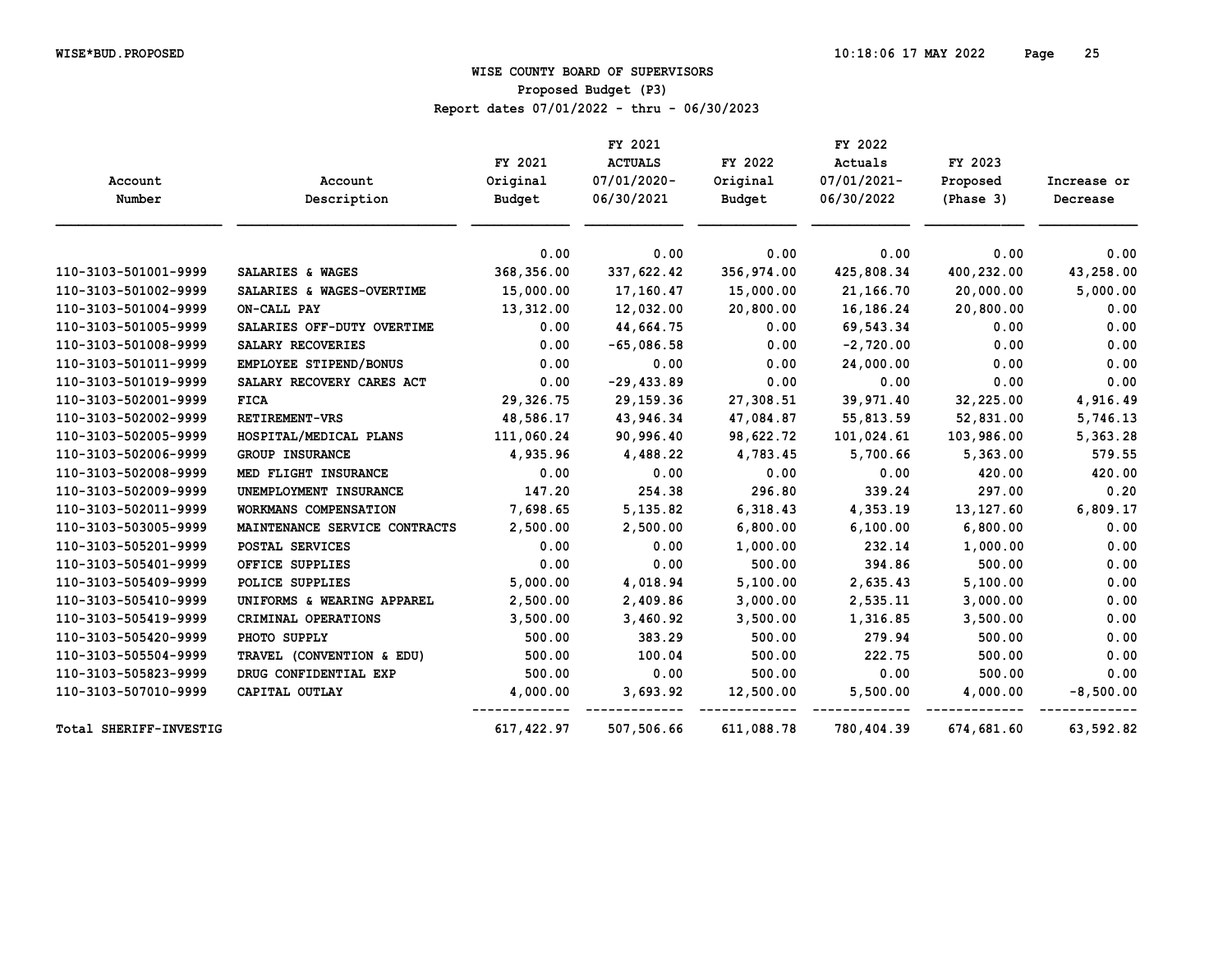**Proposed Budget (P3)**

|                        |                            |            | FY 2021        |            | FY 2022     |            |             |
|------------------------|----------------------------|------------|----------------|------------|-------------|------------|-------------|
|                        |                            | FY 2021    | <b>ACTUALS</b> | FY 2022    | Actuals     | FY 2023    |             |
| Account                | Account                    | Original   | $07/01/2020 -$ | Original   | 07/01/2021- | Proposed   | Increase or |
| Number                 | Description                | Budget     | 06/30/2021     | Budget     | 06/30/2022  | (Phase 3)  | Decrease    |
|                        |                            | 0.00       | 0.00           | 0.00       | 0.00        | 0.00       | 0.00        |
| 110-3201-501001-9999   | SALARIES & WAGES           | 80,000.00  | 0.00           | 80,000.00  | 0.00        | 80,000.00  | 0.00        |
| 110-3201-502001-9999   | <b>FICA</b>                | 6,120.00   | 0.00           | 6,120.00   | 0.00        | 6,120.00   | 0.00        |
| 110-3201-502002-9999   | <b>RETIREMENT-VRS</b>      | 10,552.00  | 0.00           | 10,552.00  | 0.00        | 10,560.00  | 8.00        |
| 110-3201-502005-9999   | HOSPITAL/MEDICAL PLANS     | 19,615.92  | 0.00           | 19,615.92  | 7,500.00    | 19,615.92  | 0.00        |
| 110-3201-502006-9999   | GROUP INSURANCE            | 1,072.00   | 0.00           | 1,072.00   | 0.00        | 1,072.00   | 0.00        |
| 110-3201-502009-9999   | UNEMPLOYMENT INSURANCE     | 36.80      | 0.00           | 84.80      | 0.00        | 84.80      | 0.00        |
| 110-3201-502011-9999   | WORKMEN'S COMPENSATION     | 144.00     | 0.00           | 144.00     | 0.00        | 144.00     | 0.00        |
| 110-3201-505203-9999   | <b>TELECOMMUNICATIONS</b>  | 1,917.75   | 0.00           | 1,917.75   | 0.00        | 1,917.75   | 0.00        |
| 110-3201-505401-9999   | OFFICE SUPPLIES            | 2,000.00   | 0.00           | 2,000.00   | 0.00        | 2,000.00   | 0.00        |
| 110-3201-505410-9999   | UNIFORMS & WEARING APPAREL | 2,000.00   | 0.00           | 2,000.00   | 0.00        | 2,000.00   | 0.00        |
| 110-3201-507007-9999   | ADP EQUIPMENT & SOFTWARE   | 2,000.00   | 0.00           | 2,000.00   | 0.00        | 2,000.00   | 0.00        |
| Total FIRE & RESCUE SE |                            | 125,458.47 | 0.00           | 125,506.47 | 7,500.00    | 125,514.47 | 8.00        |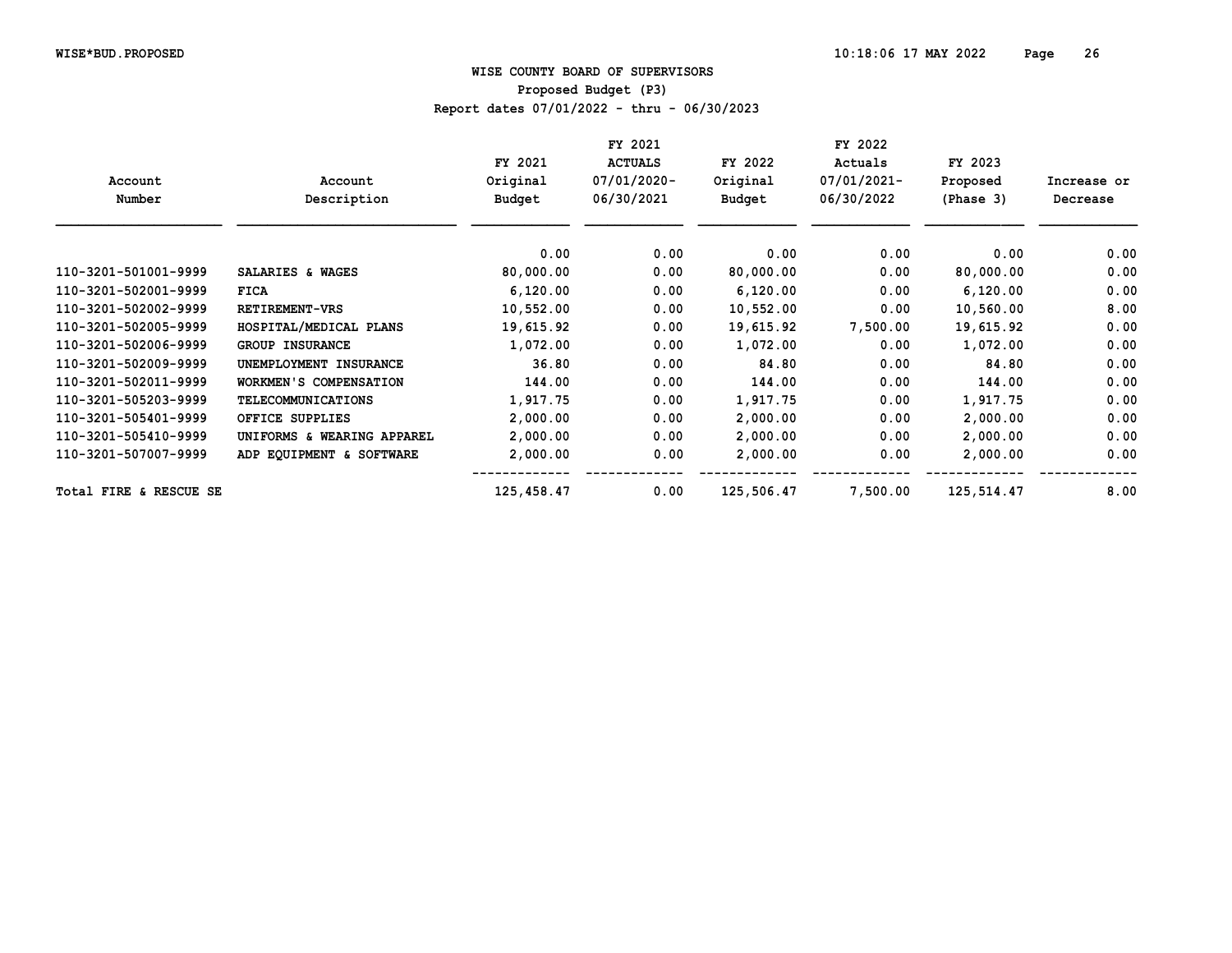**Proposed Budget (P3)**

|                        |                               |            | FY 2021        |            | FY 2022     |            |             |
|------------------------|-------------------------------|------------|----------------|------------|-------------|------------|-------------|
|                        |                               | FY 2021    | <b>ACTUALS</b> | FY 2022    | Actuals     | FY 2023    |             |
| Account                | Account                       | Original   | $07/01/2020 -$ | Original   | 07/01/2021- | Proposed   | Increase or |
| Number                 | Description                   | Budget     | 06/30/2021     | Budget     | 06/30/2022  | (Phase 3)  | Decrease    |
|                        |                               | 0.00       | 0.00           | 0.00       | 0.00        | 0.00       | 0.00        |
| 110-3202-505309-9999   | LINE OF DUTY ACT COST         | 26,900.00  | 27,975.48      | 26,900.00  | 18,156.00   | 45,772.82  | 18,872.82   |
| 110-3202-505620-9999   | APPALACHIA                    | 28,000.00  | 28,000.00      | 28,000.00  | 28,000.00   | 28,000.00  | 0.00        |
| 110-3202-505621-9999   | <b>BIG STONE GAP</b>          | 28,000.00  | 28,000.00      | 28,000.00  | 28,000.00   | 28,000.00  | 0.00        |
| 110-3202-505622-9999   | <b>COEBURN</b>                | 28,000.00  | 28,000.00      | 28,000.00  | 28,000.00   | 28,000.00  | 0.00        |
| 110-3202-505623-9999   | <b>POUND</b>                  | 28,000.00  | 28,000.00      | 28,000.00  | 28,000.00   | 28,000.00  | 0.00        |
| 110-3202-505624-9999   | ST. PAUL                      | 28,000.00  | 28,000.00      | 28,000.00  | 28,000.00   | 28,000.00  | 0.00        |
| 110-3202-505625-9999   | WISE                          | 28,000.00  | 28,000.00      | 28,000.00  | 28,000.00   | 28,000.00  | 0.00        |
| 110-3202-505626-9999   | <b>NORTON</b>                 | 28,000.00  | 28,000.00      | 28,000.00  | 28,000.00   | 28,000.00  | 0.00        |
| 110-3202-505627-9999   | <b>COUNTY FIRES</b>           | 7,800.00   | 0.00           | 7,800.00   | 0.00        | 7,800.00   | 0.00        |
| 110-3202-505629-9999   | SANDY RIDGE                   | 21,000.00  | 21,000.00      | 28,000.00  | 28,000.00   | 28,000.00  | 0.00        |
| 110-3202-505630-9999   | <b>VALLEY</b>                 | 28,000.00  | 28,000.00      | 28,000.00  | 28,000.00   | 28,000.00  | 0.00        |
| 110-3202-505632-9999   | STATE FIRE PROGRAM PASS-THRU  | 97,071.00  | 97,070.94      | 97,071.00  | 101,571.03  | 101,571.03 | 4,500.03    |
| 110-3202-505801-9999   | DUES & ASSOCIATION MEMBERSHIP | 14,000.00  | 13,069.98      | 14,000.00  | 13,069.98   | 14,000.00  | 0.00        |
| Total VOLUNTEER FIRE D |                               | 390,771.00 | 383,116.40     | 397,771.00 | 384,797.01  | 421,143.85 | 23,372.85   |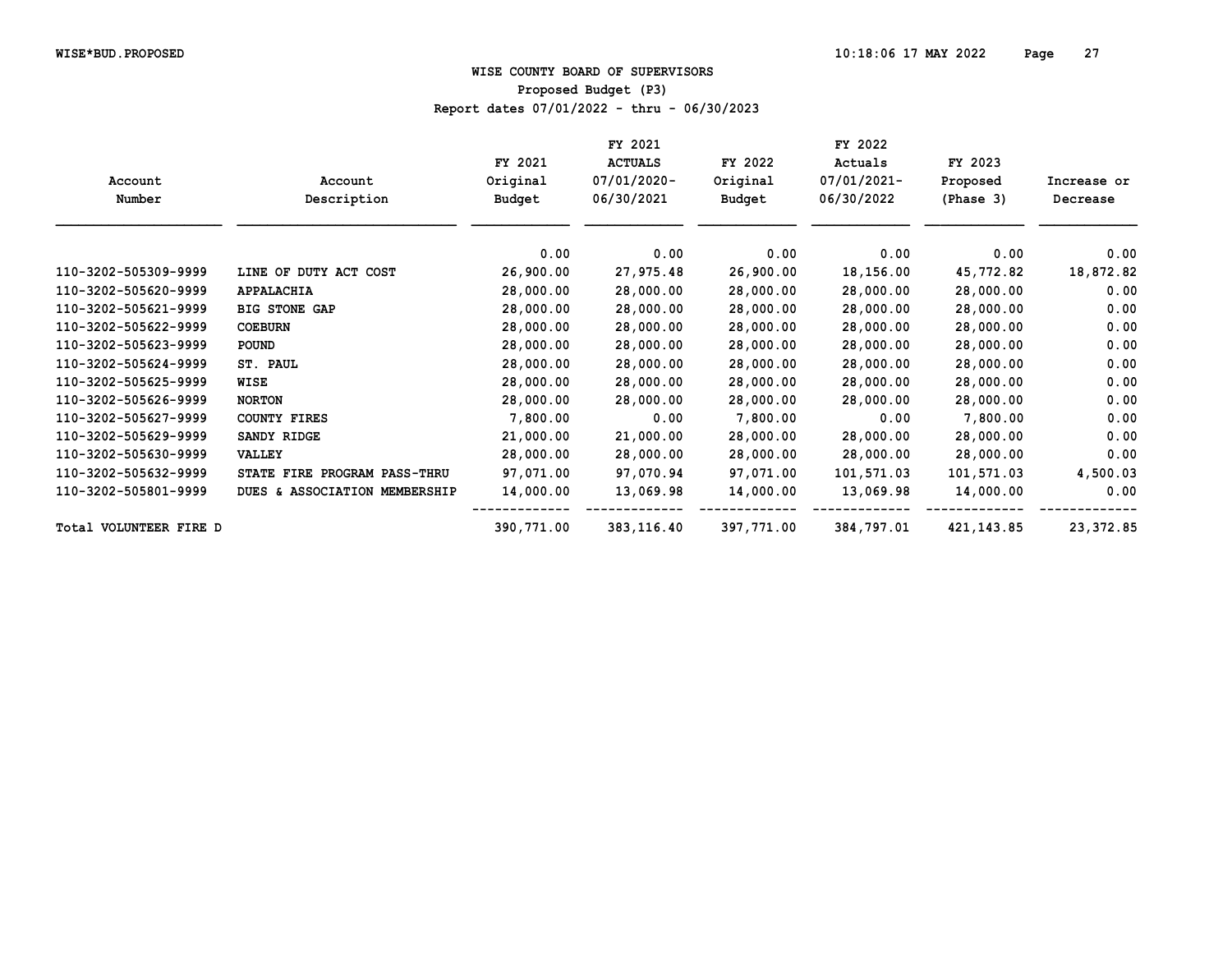**Proposed Budget (P3)**

|                       |                               |            | FY 2021        |            | FY 2022     |            |             |
|-----------------------|-------------------------------|------------|----------------|------------|-------------|------------|-------------|
|                       |                               | FY 2021    | <b>ACTUALS</b> | FY 2022    | Actuals     | FY 2023    |             |
| Account               | Account                       | Original   | $07/01/2020 -$ | Original   | 07/01/2021- | Proposed   | Increase or |
| Number                | Description                   | Budget     | 06/30/2021     | Budget     | 06/30/2022  | (Phase 3)  | Decrease    |
|                       |                               | 0.00       | 0.00           | 0.00       | 0.00        | 0.00       | 0.00        |
| 110-3203-505309-9999  | LINE OF DUTY COST             | 6,000.00   | 7,352.53       | 6,000.00   | 39,018.20   | 8,309.44   | 2,309.44    |
| 110-3203-505620-9999  | APPALACHIA                    | 28,000.00  | 28,000.00      | 28,000.00  | 28,000.00   | 28,000.00  | 0.00        |
| 110-3203-505621-9999  | <b>BIG STONE GAP</b>          | 28,000.00  | 28,000.00      | 28,000.00  | 28,000.00   | 28,000.00  | 0.00        |
| 110-3203-505622-9999  | <b>COEBURN</b>                | 28,000.00  | 28,000.00      | 28,000.00  | 28,000.00   | 28,000.00  | 0.00        |
| 110-3203-505623-9999  | <b>POUND</b>                  | 28,000.00  | 28,000.00      | 28,000.00  | 28,000.00   | 28,000.00  | 0.00        |
| 110-3203-505625-9999  | WISE                          | 28,000.00  | 28,000.00      | 28,000.00  | 28,000.00   | 28,000.00  | 0.00        |
| 110-3203-505626-9999  | <b>NORTON</b>                 | 28,000.00  | 28,000.00      | 28,000.00  | 28,000.00   | 28,000.00  | 0.00        |
| 110-3203-505628-9999  | <b>CASTLEWOOD</b>             | 3,000.00   | 3,000.00       | 28,000.00  | 28,000.00   | 28,000.00  | 0.00        |
| 110-3203-505629-9999  | SANDY RIDGE                   | 7,000.00   | 7,000.00       | 28,000.00  | 28,000.00   | 28,000.00  | 0.00        |
| 110-3203-505630-9999  | <b>VALLEY</b>                 | 28,000.00  | 28,000.00      | 28,000.00  | 28,000.00   | 28,000.00  | 0.00        |
| 110-3203-505631-9999  | <b>DANTE</b>                  | 1,500.00   | 1,500.00       | 14,500.00  | 14,500.00   | 14,500.00  | 0.00        |
| 110-3203-505633-9999  | STATE 2-4-LIFE PASS-THRU FUND | 34,000.00  | 33, 272. 75    | 34,000.00  | 31,996.64   | 32,608.16  | $-1,391.84$ |
| Total AMBUL. & RESCUE |                               | 247,500.00 | 248,125.28     | 306,500.00 | 337,514.84  | 307,417.60 | 917.60      |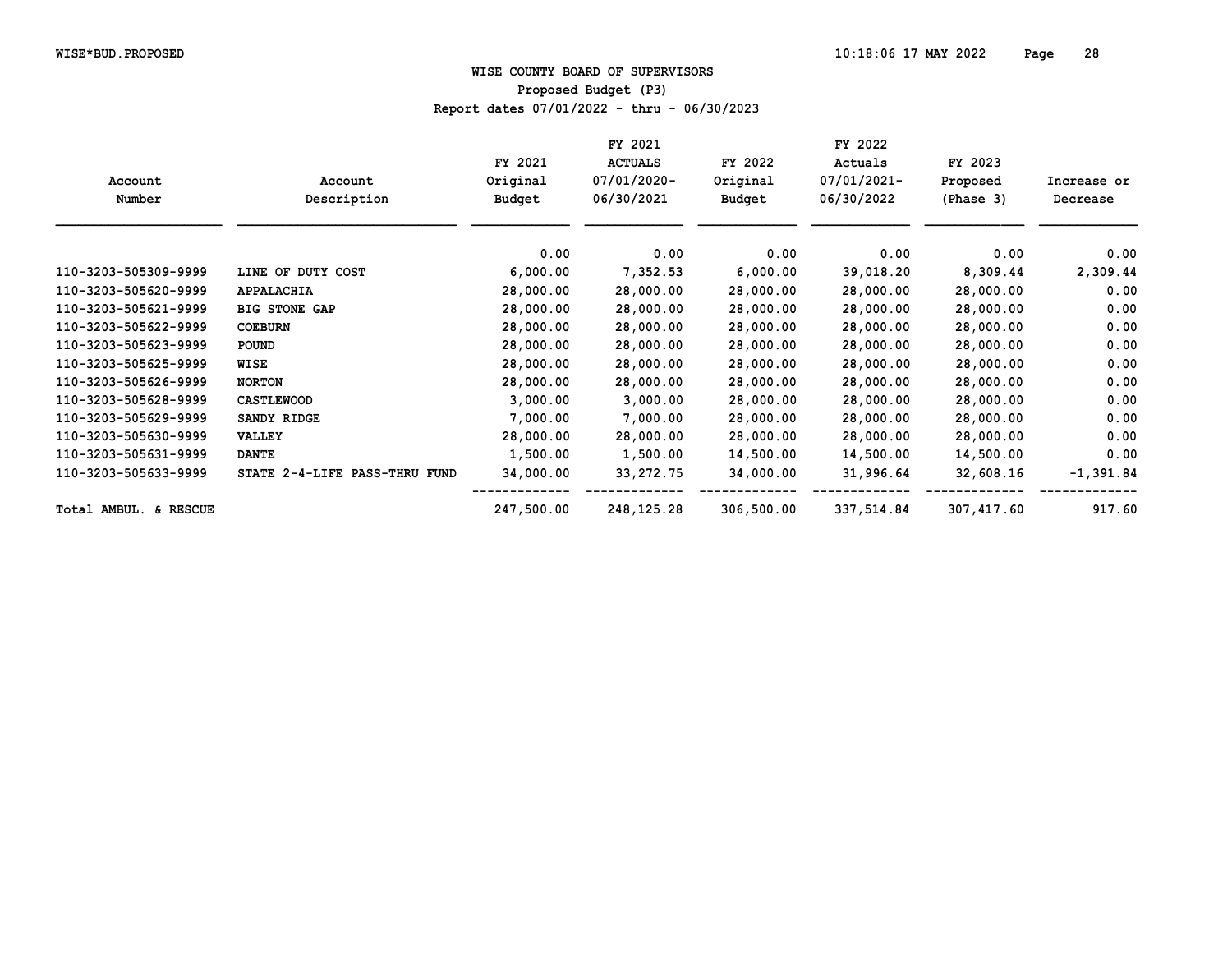**Proposed Budget (P3)**

|                        |                               |              | FY 2021        |               | FY 2022      |              |                |
|------------------------|-------------------------------|--------------|----------------|---------------|--------------|--------------|----------------|
|                        |                               | FY 2021      | <b>ACTUALS</b> | FY 2022       | Actuals      | FY 2023      |                |
| Account                | Account                       | Original     | $07/01/2020 -$ | Original      | 07/01/2021-  | Proposed     | Increase or    |
| Number                 | Description                   | Budget       | 06/30/2021     | <b>Budget</b> | 06/30/2022   | (Phase 3)    | Decrease       |
|                        |                               | 0.00         | 0.00           | 0.00          | 0.00         | 0.00         | 0.00           |
| 110-3302-505635-9999   | CONTRIBUTION TO REGIONAL JAIL | 2,492,207.45 | 2,492,207.44   | 2,102,200.86  | 2,102,200.86 | 1,968,521.67 | $-133,679.19$  |
| 110-3302-509501-9999   | DEBT SERVICE                  | 655,444.11   | 655,444.12     | 545,015.11    | 545,015.11   | 435,286.70   | $-109,728.41$  |
| Total SOUTHWEST REG JA |                               | 3,147,651.56 | 3,147,651.56   | 2,647,215.97  | 2,647,215.97 | 2,403,808.37 | $-243, 407.60$ |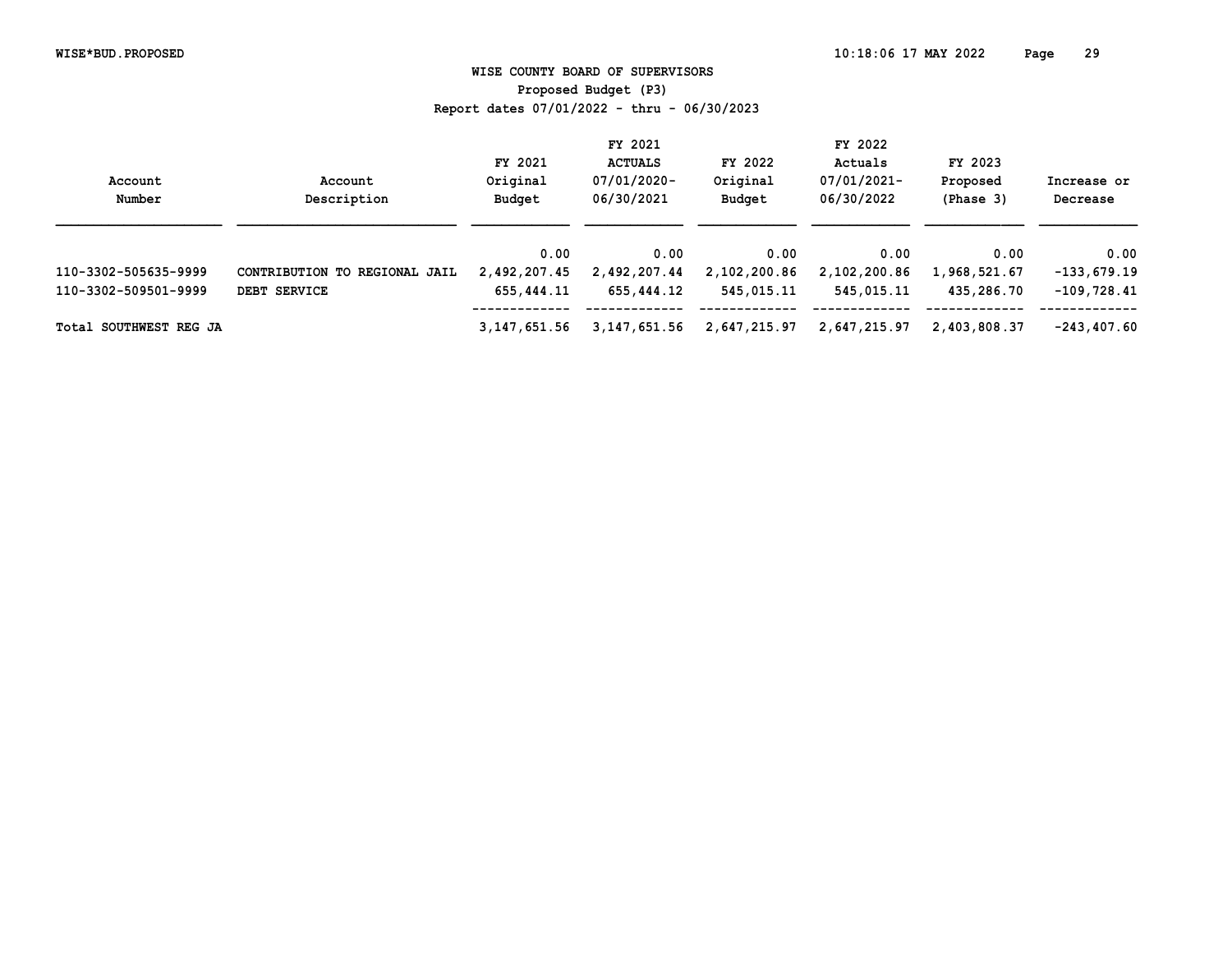**Proposed Budget (P3)**

|                        |                               |            | FY 2021        |            | FY 2022     |            |             |
|------------------------|-------------------------------|------------|----------------|------------|-------------|------------|-------------|
|                        |                               | FY 2021    | <b>ACTUALS</b> | FY 2022    | Actuals     | FY 2023    |             |
| Account                | Account                       | Original   | $07/01/2020 -$ | Original   | 07/01/2021- | Proposed   | Increase or |
| Number                 | Description                   | Budget     | 06/30/2021     | Budget     | 06/30/2022  | (Phase 3)  | Decrease    |
|                        |                               | 0.00       | 0.00           | 0.00       | 0.00        | 0.00       | 0.00        |
| 110-3303-501001-9999   | SALARIES & WAGES              | 194,643.00 | 187,628.53     | 196,921.00 | 191,884.21  | 236,435.00 | 39,514.00   |
| 110-3303-501002-9999   | SALARIES & WAGES-OVERTIME     | 5,500.00   | 7,584.24       | 5,500.00   | 15,231.11   | 15,500.00  | 10,000.00   |
| 110-3303-502001-9999   | <b>FICA</b>                   | 15,310.94  | 13,448.80      | 15,064.46  | 14,554.11   | 19,332.00  | 4,267.54    |
| 110-3303-502002-9999   | <b>RETIREMENT-VRS</b>         | 25,673.41  | 24,577.57      | 25,973.88  | 25,129.83   | 31,209.00  | 5,235.12    |
| 110-3303-502005-9999   | HOSPITAL/MEDICAL PLANS        | 50,097.36  | 53,884.06      | 47,769.36  | 50,846.84   | 53,073.36  | 5,304.00    |
| 110-3303-502006-9999   | GROUP INSURANCE               | 2,608.22   | 2,510.27       | 2,638.75   | 2,566.70    | 3,168.00   | 529.25      |
| 110-3303-502007-9999   | DISABILITY INSURANCE          | 0.00       | 114.52         | 0.00       | 0.00        | 0.00       | 0.00        |
| 110-3303-502008-9999   | MED FLIGHT INSURANCE          | 0.00       | 0.00           | 0.00       | 0.00        | 300.00     | 300.00      |
| 110-3303-502009-9999   | UNEMPLOYMENT INSURANCE        | 92.00      | 217.38         | 212.00     | 215.79      | 212.00     | 0.00        |
| 110-3303-502011-9999   | WORKMEN'S COMPENSATION        | 136.24     | 137.30         | 137.84     | 147.01      | 165.50     | 27.66       |
| 110-3303-503004-9999   | REPAIR & MAINTENANCE          | 15,000.00  | 10,845.00      | 16,000.00  | 15,000.00   | 16,000.00  | 0.00        |
| 110-3303-503012-9999   | MAINENANCE SRV CONTRACTS-OTHE | 157,040.00 | 157,127.78     | 163,000.00 | 119,196.82  | 163,000.00 | 0.00        |
| 110-3303-505104-9999   | <b>UTILITIES</b>              | 7,500.00   | 8,118.87       | 7,500.00   | 6,326.48    | 7,500.00   | 0.00        |
| 110-3303-505203-9999   | TELECOMMUNICATIONS            | 1,917.75   | 1,566.45       | 2,000.00   | 323.39      | 2,000.00   | 0.00        |
| 110-3303-505302-9999   | FIRE & PROPERTY INSURANCE     | 1,307.23   | 1,349.73       | 1,307.23   | 1,113.65    | 1,307.23   | 0.00        |
| 110-3303-505401-9999   | OFFICE SUPPLIES               | 2,000.00   | 1,737.53       | 2,000.00   | 1,960.03    | 2,000.00   | 0.00        |
| 110-3303-505410-9999   | UNIFORMS & WEARING APPAREL    | 750.00     | 687.32         | 750.00     | 0.00        | 750.00     | 0.00        |
| 110-3303-507007-9999   | ADP EQUIPMENT & SOFTWARE      | 2,000.00   | 1,715.48       | 2,000.00   | 1,642.68    | 2,000.00   | 0.00        |
| Total SHERIFF - E911 D |                               | 481,576.15 | 473,250.83     | 488,774.52 | 446,138.65  | 553,952.09 | 65, 177, 57 |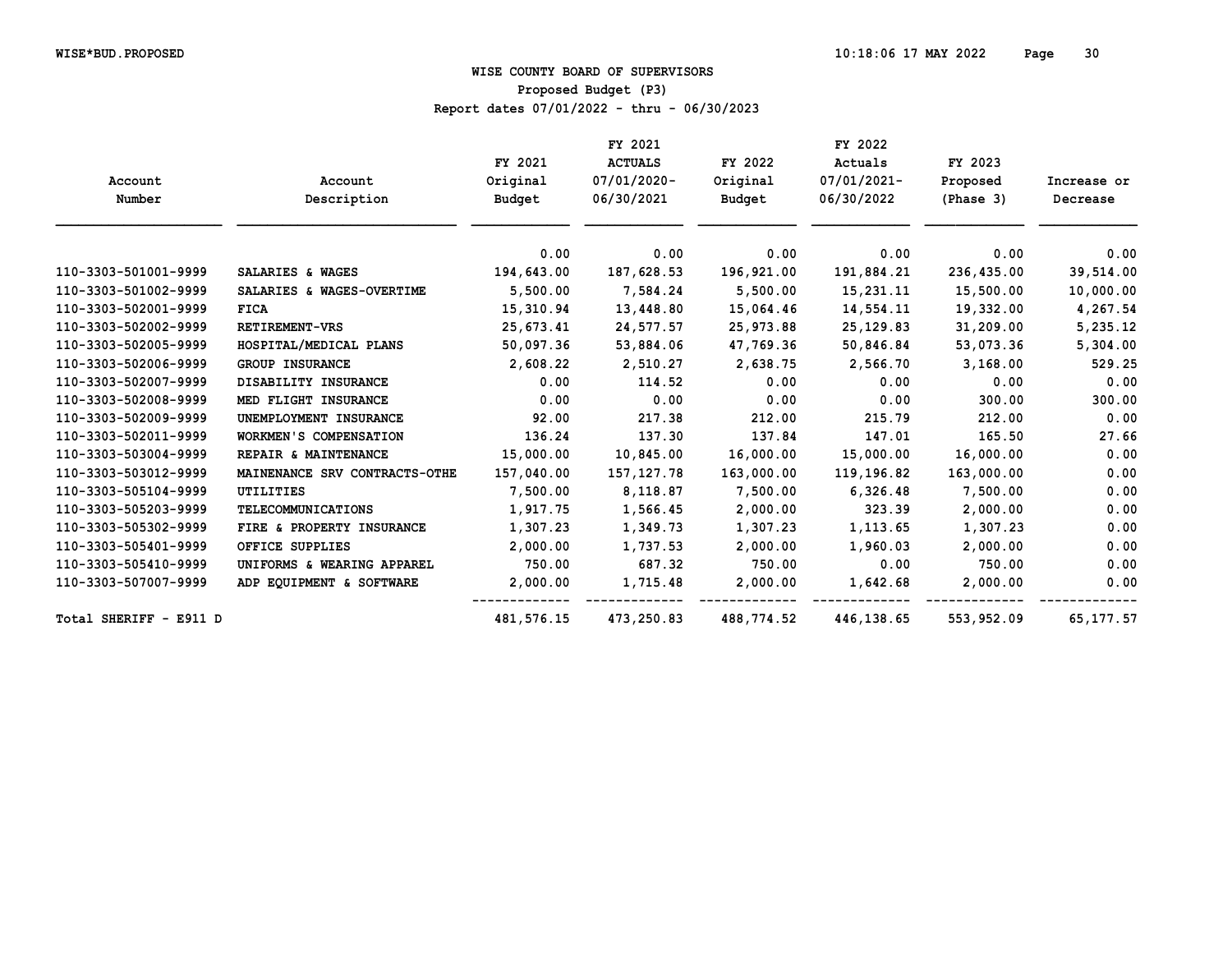**Proposed Budget (P3)**

| Account                | Account                          | FY 2021<br>Original | FY 2021<br><b>ACTUALS</b><br>$07/01/2020 -$ | FY 2022<br>Original | FY 2022<br>Actuals<br>07/01/2021- | FY 2023<br>Proposed | Increase or |
|------------------------|----------------------------------|---------------------|---------------------------------------------|---------------------|-----------------------------------|---------------------|-------------|
| Number                 | Description                      | Budget              | 06/30/2021                                  | Budget              | 06/30/2022                        | (Phase 3)           | Decrease    |
|                        |                                  | 0.00                | 0.00                                        | 0.00                | 0.00                              | 0.00                | 0.00        |
| 110-3401-501001-9999   | SALARIES & WAGES                 | 93,261.00           | 89,266.68                                   | 97,924.00           | 85,983.57                         | 102,820.00          | 4,896.00    |
| 110-3401-501002-9999   | SALARIES & WAGES-OVERTIME        | 0.00                | 99.16                                       | 0.00                | 0.00                              | 0.00                | 0.00        |
| 110-3401-501003-9999   | SALARIES & WAGES-PART-TIME       | 8,000.00            | 10,406.76                                   | 8,400.00            | 7,094.64                          | 8,400.00            | 0.00        |
| 110-3401-501008-9999   | SALARY RECOVERIES                | 0.00                | $-4,614.33$                                 | 0.00                | 0.00                              | 0.00                | 0.00        |
| 110-3401-502001-9999   | <b>FICA</b>                      | 7,746.49            | 7,022.76                                    | 8,133.82            | 6,576.72                          | 9,340.00            | 1,206.18    |
| 110-3401-502002-9999   | <b>RETIREMENT-VRS</b>            | 12,301.17           | 12,235.92                                   | 12,916.24           | 11,241.72                         | 13,572.00           | 655.76      |
| 110-3401-502005-9999   | HOSPITAL/MEDICAL PLANS           | 25,220.64           | 25,230.64                                   | 24,020.64           | 21,033.06                         | 26,708.64           | 2,688.00    |
| 110-3401-502006-9999   | <b>GROUP INSURANCE</b>           | 1,249.70            | 1,249.68                                    | 1,312.19            | 1,148.07                          | 1,378.00            | 65.81       |
| 110-3401-502008-9999   | MED FLIGHT INSURANCE             | 0.00                | 0.00                                        | 0.00                | 0.00                              | 120.00              | 120.00      |
| 110-3401-502009-9999   | UNEMPLOYMENT INSURANCE           | 55.20               | 128.50                                      | 127.20              | 151.01                            | 127.20              | 0.00        |
| 110-3401-502011-9999   | WORKMEN'S COMPENSATION           | 1,532.48            | 1,925.56                                    | 1,516.50            | 1,606.25                          | 1,379.96            | $-136.54$   |
| 110-3401-502013-9999   | <b>EDUCATION</b>                 | 750.00              | 0.00                                        | 750.00              | 0.00                              | 750.00              | 0.00        |
| 110-3401-503002-9999   | PROFESSIONAL SERVICES-OTHER      | 7,490.00            | 7,457.74                                    | 7,490.00            | 29, 173. 57                       | 7,490.00            | 0.00        |
| 110-3401-505201-9999   | POSTAL SERVICES                  | 300.00              | 300.00                                      | 300.00              | 300.00                            | 300.00              | 0.00        |
| 110-3401-505203-9999   | <b>TELECOMMUNICATIONS</b>        | 700.00              | 666.03                                      | 700.00              | 587.74                            | 700.00              | 0.00        |
| 110-3401-505305-9999   | <b>AUTO INSURANCE</b>            | 432.33              | 432.35                                      | 432.33              | 540.82                            | 432.33              | 0.00        |
| 110-3401-505401-9999   | OFFICE SUPPLIES                  | 750.00              | 414.63                                      | 750.00              | 36.24                             | 750.00              | 0.00        |
| 110-3401-505408-9999   | VEHICLE & POWERED EQUIP. SUPP    | 1,200.00            | 722.12                                      | 700.00              | 0.00                              | 700.00              | 0.00        |
| 110-3401-505411-9999   | <b>BOOKS &amp; SUBSCRIPTIONS</b> | 750.00              | 278.75                                      | 750.00              | 85.00                             | 750.00              | 0.00        |
| 110-3401-505426-9999   | VEHICLE LEASE                    | 4,221.26            | 4,310.12                                    | 4,402.22            | 4,310.12                          | 3,472.36            | $-929.86$   |
| 110-3401-505506-9999   | <b>TRAVEL</b>                    | 2,000.00            | 0.00                                        | 2,000.00            | 0.00                              | 2,000.00            | 0.00        |
| 110-3401-505810-9999   | <b>GRANT EXPENSES</b>            | 0.00                | 2,005.80                                    | 0.00                | 0.00                              | 0.00                | 0.00        |
| 110-3401-505815-9999   | PLANNING COMMISSION EXPENSES     | 1,000.00            | 565.16                                      | 1,000.00            | 542.44                            | 1,000.00            | 0.00        |
| 110-3401-507010-9999   | CAPITAL OUTLAY                   | 3,500.00            | 0.00                                        | 0.00                | 0.00                              | 0.00                | 0.00        |
| Total BUILDING & ZONIN |                                  | 172,460.27          | 160,104.03                                  | 173,625.14          | 170,410.97                        | 182,190.49          | 8,565.35    |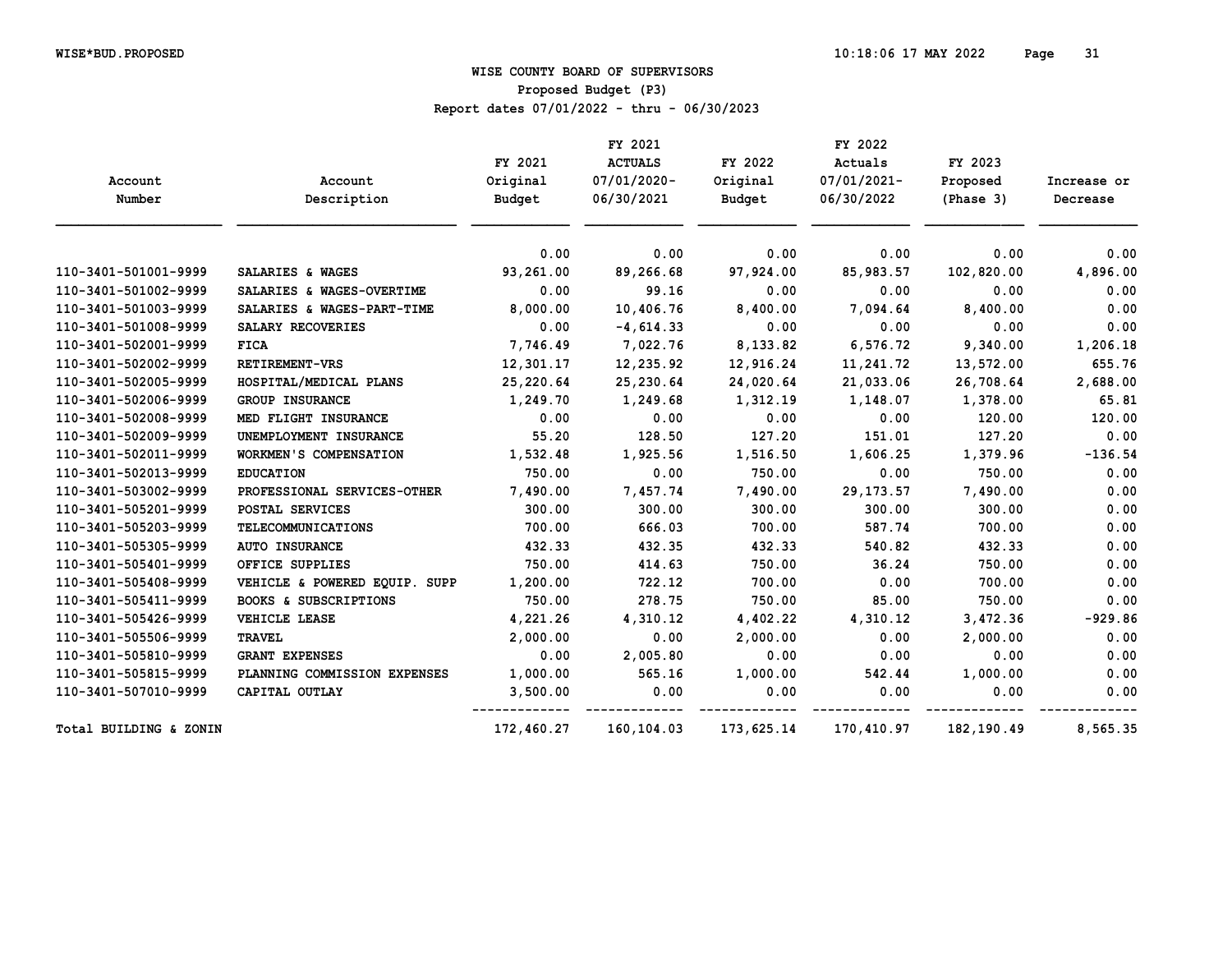**Proposed Budget (P3)**

| Account<br>Number    | Account<br>Description        | FY 2021<br>Original<br>Budget | FY 2021<br><b>ACTUALS</b><br>$07/01/2020 -$<br>06/30/2021 | FY 2022<br>Original<br>Budget | FY 2022<br>Actuals<br>07/01/2021-<br>06/30/2022 | FY 2023<br>Proposed<br>(Phase 3) | Increase or<br>Decrease |
|----------------------|-------------------------------|-------------------------------|-----------------------------------------------------------|-------------------------------|-------------------------------------------------|----------------------------------|-------------------------|
|                      |                               | 0.00                          | 0.00                                                      | 0.00                          | 0.00                                            | 0.00                             | 0.00                    |
| 110-3501-501001-9999 | SALARIES & WAGES              | 86,894.01                     | 79,100.19                                                 | 90,450.00                     | 79,651.86                                       | 101,522.00                       | 11,072.00               |
| 110-3501-501002-9999 | SALARIES & WAGES-OVERTIME     | 3,090.00                      | 5,403.33                                                  | 3,090.00                      | 3,358.22                                        | 4,000.00                         | 910.00                  |
| 110-3501-501003-9999 | SALARIES & WAGES-PART-TIME    | 12,426.00                     | 6,017.00                                                  | 15,547.00                     | 13,050.51                                       | 35,513.00                        | 19,966.00               |
| 110-3501-502001-9999 | <b>FICA</b>                   | 7,806.68                      | 6,216.13                                                  | 8,101.91                      | 6,583.50                                        | 10,483.00                        | 2,381.09                |
| 110-3501-502002-9999 | <b>RETIREMENT-VRS</b>         | 11,461.33                     | 10,110.32                                                 | 11,930.40                     | 10,417.35                                       | 13,401.00                        | 1,470.60                |
| 110-3501-502005-9999 | HOSPITAL/MEDICAL PLANS        | 29,911.20                     | 27,627.00                                                 | 28,543.20                     | 24,997.80                                       | 31,723.20                        | 3,180.00                |
| 110-3501-502006-9999 | GROUP INSURANCE               | 1,164.38                      | 1,032.64                                                  | 1,212.04                      | 1,063.95                                        | 1,360.00                         | 147.96                  |
| 110-3501-502007-9999 | DISABILITY INSURANCE          | 402.00                        | 336.88                                                    | 402.00                        | 276.58                                          | 402.00                           | 0.00                    |
| 110-3501-502008-9999 | MED FLIGHT INSURANCE          | 0.00                          | 0.00                                                      | 0.00                          | 0.00                                            | 180.00                           | 180.00                  |
| 110-3501-502009-9999 | UNEMPLOYMENT INSURANCE        | 73.60                         | 152.50                                                    | 169.60                        | 196.08                                          | 212.00                           | 42.40                   |
| 110-3501-502011-9999 | WORKMEN'S COMPENSATION        | 1,175.94                      | 1,229.51                                                  | 1,384.57                      | 1,307.98                                        | 2,198.70                         | 814.13                  |
| 110-3501-502012-9999 | CLOTHING ALLOWANCE            | 500.00                        | 461.70                                                    | 500.00                        | 108.00                                          | 500.00                           | 0.00                    |
| 110-3501-503002-9999 | PROFESSIONAL SERVICES-OTHER   | 3,500.00                      | 7,515.41                                                  | 3,500.00                      | 3,654.14                                        | 5,000.00                         | 1,500.00                |
| 110-3501-503004-9999 | REPAIR & MAINTENANCE          | 500.00                        | 500.00                                                    | 500.00                        | 80.00                                           | 500.00                           | 0.00                    |
| 110-3501-505101-9999 | ELECTRICAL SERVICES           | 8,000.00                      | 8,733.67                                                  | 8,000.00                      | 9,756.16                                        | 8,000.00                         | 0.00                    |
| 110-3501-505103-9999 | WATER & SEWER SERVICES        | 6,000.00                      | 7,956.95                                                  | 6,000.00                      | 11,907.91                                       | 9,000.00                         | 3,000.00                |
| 110-3501-505105-9999 | <b>ANIMAL SUPPLIES</b>        | 10,000.00                     | 8,894.82                                                  | 10,000.00                     | 9,693.05                                        | 14,000.00                        | 4,000.00                |
| 110-3501-505203-9999 | TELECOMMUNICATIONS            | 3,200.00                      | 3,318.94                                                  | 3,200.00                      | 2,345.61                                        | 3,200.00                         | 0.00                    |
| 110-3501-505302-9999 | FIRE & PROPERTY INSURANCE     | 332.53                        | 333.17                                                    | 332.53                        | 330.31                                          | 332.53                           | 0.00                    |
| 110-3501-505305-9999 | <b>AUTO INSURANCE</b>         | 882.24                        | 882.28                                                    | 882.24                        | 990.75                                          | 882.24                           | 0.00                    |
| 110-3501-505401-9999 | OFFICE SUPPLIES               | 1,350.00                      | 871.05                                                    | 1,350.00                      | 885.49                                          | 1,350.00                         | 0.00                    |
| 110-3501-505405-9999 | LAUNDRY & JANITORIAL SUPPLIES | 750.00                        | 0.00                                                      | 750.00                        | 0.00                                            | 750.00                           | 0.00                    |
| 110-3501-505407-9999 | REPAIR & MAINTENANCE SUPPLIES | 500.00                        | 241.38                                                    | 500.00                        | 0.00                                            | 500.00                           | 0.00                    |
| 110-3501-505408-9999 | VEHICLE & POWERED EQUIP. SUPP | 6,000.00                      | 4,964.77                                                  | 3,000.00                      | 660.22                                          | 3,000.00                         | 0.00                    |
| 110-3501-505412-9999 | <b>EDUCATION</b>              | 500.00                        | 397.52                                                    | 500.00                        | 0.00                                            | 1,000.00                         | 500.00                  |
| 110-3501-505415-9999 | <b>MISCELLANEOUS</b>          | 300.00                        | 45.00                                                     | 300.00                        | 60.00                                           | 300.00                           | 0.00                    |
| 110-3501-505426-9999 | <b>VEHICLE LEASE</b>          | 12,340.07                     | 12,599.86                                                 | 12,869.06                     | 14,396.29                                       | 10,150.82                        | $-2,718.24$             |
| 110-3501-505430-9999 | VEHICLE FUEL                  | 0.00                          | 46.00                                                     | 0.00                          | 0.00                                            | 0.00                             | 0.00                    |
| 110-3501-505506-9999 | <b>TRAVEL</b>                 | 500.00                        | 0.00                                                      | 500.00                        | 462.86                                          | 1,500.00                         | 1,000.00                |
| 110-3501-507010-9999 | CAPITAL OUTLAY                | 1,000.00                      | 0.00                                                      | 8,000.00                      | 0.00                                            | 8,000.00                         | 0.00                    |
| Total ANIMAL CONTROL |                               | 210,559.98                    | 194,988.02                                                | 221, 514.55                   | 196,234.62                                      | 268,960.49                       | 47,445.94               |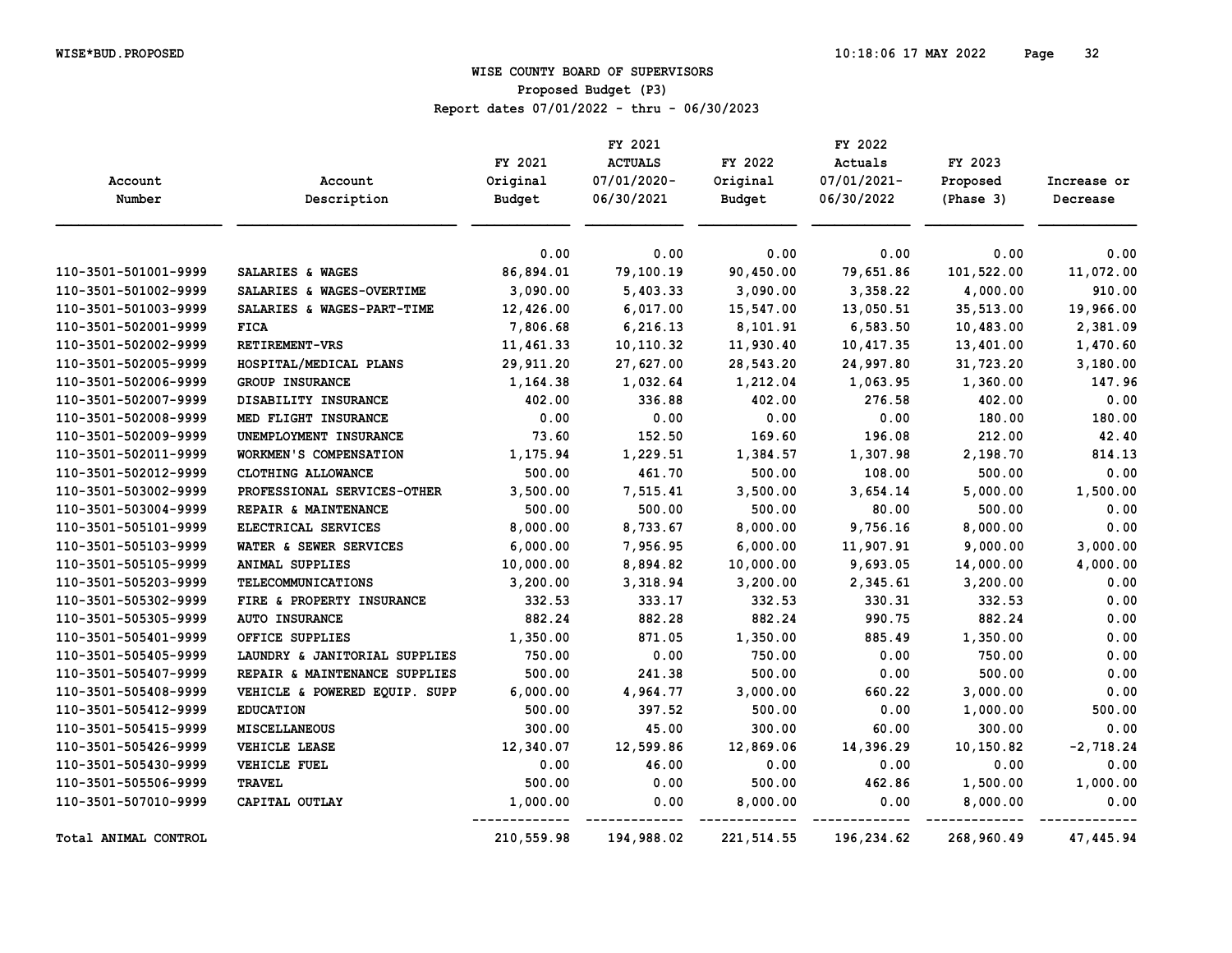**Proposed Budget (P3)**

|                         |                               |            | FY 2021        |            | FY 2022        |            |                |
|-------------------------|-------------------------------|------------|----------------|------------|----------------|------------|----------------|
|                         |                               | FY 2021    | <b>ACTUALS</b> | FY 2022    | Actuals        | FY 2023    |                |
| Account                 | Account                       | Original   | 07/01/2020-    | Original   | $07/01/2021 -$ | Proposed   | Increase or    |
| Number                  | Description                   | Budget     | 06/30/2021     | Budget     | 06/30/2022     | (Phase 3)  | Decrease       |
|                         |                               | 0.00       | 0.00           | 0.00       | 0.00           | 0.00       | 0.00           |
| 110-3505-501007-9999    | FEES FOR ATTENDANCE           | 4,800.00   | 1,740.00       | 4,800.00   | 3,000.00       | 2,400.00   | $-2,400.00$    |
| 110-3505-502001-9999    | <b>FICA</b>                   | 0.00       | 0.00           | 765.00     | 0.00           | 765.00     | 0.00           |
| 110-3505-503002-9999    | PROFESSIONAL SERVICES-OTHER   | 1,000.00   | 174.90         | 1,000.00   | 0.00           | 200.00     | $-800.00$      |
| 110-3505-505203-9999    | TELECOMMUNICATIONS            | 9,000.00   | 11,508.92      | 9,000.00   | 1,141.40       | 1,600.00   | $-7,400.00$    |
| 110-3505-505302-9999    | FIRE & PROPERTY INSURANCE     | 2.57       | 2.65           | 2.57       | 2.19           | 2.57       | 0.00           |
| 110-3505-505305-9999    | <b>AUTO INSURANCE</b>         | 432.33     | 432.35         | 432.33     | 540.82         | 432.33     | 0.00           |
| 110-3505-505401-9999    | OFFICE SUPPLIES               | 200.00     | 70.08          | 200.00     | 0.00           | 200.00     | 0.00           |
| 110-3505-505402-9999    | FOOD & SERVICE SUPPLIES       | 250.00     | 0.00           | 250.00     | 0.00           | 250.00     | 0.00           |
| 110-3505-505408-9999    | VEHICLE & POWERED EQUIP. SUPP | 750.00     | 179.94         | 750.00     | 0.00           | 750.00     | 0.00           |
| 110-3505-505413-9999    | OTHER OPERATING SUPPLIES      | 1,000.00   | 700.21         | 1,000.00   | 182.31         | 1,000.00   | 0.00           |
| 110-3505-505415-9999    | <b>MISCELLANEOUS</b>          | 750.00     | 24.23          | 750.00     | 0.00           | 750.00     | 0.00           |
| 110-3505-505619-9999    | HAZMAT PASS-THRU EXPENDITURES | 45,000.00  | 34,170.37      | 45,000.00  | 44,348.98      | 45,000.00  | 0.00           |
| 110-3505-505810-9999    | <b>GRANT EXPENSES</b>         | 267,965.00 | 635,607.63     | 364,860.00 | 152,877.68     | 257,500.00 | $-107, 360.00$ |
| 110-3505-507003-9999    | COMMUNICATIONS EQUIPMENT      | 1,668.06   | 0.00           | 1,668.06   | 0.00           | 500.00     | $-1, 168.06$   |
| Total EMERGENCY SER (CI |                               | 332,817.96 | 684,611.28     | 430,477.96 | 202,093.38     | 311,349.90 | $-119, 128.06$ |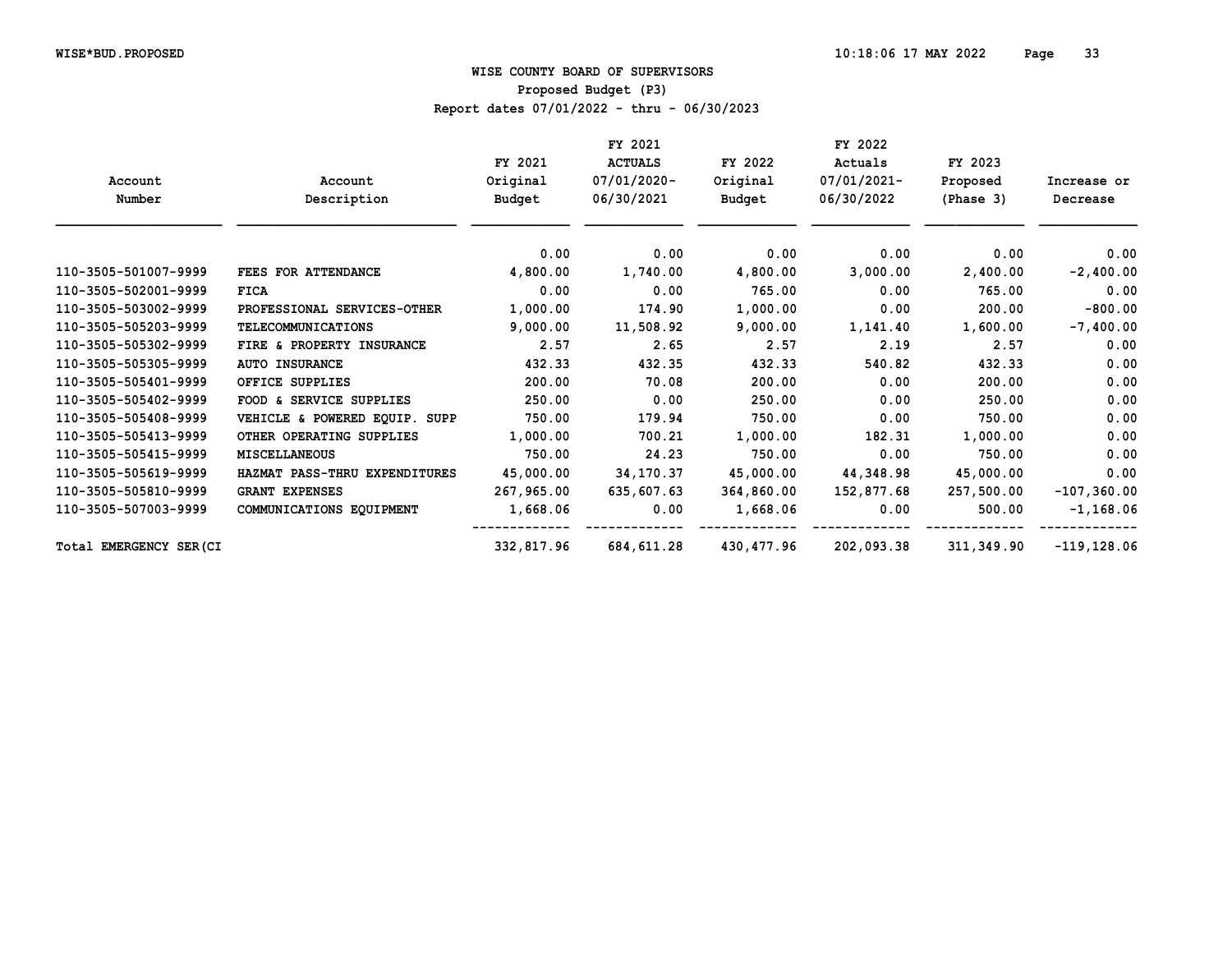**Proposed Budget (P3)**

| Account                  | Account                       | FY 2021<br>Original | FY 2021<br><b>ACTUALS</b><br>$07/01/2020 -$ | FY 2022<br>Original | FY 2022<br>Actuals<br>07/01/2021- | FY 2023<br>Proposed | Increase or   |
|--------------------------|-------------------------------|---------------------|---------------------------------------------|---------------------|-----------------------------------|---------------------|---------------|
| Number                   | Description                   | Budget              | 06/30/2021                                  | Budget              | 06/30/2022                        | (Phase 3)           | Decrease      |
|                          |                               | 0.00                | 0.00                                        | 0.00                | 0.00                              | 0.00                | 0.00          |
| 110-4302-501001-9999     | SALARIES & WAGES              | 220,164.00          | 228,447.85                                  | 233,767.00          | 197,063.96                        | 269,400.00          | 35,633.00     |
| 110-4302-501002-9999     | SALARIES & WAGES-OVERTIME     | 16,000.00           | 11,809.52                                   | 16,000.00           | 9,756.18                          | 16,000.00           | 0.00          |
| 110-4302-502001-9999     | <b>FICA</b>                   | 18,066.58           | 16,291.40                                   | 17,883.20           | 13,687.22                         | 20,609.00           | 2,725.80      |
| 110-4302-502002-9999     | <b>RETIREMENT-VRS</b>         | 29,039.70           | 30,395.70                                   | 30,833.87           | 25,453.66                         | 35,561.00           | 4,727.13      |
| 110-4302-502005-9999     | HOSPITAL/MEDICAL PLANS        | 75,318.00           | 84,262.81                                   | 76,750.80           | 77,968.14                         | 115,451.00          | 38,700.20     |
| 110-4302-502006-9999     | <b>GROUP INSURANCE</b>        | 2,950.20            | 3,104.84                                    | 3,132.47            | 2,610.59                          | 3,610.00            | 477.53        |
| 110-4302-502007-9999     | DISABILITY INSURANCE          | 0.00                | 770.61                                      | 0.00                | 655.59                            | 0.00                | 0.00          |
| 110-4302-502008-9999     | MED FLIGHT INSURANCE          | 0.00                | 0.00                                        | 0.00                | 0.00                              | 420.00              | 420.00        |
| 110-4302-502009-9999     | UNEMPLOYMENT INSURANCE        | 128.80              | 330.22                                      | 296.80              | 418.49                            | 339.00              | 42.20         |
| 110-4302-502011-9999     | WORKMEN'S COMPENSATION        | 3,544.65            | 3,561.01                                    | 3,202.59            | 3,087.33                          | 3,609.96            | 407.37        |
| 110-4302-502012-9999     | CLOTHING ALLOWANCE            | 1,000.00            | 1,199.75                                    | 2,000.00            | 1,783.92                          | 2,000.00            | 0.00          |
| 110-4302-503004-9999     | REPAIR & MAINTENANCE          | 12,500.00           | 10,793.45                                   | 12,500.00           | 11,537.88                         | 12,500.00           | 0.00          |
| 110-4302-503005-9999     | MAINTENANCE SERVICE CONTRACTS | 30,000.00           | 28, 146. 14                                 | 30,000.00           | 24,576.20                         | 30,000.00           | 0.00          |
| 110-4302-505101-9999     | ELECTRICAL SERVICES           | 78,000.00           | 92,061.79                                   | 78,000.00           | 78,471.04                         | 78,000.00           | 0.00          |
| 110-4302-505102-9999     | HEATING SERVICES              | 20,000.00           | 13,695.23                                   | 20,000.00           | 18,134.66                         | 15,000.00           | $-5,000.00$   |
| 110-4302-505103-9999     | WATER & SEWER SERVICES        | 9,300.00            | 6,624.92                                    | 9,300.00            | 5,234.85                          | 7,000.00            | $-2,300.00$   |
| 110-4302-505203-9999     | <b>TELECOMMUNICATIONS</b>     | 6,500.00            | 7,559.36                                    | 6,500.00            | 3,651.78                          | 6,500.00            | 0.00          |
| 110-4302-505302-9999     | FIRE & PROPERTY INSURANCE     | 9,594.08            | 9,603.32                                    | 9,594.08            | 9,581.99                          | 9,594.08            | 0.00          |
| 110-4302-505305-9999     | <b>AUTO INSURANCE</b>         | 3,026.31            | 3,026.45                                    | 3,026.31            | 2,711.36                          | 3,026.31            | 0.00          |
| 110-4302-505405-9999     | LAUNDRY & JANITORIAL SUPPLIES | 10,000.00           | 7,138.80                                    | 10,000.00           | 9,960.17                          | 10,000.00           | 0.00          |
| 110-4302-505407-9999     | REPAIR & MAINTENANCE SUPPLIES | 4,000.00            | 5,464.87                                    | 4,000.00            | 3,787.04                          | 5,500.00            | 1,500.00      |
| 110-4302-505408-9999     | VEHICLE & POWERED EQUIP. SUPP | 7,500.00            | 3,806.04                                    | 5,000.00            | 5,432.89                          | 7,000.00            | 2,000.00      |
| 110-4302-505413-9999     | OTHER OPERATING SUPPLIES      | 5,200.00            | 4,656.07                                    | 5,200.00            | 4,706.34                          | 5,200.00            | 0.00          |
| 110-4302-505426-9999     | VEHICLE LEASE                 | 33, 339.99          | 30,851.74                                   | 25,498.72           | 30,851.74                         | 20,112.80           | $-5,385.92$   |
| 110-4302-507001-9999     | MACHINERY & EQUIPMENT         | 0.00                | 0.00                                        | 0.00                | 42.14                             | 0.00                | 0.00          |
| 110-4302-507010-9999     | CAPITAL OUTLAY                | 129,500.00          | 12,698.05                                   | 178,000.00          | 87, 475.43                        | 0.00                | $-178,000.00$ |
| <b>Total COURT HOUSE</b> |                               | 724,672.31          | 616,299.94                                  | 780,485.84          | 628,640.59                        | 676, 433.15         | $-104,052.69$ |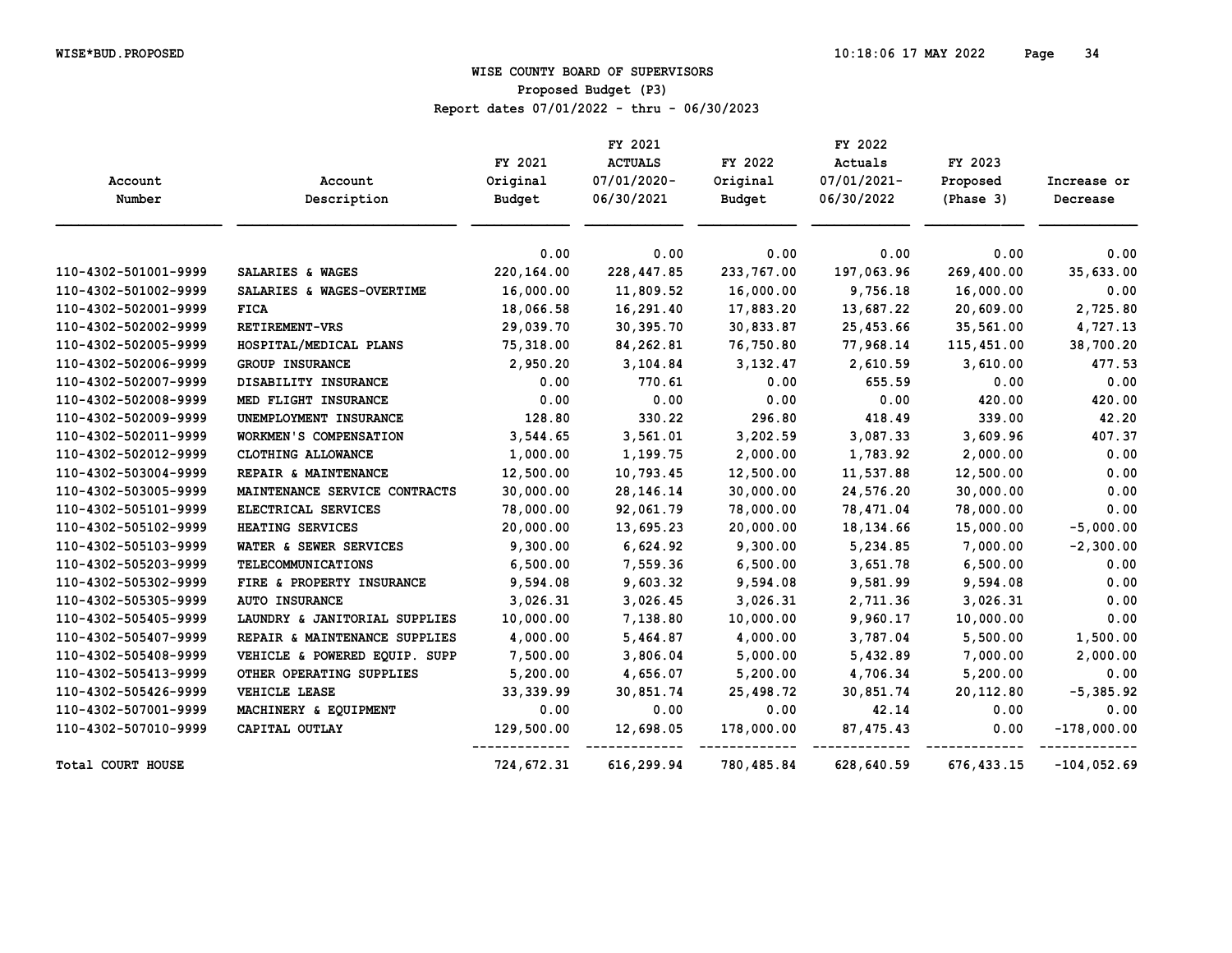**Proposed Budget (P3)**

|                        |                               |            | FY 2021        |            | FY 2022     |            |               |
|------------------------|-------------------------------|------------|----------------|------------|-------------|------------|---------------|
|                        |                               | FY 2021    | <b>ACTUALS</b> | FY 2022    | Actuals     | FY 2023    |               |
| Account                | Account                       | Original   | $07/01/2020 -$ | Original   | 07/01/2021- | Proposed   | Increase or   |
| Number                 | Description                   | Budget     | 06/30/2021     | Budget     | 06/30/2022  | (Phase 3)  | Decrease      |
|                        |                               | 0.00       | 0.00           | 0.00       | 0.00        | 0.00       | 0.00          |
| 110-4303-503004-9999   | REPAIR & MAINTENANCE          | 4,000.00   | 3,987.65       | 8,500.00   | 6,213.04    | 4,000.00   | $-4,500.00$   |
| 110-4303-503005-9999   | MAINTENANCE SERVICE CONTRACTS | 9,000.00   | 25,912.12      | 9,000.00   | 51,284.03   | 9,000.00   | 0.00          |
| 110-4303-505101-9999   | ELECTRICAL SERVICES           | 57,000.00  | 55,019.77      | 57,000.00  | 51,557.61   | 57,000.00  | 0.00          |
| 110-4303-505102-9999   | HEATING & COOLING SERVICES    | 5,000.00   | 6,343.18       | 5,000.00   | 8,378.11    | 5,000.00   | 0.00          |
| 110-4303-505103-9999   | WATER & SEWER SERVICES        | 5,000.00   | 5,655.83       | 5,000.00   | 4,094.32    | 5,000.00   | 0.00          |
| 110-4303-505302-9999   | FILE & PROPERTY INSURANCE     | 7,398.67   | 7,403.17       | 7,398.67   | 7,403.17    | 7,398.67   | 0.00          |
| 110-4303-505405-9999   | LAUNDRY & JANITORIAL SUPPLIES | 6,650.00   | 6,321.26       | 6,650.00   | 5,290.67    | 60,650.00  | 54,000.00     |
| 110-4303-505407-9999   | REPAIR & MAINTENANCE SUPPLIES | 2,500.00   | 2,679.68       | 2,500.00   | 4,427.98    | 2,500.00   | 0.00          |
| 110-4303-507010-9999   | CAPITAL OUTLAY                | 67,500.00  | 7,593.35       | 100,000.00 | 14,468.00   | 0.00       | $-100,000.00$ |
| Total JUSTICE CENTER B |                               | 164,048.67 | 120,916.01     | 201,048.67 | 153, 116.93 | 150,548.67 | $-50,500.00$  |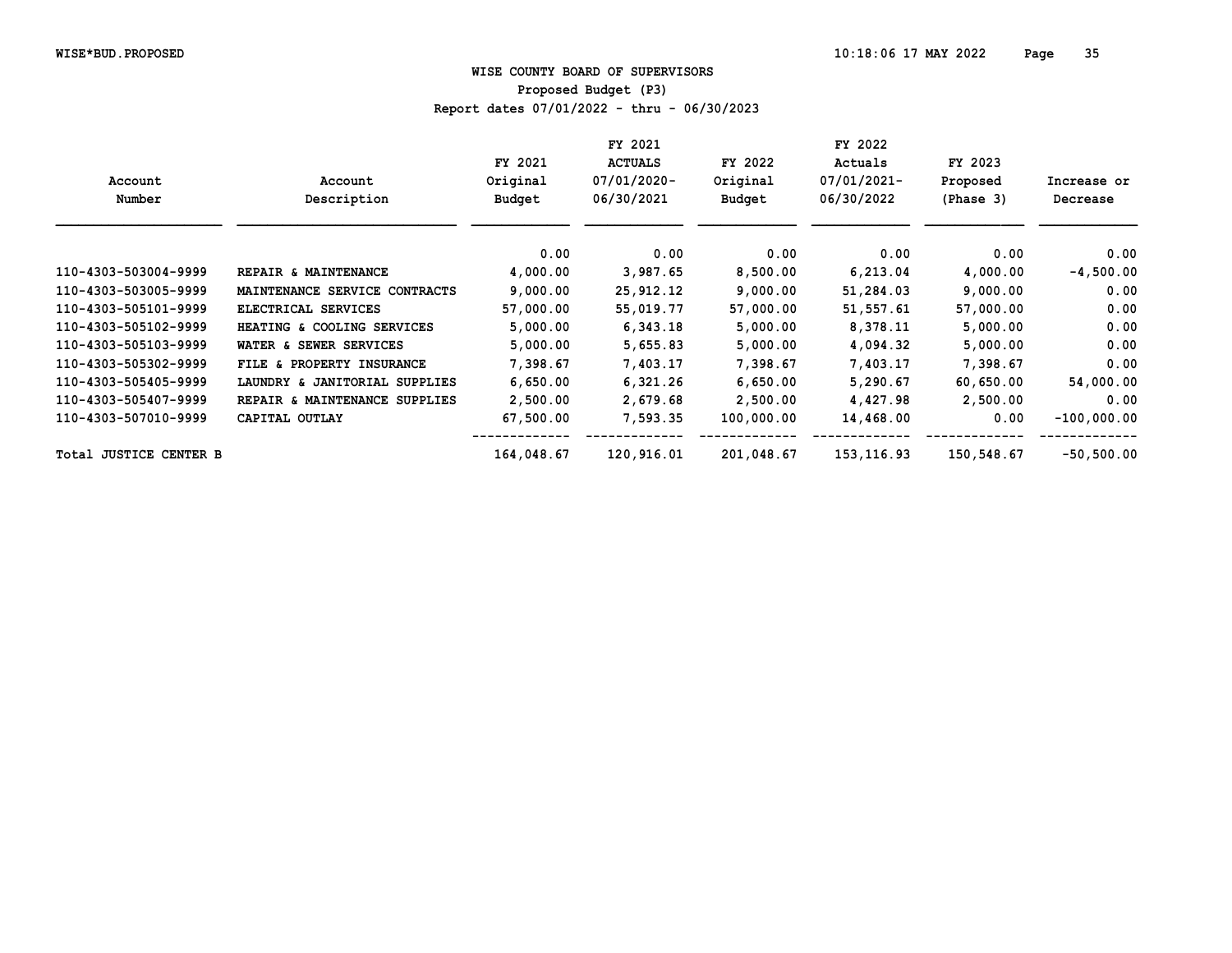**Proposed Budget (P3)**

|                        |                                  |           | FY 2021        |           | FY 2022     |           |             |
|------------------------|----------------------------------|-----------|----------------|-----------|-------------|-----------|-------------|
|                        |                                  | FY 2021   | <b>ACTUALS</b> | FY 2022   | Actuals     | FY 2023   |             |
| Account                | Account                          | Original  | 07/01/2020-    | Original  | 07/01/2021- | Proposed  | Increase or |
| Number                 | Description                      | Budget    | 06/30/2021     | Budget    | 06/30/2022  | (Phase 3) | Decrease    |
|                        |                                  | 0.00      | 0.00           | 0.00      | 0.00        | 0.00      | 0.00        |
| 110-4304-503004-9999   | REPAIR & MAINTENANCE             | 1,000.00  | 199.44         | 5,300.00  | 176.00      | 5,300.00  | 0.00        |
| 110-4304-505101-9999   | ELECTRICAL SERVICES              | 6, 250.00 | 6,114.04       | 6,250.00  | 1,176.67    | 6,250.00  | 0.00        |
| 110-4304-505103-9999   | WATER & SEWER SERVICES           | 1,000.00  | 826.13         | 1,000.00  | 798.74      | 1,000.00  | 0.00        |
| 110-4304-505302-9999   | FIRE INSURANCE                   | 358.79    | 359.00         | 358.79    | 359.00      | 358.79    | 0.00        |
| 110-4304-505405-9999   | LAUNDRY & JANITORIAL SUPPLIES    | 1,000.00  | 175.01         | 1,000.00  | 721.18      | 250.00    | $-750.00$   |
| 110-4304-505407-9999   | REPAIR & MAINTENANCE<br>SUPPLIES | 500.00    | 22.00          | 500.00    | 41.65       | 250.00    | $-250.00$   |
| 110-4304-507010-9999   | CAPITAL OUTLAY                   | 2,500.00  | 0.00           | 0.00      | 0.00        | 0.00      | 0.00        |
| Total J&DR COURT SERVI |                                  | 12,608.79 | 7,695.62       | 14,408.79 | 3,273.24    | 13,408.79 | $-1,000.00$ |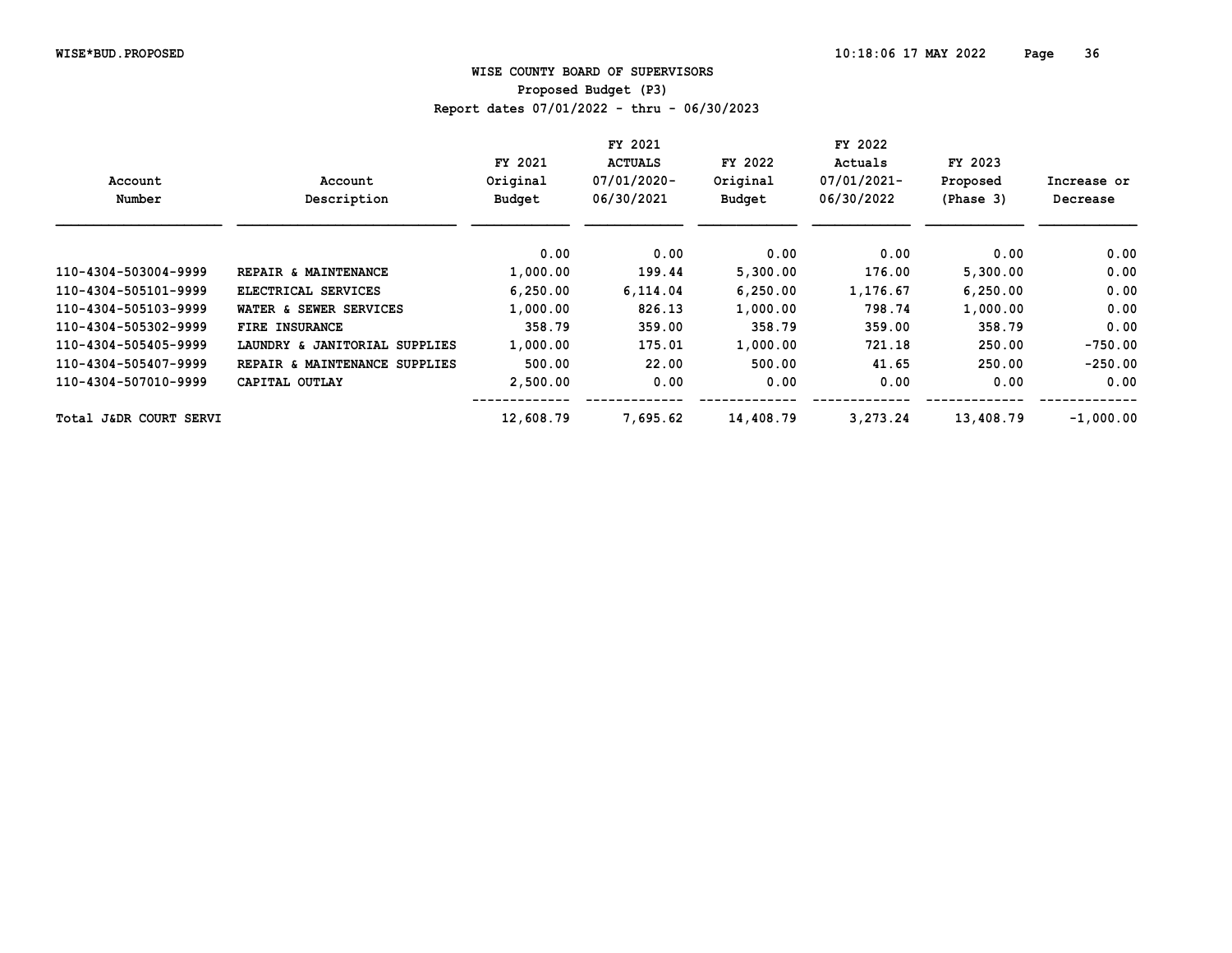**Proposed Budget (P3)**

|                       |                               |          | FY 2021        |          | FY 2022     |           |             |
|-----------------------|-------------------------------|----------|----------------|----------|-------------|-----------|-------------|
|                       |                               | FY 2021  | <b>ACTUALS</b> | FY 2022  | Actuals     | FY 2023   |             |
| Account               | Account                       | Original | 07/01/2020-    | Original | 07/01/2021- | Proposed  | Increase or |
| Number                | Description                   | Budget   | 06/30/2021     | Budget   | 06/30/2022  | (Phase 3) | Decrease    |
|                       |                               | 0.00     | 0.00           | 0.00     | 0.00        | 0.00      | 0.00        |
|                       |                               |          |                |          |             |           |             |
| 110-4305-503004-9999  | REPAIR & MAINTENANCE          | 1,300.00 | 262.65         | 1,300.00 | 35.29       | 300.00    | $-1,000.00$ |
| 110-4305-505302-9999  | FIRE & PROPERTY INSURANCE     | 1,391.12 | 1,391.97       | 1,391.12 | 1,391.97    | 1,391.12  | 0.00        |
| 110-4305-505407-9999  | REPAIR & MAINTENANCE SUPPLIES | 500.00   | 0.00           | 500.00   | 154.90      | 250.00    | $-250.00$   |
| 110-4305-507010-9999  | CAPITAL OUTLAY                | 4,000.00 | 0.00           | 0.00     | 0.00        | 0.00      | 0.00        |
| Total SOCIAL SERVICES |                               | 7,191.12 | 1,654.62       | 3,191.12 | 1,582.16    | 1,941.12  | $-1,250.00$ |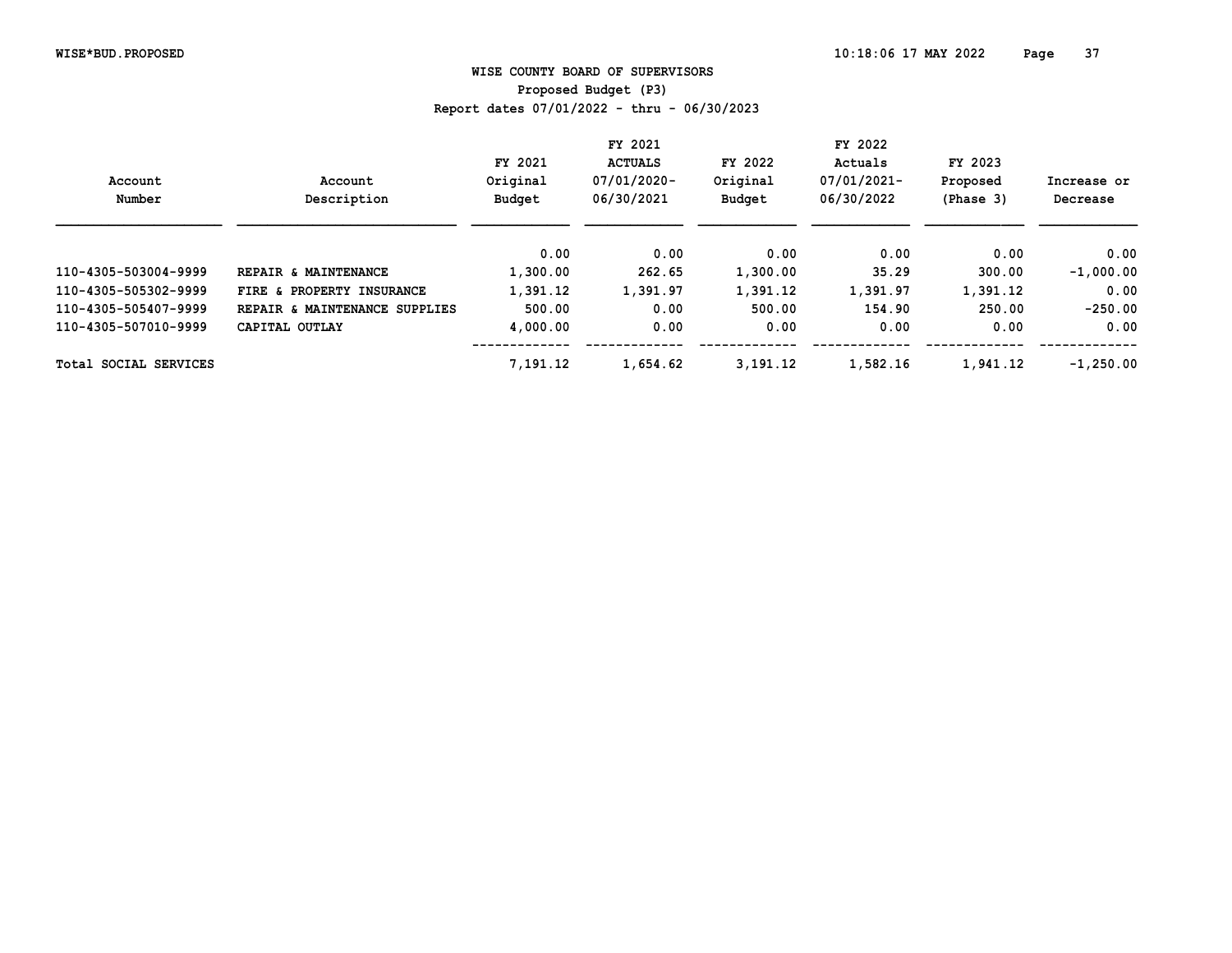**Proposed Budget (P3)**

|                        |                               |           | FY 2021        |           | FY 2022     |           |              |
|------------------------|-------------------------------|-----------|----------------|-----------|-------------|-----------|--------------|
|                        |                               | FY 2021   | <b>ACTUALS</b> | FY 2022   | Actuals     | FY 2023   |              |
| Account                | Account                       | Original  | 07/01/2020-    | Original  | 07/01/2021- | Proposed  | Increase or  |
| Number                 | Description                   | Budget    | 06/30/2021     | Budget    | 06/30/2022  | (Phase 3) | Decrease     |
|                        |                               | 0.00      | 0.00           | 0.00      | 0.00        | 0.00      | 0.00         |
| 110-4306-501001-9999   | SALARIES & WAGES              | 26,007.00 | 26,057.36      | 27,307.00 | 23,943.59   | 28,672.00 | 1,365.00     |
| 110-4306-501002-9999   | SALARIES & WAGES-OVERTIME     | 515.00    | 0.00           | 0.00      | 0.00        | 0.00      | 0.00         |
| 110-4306-502001-9999   | <b>FICA</b>                   | 2,028.94  | 1,827.97       | 2,089.02  | 1,682.39    | 2,193.00  | 103.98       |
| 110-4306-502002-9999   | <b>RETIREMENT-VRS</b>         | 3,430.32  | 3,412.08       | 3,601.85  | 3,134.88    | 3,785.00  | 183.15       |
| 110-4306-502005-9999   | HOSPITAL/MEDICAL PLANS        | 12,610.32 | 7,036.60       | 6,717.60  | 5,885.40    | 7,414.00  | 696.40       |
| 110-4306-502006-9999   | GROUP INSURANCE               | 348.49    | 348.48         | 365.92    | 320.25      | 384.00    | 18.08        |
| 110-4306-502008-9999   | MED FLIGHT INSURANCE          | 0.00      | 0.00           | 0.00      | 0.00        | 60.00     | 60.00        |
| 110-4306-502009-9999   | UNEMPLOYMENT INSURANCE        | 18.40     | 42.37          | 42.40     | 42.42       | 42.40     | 0.00         |
| 110-4306-502011-9999   | WORKMEN'S COMPENSATION        | 418.72    | 420.70         | 374.11    | 413.25      | 384.21    | 10.10        |
| 110-4306-503004-9999   | REPAIR & MAINTENANCE          | 2,500.00  | 2,802.79       | 6,000.00  | 2,923.70    | 3,000.00  | $-3,000.00$  |
| 110-4306-503005-9999   | MAINTENANCE SERVICE CONTRACTS | 10,000.00 | 8,931.24       | 10,000.00 | 8,996.61    | 10,000.00 | 0.00         |
| 110-4306-505203-9999   | TELECOMMUNICATIONS            | 1,100.00  | 1,322.26       | 1,100.00  | 489.22      | 1,100.00  | 0.00         |
| 110-4306-505302-9999   | FIRE & PROPERTY INSURANCE     | 1,702.11  | 1,703.15       | 1,702.11  | 1,703.15    | 1,702.11  | 0.00         |
| 110-4306-505405-9999   | LAUNDRY & JANITORIAL SUPPLIES | 3,500.00  | 4,702.14       | 3,500.00  | 2,124.81    | 3,500.00  | 0.00         |
| 110-4306-505407-9999   | REPAIR & MAINTENANCE SUPPLIES | 500.00    | 500.00         | 500.00    | 610.75      | 500.00    | 0.00         |
| 110-4306-507010-9999   | CAPITAL OUTLAY                | 3,500.00  | 3,499.28       | 19,500.00 | 6,892.00    | 0.00      | $-19,500.00$ |
| Total HEALTH DEPT. BUI |                               | 68,179.30 | 62,606.42      | 82,800.01 | 59,162.42   | 62,736.72 | $-20,063.29$ |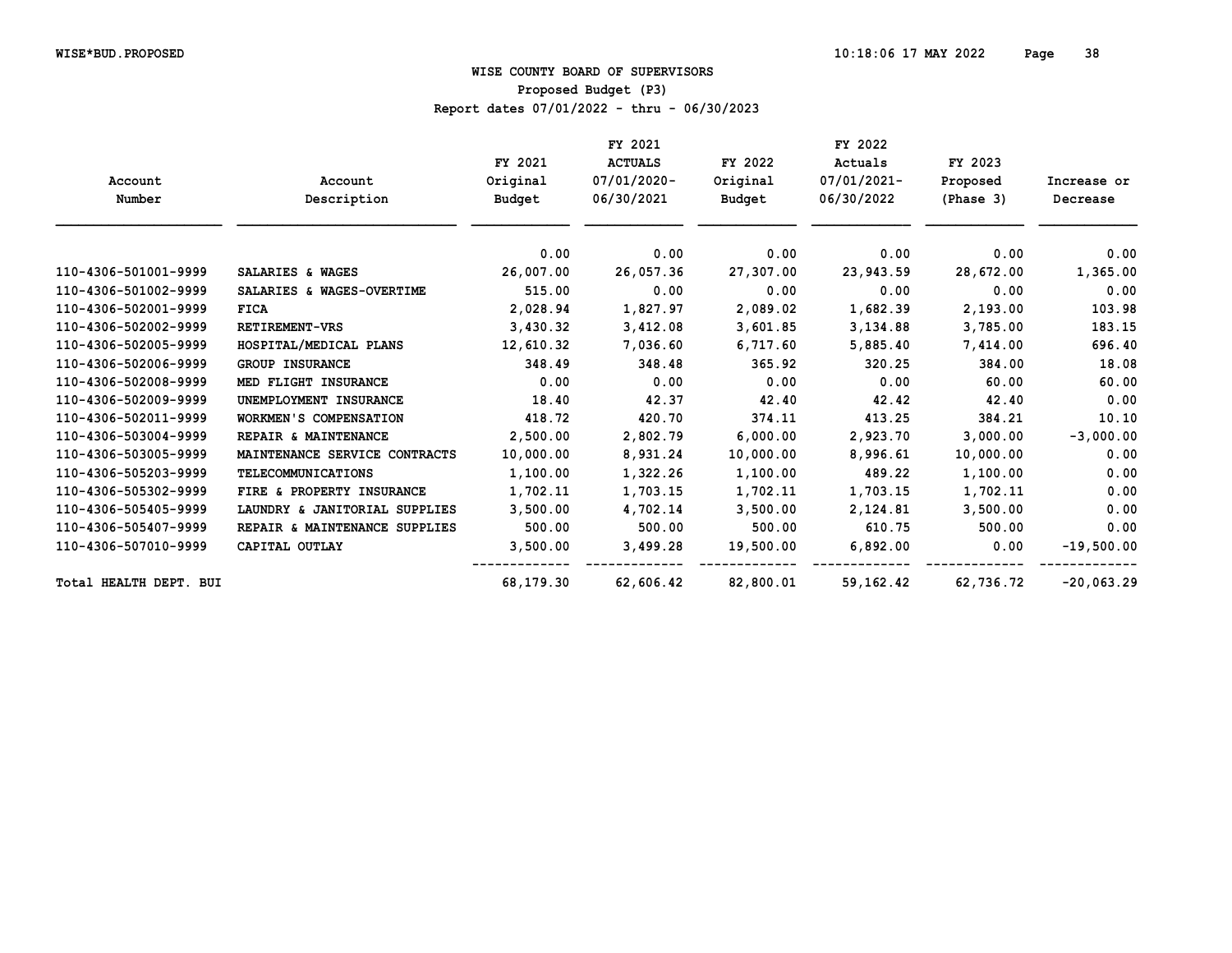**Proposed Budget (P3)**

|                                  |                               |           | FY 2021        |           | FY 2022     |           |             |
|----------------------------------|-------------------------------|-----------|----------------|-----------|-------------|-----------|-------------|
|                                  |                               | FY 2021   | <b>ACTUALS</b> | FY 2022   | Actuals     | FY 2023   |             |
| Account                          | Account                       | Original  | 07/01/2020-    | Original  | 07/01/2021- | Proposed  | Increase or |
| Number                           | Description                   | Budget    | 06/30/2021     | Budget    | 06/30/2022  | (Phase 3) | Decrease    |
|                                  |                               |           |                |           |             |           |             |
|                                  |                               | 0.00      | 0.00           | 0.00      | 0.00        | 0.00      | 0.00        |
| 110-4308-503004-9999             | REPAIR & MAINTENANCE          | 492.00    | 89.37          | 3,000.00  | 2,441.47    | 3,000.00  | 0.00        |
| 110-4308-505405-9999             | LAUNDRY & JANITORIAL SUPPLIES | 400.00    | 135.91         | 400.00    | 0.00        | 400.00    | 0.00        |
| 110-4308-505407-9999             | REPAIR & MAINTENANCE SUPPLIES | 500.00    | 0.00           | 500.00    | 0.00        | 500.00    | 0.00        |
| 110-4308-507010-9999             | CAPITAL OUTLAY                | 11,000.00 | 743.41         | 8,500.00  | 4,601.76    | 0.00      | $-8,500.00$ |
| <b>EXTENSION BU</b><br>Total VPI |                               | 12,392.00 | 968.69         | 12,400.00 | 7,043.23    | 3,900.00  | $-8,500.00$ |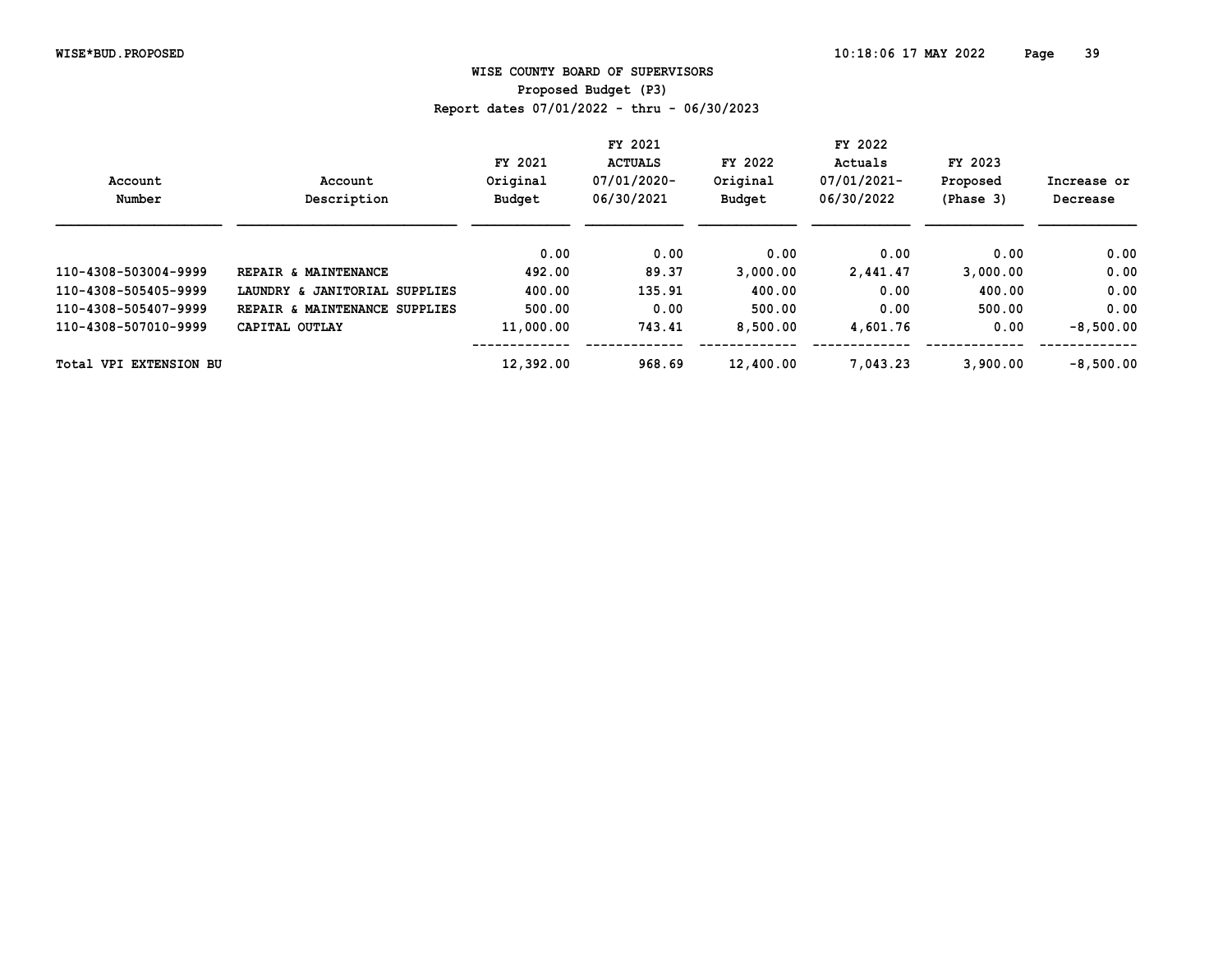**Proposed Budget (P3)**

|                        |                                  |           | FY 2021        |               | FY 2022     |           |              |
|------------------------|----------------------------------|-----------|----------------|---------------|-------------|-----------|--------------|
|                        |                                  | FY 2021   | <b>ACTUALS</b> | FY 2022       | Actuals     | FY 2023   |              |
| Account                | Account                          | Original  | 07/01/2020-    | Original      | 07/01/2021- | Proposed  | Increase or  |
| Number                 | Description                      | Budget    | 06/30/2021     | <b>Budget</b> | 06/30/2022  | (Phase 3) | Decrease     |
|                        |                                  | 0.00      | 0.00           | 0.00          | 0.00        | 0.00      | 0.00         |
| 110-4310-503004-9999   | REPAIR & MAINTENANCE             | 2,000.00  | 1,071.71       | 3,500.00      | 345.00      | 3,500.00  | 0.00         |
| 110-4310-505101-9999   | ELECTRICAL SERVICES              | 1,850.00  | 5,409.94       | 1,850.00      | 4,025.59    | 1,850.00  | 0.00         |
| 110-4310-505103-9999   | WATER & SEWER SERVICES           | 975.00    | 1,530.70       | 975.00        | 969.92      | 975.00    | 0.00         |
| 110-4310-505302-9999   | FIRE & PROPERTY INSURANCE        | 90.48     | 90.53          | 90.48         | 90.53       | 90.48     | 0.00         |
| 110-4310-505405-9999   | LAUNDRY & JANITORIAL SUPPLIES    | 1,500.00  | 0.00           | 1,500.00      | 1,216.46    | 1,500.00  | 0.00         |
| 110-4310-505407-9999   | REPAIR & MAINTENANCE<br>SUPPLIES | 500.00    | 22.00          | 500.00        | 0.00        | 500.00    | 0.00         |
| 110-4310-507010-9999   | CAPITAL OUTLAY                   | 15,000.00 | 0.00           | 16,000.00     | 7,232.97    | 0.00      | $-16,000.00$ |
| Total DORCHESTER COMMU |                                  | 21,915.48 | 8,124.88       | 24,415.48     | 13,880.47   | 8,415.48  | $-16,000.00$ |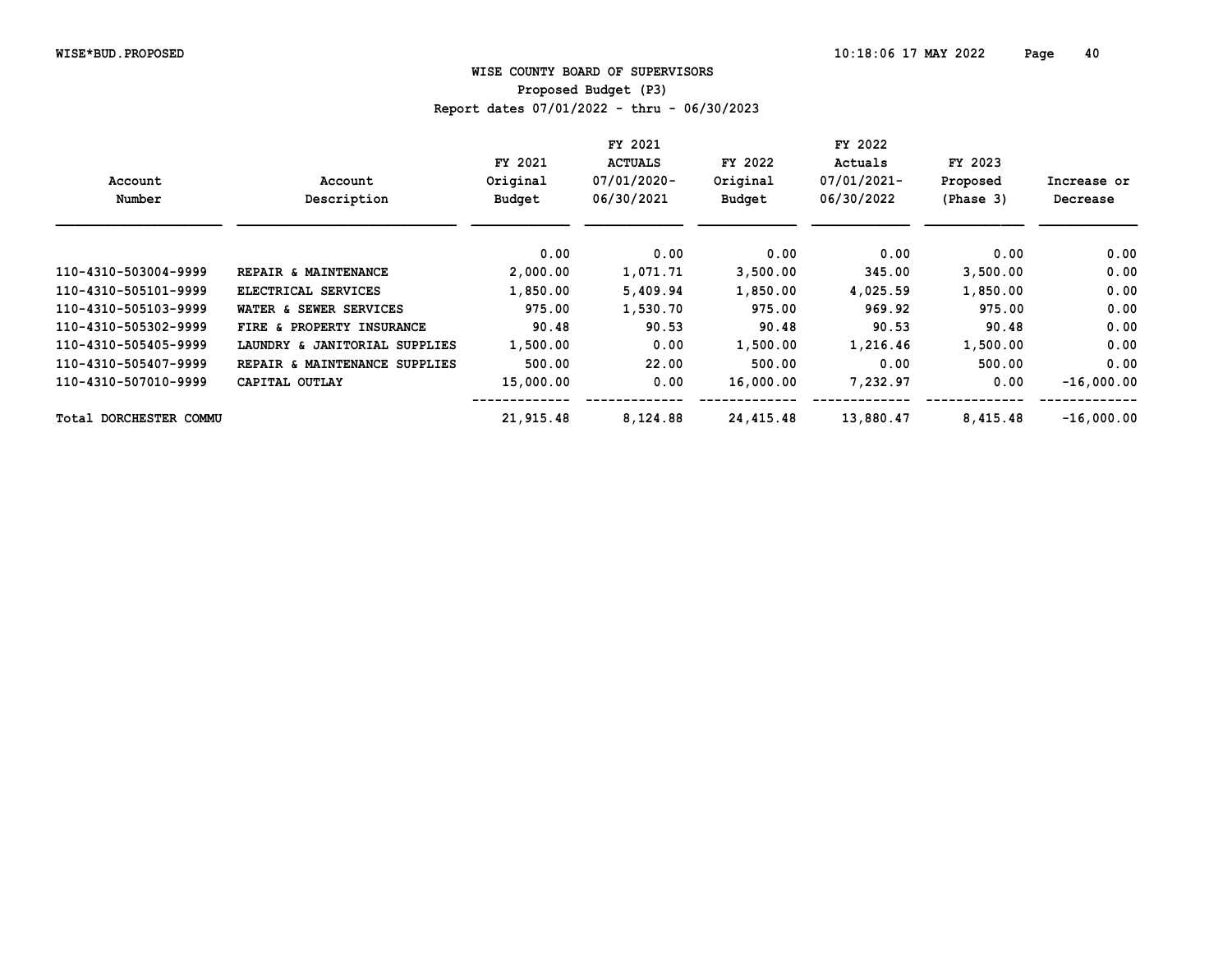**Proposed Budget (P3)**

|                        |                           |          | FY 2021        |               | FY 2022     |           |             |
|------------------------|---------------------------|----------|----------------|---------------|-------------|-----------|-------------|
|                        |                           | FY 2021  | <b>ACTUALS</b> | FY 2022       | Actuals     | FY 2023   |             |
| Account                | Account                   | Original | 07/01/2020-    | Original      | 07/01/2021- | Proposed  | Increase or |
| Number                 | Description               | Budget   | 06/30/2021     | <b>Budget</b> | 06/30/2022  | (Phase 3) | Decrease    |
|                        |                           |          |                |               |             |           |             |
|                        |                           | 0.00     | 0.00           | 0.00          | 0.00        | 0.00      | 0.00        |
| 110-4311-503004-9999   | REPAIR & MAINTENANCE      | 1,500.00 | 0.00           | 5,000.00      | 4,500.00    | 5,000.00  | 0.00        |
| 110-4311-505302-9999   | FIRE & PROPERTY INSURANCE | 149.68   | 149.77         | 149.68        | 149.77      | 149.68    | 0.00        |
| 110-4311-505407-9999   | REPAIR & MAINTENANCE      | 1,000.00 | 0.00           | 1,000.00      | 0.00        | 1,000.00  | 0.00        |
| Total FLAT GAP &FAIRVI |                           | 2,649.68 | 149.77         | 6,149.68      | 4,649.77    | 6,149.68  | 0.00        |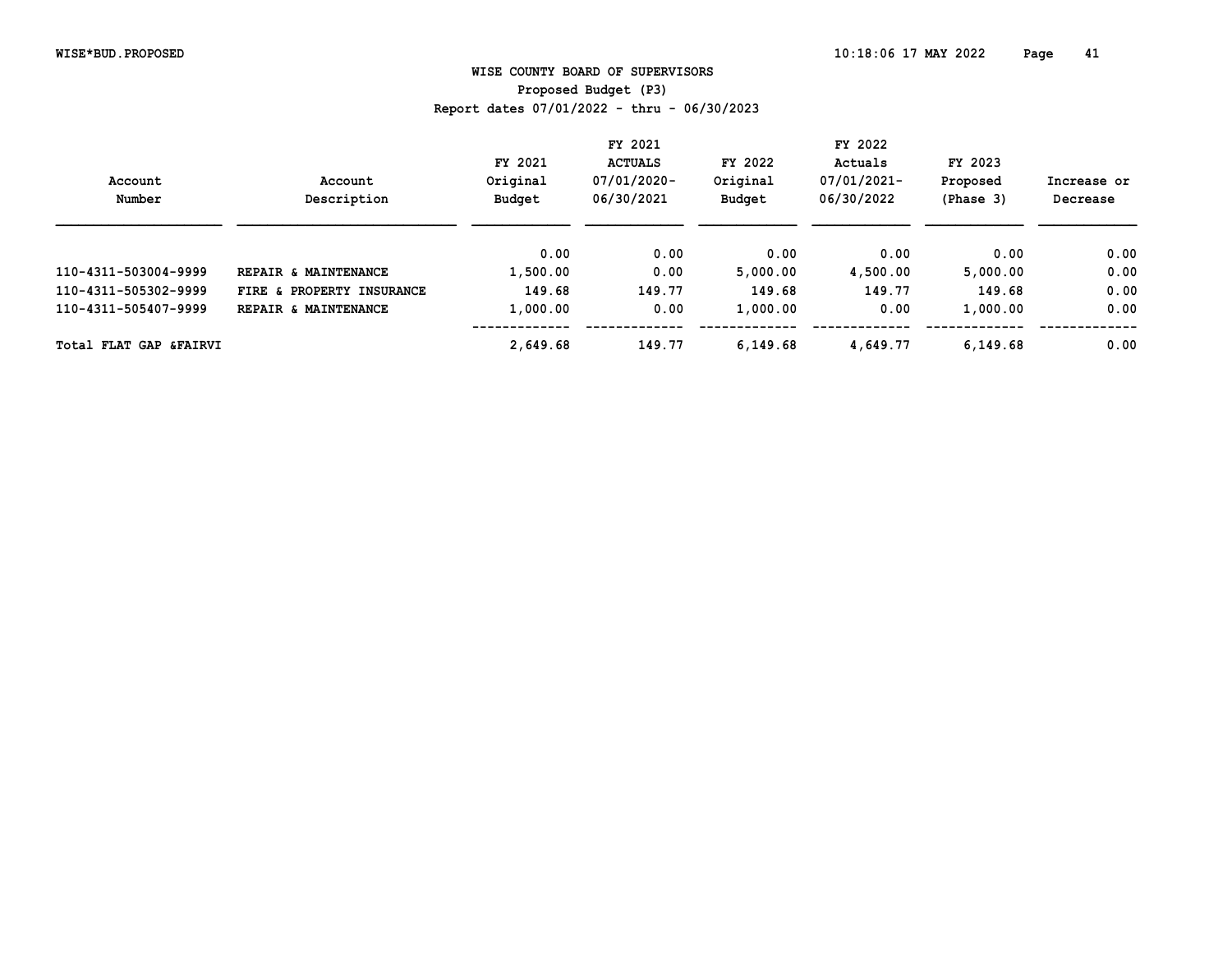**Proposed Budget (P3)**

|                        |                               |          | FY 2021        |               | FY 2022     |           |             |
|------------------------|-------------------------------|----------|----------------|---------------|-------------|-----------|-------------|
|                        |                               | FY 2021  | <b>ACTUALS</b> | FY 2022       | Actuals     | FY 2023   |             |
| Account                | Account                       | Original | 07/01/2020-    | Original      | 07/01/2021- | Proposed  | Increase or |
| Number                 | Description                   | Budget   | 06/30/2021     | <b>Budget</b> | 06/30/2022  | (Phase 3) | Decrease    |
|                        |                               | 0.00     | 0.00           | 0.00          | 0.00        | 0.00      | 0.00        |
| 110-4312-503004-9999   | REPAIR & MAINTENANCE          | 1,000.00 | 112.69         | 2,500.00      | 176.00      | 500.00    | $-2,000.00$ |
| 110-4312-505101-9999   | ELECTRICAL SERVICES           | 2,150.00 | 0.00           | 2,150.00      | 568.88      | 2,150.00  | 0.00        |
| 110-4312-505103-9999   | WATER & SEWER SERVICES        | 375.00   | 0.00           | 375.00        | 304.05      | 375.00    | 0.00        |
| 110-4312-505302-9999   | FIRE & PROPERTY INSURANCE     | 90.56    | 90.62          | 90.56         | 90.62       | 90.56     | 0.00        |
| 110-4312-505405-9999   | LAUNDRY & JANITORIAL SUPPLIES | 1,500.00 | 86.57          | 1,500.00      | 1,216.46    | 250.00    | $-1,250.00$ |
| 110-4312-505407-9999   | REPAIR & MAINTENANCE SUPPLIES | 1,000.00 | 22.00          | 1,000.00      | 0.00        | 250.00    | $-750.00$   |
| Total STEPHENS COMMUNI |                               | 6,115.56 | 311.88         | 7,615.56      | 2,356.01    | 3,615.56  | $-4,000.00$ |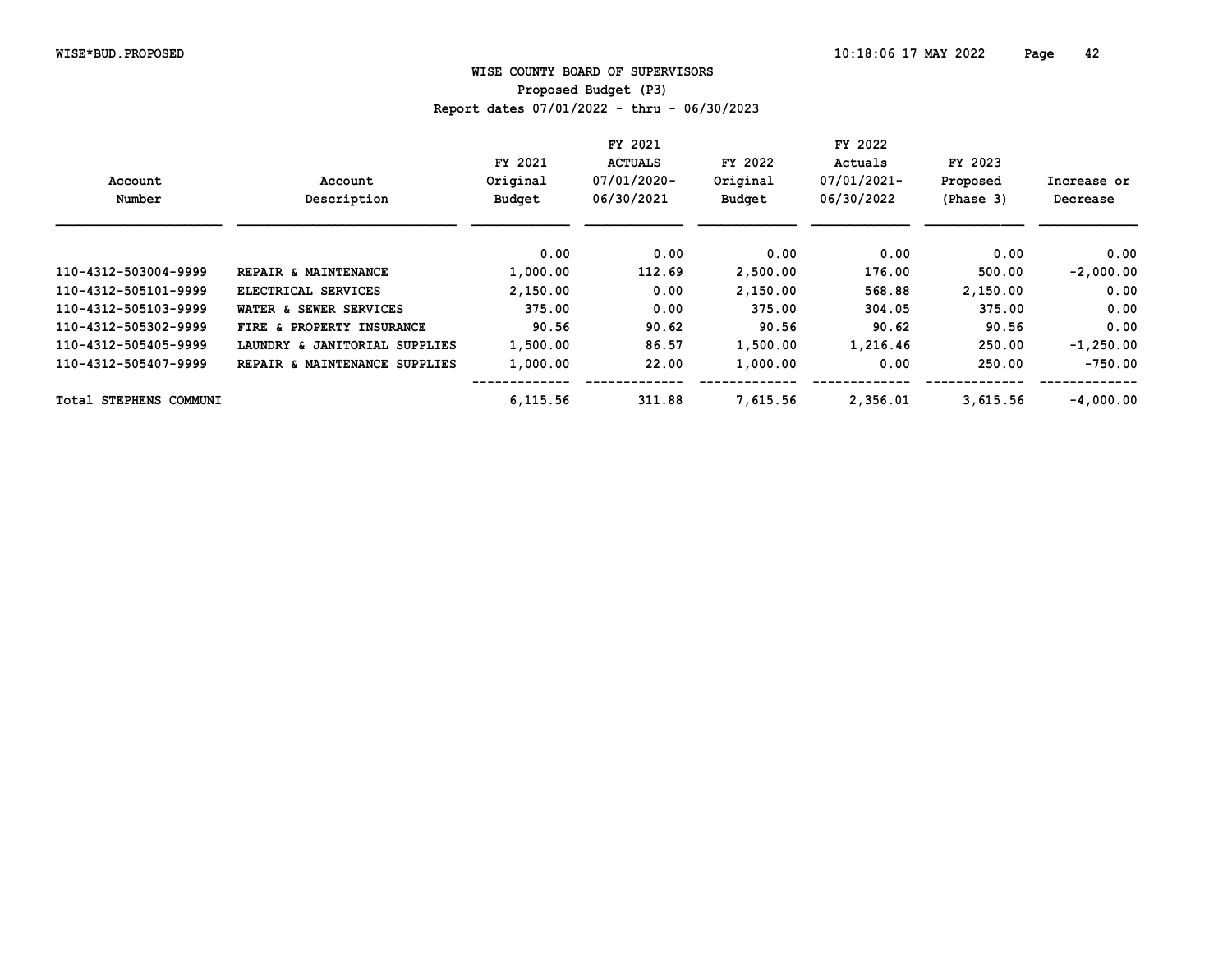**Proposed Budget (P3)**

|                        |                               |          | FY 2021        |               | FY 2022     |           |               |
|------------------------|-------------------------------|----------|----------------|---------------|-------------|-----------|---------------|
|                        |                               | FY 2021  | <b>ACTUALS</b> | FY 2022       | Actuals     | FY 2023   |               |
| Account                | Account                       | Original | 07/01/2020-    | Original      | 07/01/2021- | Proposed  | Increase or   |
| Number                 | Description                   | Budget   | 06/30/2021     | <b>Budget</b> | 06/30/2022  | (Phase 3) | Decrease      |
|                        |                               | 0.00     | 0.00           | 0.00          | 0.00        | 0.00      | 0.00          |
| 110-4313-503004-9999   | REPAIR & MAINTENANCE          | 730.00   | 56.99          | 2,500.00      | 1,705.88    | 2,500.00  | 0.00          |
| 110-4313-505101-9999   | ELECTRICAL SERVICES           | 3,775.00 | 6,614.15       | 3,775.00      | 4,355.77    | 3,775.00  | 0.00          |
| 110-4313-505103-9999   | WATER & SEWER SERVICES        | 525.00   | 962.95         | 525.00        | 843.00      | 525.00    | 0.00          |
| 110-4313-505302-9999   | FIRE & PROPERTY INSURANCE     | 141.50   | 141.59         | 141.50        | 141.59      | 141.50    | 0.00          |
| 110-4313-505405-9999   | LAUNDRY & JANITORIAL SUPPLIES | 1,000.00 | 0.00           | 1,000.00      | 0.00        | 100.00    | $-900.00$     |
| 110-4313-505407-9999   | REPAIR & MAINTENANCE SUPPLIES | 500.00   | 0.00           | 500.00        | 0.00        | 200.00    | $-300.00$     |
| 110-4313-507010-9999   | CAPITAL OUTLAY                | 0.00     | 0.00           | 11,000.00     | 0.00        | 0.00      | $-11,000.00$  |
| Total TACOMA SCHOOL CO |                               | 6,671.50 | 7,775.68       | 19,441.50     | 7,046.24    | 7,241.50  | $-12, 200.00$ |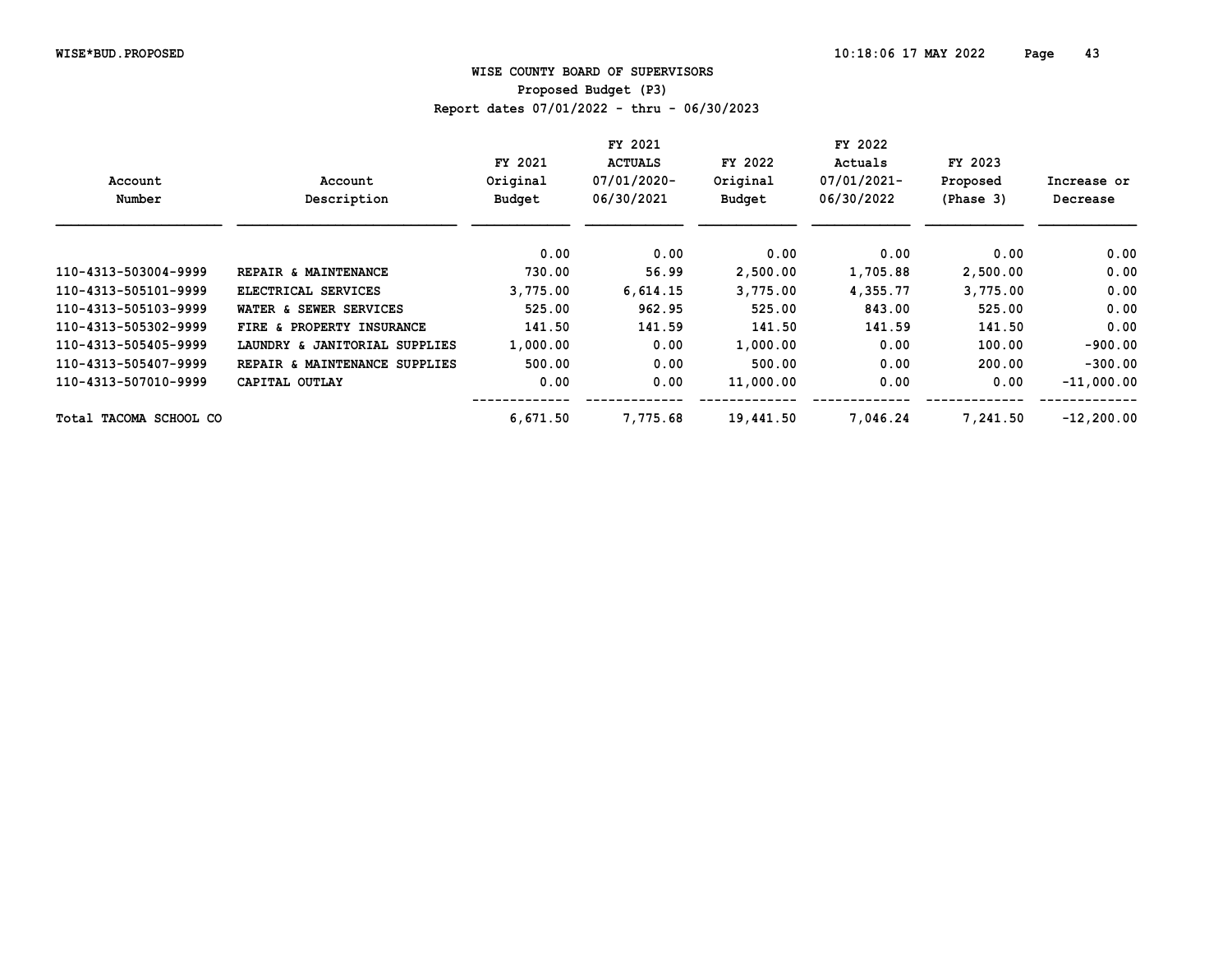**Proposed Budget (P3)**

|                      |                               |          | FY 2021        |           | FY 2022     |           |              |
|----------------------|-------------------------------|----------|----------------|-----------|-------------|-----------|--------------|
|                      |                               | FY 2021  | <b>ACTUALS</b> | FY 2022   | Actuals     | FY 2023   |              |
| Account              | Account                       | Original | $07/01/2020 -$ | Original  | 07/01/2021- | Proposed  | Increase or  |
| Number               | Description                   | Budget   | 06/30/2021     | Budget    | 06/30/2022  | (Phase 3) | Decrease     |
|                      |                               | 0.00     | 0.00           | 0.00      | 0.00        | 0.00      | 0.00         |
| 110-4315-503004-9999 | REPAIR & MAINTENANCE          | 750.00   | 45.08          | 750.00    | 308.57      | 750.00    | 0.00         |
| 110-4315-505407-9999 | MAINTENANCE & REPAIR SUPPLIES | 742.00   | 0.00           | 742.00    | 155.64      | 742.00    | 0.00         |
| 110-4315-507010-9999 | CAPITAL OUTLAY                | 0.00     | 0.00           | 40,000.00 | 18,688.00   | 0.00      | $-40,000.00$ |
| Total L.P.O.Y. BLDG  |                               | 1,492.00 | 45.08          | 41,492.00 | 19, 152, 21 | 1,492.00  | $-40,000,00$ |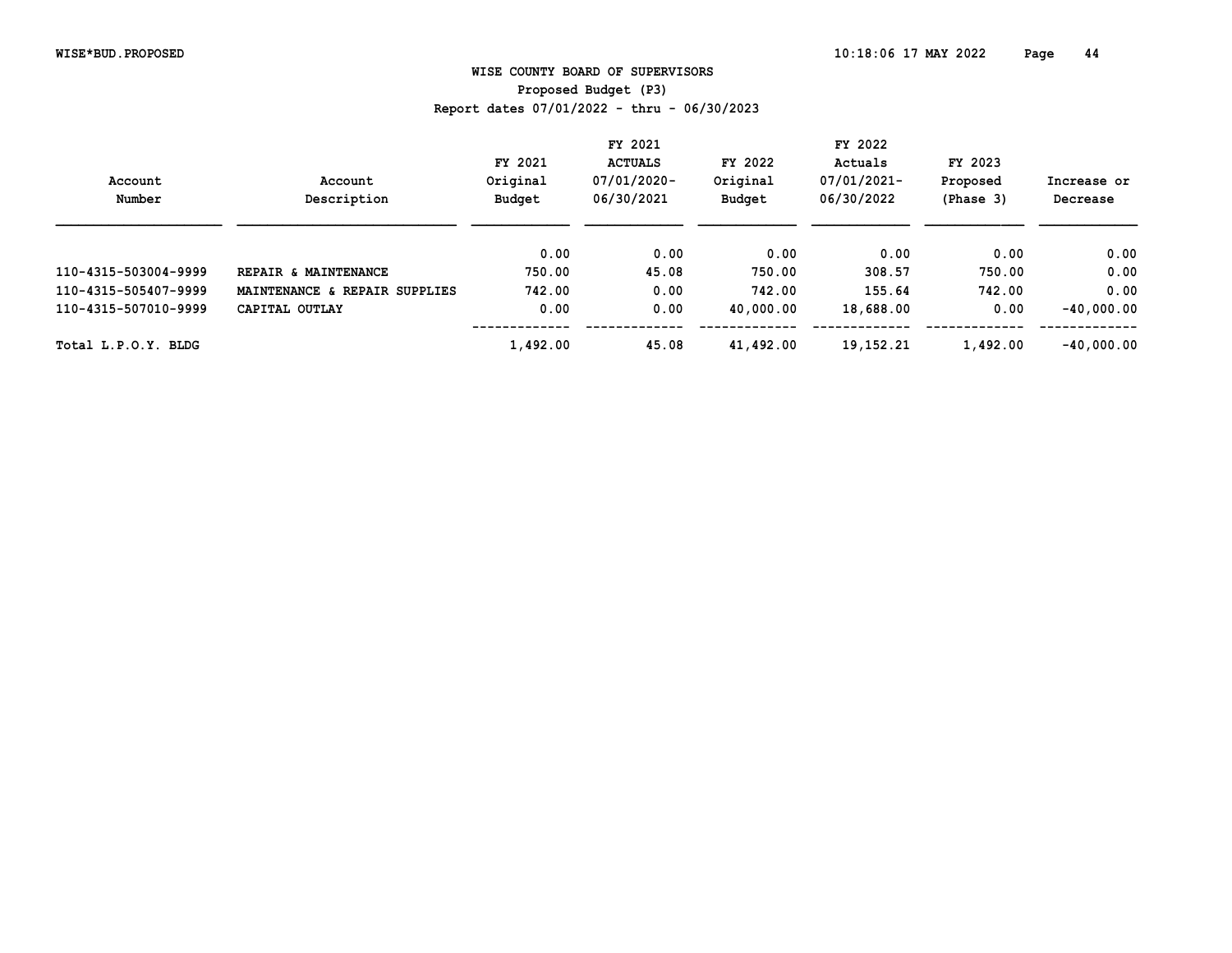**Proposed Budget (P3)**

|                        |                               |          | FY 2021        |          | FY 2022     |           |             |
|------------------------|-------------------------------|----------|----------------|----------|-------------|-----------|-------------|
|                        |                               | FY 2021  | <b>ACTUALS</b> | FY 2022  | Actuals     | FY 2023   |             |
| Account                | Account                       | Original | 07/01/2020-    | Original | 07/01/2021- | Proposed  | Increase or |
| Number                 | Description                   | Budget   | 06/30/2021     | Budget   | 06/30/2022  | (Phase 3) | Decrease    |
|                        |                               | 0.00     | 0.00           | 0.00     | 0.00        | 0.00      | 0.00        |
| 110-4320-505101-9999   | ELECTRICAL SERVICES           | 2,500.00 | 3,015.02       | 2,500.00 | 1,240.20    | 2,500.00  | 0.00        |
| 110-4320-505302-9999   | FIRE INSURANCE                | 4,550.00 | 9,062.58       | 4,550.00 | 9,062.58    | 4,550.00  | 0.00        |
| 110-4320-505407-9999   | REPAIR & MAINTENANCE SUPPLIES | 0.00     | 13, 133.69     | 0.00     | 39,000.00   | 0.00      | 0.00        |
| Total SCHOOL PROPERTIE |                               | 7,050.00 | 25, 211, 29    | 7,050.00 | 49,302.78   | 7,050.00  | 0.00        |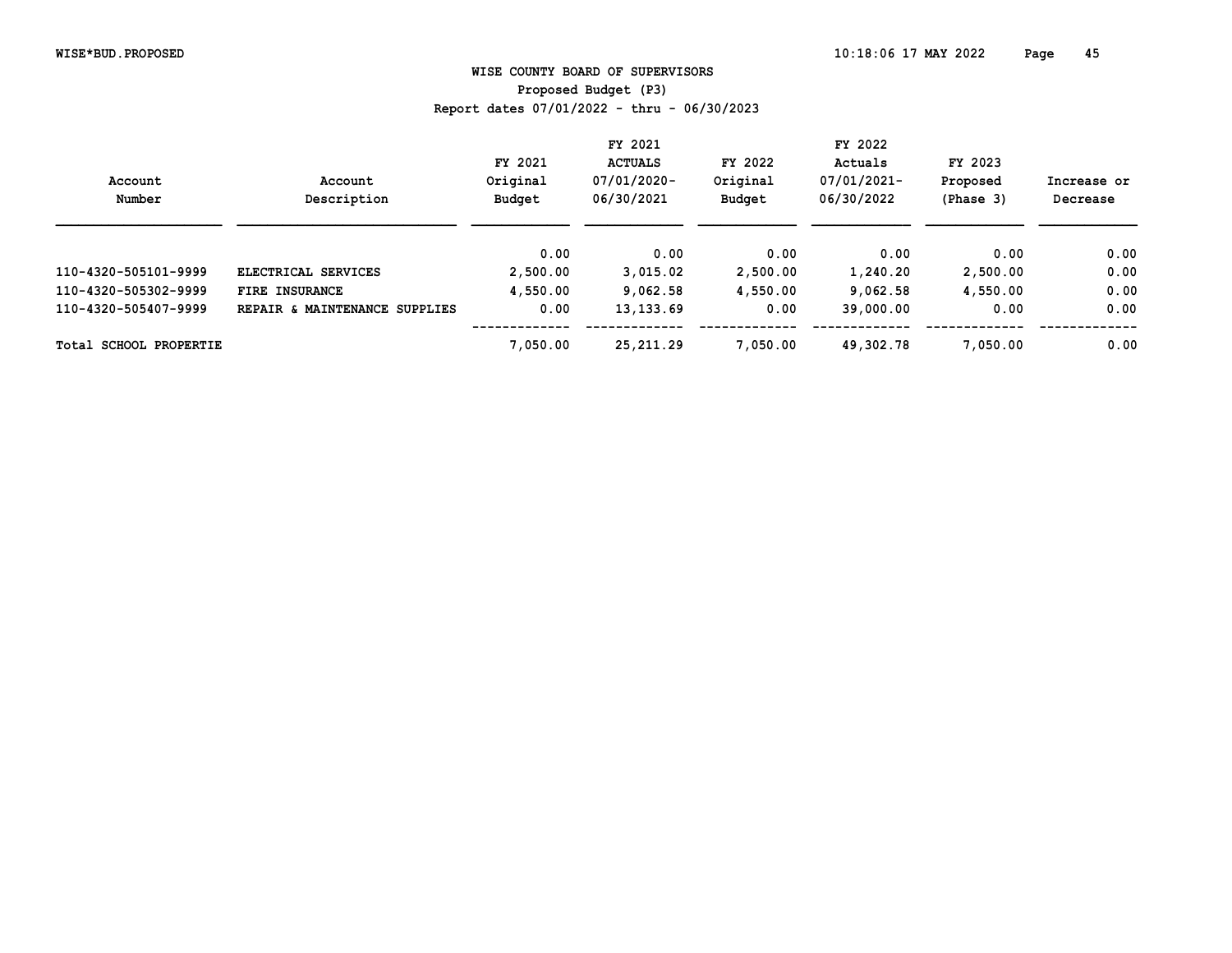**Proposed Budget (P3)**

|                        |                               |            | FY 2021        |            | FY 2022     |            |             |
|------------------------|-------------------------------|------------|----------------|------------|-------------|------------|-------------|
|                        |                               | FY 2021    | <b>ACTUALS</b> | FY 2022    | Actuals     | FY 2023    |             |
| Account                | Account                       | Original   | 07/01/2020-    | Original   | 07/01/2021- | Proposed   | Increase or |
| Number                 | Description                   | Budget     | 06/30/2021     | Budget     | 06/30/2022  | (Phase 3)  | Decrease    |
|                        |                               |            |                |            |             |            |             |
|                        |                               | 0.00       | 0.00           | 0.00       | 0.00        | 0.00       | 0.00        |
| 110-5101-505601-9999   | PAYMENTS TO LOCAL HEALTH DEPT | 542,623.00 | 542,623.00     | 558,225.00 | 558,225.00  | 558,367.00 | 142.00      |
|                        |                               |            |                |            |             |            |             |
| Total LOCAL HEALTH DEP |                               | 542,623.00 | 542,623.00     | 558,225.00 | 558,225.00  | 558,367.00 | 142.00      |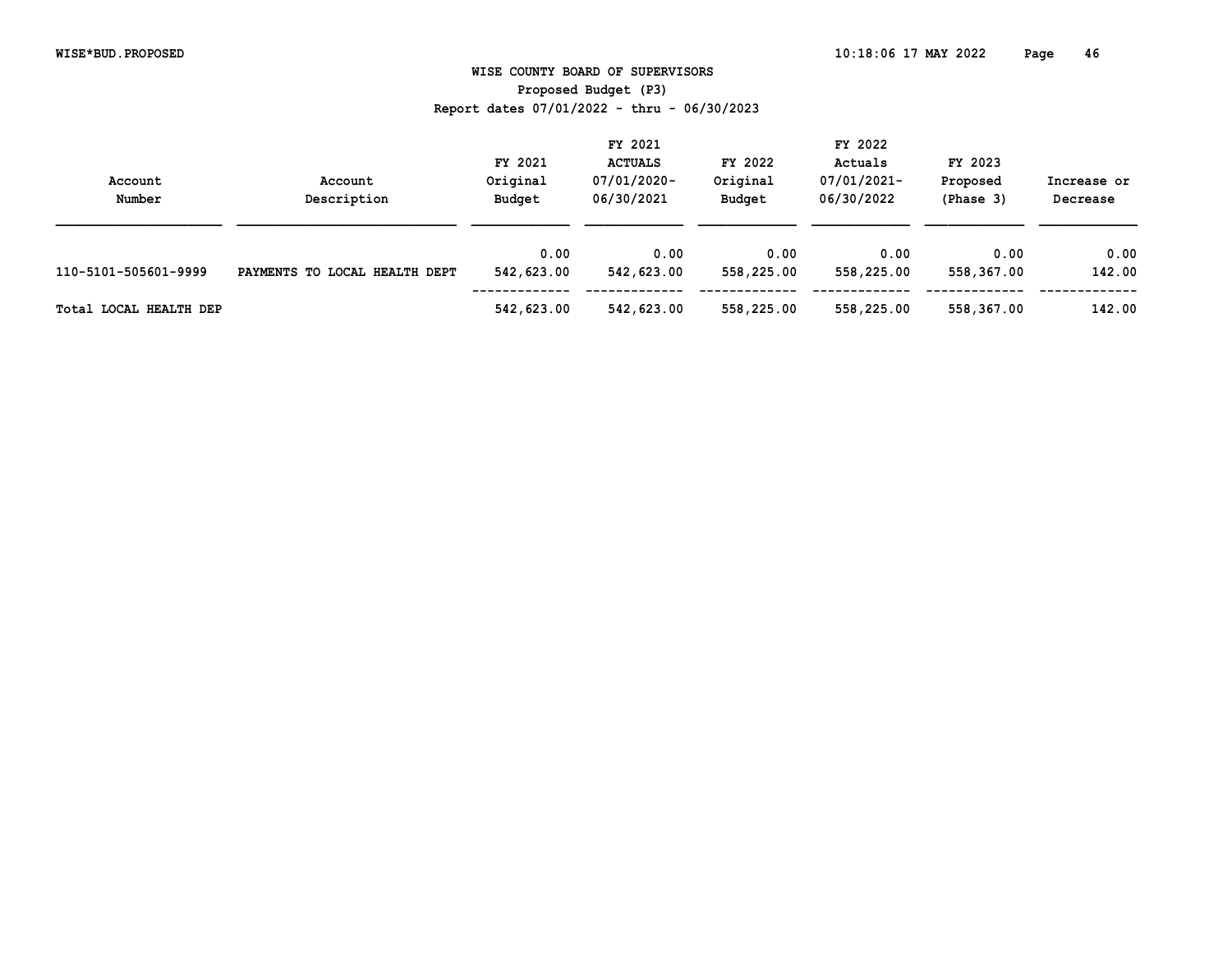**Proposed Budget (P3)**

| Account<br>Number       | Account<br>Description | FY 2021<br>Original<br>Budget | FY 2021<br><b>ACTUALS</b><br>07/01/2020-<br>06/30/2021 | FY 2022<br>Original<br>Budget | FY 2022<br>Actuals<br>07/01/2021-<br>06/30/2022 | FY 2023<br>Proposed<br>(Phase 3) | Increase or<br>Decrease |
|-------------------------|------------------------|-------------------------------|--------------------------------------------------------|-------------------------------|-------------------------------------------------|----------------------------------|-------------------------|
| 110-5112-505810-9999    | <b>GRANT EXPENSE</b>   | 0.00<br>0.00                  | 0.00<br>1,317.57                                       | 0.00<br>0.00                  | 0.00<br>0.00                                    | 0.00<br>0.00                     | 0.00<br>0.00            |
| Total $F.E.M.A. - P.A.$ |                        | 0.00                          | 1,317.57                                               | 0.00                          | 0.00                                            | 0.00                             | 0.00                    |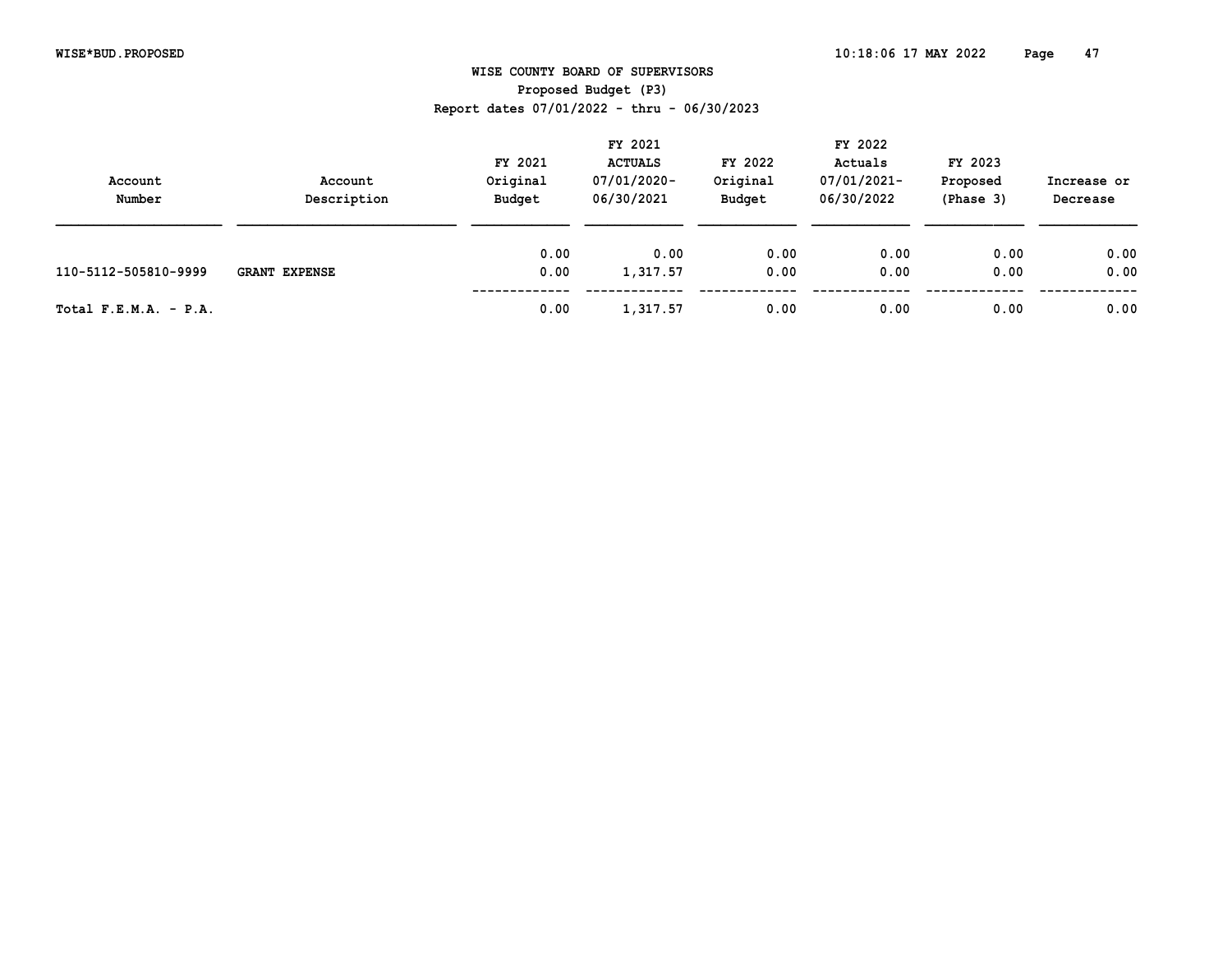**Proposed Budget (P3)**

| Account<br>Number          | Account<br>Description       | FY 2021<br>Original<br>Budget | FY 2021<br><b>ACTUALS</b><br>07/01/2020-<br>06/30/2021 | FY 2022<br>Original<br>Budget | FY 2022<br>Actuals<br>07/01/2021-<br>06/30/2022 | FY 2023<br>Proposed<br>(Phase 3) | Increase or<br>Decrease |
|----------------------------|------------------------------|-------------------------------|--------------------------------------------------------|-------------------------------|-------------------------------------------------|----------------------------------|-------------------------|
| 110-5201-505602-9999       | LOCAL PAYMENTS MENTAL HEALTH | 0.00<br>260,150.00            | 0.00<br>260,150.00                                     | 0.00<br>286,902.00            | 0.00<br>262,993.50                              | 0.00<br>286,902.00               | 0.00<br>0.00            |
| <b>Total MENTAL HEALTH</b> |                              | 260,150.00                    | 260,150.00                                             | 286,902.00                    | 262,993.50                                      | 286,902.00                       | 0.00                    |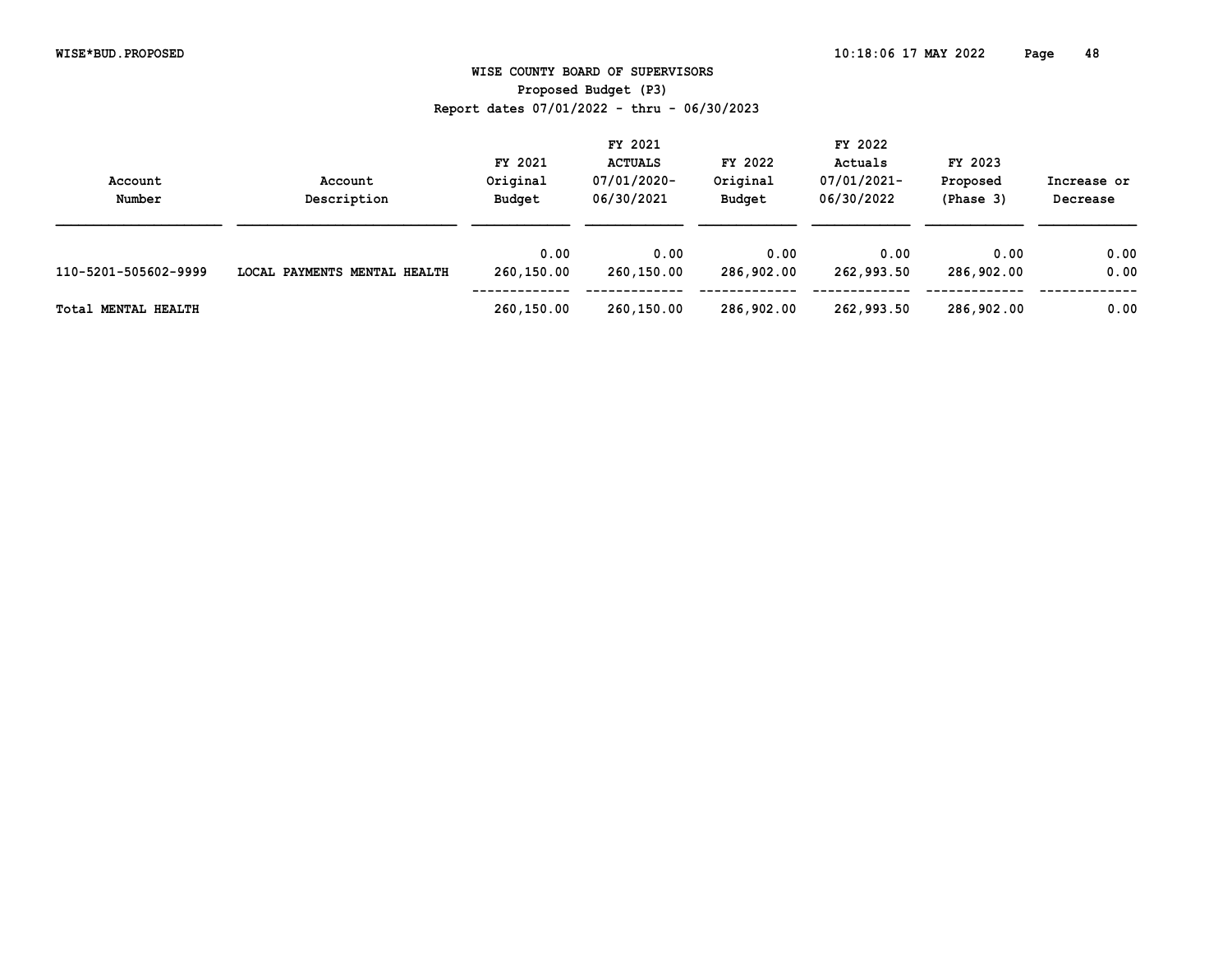**Proposed Budget (P3)**

|                        |                                       |              | FY 2021        |                                                                       | FY 2022      |               |              |
|------------------------|---------------------------------------|--------------|----------------|-----------------------------------------------------------------------|--------------|---------------|--------------|
|                        |                                       | FY 2021      | <b>ACTUALS</b> | FY 2022                                                               | Actuals      | FY 2023       |              |
| Account                | Account                               | Original     | 07/01/2020-    | Original                                                              | 07/01/2021-  | Proposed      | Increase or  |
| Number                 | Description                           | Budget       | 06/30/2021     | <b>Budget</b>                                                         | 06/30/2022   | (Phase 3)     | Decrease     |
|                        |                                       | 0.00         | 0.00           | 0.00                                                                  | 0.00         | 0.00          | 0.00         |
| 110-5301-505415-9999   | <b>MISCELLANEOUS</b>                  | 12,000.00    | 6,851.17       | 12,000.00                                                             | 11,832.55    | 12,000.00     | 0.00         |
| 110-5301-505610-9999   | CONTRIBUTION TO LOCAL WELFARE         | 9,695,900.00 | 9,802,358.93   | 10,233,464.00                                                         | 9,145,930.67 | 11,479,147.00 | 1,245,683.00 |
| 110-5301-505611-9999   | COMPREHENSIVE SERVICES ACT            | 2,374,707.42 | 1,821,048.26   | 2,374,707.42                                                          | 1,934,486.10 | 2,374,707.42  | 0.00         |
| 110-5301-505638-9999   | <b>COUNTY EMERGENCY</b><br>SHELTERS - | 2,500.00     | 0.00           | 2,500.00                                                              | 0.00         | 2,500.00      | 0.00         |
|                        |                                       |              |                |                                                                       |              |               |              |
| Total WELFARE ADMINIST |                                       |              |                | 12,085,107.42 11,630,258.36 12,622,671.42 11,092,249.32 13,868,354.42 |              |               | 1,245,683.00 |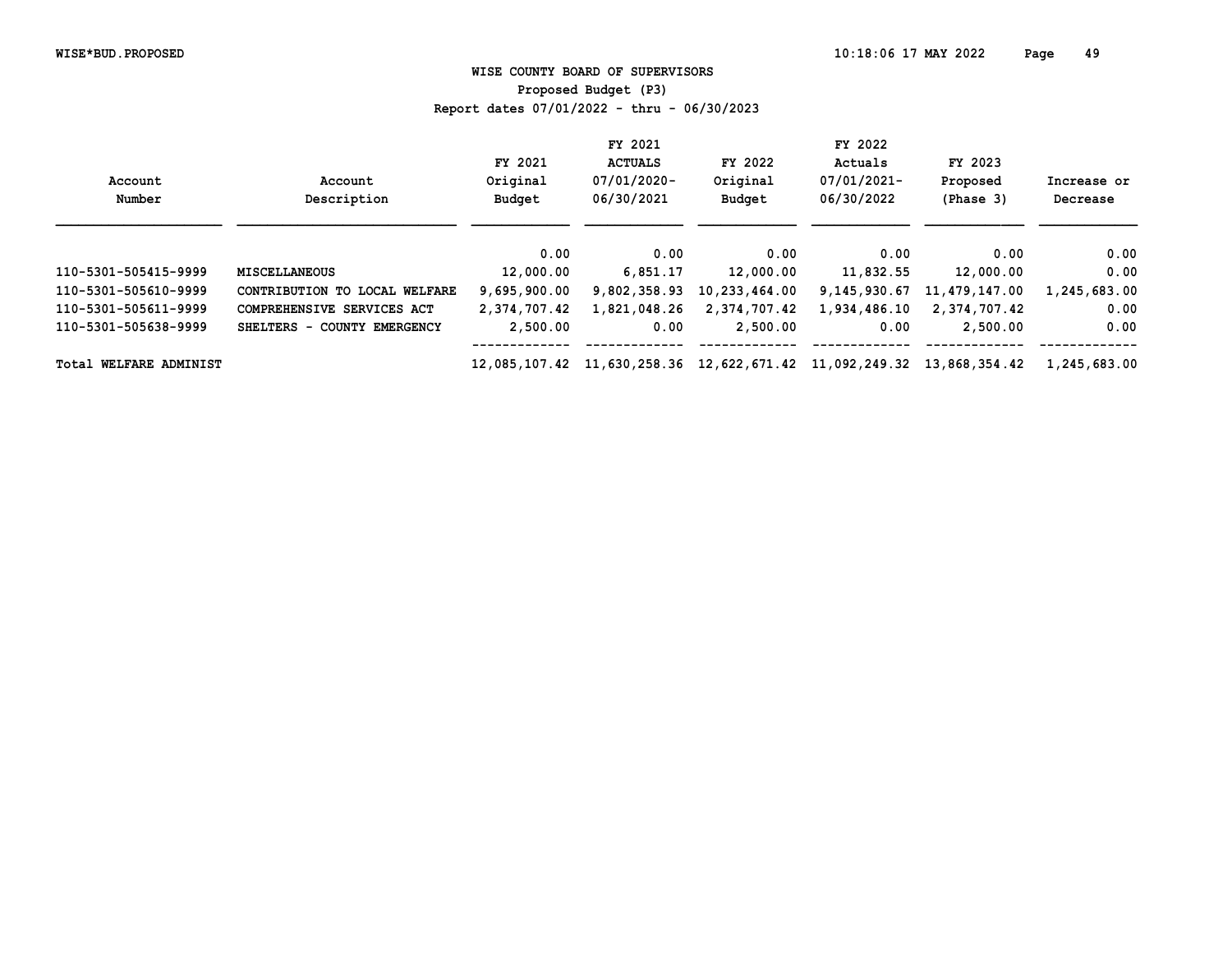**Proposed Budget (P3)**

|                        |                               |           | FY 2021        |           | FY 2022     |           |             |
|------------------------|-------------------------------|-----------|----------------|-----------|-------------|-----------|-------------|
|                        |                               | FY 2021   | <b>ACTUALS</b> | FY 2022   | Actuals     | FY 2023   |             |
| Account                | Account                       | Original  | 07/01/2020-    | Original  | 07/01/2021- | Proposed  | Increase or |
| Number                 | Description                   | Budget    | 06/30/2021     | Budget    | 06/30/2022  | (Phase 3) | Decrease    |
|                        |                               | 0.00      | 0.00           | 0.00      | 0.00        | 0.00      | 0.00        |
| 110-5305-505604-9999   | CONTRIBUTIONS TO CIVIC ORGAN. | 1,000.00  | 1,000.00       | 1,000.00  | 1,000.00    | 1,000.00  | 0.00        |
| 110-5305-505639-9999   | CHILDRENS ADVOCACY CENTER     | 5,000.00  | 5,000.00       | 5,000.00  | 3,750.00    | 5,000.00  | 0.00        |
| 110-5305-505702-9999   | <b>AUXILIARY GRANTS AGED</b>  | 77,800.00 | 77,800.00      | 77,800.00 | 58,350.00   | 77,800.00 | 0.00        |
| Total AREA AGENCY ON A |                               | 83,800.00 | 83,800.00      | 83,800.00 | 63,100.00   | 83,800.00 | 0.00        |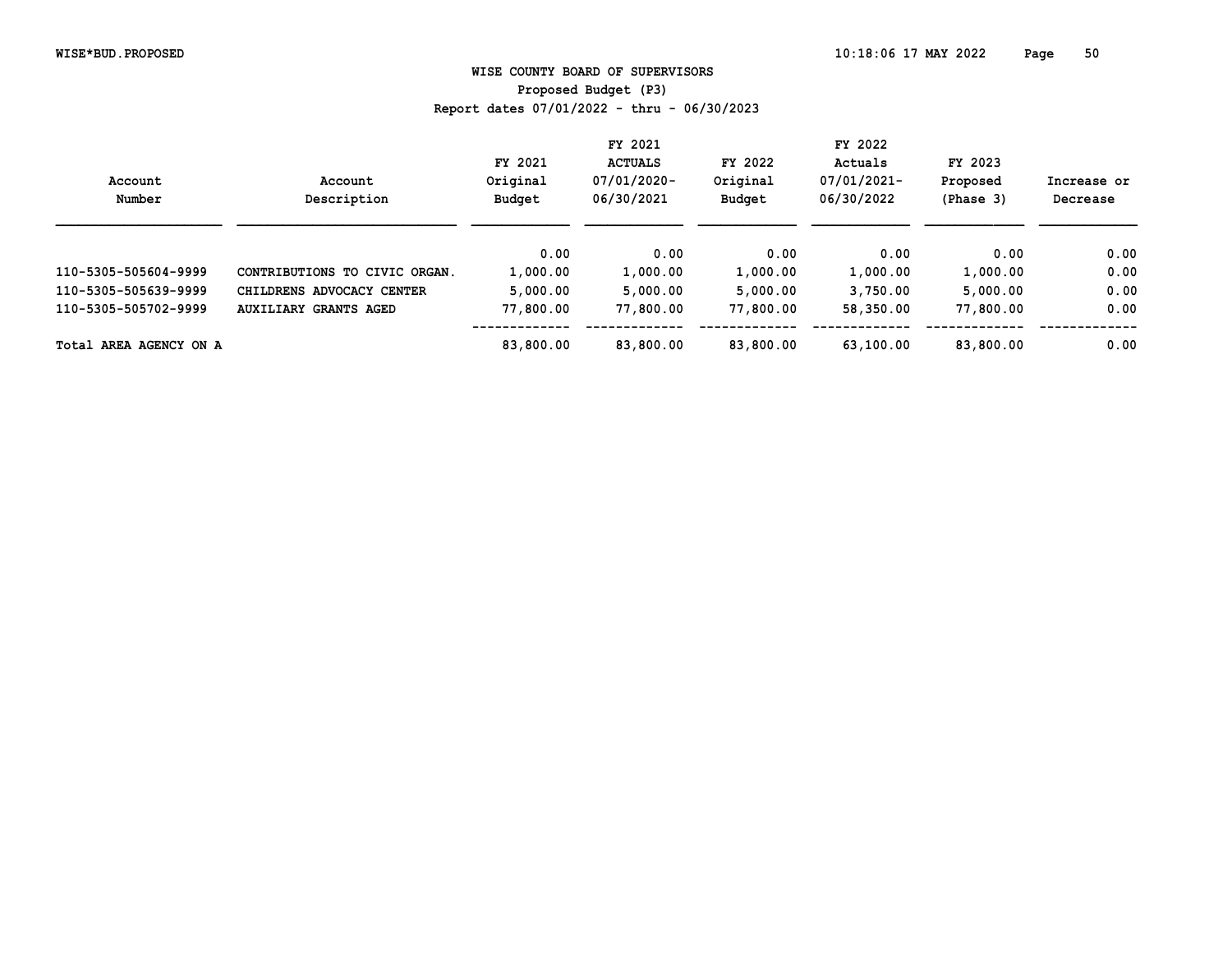**Proposed Budget (P3)**

|                        |                               | FY 2021            |                           |                    | FY 2022                   |                       |                         |  |
|------------------------|-------------------------------|--------------------|---------------------------|--------------------|---------------------------|-----------------------|-------------------------|--|
|                        |                               | FY 2021            | <b>ACTUALS</b>            | FY 2022            | Actuals                   | FY 2023               |                         |  |
| Account<br>Number      | Account<br>Description        | Original<br>Budget | 07/01/2020-<br>06/30/2021 | Original<br>Budget | 07/01/2021-<br>06/30/2022 | Proposed<br>(Phase 3) | Increase or<br>Decrease |  |
|                        |                               |                    |                           |                    |                           |                       |                         |  |
|                        |                               |                    |                           |                    |                           |                       |                         |  |
|                        |                               | 0.00               | 0.00                      | 0.00               | 0.00                      | 0.00                  | 0.00                    |  |
| 110-5309-505604-9999   | CONTRIBUTIONS TO CIVIC ORGAN. | 23,014.46          | 23,014.48                 | 23,014.46          | 23,014.48                 | 23,014.46             | 0.00                    |  |
|                        |                               |                    |                           |                    |                           |                       |                         |  |
| Total YOUTH SERVICES B |                               | 23,014.46          | 23,014.48                 | 23,014.46          | 23,014.48                 | 23,014.46             | 0.00                    |  |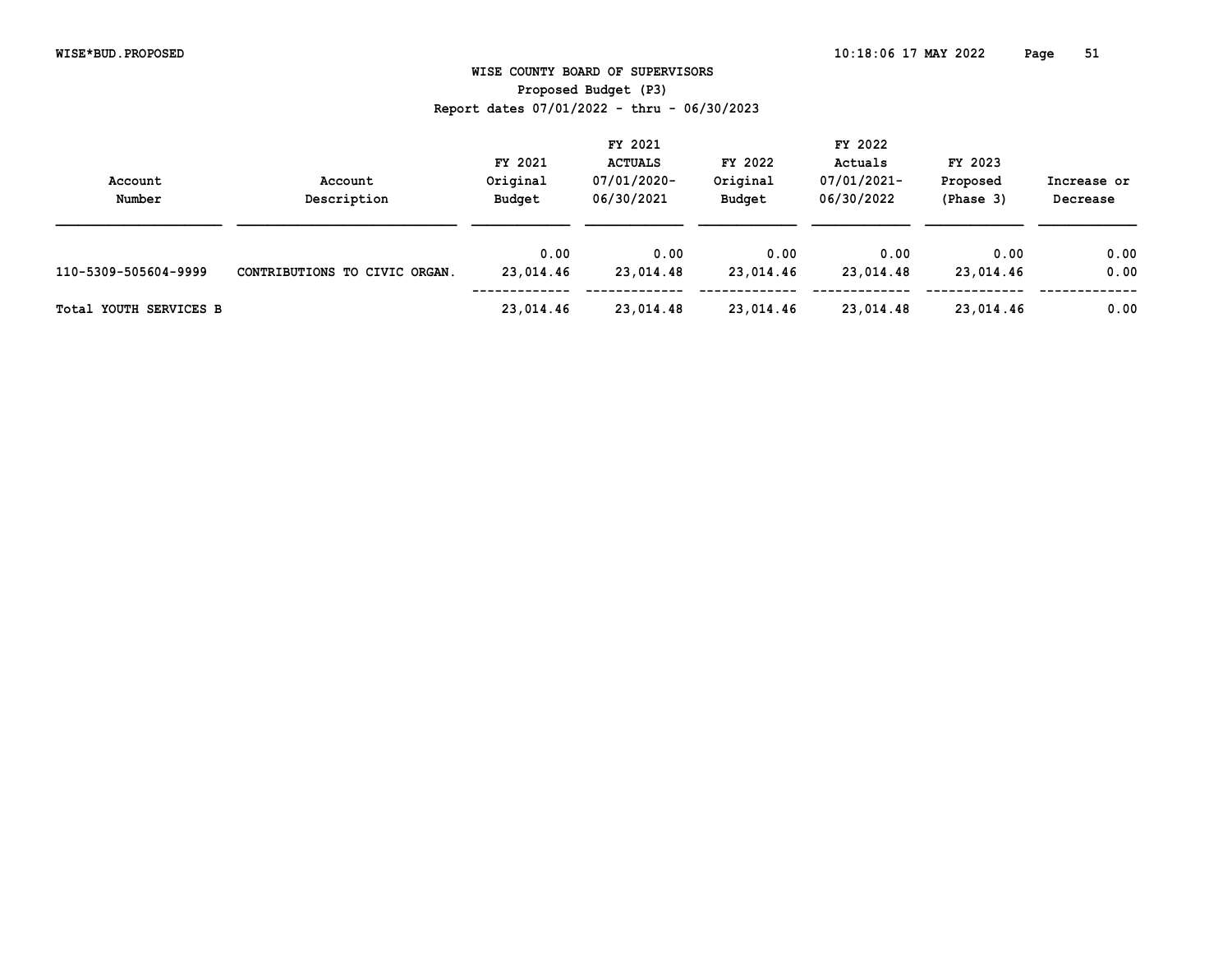**Proposed Budget (P3)**

|                        |                               |           | FY 2021        |           | FY 2022     |           |             |
|------------------------|-------------------------------|-----------|----------------|-----------|-------------|-----------|-------------|
|                        |                               | FY 2021   | <b>ACTUALS</b> | FY 2022   | Actuals     | FY 2023   |             |
| Account                | Account                       | Original  | 07/01/2020-    | Original  | 07/01/2021- | Proposed  | Increase or |
| Number                 | Description                   | Budget    | 06/30/2021     | Budget    | 06/30/2022  | (Phase 3) | Decrease    |
|                        |                               |           |                |           |             |           |             |
|                        |                               | 0.00      | 0.00           | 0.00      | 0.00        | 0.00      | 0.00        |
| 110-6401-505612-9999   | MOUNTAIN EMPIRE COMMUNITY COL | 53,598.00 | 53,598.00      | 48,557.00 | 48,557.00   | 51,708.00 | 3,151.00    |
|                        |                               |           |                |           |             |           |             |
| Total COMMUNITY COLLEG |                               | 53,598.00 | 53,598.00      | 48,557.00 | 48,557.00   | 51,708.00 | 3,151.00    |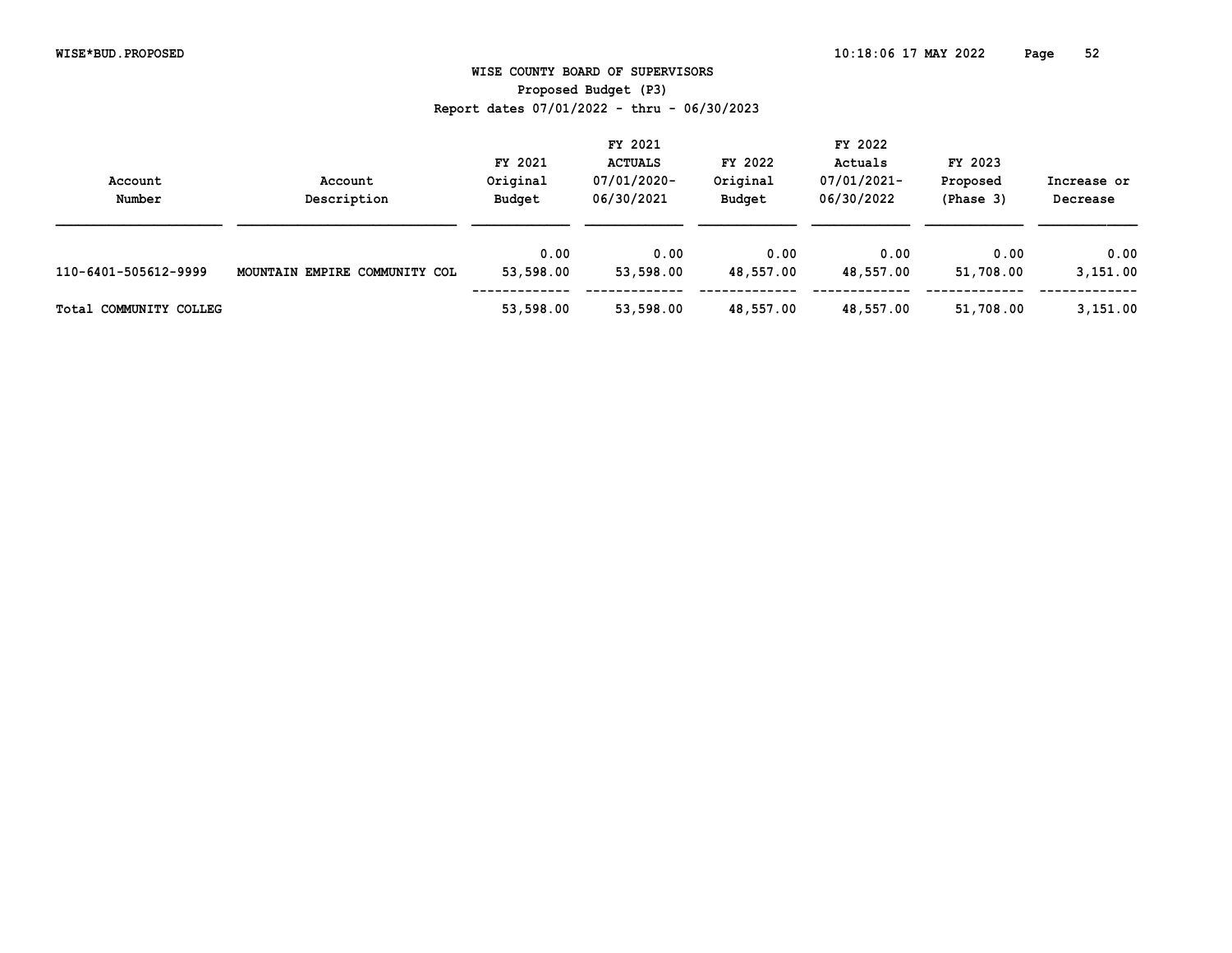**Proposed Budget (P3)**

| Account<br>Number             | Account<br>Description        | FY 2021<br>Original<br>Budget | FY 2021<br><b>ACTUALS</b><br>07/01/2020-<br>06/30/2021 | FY 2022<br>Original<br>Budget | FY 2022<br>Actuals<br>$07/01/2021 -$<br>06/30/2022 | FY 2023<br>Proposed<br>(Phase 3) | Increase or<br>Decrease |
|-------------------------------|-------------------------------|-------------------------------|--------------------------------------------------------|-------------------------------|----------------------------------------------------|----------------------------------|-------------------------|
|                               |                               | 0.00                          | 0.00                                                   | 0.00                          | 0.00                                               | 0.00                             | 0.00                    |
| 110-7109-505604-9999          | CONTRIBUTIONS TO CIVIC ORGAN. | 4,000.00                      | 0.00                                                   | 0.00                          | 0.00                                               | 0.00                             | 0.00                    |
| 110-7109-505804-9999          | DISCRETIONARY FUNDS           | 45,000.00                     | 44,700.00                                              | 45,000.00                     | 39,500.00                                          | 45,000.00                        | 0.00                    |
| <b>Total RECREATION AUTHO</b> |                               | 49,000.00                     | 44,700.00                                              | 45,000.00                     | 39,500.00                                          | 45,000.00                        | 0.00                    |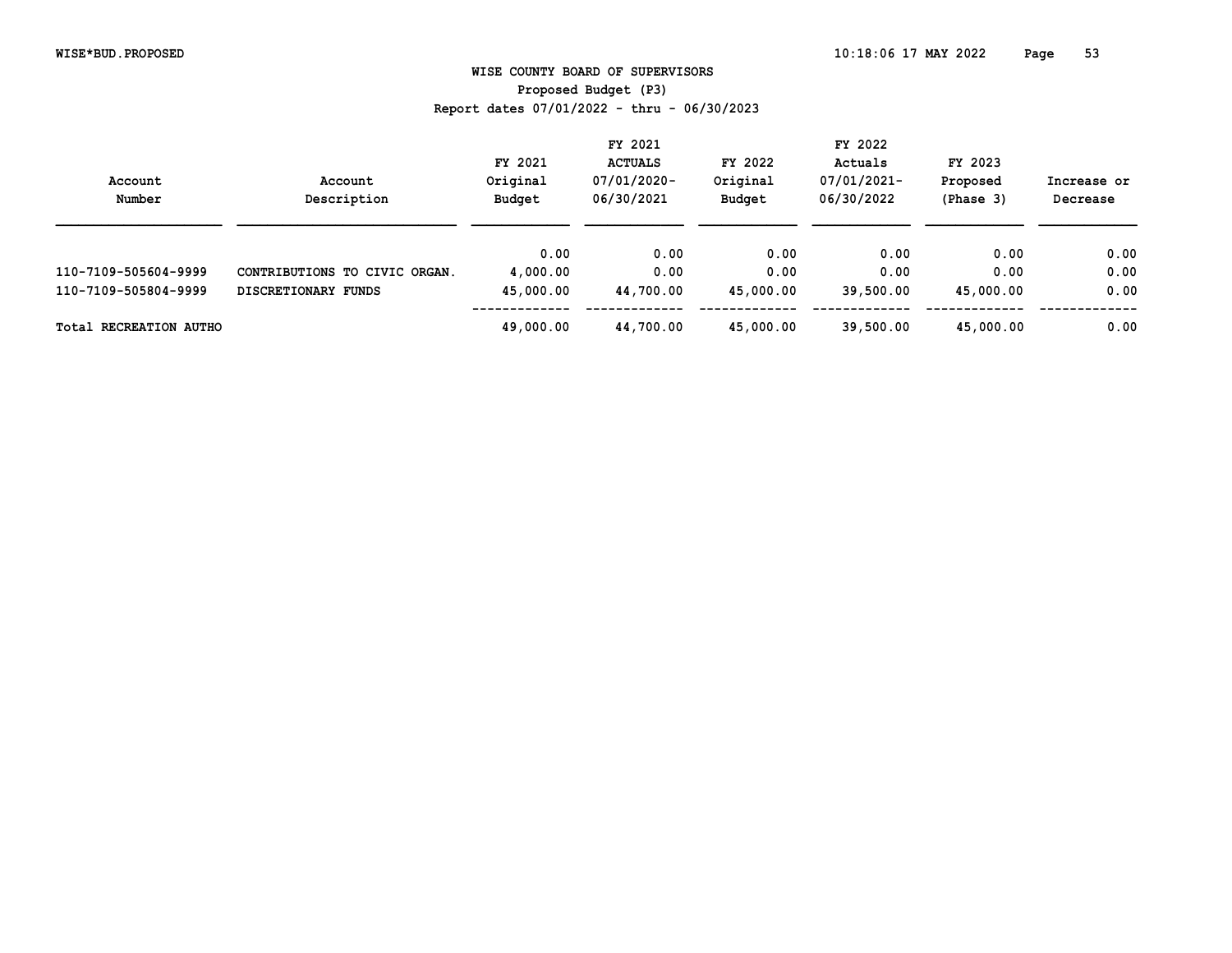**Proposed Budget (P3)**

| Account<br>Number      | Account<br>Description | FY 2021<br>Original<br>Budget | FY 2021<br><b>ACTUALS</b><br>$07/01/2020 -$<br>06/30/2021 | FY 2022<br>Original<br>Budget | FY 2022<br>Actuals<br>07/01/2021-<br>06/30/2022 | FY 2023<br>Proposed<br>(Phase 3) | Increase or<br>Decrease |
|------------------------|------------------------|-------------------------------|-----------------------------------------------------------|-------------------------------|-------------------------------------------------|----------------------------------|-------------------------|
|                        |                        | 0.00                          | 0.00                                                      | 0.00                          | 0.00                                            | 0.00                             | 0.00                    |
| 110-7110-505804-9999   | DISCRETIONARY FUNDS    | 36,206.00                     | 35,306.00                                                 | 36,206.00                     | 20,122.00                                       | 36,206.00                        | 0.00                    |
| 110-7110-505810-9999   | <b>GRANT EXPENSE</b>   | 4,500.00                      | 4,500.00                                                  | 4,500.00                      | 4,500.00                                        | 4,500.00                         | 0.00                    |
| Total CULTURAL ORGANIZ |                        | 40,706.00                     | 39,806.00                                                 | 40,706.00                     | 24,622.00                                       | 40,706.00                        | 0.00                    |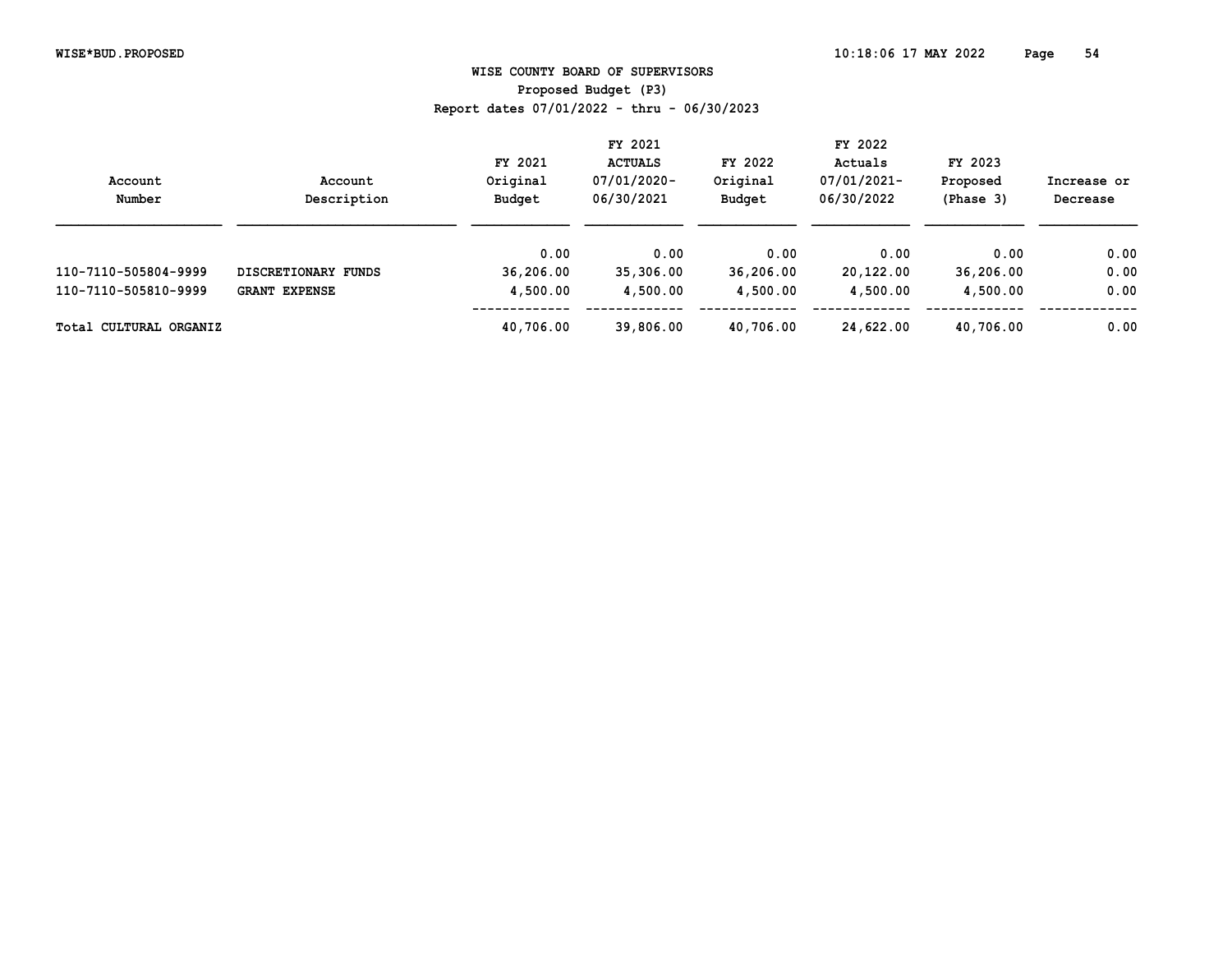**Proposed Budget (P3)**

| Account<br>Number      | Account<br>Description | FY 2021<br>Original<br>Budget | FY 2021<br><b>ACTUALS</b><br>07/01/2020-<br>06/30/2021 | FY 2022<br>Original<br>Budget | FY 2022<br>Actuals<br>07/01/2021-<br>06/30/2022 | FY 2023<br>Proposed<br>(Phase 3) | Increase or<br>Decrease |
|------------------------|------------------------|-------------------------------|--------------------------------------------------------|-------------------------------|-------------------------------------------------|----------------------------------|-------------------------|
| 110-7201-505804-9999   | DISCRETIONARY FUNDS    | 0.00<br>55,025.00             | 0.00<br>27,675.00                                      | 0.00<br>55,025.00             | 0.00<br>30,303.00                               | 0.00<br>45,000.00                | 0.00<br>$-10,025.00$    |
| Total COMMUNITY ORGANI |                        | 55,025.00                     | 27,675.00                                              | 55,025.00                     | 30,303.00                                       | 45,000.00                        | $-10,025.00$            |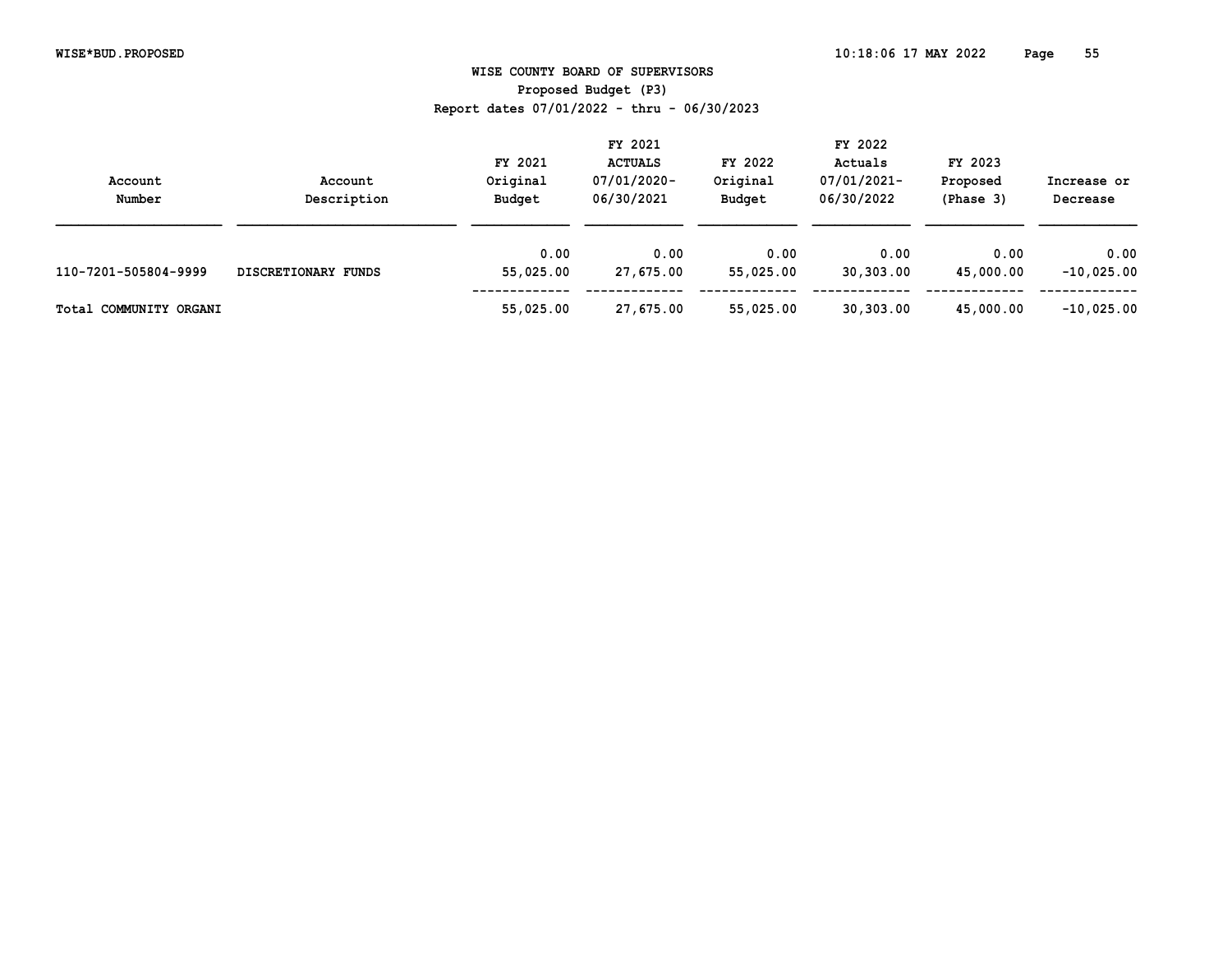**Proposed Budget (P3)**

|                        |                               |            | FY 2021        |            | FY 2022     |            |             |
|------------------------|-------------------------------|------------|----------------|------------|-------------|------------|-------------|
|                        |                               | FY 2021    | <b>ACTUALS</b> | FY 2022    | Actuals     | FY 2023    |             |
| Account                | Account                       | Original   | 07/01/2020-    | Original   | 07/01/2021- | Proposed   | Increase or |
| Number                 | Description                   | Budget     | 06/30/2021     | Budget     | 06/30/2022  | (Phase 3)  | Decrease    |
|                        |                               | 0.00       | 0.00           | 0.00       | 0.00        | 0.00       | 0.00        |
| 110-7302-505302-9999   | FIRE & PROPERTY INSURANCE     | 2,834.13   | 2,835.85       | 2,834.13   | 2,835.85    | 2,835.85   | 1.72        |
| 110-7302-505604-9999   | CONTRIBUTIONS TO CIVIC ORGAN. | 805,727.00 | 805,727.00     | 805,727.00 | 805,727.00  | 805,727.00 | 0.00        |
| 110-7302-507010-9999   | CAPITAL OUTLAY                | 0.00       | 13,883.13      | 0.00       | 23,000.00   | 0.00       | 0.00        |
| Total LONESOME PINE RE |                               | 808,561.13 | 822,445.98     | 808,561.13 | 831,562.85  | 808,562.85 | 1.72        |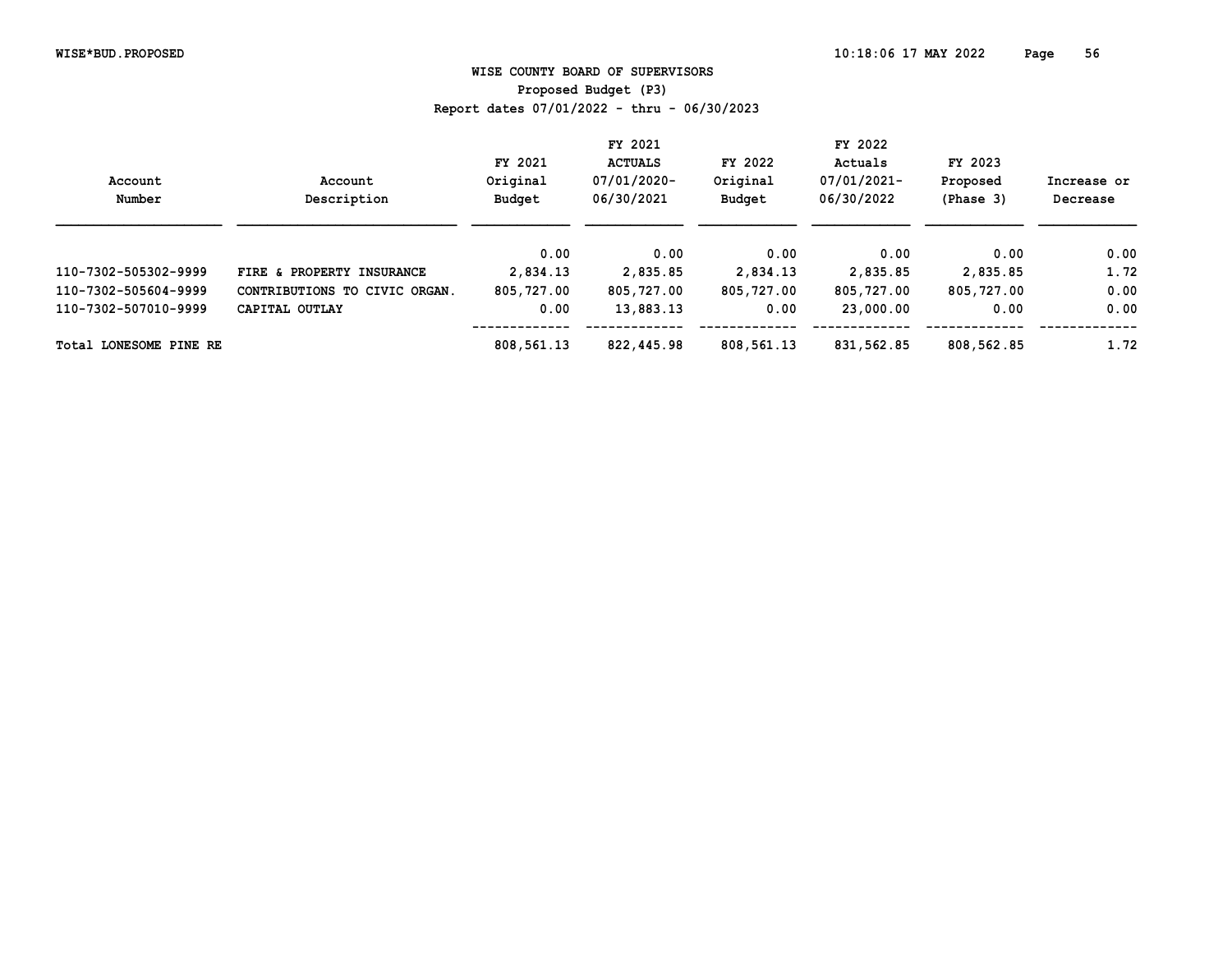**Proposed Budget (P3)**

|                        |                               |          | FY 2021                |           | FY 2022                |           |               |
|------------------------|-------------------------------|----------|------------------------|-----------|------------------------|-----------|---------------|
|                        |                               | FY 2021  | <b>ACTUALS</b>         | FY 2022   | Actuals                | FY 2023   |               |
| Account                | Account                       | Original | $07/01/2020 -$         | Original  | 07/01/2021-            | Proposed  | Increase or   |
| Number                 | Description                   | Budget   | 06/30/2021             | Budget    | 06/30/2022             | (Phase 3) | Decrease      |
|                        |                               | 0.00     | 0.00                   | 0.00      | 0.00                   | 0.00      | 0.00          |
| 110-8100-501001-9999   | SALARIES & WAGES              | 0.00     | 6,875.01               | 0.00      | 0.00                   | 0.00      | 0.00          |
| 110-8100-502001-9999   | <b>FICA</b>                   | 0.00     | 495.27                 | 0.00      | 0.00                   | 0.00      | 0.00          |
| 110-8100-502002-9999   | <b>RETIREMENT-VRS</b>         | 0.00     | 902.01                 | 0.00      | 0.00                   | 0.00      | 0.00          |
| 110-8100-502005-9999   | HOSPITAL/MEDICAL PLANS        | 0.00     | 1,576.29               | 0.00      | 0.00                   | 0.00      | 0.00          |
| 110-8100-502006-9999   | GROUP INSURANCE               | 0.00     | 92.13                  | 0.00      | 0.00                   | 0.00      | 0.00          |
| 110-8100-502007-9999   | DISABILITY INSURANCE          | 0.00     | 24.20                  | 0.00      | 0.00                   | 0.00      | 0.00          |
| 110-8100-502011-9999   | WORKMEN'S COMPENSATION        | 0.00     | 934.48                 | 0.00      | 345.98                 | 0.00      | 0.00          |
| 110-8100-503002-9999   | PROFESSIONAL SERVICES-OTHER   | 1,000.00 | 1,497,561.56           | 1,000.00  | 1,458,817.61           | 1,000.00  | 0.00          |
| 110-8100-503007-9999   | <b>ADVERTISING</b>            | 1,000.00 | 300.00                 | 1,000.00  | 542.34                 | 5,000.00  | 4,000.00      |
| 110-8100-505401-9999   | OFFICE SUPPLIES               | 250.00   | 156.28                 | 250.00    | 0.00                   | 250.00    | 0.00          |
| 110-8100-505407-9999   | REPAIR & MAINTENANCE SUPPLIES | 1,200.00 | 0.00                   | 1,200.00  | 0.00                   | 0.00      | $-1, 200.00$  |
| 110-8100-505413-9999   | OTHER OPERATING SUPPLIES      | 1,655.00 | 32,150.90              | 17,000.00 | 4,066.02               | 1,000.00  | $-16,000.00$  |
| 110-8100-505506-9999   | <b>TRAVEL</b>                 | 8,800.00 | 1,904.31               | 8,800.00  | 6,647.27               | 8,800.00  | 0.00          |
| 110-8100-505655-9999   | L.P. RIFA ANNUAL CONTRIBUTION | 0.00     | 0.00                   | 0.00      | 0.00                   | 5,500.00  | 5,500.00      |
| 110-8100-505801-9999   | DUES & ASSOCIATION MEMBERSHIP | 250.00   | 800.00                 | 250.00    | 750.00                 | 800.00    | 550.00        |
| 110-8100-507021-9999   | INVEST - REG. AGRICULTURAL CT | 6,000.00 | 0.00                   | 6,000.00  | 0.00                   | 0.00      | $-6,000.00$   |
| Total ECONOMIC DEVELOP |                               |          | 20,155.00 1,543,772.44 |           | 35,500.00 1,471,169.22 | 22,350.00 | $-13, 150.00$ |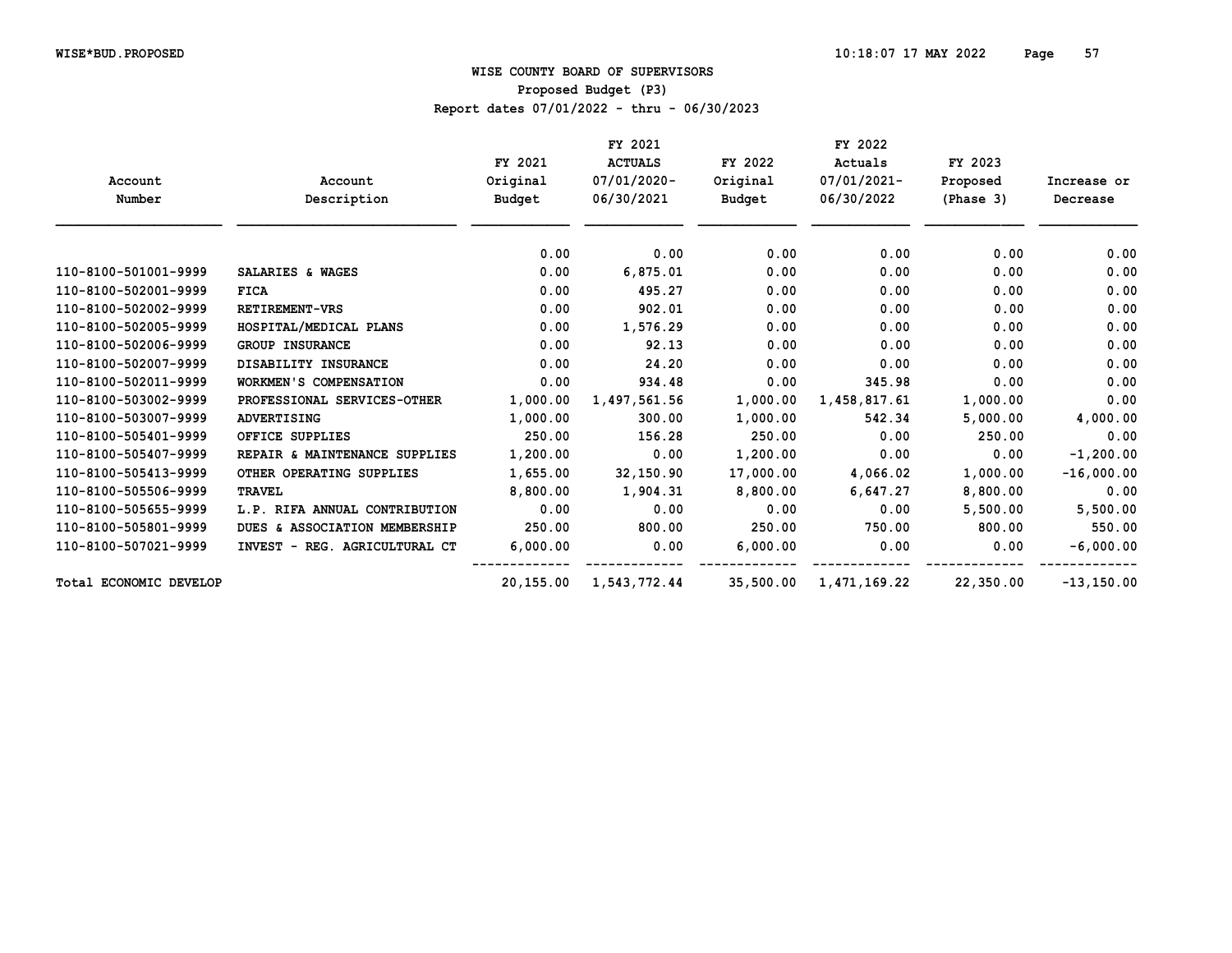**Proposed Budget (P3)**

|                        |                               |           | FY 2021        |           | FY 2022     |           |             |
|------------------------|-------------------------------|-----------|----------------|-----------|-------------|-----------|-------------|
|                        |                               | FY 2021   | <b>ACTUALS</b> | FY 2022   | Actuals     | FY 2023   |             |
| Account                | Account                       | Original  | $07/01/2020 -$ | Original  | 07/01/2021- | Proposed  | Increase or |
| Number                 | Description                   | Budget    | 06/30/2021     | Budget    | 06/30/2022  | (Phase 3) | Decrease    |
|                        |                               | 0.00      | 0.00           | 0.00      | 0.00        | 0.00      | 0.00        |
| 110-8102-502011-9999   | WORKMEN'S COMPENSATION        | 0.00      | 592.66         | 0.00      | 349.83      | 0.00      | 0.00        |
| 110-8102-503002-9999   | PROFESSIONAL SERVICES-OTHER   | 6,250.00  | 3,982.35       | 6,250.00  | 1,166.09    | 7,000.00  | 750.00      |
| 110-8102-503007-9999   | ADVERTISING                   | 17,500.00 | 7,747.00       | 17,500.00 | 11,544.73   | 13,000.00 | $-4,500.00$ |
| 110-8102-505201-9999   | POSTAL SERVICES               | 100.00    | 0.00           | 100.00    | 0.00        | 100.00    | 0.00        |
| 110-8102-505203-9999   | TELECOMMUNICATIONS            | 1,000.00  | 418.45         | 0.00      | 394.62      | 0.00      | 0.00        |
| 110-8102-505305-9999   | <b>AUTO INSURANCE</b>         | 432.33    | 432.35         | 0.00      | 0.00        | 0.00      | 0.00        |
| 110-8102-505412-9999   | <b>EDUCATION</b>              | 500.00    | 115.00         | 500.00    | 0.00        | 0.00      | $-500.00$   |
| 110-8102-505413-9999   | OTHER OPERATING SUPPLIES      | 1,250.00  | 173.19         | 1,250.00  | 226.75      | 250.00    | $-1,000.00$ |
| 110-8102-505506-9999   | <b>TRAVEL</b>                 | 1,797.14  | 0.00           | 3,250.00  | 925.14      | 3,000.00  | $-250.00$   |
| 110-8102-505801-9999   | DUES & ASSOCIATION MEMBERSHIP | 400.00    | 0.00           | 400.00    | 0.00        | 0.00      | $-400.00$   |
| 110-8102-505810-9999   | <b>GRANT EXPENSES</b>         | 0.00      | 20,000.00      | 0.00      | 4,753.00    | 20,000.00 | 20,000.00   |
| Total MARKETING & COMM |                               | 29,229.47 | 33,461.00      | 29,250.00 | 19,360.16   | 43,350.00 | 14,100.00   |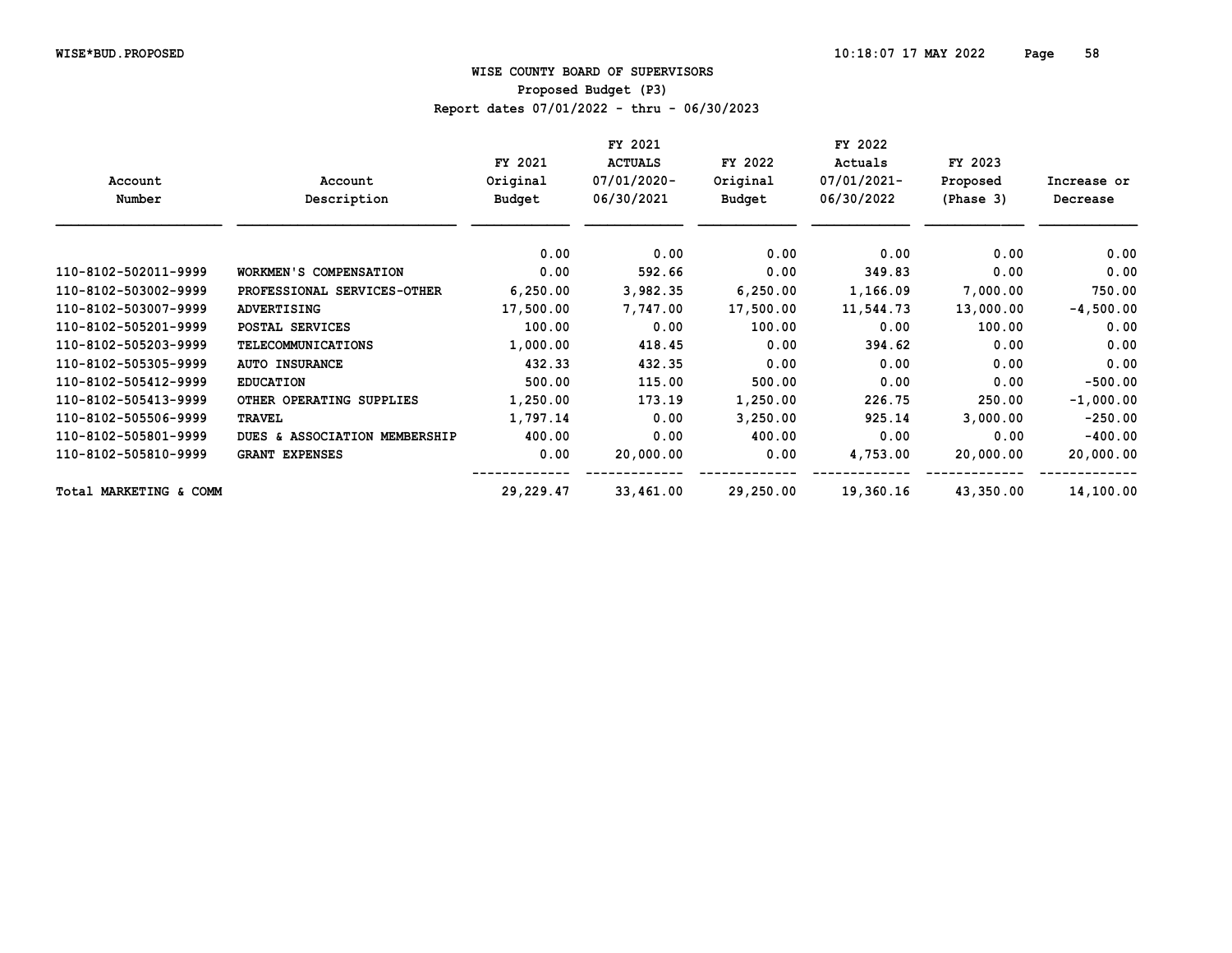**Proposed Budget (P3)**

| Account<br>Number      | Account<br>Description | FY 2021<br>Original<br>Budget | FY 2021<br><b>ACTUALS</b><br>07/01/2020-<br>06/30/2021 | FY 2022<br>Original<br>Budget | FY 2022<br>Actuals<br>07/01/2021-<br>06/30/2022 | FY 2023<br>Proposed<br>(Phase 3) | Increase or<br>Decrease |
|------------------------|------------------------|-------------------------------|--------------------------------------------------------|-------------------------------|-------------------------------------------------|----------------------------------|-------------------------|
| 110-8103-505804-9999   | DISCRETIONARY FUNDS    | 0.00<br>10,000.00             | 0.00<br>10,000.00                                      | 0.00<br>10,000.00             | 0.00<br>10,000.00                               | 0.00<br>10,000.00                | 0.00<br>0.00            |
| Total HOUSING AUTHORIT |                        | 10,000.00                     | 10,000.00                                              | 10,000.00                     | 10,000.00                                       | 10,000.00                        | 0.00                    |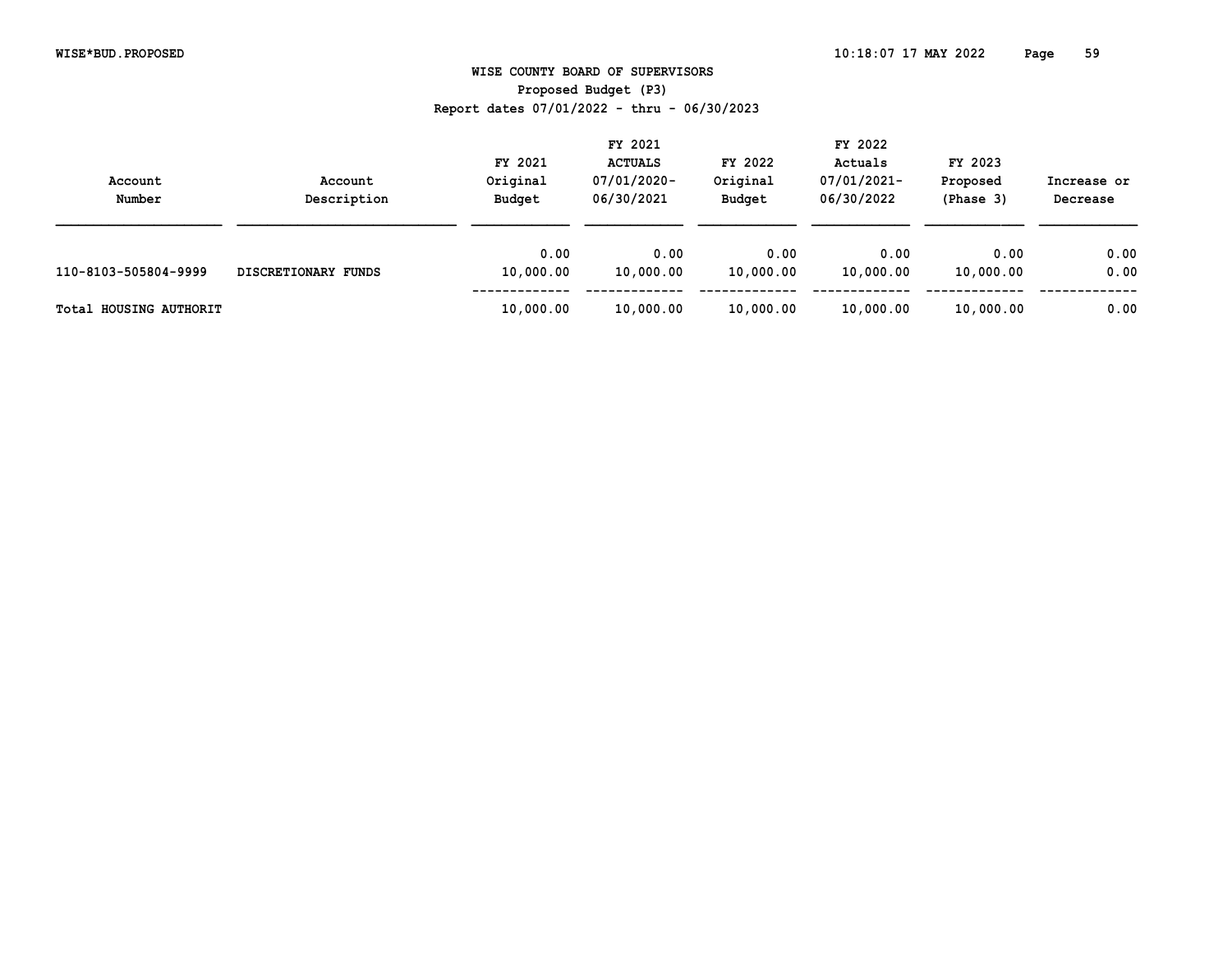**Proposed Budget (P3)**

|                        |                             |            | FY 2021        |            | FY 2022     |            |             |
|------------------------|-----------------------------|------------|----------------|------------|-------------|------------|-------------|
|                        |                             | FY 2021    | <b>ACTUALS</b> | FY 2022    | Actuals     | FY 2023    |             |
| Account                | Account                     | Original   | 07/01/2020-    | Original   | 07/01/2021- | Proposed   | Increase or |
| Number                 | Description                 | Budget     | 06/30/2021     | Budget     | 06/30/2022  | (Phase 3)  | Decrease    |
|                        |                             | 0.00       | 0.00           | 0.00       | 0.00        | 0.00       | 0.00        |
| 110-8104-503002-9999   | PROFESSIONAL SERVICES-OTHER | 5,000.00   | 0.00           | 5,000.00   | 0.00        | 5,000.00   | 0.00        |
| 110-8104-505426-9999   | <b>VEHICLE LEASE</b>        | 4,175.62   | 0.00           | 0.00       | 0.00        | 0.00       | 0.00        |
| 110-8104-505804-9999   | DISCRETIONARY FUNDS         | 107,500.00 | 107,500.00     | 107,500.00 | 107,500.00  | 164,000.00 | 56,500.00   |
| 110-8104-507010-9999   | CAPITAL OUTLAY              | 0.00       | 0.00           | 59,000.00  | 0.00        | 86,000.00  | 27,000.00   |
| Total CUMBERLANDS AIRP |                             | 116,675.62 | 107,500.00     | 171,500.00 | 107,500.00  | 255,000.00 | 83,500.00   |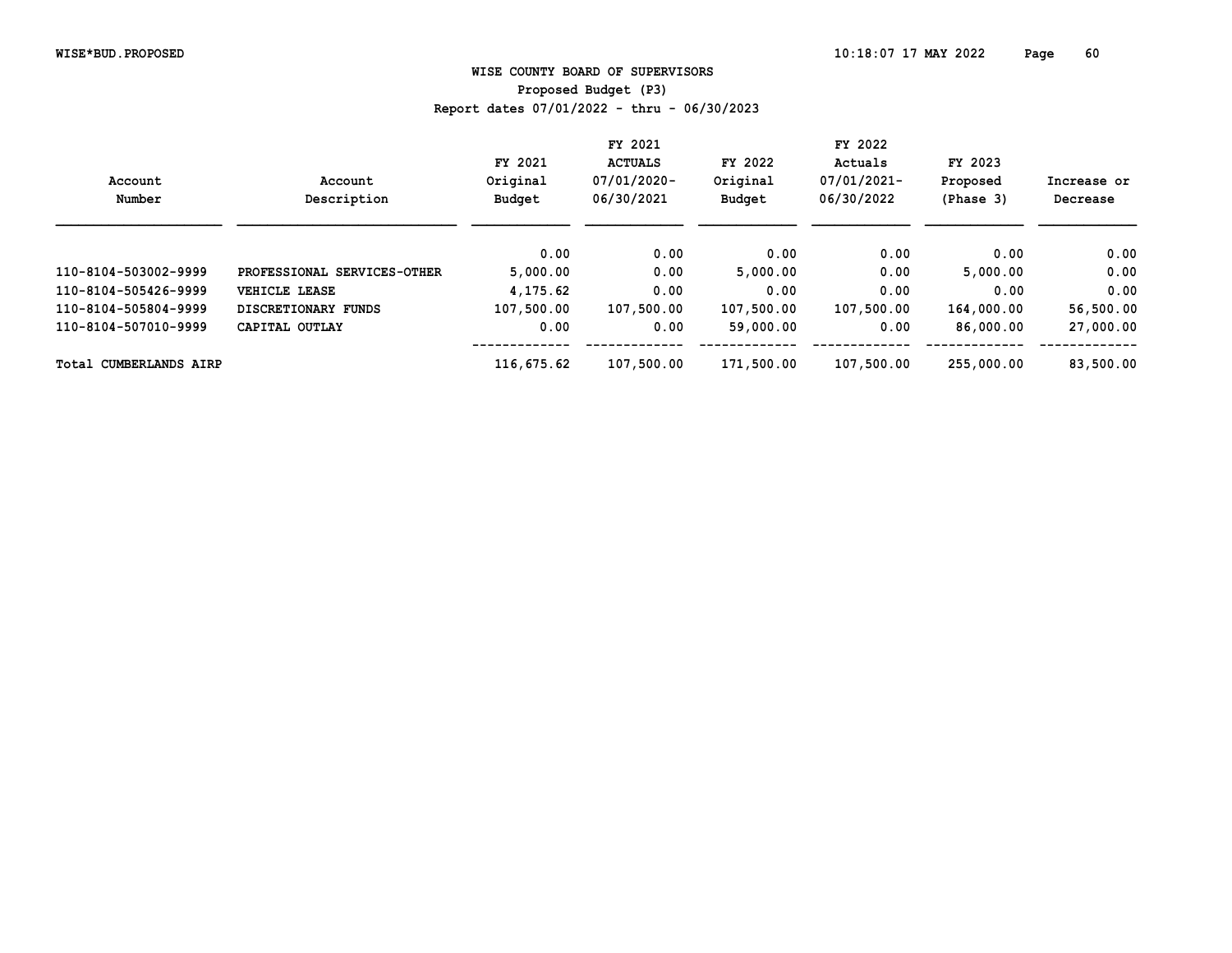**Proposed Budget (P3)**

| Account<br>Number    | Account<br>Description        | FY 2021<br>Original<br>Budget | FY 2021<br><b>ACTUALS</b><br>07/01/2020-<br>06/30/2021 | FY 2022<br>Original<br>Budget | FY 2022<br>Actuals<br>07/01/2021-<br>06/30/2022 | FY 2023<br>Proposed<br>(Phase 3) | Increase or<br>Decrease |
|----------------------|-------------------------------|-------------------------------|--------------------------------------------------------|-------------------------------|-------------------------------------------------|----------------------------------|-------------------------|
| 110-8105-505604-9999 | CONTRIBUTIONS TO CIVIC ORGAN. | 0.00<br>66,684.00             | 0.00<br>66,684.00                                      | 0.00<br>66,684.00             | 0.00<br>66,684.00                               | 0.00<br>66,684.00                | 0.00<br>0.00            |
| Total LENOWISCO      |                               | 66,684.00                     | 66,684.00                                              | 66,684.00                     | 66,684.00                                       | 66,684.00                        | 0.00                    |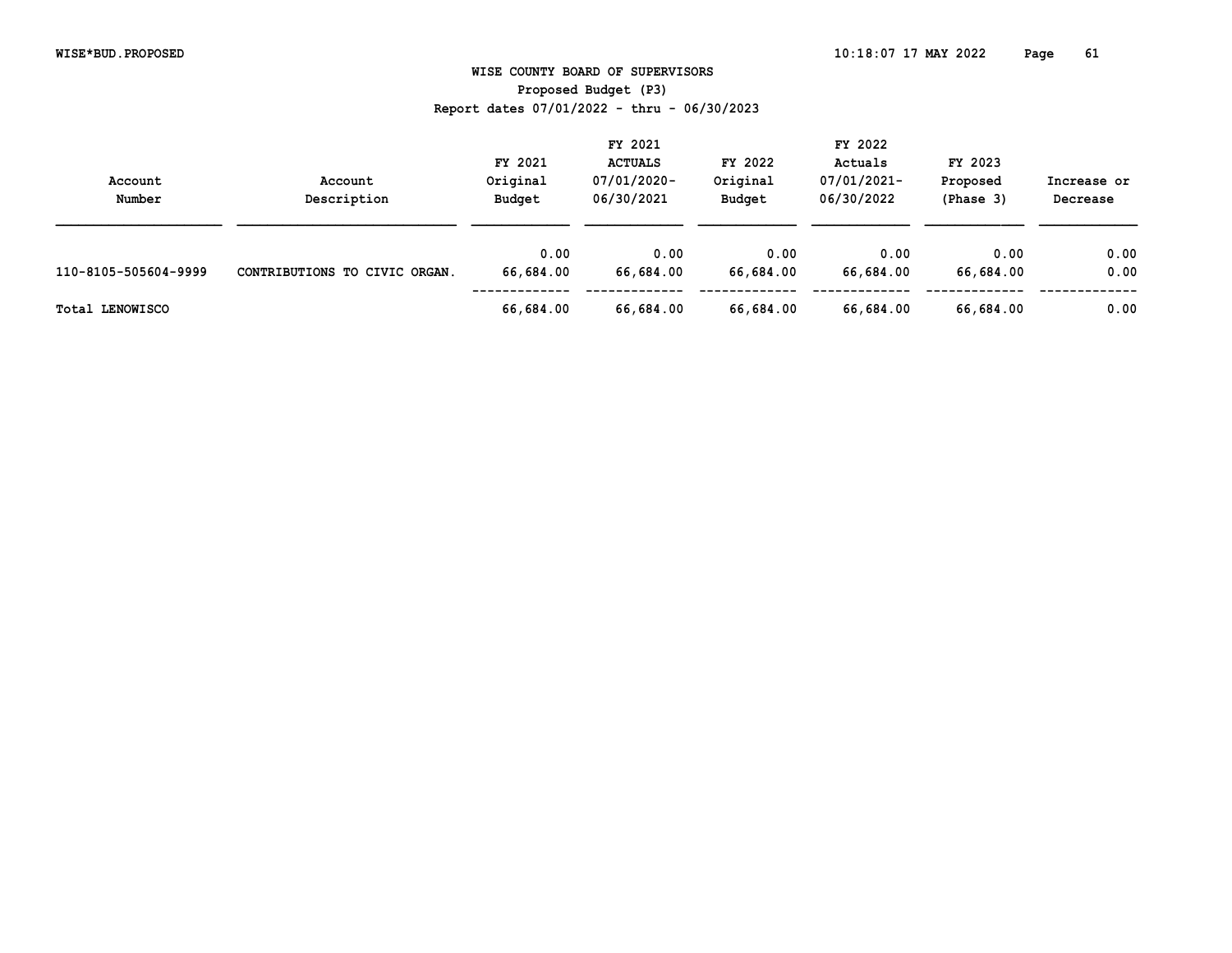**Proposed Budget (P3)**

|                        |                     |          | FY 2021        |          | FY 2022     |           |             |
|------------------------|---------------------|----------|----------------|----------|-------------|-----------|-------------|
|                        |                     | FY 2021  | <b>ACTUALS</b> | FY 2022  | Actuals     | FY 2023   |             |
| Account                | Account             | Original | 07/01/2020-    | Original | 07/01/2021- | Proposed  | Increase or |
| Number                 | Description         | Budget   | 06/30/2021     | Budget   | 06/30/2022  | (Phase 3) | Decrease    |
|                        |                     |          |                |          |             |           |             |
|                        |                     | 0.00     | 0.00           | 0.00     | 0.00        | 0.00      | 0.00        |
| 110-8106-501007-9999   | FEES FOR ATTENDANCE | 6,500.00 | 4,585.00       | 6,500.00 | 4,275.00    | 6,500.00  | 0.00        |
|                        |                     |          |                |          |             |           |             |
| Total COMMISSION EXPEN |                     | 6,500.00 | 4,585.00       | 6,500.00 | 4,275.00    | 6,500.00  | 0.00        |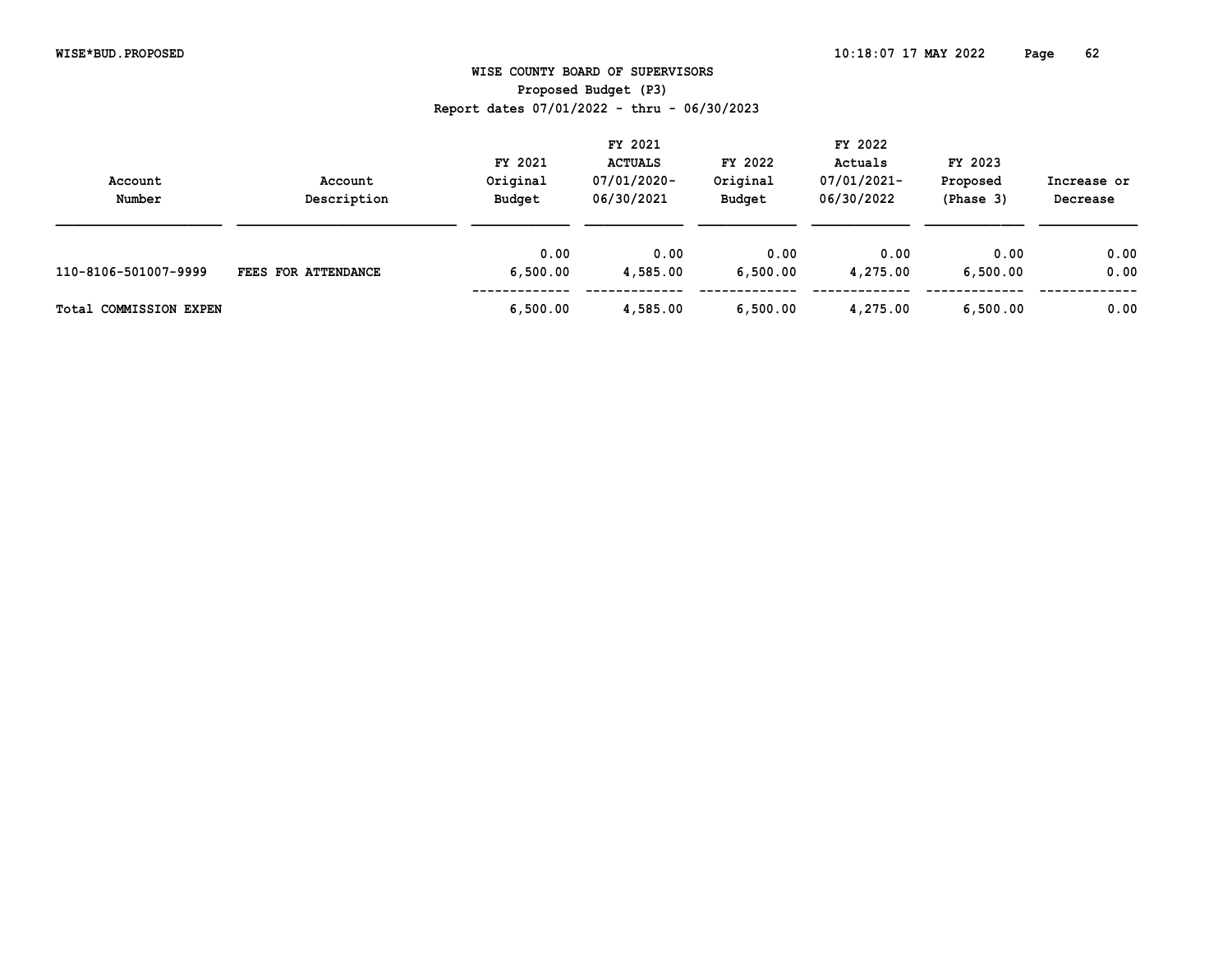**Proposed Budget (P3)**

|                        |                                                           |            | FY 2021        |            | FY 2022     |            |             |
|------------------------|-----------------------------------------------------------|------------|----------------|------------|-------------|------------|-------------|
|                        |                                                           | FY 2021    | <b>ACTUALS</b> | FY 2022    | Actuals     | FY 2023    |             |
| Account                | Account                                                   | Original   | $07/01/2020 -$ | Original   | 07/01/2021- | Proposed   | Increase or |
| Number                 | Description                                               | Budget     | 06/30/2021     | Budget     | 06/30/2022  | (Phase 3)  | Decrease    |
|                        |                                                           | 0.00       | 0.00           | 0.00       | 0.00        | 0.00       | 0.00        |
| 110-8170-501001-9999   | SALARIES & WAGES                                          | 441,024.00 | 455,697.10     | 436,559.00 | 429,378.10  | 456,453.00 | 19,894.00   |
| 110-8170-501003-9999   | SALARIES & WAGES<br>PART-TIME<br>$\overline{\phantom{a}}$ | 0.00       | 0.00           | 28,079.00  | 0.00        | 28,079.00  | 0.00        |
| 110-8170-501008-9999   | SALARY RECOVERY                                           | 1,000.00   | 1,416.67       | 2,000.00   | 2,000.00    | 2,000.00   | 0.00        |
| 110-8170-502001-9999   | <b>FICA</b>                                               | 33,800.00  | 33,178.27      | 35,610.00  | 31,656.35   | 37,120.00  | 1,510.00    |
| 110-8170-502002-9999   | <b>RETIREMENT-VRS</b>                                     | 54,520.00  | 52,457.39      | 57,630.00  | 51,880.99   | 60,260.00  | 2,630.00    |
| 110-8170-502005-9999   | HOSPITAL/MEDICAL PLANS                                    | 97,800.00  | 90,369.08      | 81,303.00  | 69,468.42   | 79,405.00  | $-1,898.00$ |
| 110-8170-502006-9999   | GROUP INSURANCE                                           | 5,970.00   | 5,340.96       | 6,290.00   | 5,298.79    | 6,540.00   | 250.00      |
| 110-8170-502007-9999   | DISABILITY INSURANCE                                      | 0.00       | 639.29         | 960.00     | 609.32      | 880.00     | $-80.00$    |
| 110-8170-502009-9999   | UNEMPLOYMENT INSURANCE                                    | 240.00     | 512.64         | 240.00     | 531.32      | 473.00     | 233.00      |
| 110-8170-502011-9999   | WORKMEN'S COMPENSATION                                    | 9,528.00   | 9,752.34       | 9,950.00   | 8,107.05    | 6,890.00   | $-3,060.00$ |
| 110-8170-505412-9999   | <b>EDUCATION</b>                                          | 3,300.00   | 1,071.30       | 3,300.00   | 971.35      | 3,300.00   | 0.00        |
| 110-8170-505415-9999   | <b>MISCELLANEOUS</b>                                      | 6,068.00   | 6,068.00       | 6,702.00   | 0.00        | 6,702.00   | 0.00        |
| 110-8170-505506-9999   | <b>TRAVEL</b>                                             | 25,646.00  | 23,298.33      | 25,726.00  | 18,239.47   | 27,190.00  | 1,464.00    |
| 110-8170-505810-9999   | <b>GRANT EXPENSE</b>                                      | 0.00       | 0.00           | 0.00       | 5,162.97    | 0.00       | 0.00        |
| 110-8170-505831-9999   | SUPERVISION FEE-EXPENDITURES                              | 35,000.00  | 21,527.01      | 35,000.00  | 11,090.95   | 35,000.00  | 0.00        |
| 110-8170-507001-9999   | MACHINERY & EQUIPMENT                                     | 6,068.00   | 4,465.54       | 6,702.00   | 3,531.23    | 6,702.00   | 0.00        |
| Total SWVA COMMUNITY C |                                                           | 719,964.00 | 705,793.92     | 736,051.00 | 637,926.31  | 756,994.00 | 20,943.00   |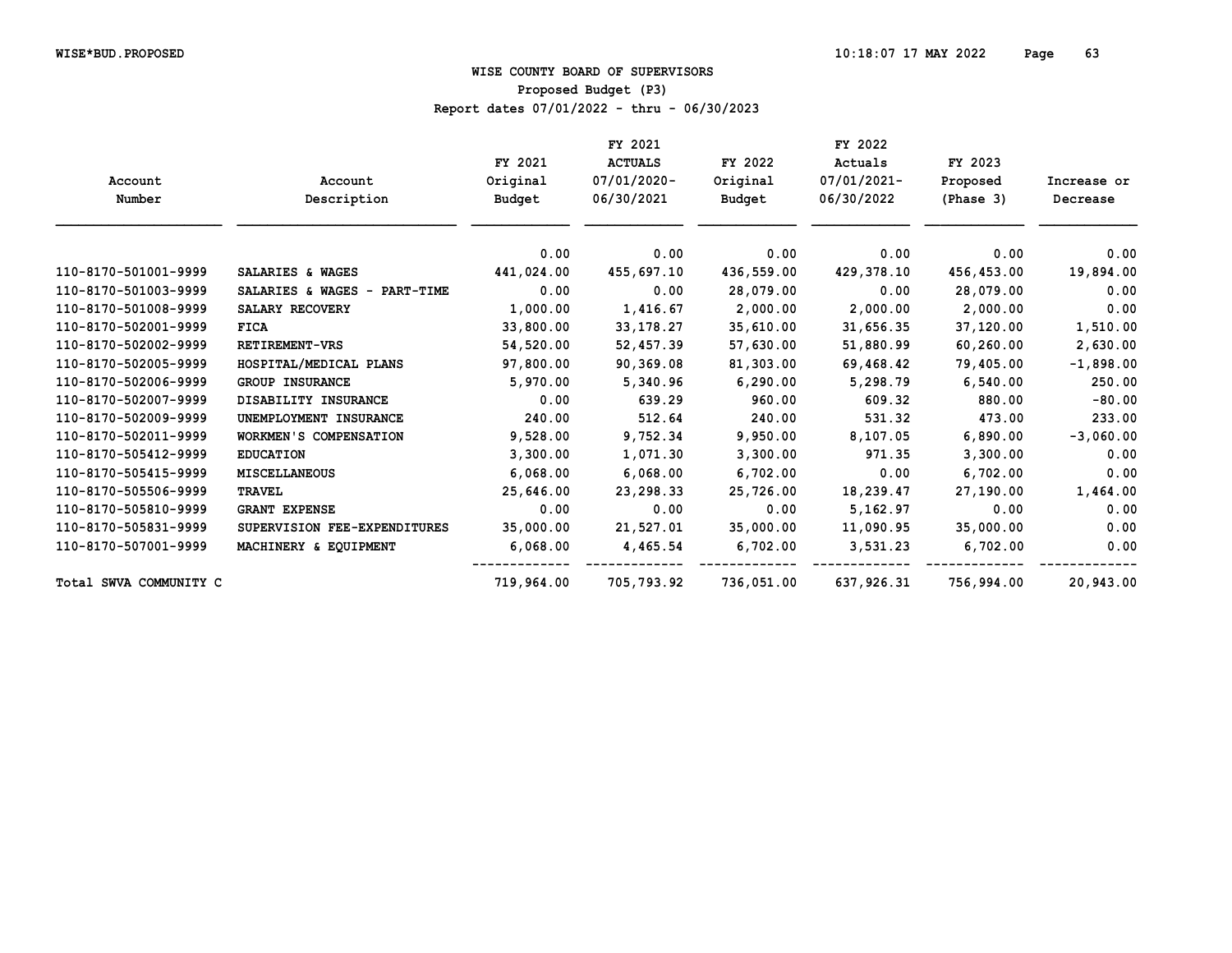**Proposed Budget (P3)**

|                        |                          |            | FY 2021        |            | FY 2022     |            |             |
|------------------------|--------------------------|------------|----------------|------------|-------------|------------|-------------|
|                        |                          | FY 2021    | <b>ACTUALS</b> | FY 2022    | Actuals     | FY 2023    |             |
| Account                | Account                  | Original   | $07/01/2020 -$ | Original   | 07/01/2021- | Proposed   | Increase or |
| Number                 | Description              | Budget     | 06/30/2021     | Budget     | 06/30/2022  | (Phase 3)  | Decrease    |
|                        |                          | 0.00       | 0.00           | 0.00       | 0.00        | 0.00       | 0.00        |
| 110-8171-501001-9999   | SALARY & WAGES           | 548,059.00 | 541,955.74     | 547,767.00 | 504,436.70  | 604,890.00 | 57,123.00   |
| 110-8171-501008-9999   | SALARY RECOVERY          | 4,000.00   | 4,000.00       | 6,000.00   | 5,000.00    | 4,000.00   | $-2,000.00$ |
| 110-8171-501011-9999   | <b>EMPLOYEE BONUS</b>    | 0.00       | 58,750.00      | 0.00       | 0.00        | 0.00       | 0.00        |
| 110-8171-502001-9999   | <b>FICA</b>              | 37,760.00  | 45,030.86      | 41,960.00  | 37,998.70   | 44,430.00  | 2,470.00    |
| 110-8171-502002-9999   | RETIREMENT - VRS         | 65,060.00  | 67,319.56      | 72,330.00  | 64,676.83   | 76,540.00  | 4,210.00    |
| 110-8171-502005-9999   | HOSPITAL/MEDICAL PLANS   | 80,060.00  | 69,534.70      | 66,324.00  | 54,204.30   | 66,580.00  | 256.00      |
| 110-8171-502006-9999   | GROUP INSURANCE          | 6,670.00   | 6,875.48       | 7,400.00   | 6,605.62    | 7,820.00   | 420.00      |
| 110-8171-502007-9999   | DISABILITY INSURANCE     | 0.00       | 1,138.81       | 1,120.00   | 1,268.87    | 1,120.00   | 0.00        |
| 110-8171-502009-9999   | UNEMPLOYMENT INSURANCE   | 260.00     | 613.65         | 280.00     | 640.46      | 602.00     | 322.00      |
| 110-8171-502011-9999   | WORKMEN'S COMPENSATION   | 9,110.00   | 6,854.34       | 11,120.00  | 7,556.52    | 7,860.00   | $-3,260.00$ |
| 110-8171-503009-9999   | SERVICES FROM OTHER GOVT | 6,000.00   | 6,505.00       | 9,000.00   | 6,398.00    | 9,000.00   | 0.00        |
| 110-8171-505201-9999   | POSTAL SERVICES          | 440.00     | 440.00         | 550.00     | 430.50      | 550.00     | 0.00        |
| 110-8171-505203-9999   | TELECOMMUNICATIONS       | 25,000.00  | 24,967.32      | 26,508.00  | 19,824.39   | 29,956.00  | 3,448.00    |
| 110-8171-505401-9999   | OFFICE SUPPLIES          | 3,120.00   | 3,120.00       | 3,360.00   | 1,768.75    | 3,360.00   | 0.00        |
| 110-8171-505412-9999   | <b>EDUCATION</b>         | 3,900.00   | 2,168.00       | 4,200.00   | 2,270.35    | 4,200.00   | 0.00        |
| 110-8171-505415-9999   | <b>MISCELLANEOUS</b>     | 6,067.00   | 7,075.38       | 6,702.00   | 0.00        | 6,702.00   | 0.00        |
| 110-8171-505506-9999   | <b>TRAVEL</b>            | 37,073.00  | 36,513.38      | 36,992.00  | 25,471.74   | 38,657.00  | 1,665.00    |
| 110-8171-507001-9999   | MACHINERY & EQUIPMENT    | 6,067.00   | 4,761.39       | 6,702.00   | 4,261.73    | 6,702.00   | 0.00        |
| 110-8171-508002-9999   | LEASE/RENT OF BUILDING   | 31,000.00  | 29,996.54      | 31,000.00  | 24,337.92   | 26,583.00  | $-4,417.00$ |
| Total PRE-TRIAL SERVIC |                          | 869,646.00 | 917,620.15     | 879,315.00 | 767,151.38  | 939,552.00 | 60,237.00   |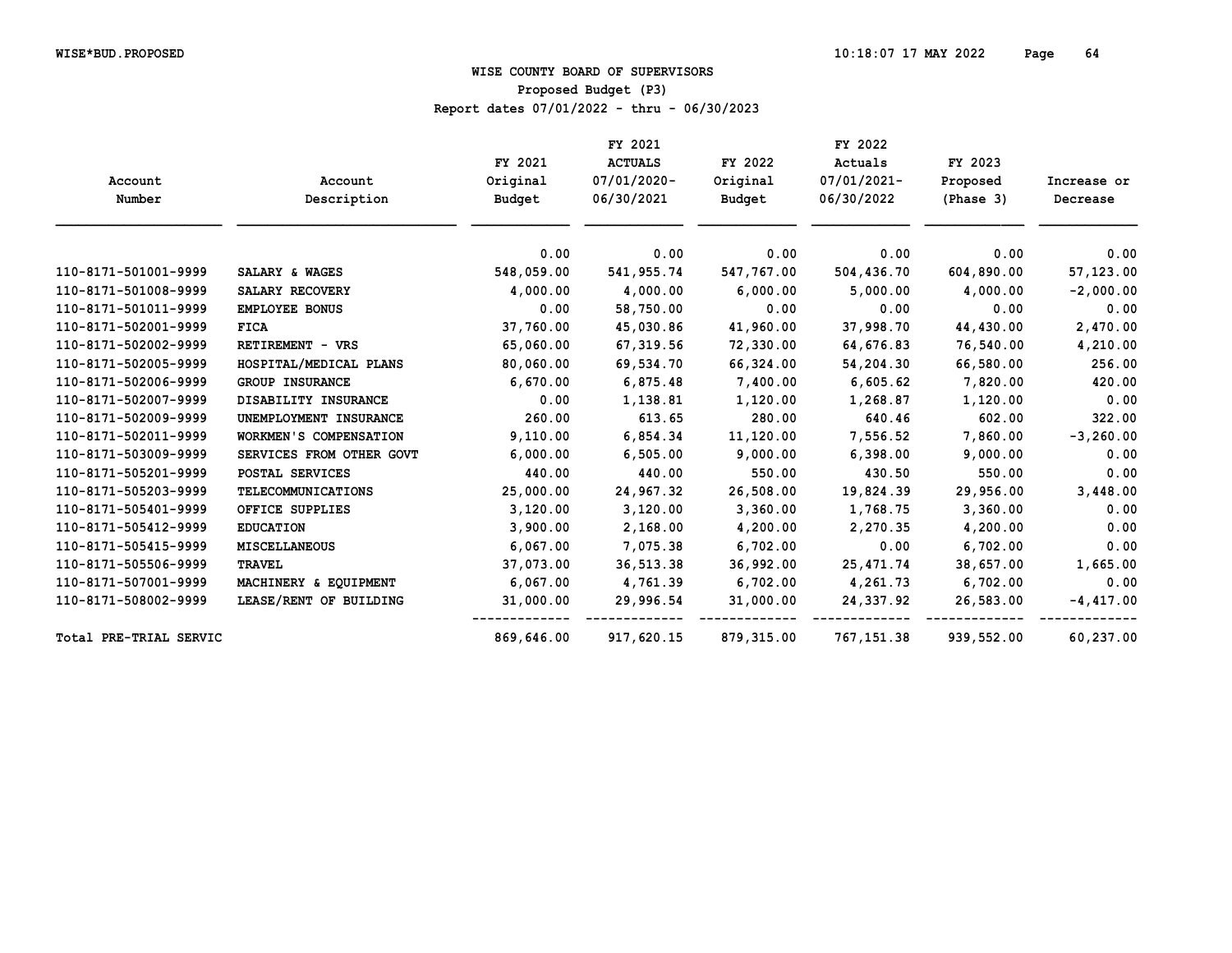**Proposed Budget (P3)**

|                        |                               |            | FY 2021        |            | FY 2022     |            |             |
|------------------------|-------------------------------|------------|----------------|------------|-------------|------------|-------------|
|                        |                               | FY 2021    | <b>ACTUALS</b> | FY 2022    | Actuals     | FY 2023    |             |
| Account                | Account                       | Original   | $07/01/2020 -$ | Original   | 07/01/2021- | Proposed   | Increase or |
| Number                 | Description                   | Budget     | 06/30/2021     | Budget     | 06/30/2022  | (Phase 3)  | Decrease    |
|                        |                               | 0.00       | 0.00           | 0.00       | 0.00        | 0.00       | 0.00        |
| 110-8365-503002-9999   | PROFESSIONAL SERVICES         | 130,747.00 | 80,678.01      | 131,995.00 | 81,219.48   | 134,665.00 | 2,670.00    |
| 110-8365-505201-9999   | POSTAL SERVICES               | 200.00     | 0.00           | 200.00     | 0.00        | 200.00     | 0.00        |
| 110-8365-505203-9999   | <b>TELECOMMUNICATIONS</b>     | 1,500.00   | 1,040.83       | 1,500.00   | 604.11      | 1,500.00   | 0.00        |
| 110-8365-505305-9999   | MOTOR VEHICLE INSURANCE       | 0.00       | 0.00           | 433.00     | 540.82      | 433.00     | 0.00        |
| 110-8365-505426-9999   | VEHICLE LEASE                 | 5,335.39   | 6,959.62       | 5,335.39   | 6,959.62    | 5,606.88   | 271.49      |
| 110-8365-505506-9999   | <b>TRAVEL</b>                 | 2,000.00   | 956.15         | 2,000.00   | 1,300.67    | 2,000.00   | 0.00        |
| 110-8365-505801-9999   | DUES & ASSOCIATION MEMBERSHIP | 600.00     | 0.00           | 600.00     | 0.00        | 600.00     | 0.00        |
| 110-8365-505810-9999   | <b>GRANT EXPENSE</b>          | 0.00       | 2,629.13       | 0.00       | 12,455.39   | 0.00       | 0.00        |
| 110-8365-507001-9999   | MACHINERY & EQUIPMENT         | 2,000.00   | 0.00           | 1,567.00   | 0.00        | 2,000.00   | 433.00      |
| Total V.P.I. EXTENSION |                               | 142,382.39 | 92,263.74      | 143,630.39 | 103,080.09  | 147,004.88 | 3,374.49    |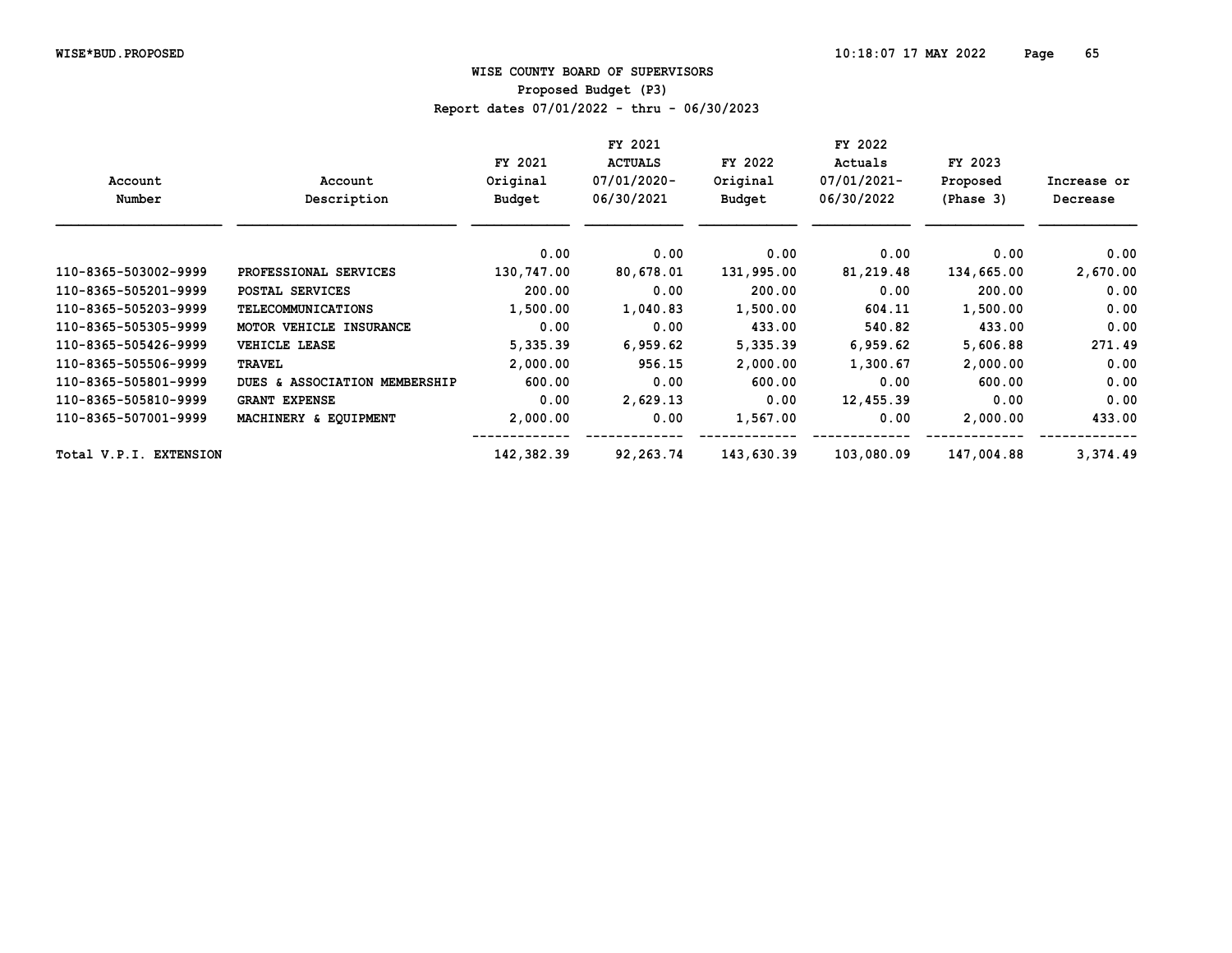**Proposed Budget (P3)**

|                        |                              |               | FY 2021        |                             | FY 2022                     |               |               |
|------------------------|------------------------------|---------------|----------------|-----------------------------|-----------------------------|---------------|---------------|
|                        |                              | FY 2021       | <b>ACTUALS</b> | FY 2022                     | Actuals                     | FY 2023       |               |
| Account                | Account                      | Original      | $07/01/2020 -$ | Original                    | 07/01/2021-                 | Proposed      | Increase or   |
| Number                 | Description                  | Budget        | 06/30/2021     | Budget                      | 06/30/2022                  | (Phase 3)     | Decrease      |
|                        |                              |               |                |                             |                             |               |               |
|                        |                              | 0.00          | 0.00           | 0.00                        | 0.00                        | 0.00          | 0.00          |
| 110-9301-505605-9999   | APPROP. TO SCHOOL OPER. FUND | 11,474,946.84 | 11,474,947.00  | 11,474,946.84               | 10,650,000.00               | 11,933,941.84 | 458,995.00    |
| 110-9301-505606-9999   | APPROP. TO SCHOOL DEBT SERV. | 4,154,480.04  | 3,797,783.25   | 4,154,480.04                | 4,079,416.32                | 4,587,129.15  | 432,649.11    |
| 110-9301-505607-9999   | APPROP. TO SCHOOL OUTLAY FND | 500,000.00    | 615,861.99     | 500,000.00                  | 0.00                        | 0.00          | $-500,000,00$ |
|                        |                              |               |                |                             |                             |               |               |
| Total SCHOOL TRANSFERS |                              | 16,129,426.88 |                | 15,888,592.24 16,129,426.88 | 14,729,416.32 16,521,070.99 |               | 391,644.11    |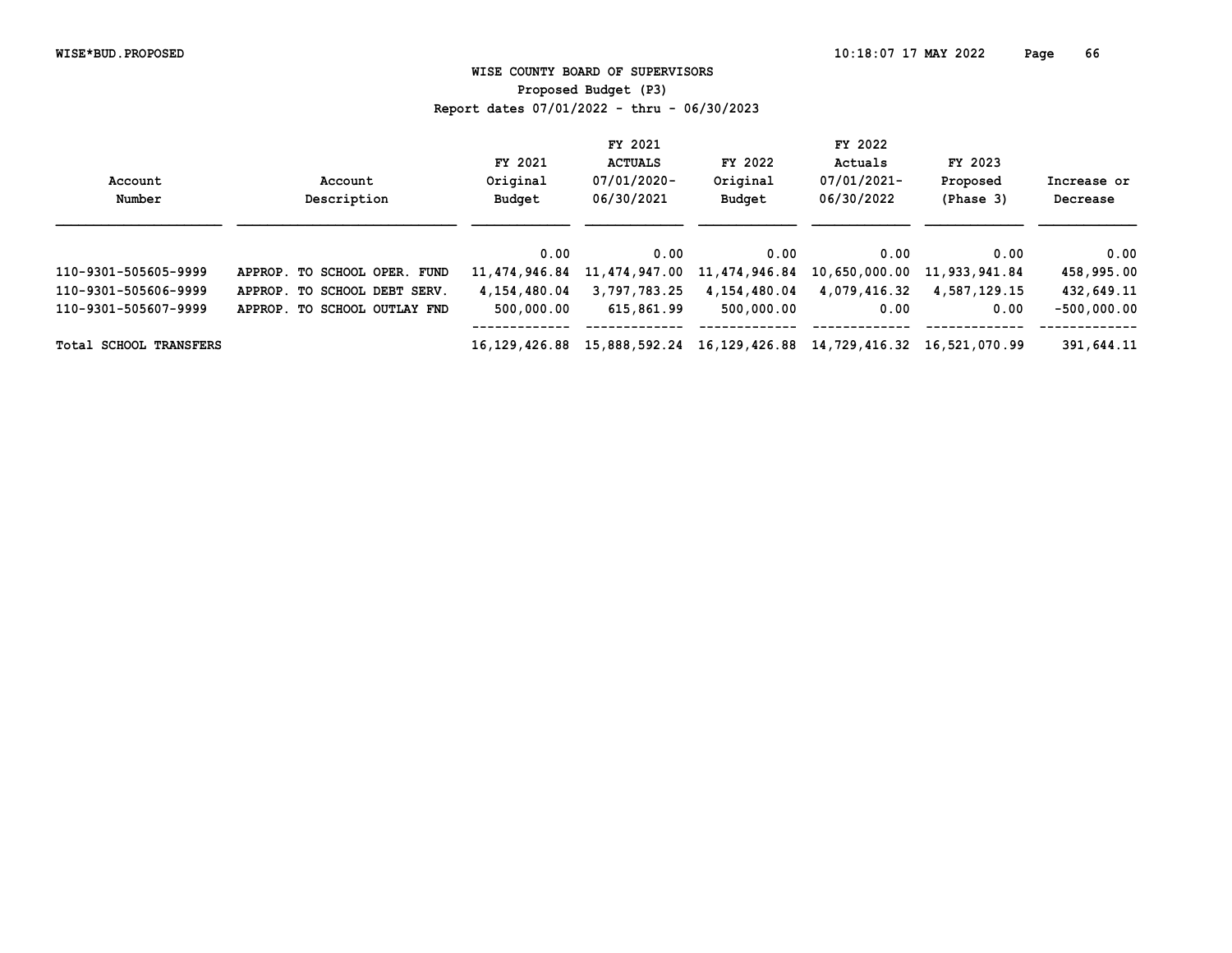**Proposed Budget (P3)**

| Account<br>Number      | Account<br>Description | FY 2021<br>Original<br>Budget | FY 2021<br><b>ACTUALS</b><br>07/01/2020-<br>06/30/2021 | FY 2022<br>Original<br>Budget | FY 2022<br>Actuals<br>07/01/2021-<br>06/30/2022 | FY 2023<br>Proposed<br>(Phase 3) | Increase or<br>Decrease |
|------------------------|------------------------|-------------------------------|--------------------------------------------------------|-------------------------------|-------------------------------------------------|----------------------------------|-------------------------|
| 110-9302-507010-9999   | CAPITAL OUTLAY         | 0.00<br>0.00                  | 0.00<br>2,180,892.00                                   | 0.00<br>0.00                  | 0.00<br>161, 272. 17                            | 0.00<br>0.00                     | 0.00<br>0.00            |
| Total CAPITAL OUTLAY P |                        | 0.00                          | 2,180,892.00                                           | 0.00                          | 161, 272, 17                                    | 0.00                             | 0.00                    |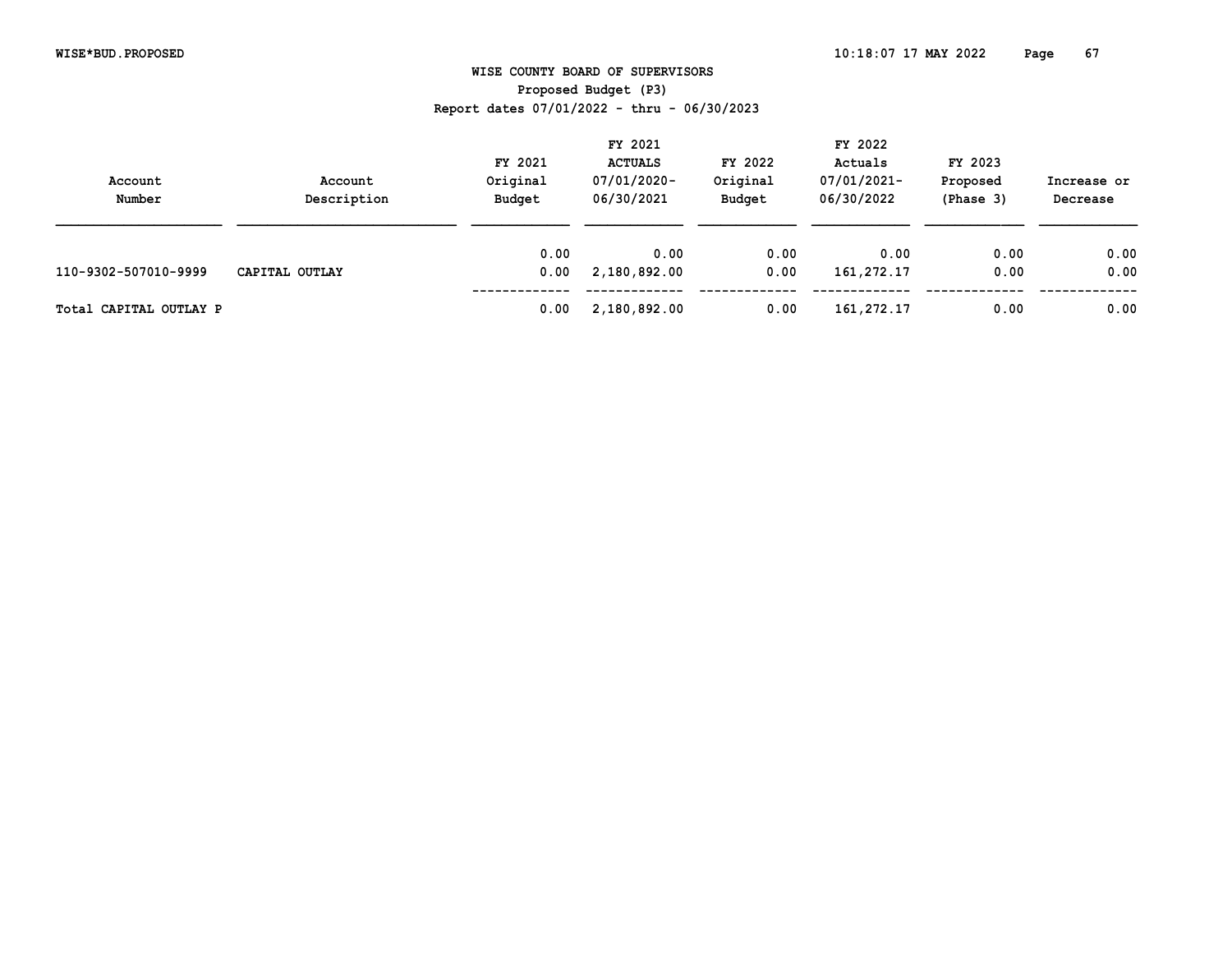**Proposed Budget (P3)**

|                        |                               |              | FY 2021        |                 | FY 2022      |                                                                            |             |
|------------------------|-------------------------------|--------------|----------------|-----------------|--------------|----------------------------------------------------------------------------|-------------|
|                        |                               | FY 2021      | <b>ACTUALS</b> | FY 2022         | Actuals      | FY 2023                                                                    |             |
| Account                | Account                       | Original     | 07/01/2020-    | Original        | 07/01/2021-  | Proposed                                                                   | Increase or |
| Number                 | Description                   | Budget       | 06/30/2021     | Budget          | 06/30/2022   | (Phase 3)                                                                  | Decrease    |
|                        |                               | 0.00         | 0.00           | 0.00            | 0.00         | 0.00                                                                       | 0.00        |
| 110-9316-501001-9999   | SALARIES & WAGES              | 0.00         | 0.00           | 0.00            | 0.00         | 0.00                                                                       | 0.00        |
| 110-9316-501010-9999   | ACCUMULATED LEAVE BUYOUT      | 15,000.00    | 36,536.29      | 15,000.00       | 0.00         | 15,000.00                                                                  | 0.00        |
| 110-9316-501011-9999   | <b>EMPLOYEE BONUS</b>         | 0.00         | 530,837.50     | 0.00            | 68,700.00    | 0.00                                                                       | 0.00        |
| 110-9316-502001-9999   | FICA EXPENSE                  | 0.00         | 43,329.77      | 0.00            | 5,236.95     | 0.00                                                                       | 0.00        |
| 110-9316-502005-9999   | HOSPITAL/MEDICAL PLANS        | 0.00         | $-525.43$      | 0.00            | 0.00         | 0.00                                                                       | 0.00        |
| 110-9316-502009-9999   | <b>SUTA EXPENSE</b>           | 0.00         | 0.55           | 0.00            | 0.00         | 0.00                                                                       | 0.00        |
| 110-9316-502020-9999   | HEALTH INSURANCE BUYOUT       | 4,000.00     | 0.00           | 0.00            | 0.00         | 0.00                                                                       | 0.00        |
| 110-9316-505308-9999   | GENERAL LIABILTY INSURANCE    | 17,000.00    | 17,883.00      | 18,000.00       | 17,579.00    | 18,000.00                                                                  | 0.00        |
| 110-9316-505901-9999   | TRANSFER TO OTHER FUNDS       | 2,000.00     | 0.00           | 2,000.00        | 0.00         | 2,000.00                                                                   | 0.00        |
| 110-9316-509009-9999   | EMPLOYEE ASSISTANCE PROGRAM   | 500.00       | 400.00         | 500.00          | 400.00       | 500.00                                                                     | 0.00        |
| 110-9316-509012-9999   | TRANSFER - L.F. ENTERPRISE FN | 3,020,396.25 | 2,951,479.87   | 3, 182, 727. 14 | 2,896,687.36 | 3,288,990.19                                                               | 106,263.05  |
| 110-9316-509014-9999   | TRANSFER - E-911 FUND         | 550,834.94   | 366, 453. 74   | 648,748.29      | 256,061.33   | 679,767.12                                                                 | 31,018.83   |
| 110-9316-509015-9999   | TRANSFER - SEWER ENTERPRIS FN | 564,928.00   | 599,553.86     | 543,928.00      | 428,652.00   | 544,848.00                                                                 | 920.00      |
| 110-9316-509016-9999   | OPT HEALTH CREDIT PROG-RETIR  | 3,200.00     | 3,043.75       | 3,200.00        | 2,635.74     | 3,200.00                                                                   | 0.00        |
| 110-9316-509999-9999   | UNBUDGETED EXPENSES           | 2,000.00     | 0.00           | 2,000.00        | 0.00         | 2,000.00                                                                   | 0.00        |
| Total NON-DEPARTMENTAL |                               |              |                |                 |              | 4, 179, 859.19 4, 548, 992.90 4, 416, 103.43 3, 675, 952.38 4, 554, 305.31 | 138,201.88  |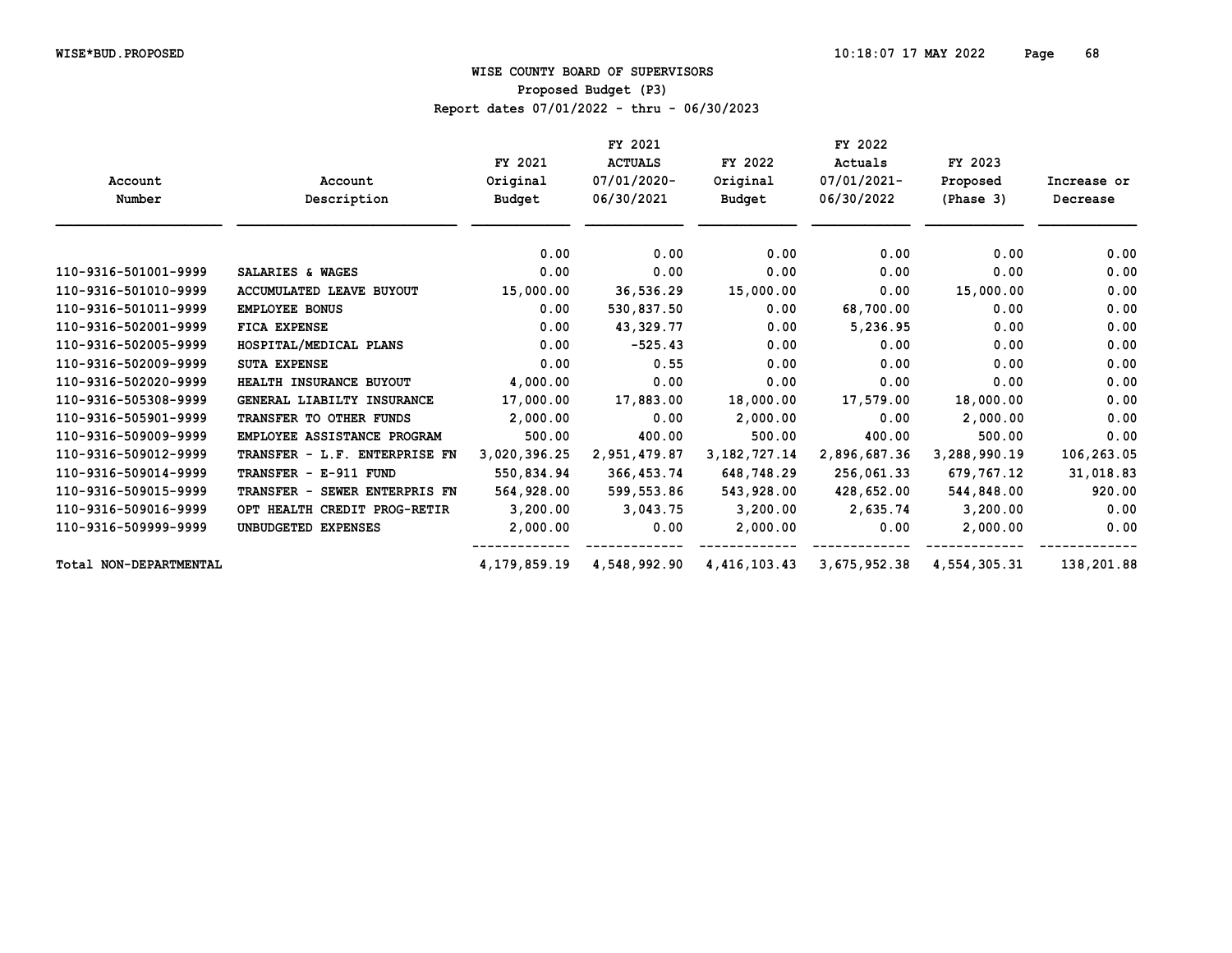**Proposed Budget (P3)**

|                      |                               |            | FY 2021        |          | FY 2022     |           |             |
|----------------------|-------------------------------|------------|----------------|----------|-------------|-----------|-------------|
|                      |                               | FY 2021    | <b>ACTUALS</b> | FY 2022  | Actuals     | FY 2023   |             |
| Account              | Account                       | Original   | 07/01/2020-    | Original | 07/01/2021- | Proposed  | Increase or |
| Number               | Description                   | Budget     | 06/30/2021     | Budget   | 06/30/2022  | (Phase 3) | Decrease    |
|                      |                               | 0.00       | 0.00           | 0.00     | 0.00        | 0.00      | 0.00        |
| 110-9999-505408-9999 | VEHICLE & POWERED EQUIP. SUPP | 0.00       | 142.22         | 0.00     | 0.00        | 0.00      | 0.00        |
| 110-9999-505645-9999 | <b>BLIGHTED PROPERTY</b>      | 0.00       | 59.84          | 0.00     | 0.00        | 0.00      | 0.00        |
| 110-9999-505802-9999 | <b>INTEREST EXPENSES</b>      | 0.00       | 1,486.46       | 0.00     | 167.15      | 0.00      | 0.00        |
| 110-9999-505807-9999 | <b>BANK CHARGES</b>           | 6,000.00   | 3,312.11       | 6,000.00 | 2,801.53    | 6,000.00  | 0.00        |
| 110-9999-505901-9999 | TRANSFER TO OTHER FUNDS       | 0.00       | 21,296.00      | 0.00     | 0.00        | 0.00      | 0.00        |
| 110-9999-509501-9999 | DEBT SERVICE                  | 667,656.48 | 0.00           | 0.00     | 0.00        | 0.00      | 0.00        |
| Total NON-DEPARTMENT |                               | 673,656.48 | 26,296.63      | 6,000.00 | 2,968.68    | 6,000.00  | 0.00        |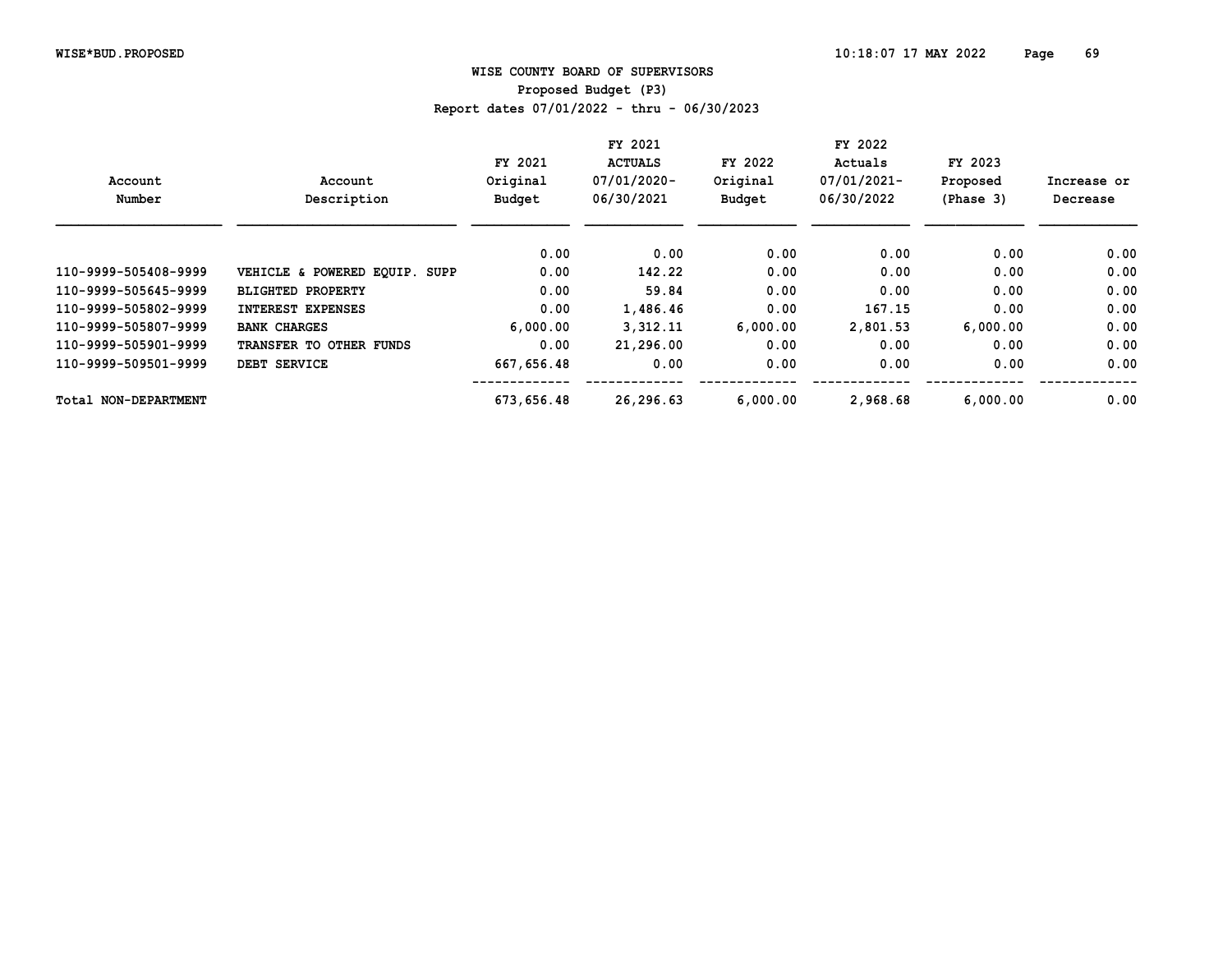| Account<br>Number         | Account<br>Description | FY 2021<br>Original<br>Budget | FY 2021<br><b>ACTUALS</b><br>07/01/2020-<br>06/30/2021 | FY 2022<br>Original<br>Budget                      | FY 2022<br>Actuals<br>07/01/2021-<br>06/30/2022 | FY 2023<br>Proposed<br>(Phase 3) | Increase or<br>Decrease       |
|---------------------------|------------------------|-------------------------------|--------------------------------------------------------|----------------------------------------------------|-------------------------------------------------|----------------------------------|-------------------------------|
|                           |                        | 0.00                          | 0.00                                                   | 0.00                                               | 0.00                                            | 0.00                             | 0.00                          |
| <b>Total GENERAL FUND</b> |                        | =============                 | :============                                          | 56, 148, 632, 47 57, 825, 493, 87 57, 174, 108, 90 | 52,619,907.99                                   | 59,628,142.45                    | 2,454,033.55<br>============= |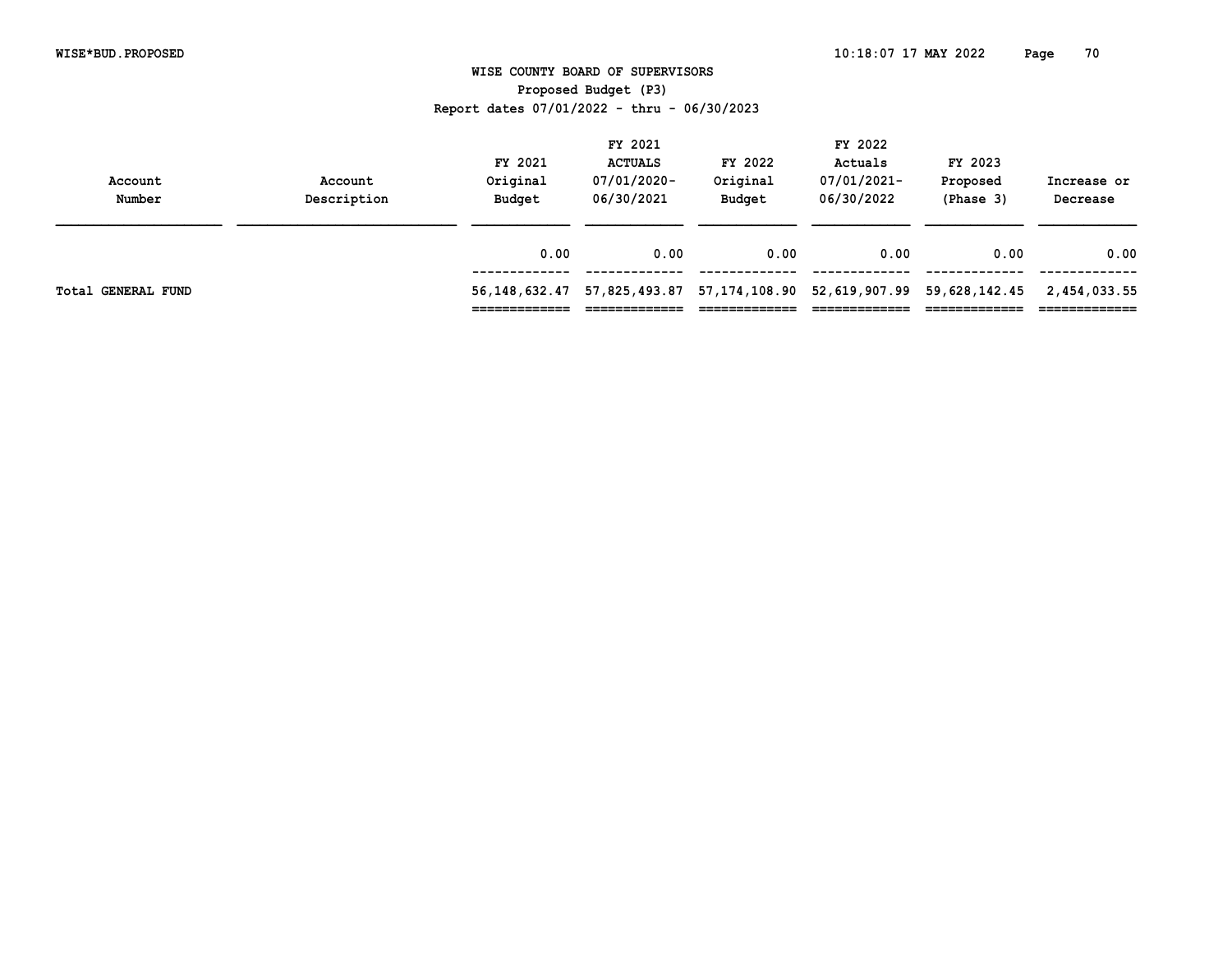**Proposed Budget (P3)**

|                        |                               |            | FY 2021        |            | FY 2022     |             |              |
|------------------------|-------------------------------|------------|----------------|------------|-------------|-------------|--------------|
|                        |                               | FY 2021    | <b>ACTUALS</b> | FY 2022    | Actuals     | FY 2023     |              |
| Account                | Account                       | Original   | 07/01/2020-    | Original   | 07/01/2021- | Proposed    | Increase or  |
| Number                 | Description                   | Budget     | 06/30/2021     | Budget     | 06/30/2022  | (Phase 3)   | Decrease     |
|                        |                               | 0.00       | 0.00           | 0.00       | 0.00        | 0.00        | 0.00         |
| 210-9400-501001-9999   | SALARIES & WAGES              | 233,772.00 | 231,656.21     | 284,289.00 | 229,333.34  | 337,679.00  | 53,390.00    |
| 210-9400-501002-9999   | SALARIES & WAGES-OVERTIME     | 8,240.00   | 7,163.57       | 8,240.00   | 10,653.60   | 8,240.00    | 0.00         |
| 210-9400-501003-9999   | SALARIES & WAGES-PART-TIME    | 45,240.00  | 32,510.28      | 47,502.00  | 36,043.50   | 80,753.00   | 33,251.00    |
| 210-9400-501005-9999   | SALARIES OFF-DUTY OVERTIME    | 0.00       | 2,135.00       | 0.00       | 1,015.00    | 0.00        | 0.00         |
| 210-9400-502001-9999   | <b>FICA</b>                   | 21,974.78  | 19,052.72      | 25,381.99  | 19,611.03   | 33,215.00   | 7,833.01     |
| 210-9400-502002-9999   | <b>RETIREMENT-VRS</b>         | 30,834.53  | 30,224.64      | 37, 497.67 | 29,002.49   | 44,574.00   | 7,076.33     |
| 210-9400-502005-9999   | HOSPITAL/MEDICAL PLANS        | 74,974.08  | 65,372.08      | 61,324.56  | 44,457.93   | 79,094.16   | 17,769.60    |
| 210-9400-502006-9999   | GROUP INSURANCE               | 3,132.56   | 3,086.39       | 3,809.46   | 2,962.12    | 4,525.00    | 715.54       |
| 210-9400-502007-9999   | DISABILITY INSURANCE          | 600.96     | 931.39         | 600.96     | 1,178.09    | 600.96      | 0.00         |
| 210-9400-502008-9999   | MED FLIGHT INSURANCE          | 0.00       | 0.00           | 0.00       | 0.00        | 480.00      | 480.00       |
| 210-9400-502009-9999   | UNEMPLOYMENT INSURANCE        | 184.00     | 429.43         | 466.40     | 663.72      | 509.00      | 42.60        |
| 210-9400-502011-9999   | WORKMEN'S COMPENSATION        | 195.30     | 208.96         | 232.25     | 178.70      | 292.91      | 60.66        |
| 210-9400-502013-9999   | <b>EDUCATION</b>              | 3,000.00   | 2,770.00       | 4,000.00   | 2,682.00    | 4,000.00    | 0.00         |
| 210-9400-503004-9999   | REPAIR & MAINTENANCE          | 1,500.00   | 0.00           | 1,500.00   | 0.00        | 1,500.00    | 0.00         |
| 210-9400-503005-9999   | MAINTENANCE SERVICE CONTRACTS | 162,504.00 | 57,776.00      | 234,504.00 | 65,266.66   | 234,504.00  | 0.00         |
| 210-9400-505203-9999   | TELECOMMUNICATIONS            | 81,000.00  | 83,761.64      | 81,000.00  | 26,838.77   | 81,000.00   | 0.00         |
| 210-9400-505401-9999   | OFFICE SUPPLIES               | 2,500.00   | 2,500.00       | 2,700.00   | 1,720.90    | 2,700.00    | 0.00         |
| 210-9400-507001-9999   | MACHINERY & EQUIPMENT         | 3,500.00   | 3,097.78       | 3,500.00   | 0.00        | 3,500.00    | 0.00         |
| 210-9400-507007-9999   | ADP EQUIPMENT & SOFTWARE      | 3,600.00   | 6,000.00       | 3,600.00   | 712.46      | 3,600.00    | 0.00         |
| 210-9400-507010-9999   | CAPITAL OUTLAY                | 85,000.00  | 22,952.64      | 63,600.00  | 800.00      | 0.00        | $-63,600.00$ |
| Total E-911 - COUNTY D |                               | 761,752.21 | 571,628.73     | 863,748.29 | 473,120.31  | 920, 767.03 | 57,018.74    |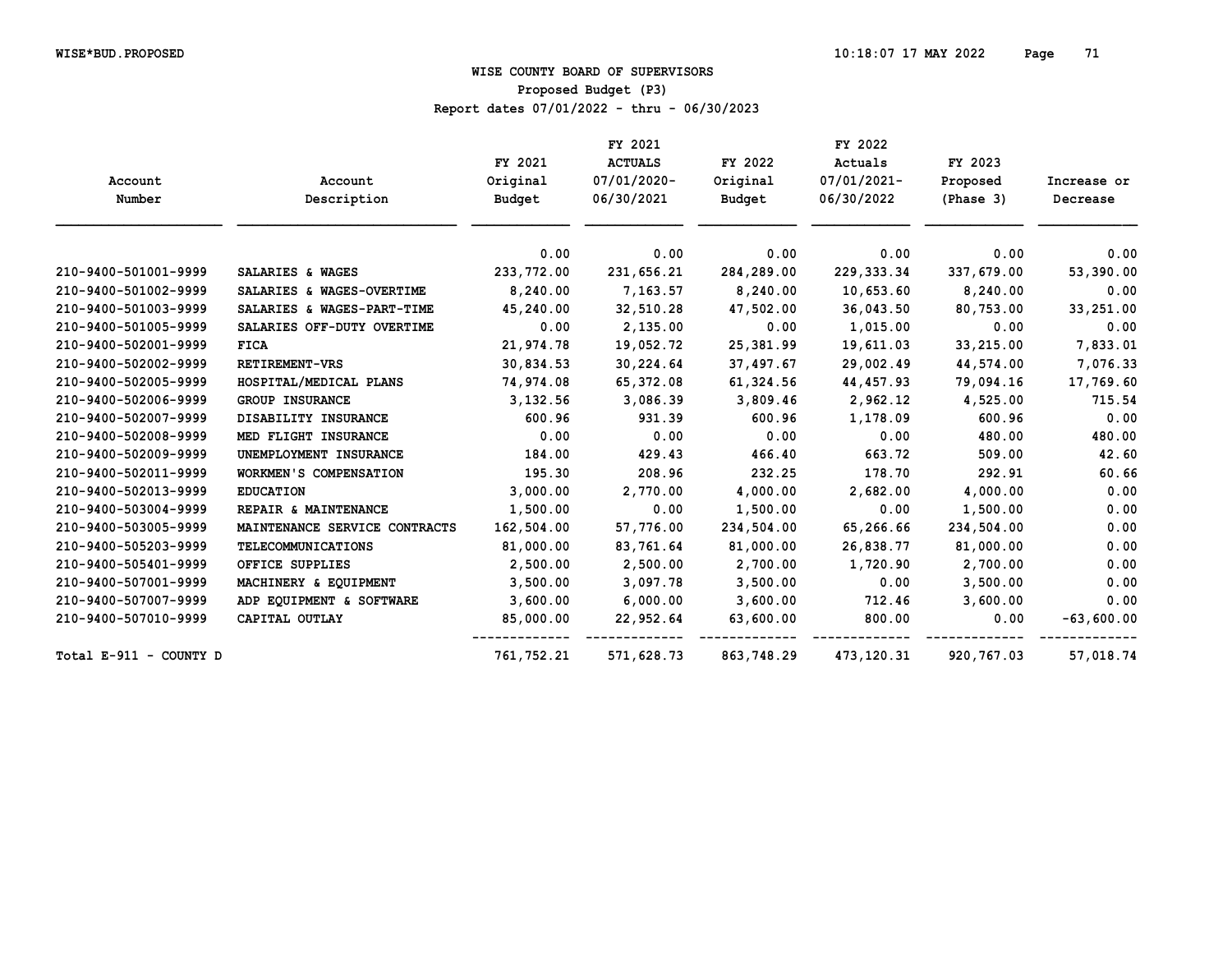| Account<br>Number      | Account<br>Description | FY 2021<br>Original<br>Budget | FY 2021<br><b>ACTUALS</b><br>$07/01/2020 -$<br>06/30/2021 | FY 2022<br>Original<br>Budget | FY 2022<br>Actuals<br>07/01/2021-<br>06/30/2022 | FY 2023<br>Proposed<br>(Phase 3) | Increase or<br>Decrease    |
|------------------------|------------------------|-------------------------------|-----------------------------------------------------------|-------------------------------|-------------------------------------------------|----------------------------------|----------------------------|
|                        |                        | 0.00                          | 0.00                                                      | 0.00                          | 0.00                                            | 0.00                             | 0.00                       |
| Total EMERGENCY NUMBER |                        | 761,752.21<br>=============   | 571,628.73<br>============                                | 863,748.29<br>_____________   | 473,120.31                                      | 920,767.03                       | 57,018.74<br>------------- |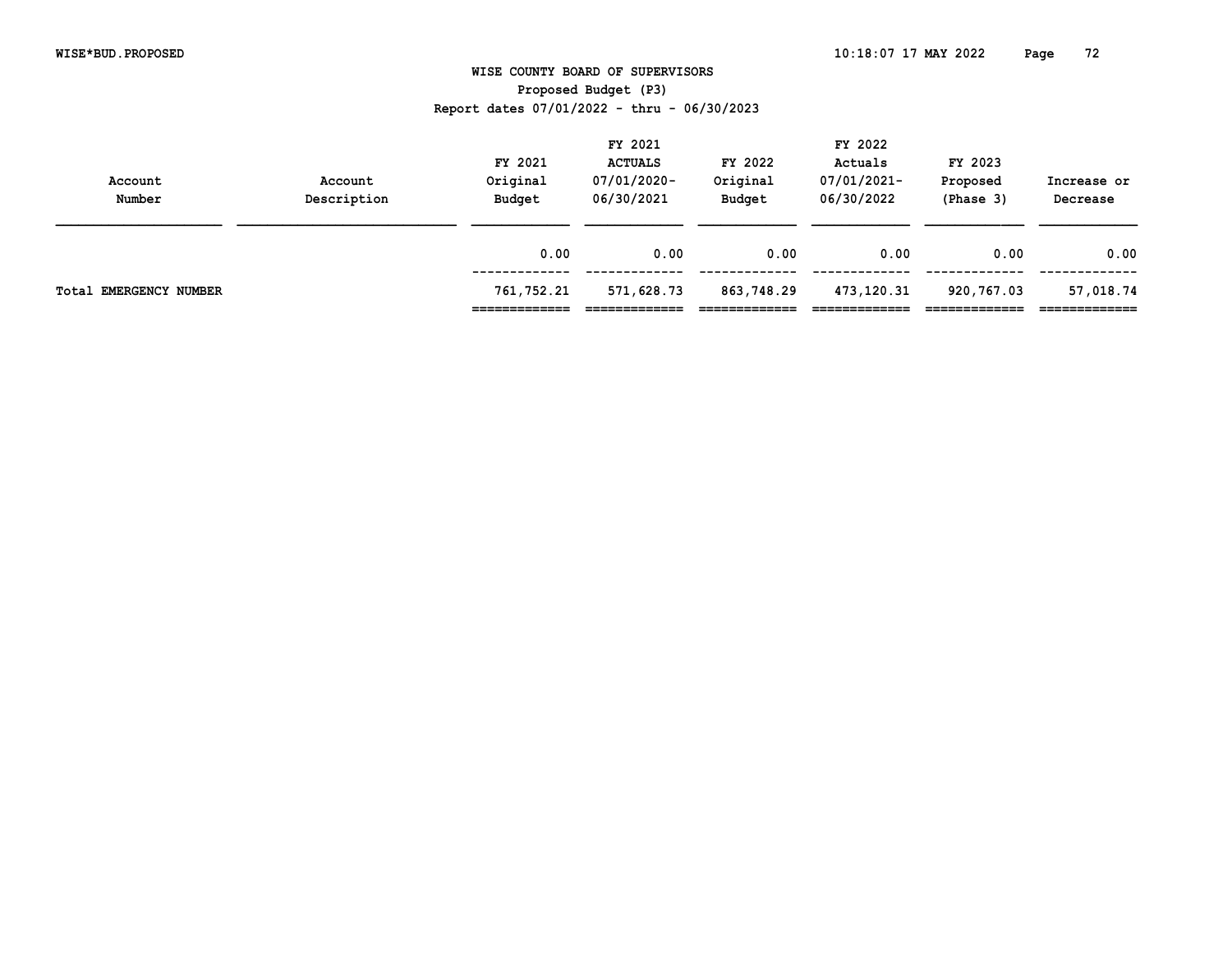**Proposed Budget (P3)**

|                      |                                  |           | FY 2021        |               | FY 2022     |           |             |
|----------------------|----------------------------------|-----------|----------------|---------------|-------------|-----------|-------------|
|                      |                                  | FY 2021   | <b>ACTUALS</b> | FY 2022       | Actuals     | FY 2023   |             |
| Account              | Account                          | Original  | 07/01/2020-    | Original      | 07/01/2021- | Proposed  | Increase or |
| Number               | Description                      | Budget    | 06/30/2021     | <b>Budget</b> | 06/30/2022  | (Phase 3) | Decrease    |
|                      |                                  | 0.00      | 0.00           | 0.00          | 0.00        | 0.00      | 0.00        |
| 220-2108-503004-9999 | REPAIR & MAINTENANCE             | 1,500.00  | 0.00           | 1,500.00      | 0.00        | 1,500.00  | 0.00        |
| 220-2108-505203-9999 | <b>TELECOMMUNICATIONS</b>        | 5,000.00  | 2,386.86       | 5,000.00      | 5, 143.52   | 5,000.00  | 0.00        |
| 220-2108-505401-9999 | OFFICE SUPPLIES                  | 500.00    | 155.07         | 500.00        | 0.00        | 500.00    | 0.00        |
| 220-2108-505411-9999 | <b>BOOKS &amp; SUBSCRIPTIONS</b> | 3,000.00  | 0.00           | 3,000.00      | 0.00        | 3,000.00  | 0.00        |
| Total LAW LIBRARY    |                                  | 10,000.00 | 2,541.93       | 10,000.00     | 5, 143.52   | 10,000.00 | 0.00        |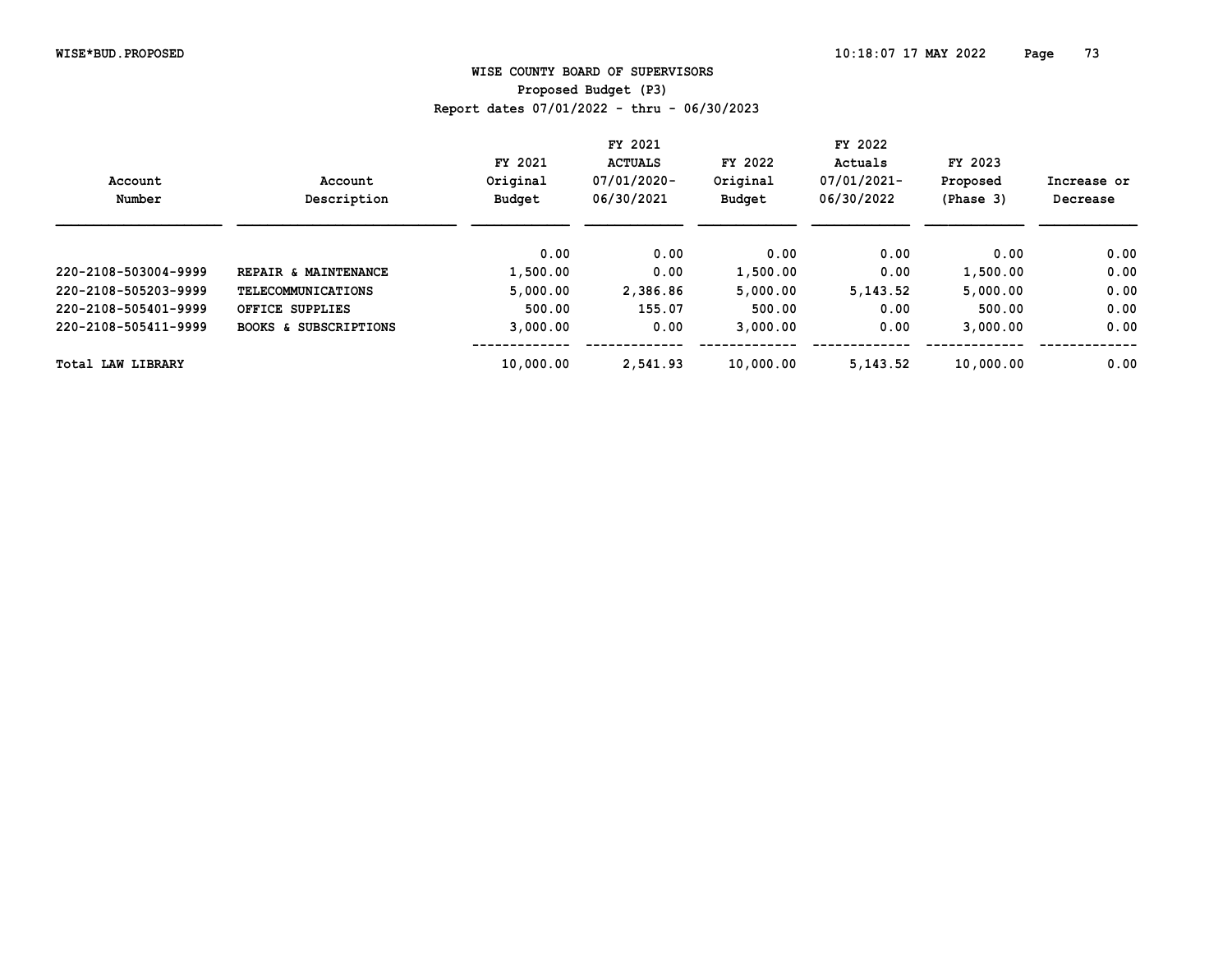| Account<br>Number      | Account<br>Description | FY 2021<br>Original<br>Budget | FY 2021<br><b>ACTUALS</b><br>$07/01/2020 -$<br>06/30/2021 | FY 2022<br>Original<br>Budget | FY 2022<br>Actuals<br>07/01/2021-<br>06/30/2022 | FY 2023<br>Proposed<br>(Phase 3) | Increase or<br>Decrease |
|------------------------|------------------------|-------------------------------|-----------------------------------------------------------|-------------------------------|-------------------------------------------------|----------------------------------|-------------------------|
|                        |                        | 0.00                          | 0.00                                                      | 0.00                          | 0.00                                            | 0.00                             | 0.00                    |
| Total LAW LIBRARY FUND |                        | 10,000.00<br>:============    | 2,541.93<br>=========                                     | 10,000.00                     | 5, 143.52                                       | 10,000.00                        | 0.00                    |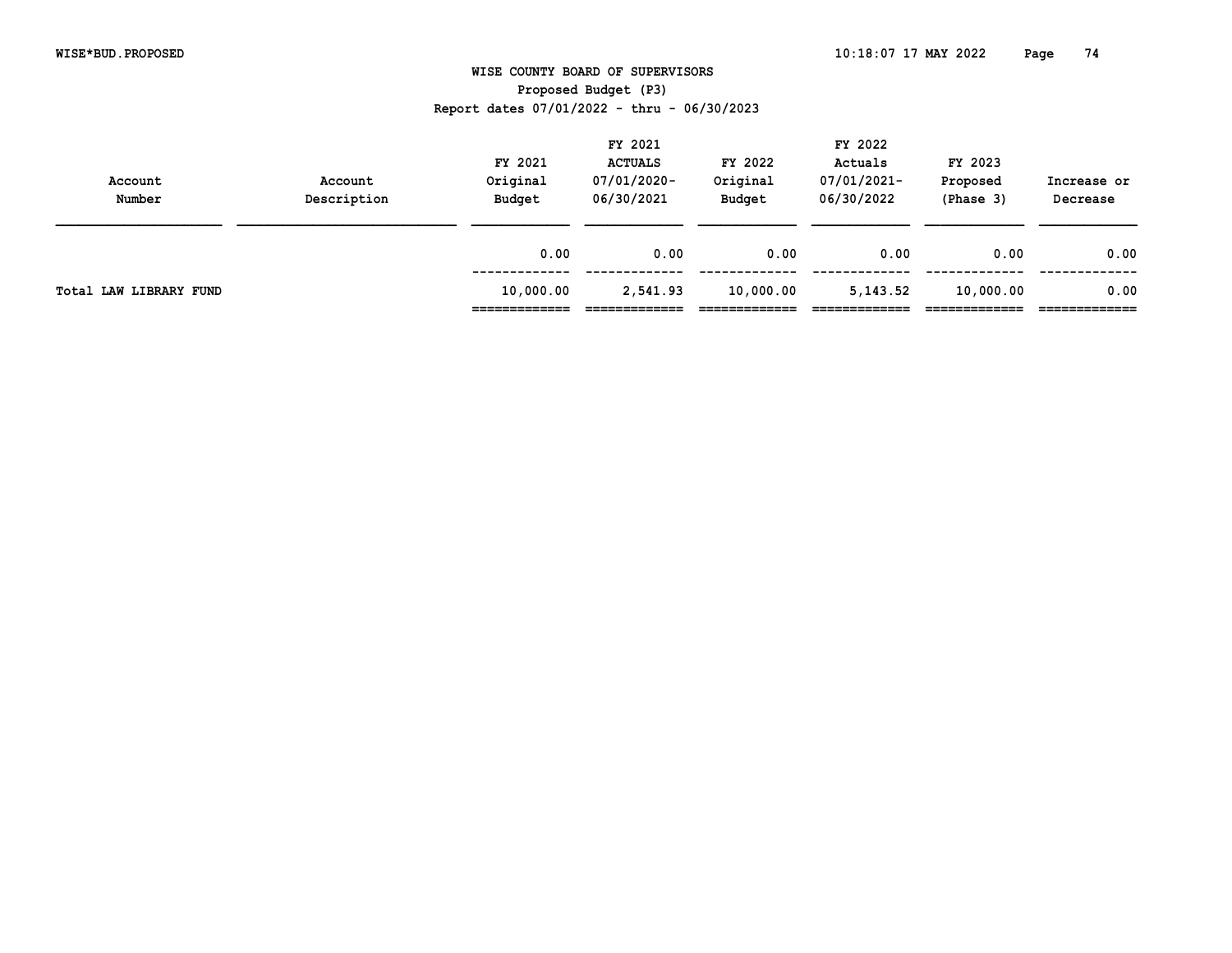**Proposed Budget (P3)**

|                         |                             |                     | FY 2021                          |                     | FY 2022                |                     |             |
|-------------------------|-----------------------------|---------------------|----------------------------------|---------------------|------------------------|---------------------|-------------|
| Account                 | Account                     | FY 2021<br>Original | <b>ACTUALS</b><br>$07/01/2020 -$ | FY 2022<br>Original | Actuals<br>07/01/2021- | FY 2023<br>Proposed | Increase or |
| Number                  | Description                 | Budget              | 06/30/2021                       | Budget              | 06/30/2022             | (Phase 3)           | Decrease    |
|                         |                             | 0.00                | 0.00                             | 0.00                | 0.00                   | 0.00                | 0.00        |
| 225-2104-503002-9999    | PROFESSIONAL SERVICES-OTHER | 10,000.00           | 633.64                           | 10,000.00           | 0.00                   | 10,000.00           | 0.00        |
| 225-2104-505401-9999    | OFFICE SUPPLIES             | 5,000.00            | 782.43                           | 5,000.00            | 1,687.08               | 5,000.00            | 0.00        |
| <b>Total DRUG COURT</b> |                             | 15,000.00           | 1,416.07                         | 15,000.00           | 1,687.08               | 15,000.00           | 0.00        |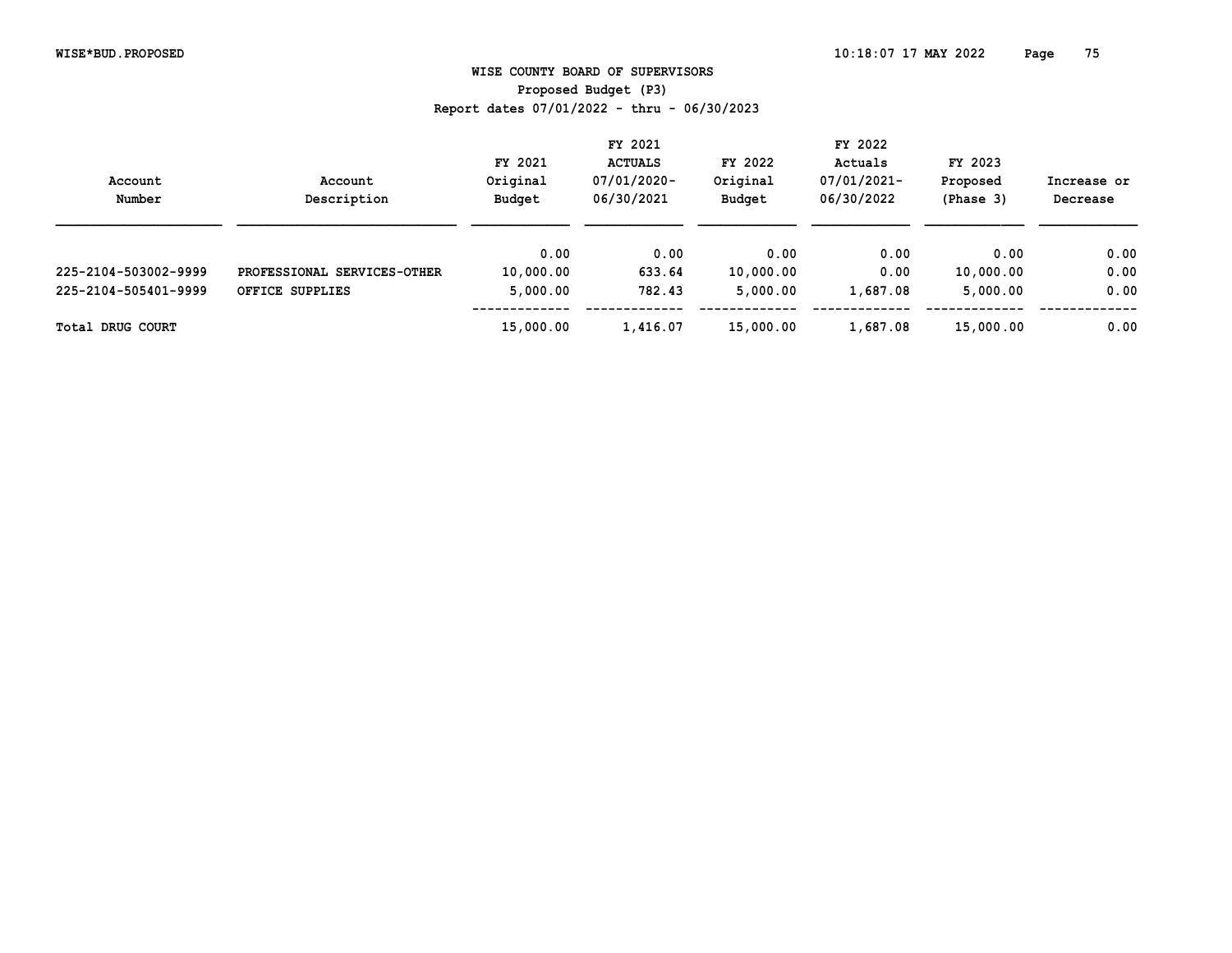| Account<br>Number     | Account<br>Description | FY 2021<br>Original<br>Budget | FY 2021<br><b>ACTUALS</b><br>07/01/2020-<br>06/30/2021 | FY 2022<br>Original<br>Budget | FY 2022<br>Actuals<br>07/01/2021-<br>06/30/2022 | FY 2023<br>Proposed<br>(Phase 3) | Increase or<br>Decrease |
|-----------------------|------------------------|-------------------------------|--------------------------------------------------------|-------------------------------|-------------------------------------------------|----------------------------------|-------------------------|
|                       |                        | 0.00                          | 0.00                                                   | 0.00                          | 0.00                                            | 0.00                             | 0.00                    |
| Total DRUG COURT FUND |                        | 15,000.00<br>.============    | 1,416.07                                               | 15,000.00                     | 1,687.08                                        | 15,000.00                        | 0.00                    |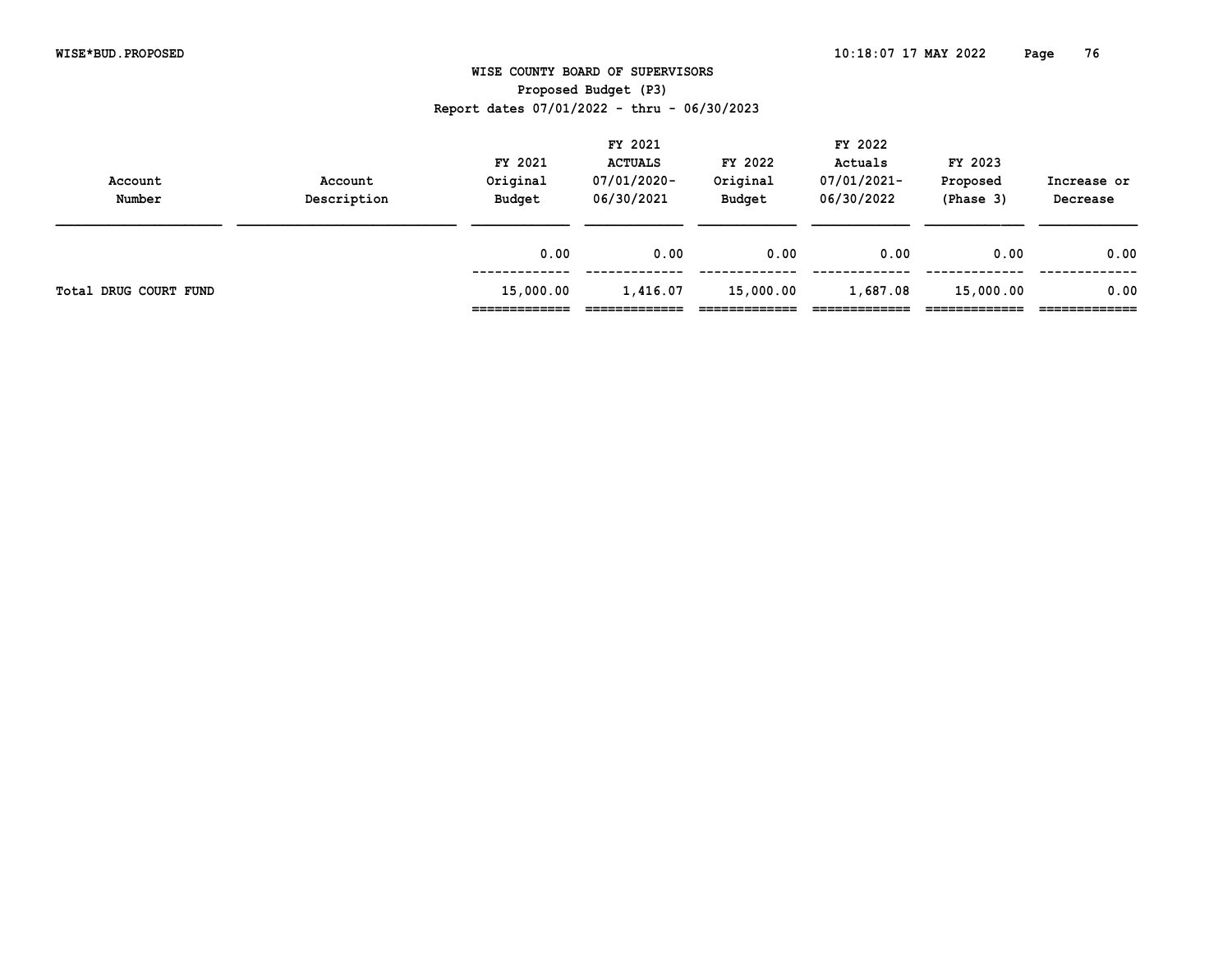**Proposed Budget (P3)**

| Account<br>Number    | Account<br>Description | FY 2021<br>Original<br>Budget | FY 2021<br><b>ACTUALS</b><br>07/01/2020-<br>06/30/2021 | FY 2022<br>Original<br>Budget | FY 2022<br>Actuals<br>07/01/2021-<br>06/30/2022 | FY 2023<br>Proposed<br>(Phase 3) | Increase or<br>Decrease |
|----------------------|------------------------|-------------------------------|--------------------------------------------------------|-------------------------------|-------------------------------------------------|----------------------------------|-------------------------|
| 229-9999-505806-9999 | DEPARTMENTAL EXPENSE   | 0.00<br>0.00                  | 0.00<br>34,689.98                                      | 0.00<br>0.00                  | 0.00<br>0.00                                    | 0.00<br>0.00                     | 0.00<br>0.00            |
| Total NON-DEPARTMENT |                        | 0.00                          | 34,689.98                                              | 0.00                          | 0.00                                            | 0.00                             | 0.00                    |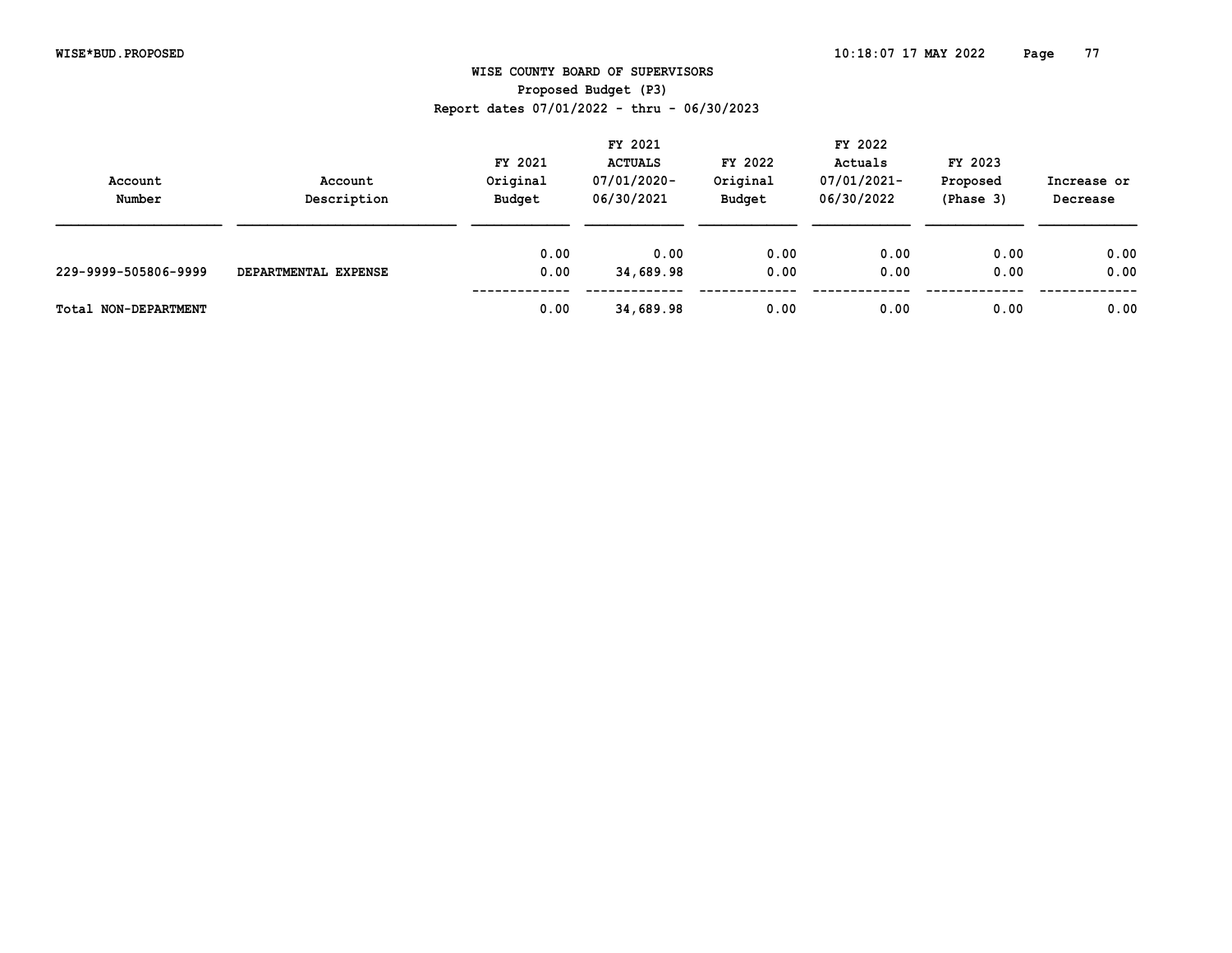| Account<br>Number      | Account<br>Description | FY 2021<br>Original<br>Budget | FY 2021<br><b>ACTUALS</b><br>07/01/2020-<br>06/30/2021 | FY 2022<br>Original<br>Budget | FY 2022<br>Actuals<br>07/01/2021-<br>06/30/2022 | FY 2023<br>Proposed<br>(Phase 3) | Increase or<br>Decrease |
|------------------------|------------------------|-------------------------------|--------------------------------------------------------|-------------------------------|-------------------------------------------------|----------------------------------|-------------------------|
|                        |                        | 0.00                          | 0.00                                                   | 0.00                          | 0.00                                            | 0.00                             | 0.00                    |
| Total E-SUMMONS FEE SP |                        | 0.00<br>=============         | 34,689.98                                              | 0.00                          | 0.00                                            | 0.00                             | 0.00                    |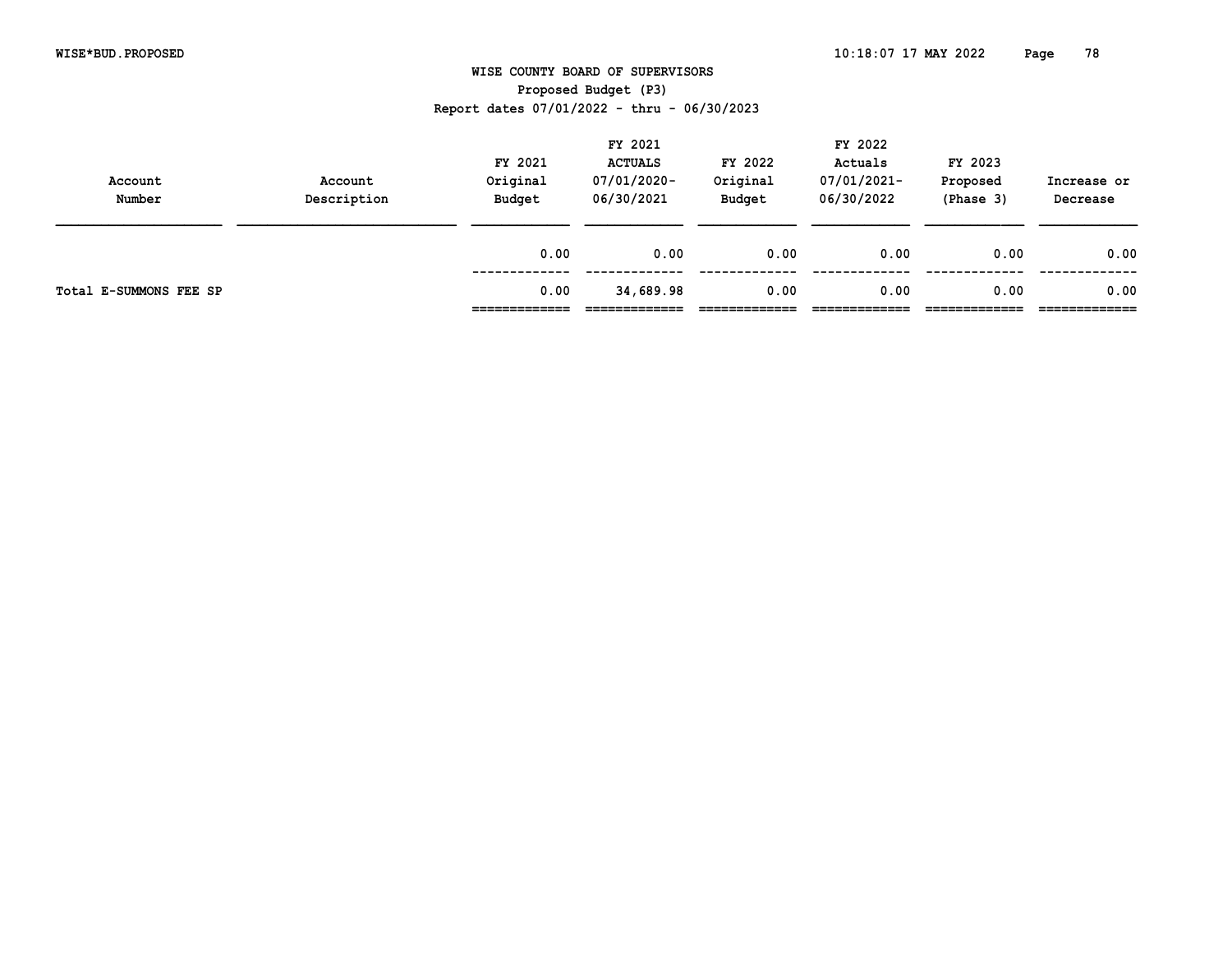**Proposed Budget (P3)**

|                      |                              |            | FY 2021        |            | FY 2022     |              |              |
|----------------------|------------------------------|------------|----------------|------------|-------------|--------------|--------------|
|                      |                              | FY 2021    | <b>ACTUALS</b> | FY 2022    | Actuals     | FY 2023      |              |
| Account              | Account                      | Original   | 07/01/2020-    | Original   | 07/01/2021- | Proposed     | Increase or  |
| Number               | Description                  | Budget     | 06/30/2021     | Budget     | 06/30/2022  | (Phase 3)    | Decrease     |
|                      |                              | 0.00       | 0.00           | 0.00       | 0.00        | 0.00         | 0.00         |
| 230-9999-505902-9999 | DISTRIBUTIONS TO TOWNS       | 140,000.00 | 110,919.01     | 100,000.00 | 111,311.90  | 100,000.00   | 0.00         |
| 230-9999-505903-9999 | ROAD PROJECTS - TOWNS        | 150,000.00 | 150,000.00     | 150,000.00 | 0.00        | 150,000.00   | 0.00         |
| 230-9999-505904-9999 | ROAD PROJECTS - GRAVEL       | 165,000.00 | 72,953.70      | 100,000.00 | 30,940.04   | 120,000.00   | 20,000.00    |
| 230-9999-505906-9999 | TRANSFER - WISE CO. PSA      | 105,000.00 | 79,981.62      | 93,000.00  | 83,483.93   | 93,750.00    | 750.00       |
| 230-9999-505907-9999 | TRANSFER - VCEDA             | 140,000.00 | 110,919.00     | 125,000.00 | 111,311.90  | 100,000.00   | $-25,000.00$ |
| 230-9999-505912-9999 | TRANSFER REV SHARING PROGRAM | 0.00       | 0.00           | 0.00       | 0.00        | 436,250.00   | 436,250.00   |
| 230-9999-505915-9999 | TRANSFER VDOT-LOCAL          | 0.00       | 200,000.00     | 88,750.00  | 0.00        | 88,750.00    | 0.00         |
| Total NON-DEPARTMENT |                              | 700,000.00 | 724,773.33     | 656,750.00 | 337,047.77  | 1,088,750.00 | 432,000.00   |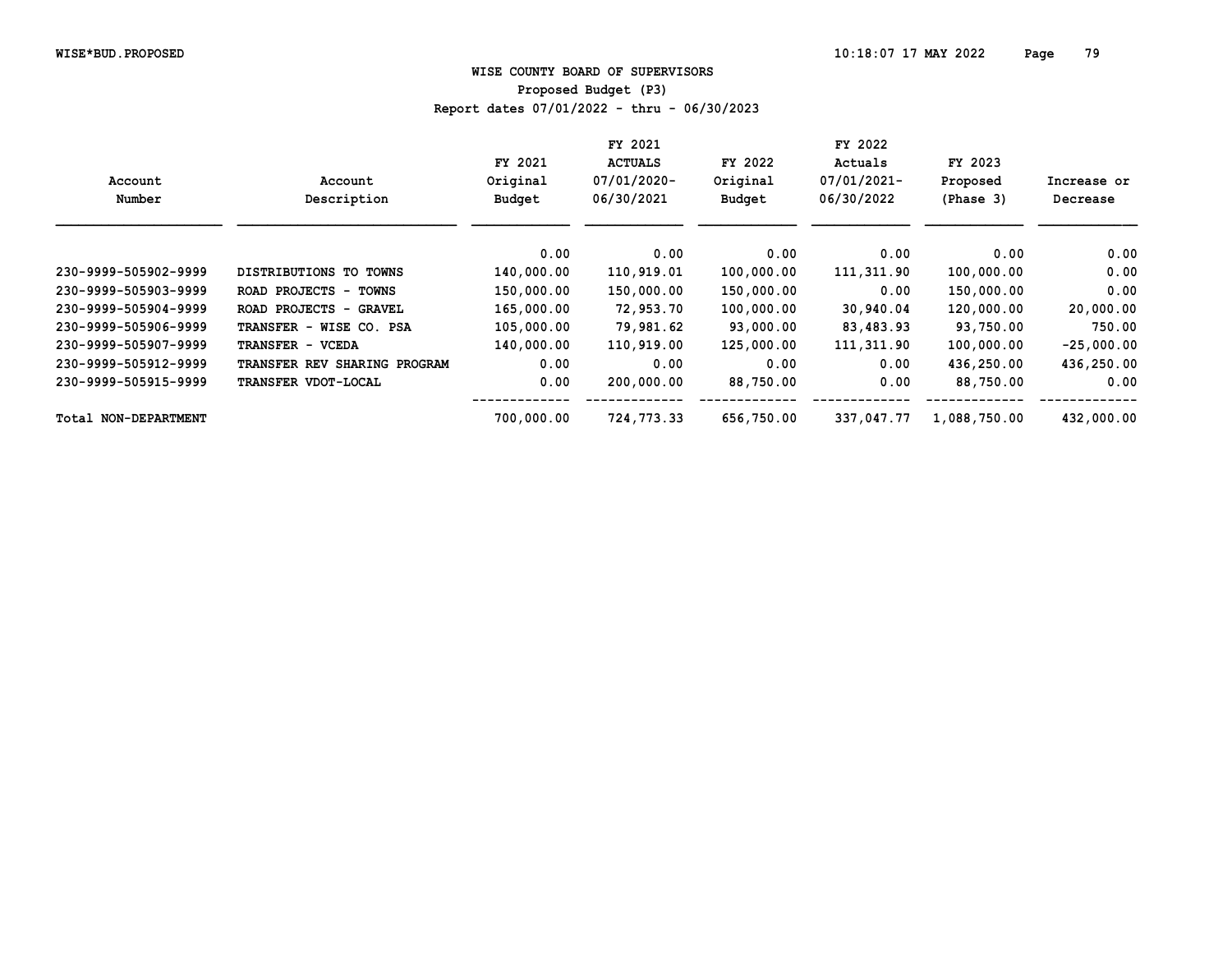| Account<br>Number      | Account<br>Description | FY 2021<br>Original<br>Budget | FY 2021<br><b>ACTUALS</b><br>07/01/2020-<br>06/30/2021 | FY 2022<br>Original<br><b>Budget</b> | FY 2022<br>Actuals<br>07/01/2021-<br>06/30/2022 | FY 2023<br>Proposed<br>(Phase 3) | Increase or<br>Decrease     |
|------------------------|------------------------|-------------------------------|--------------------------------------------------------|--------------------------------------|-------------------------------------------------|----------------------------------|-----------------------------|
|                        |                        | 0.00                          | 0.00                                                   | 0.00                                 | 0.00                                            | 0.00                             | 0.00                        |
| Total COAL ROAD IMP FU |                        | 700,000.00<br>=============   | 724,773.33<br>============                             | 656,750.00                           | 337,047.77                                      | 1,088,750.00                     | 432,000.00<br>_____________ |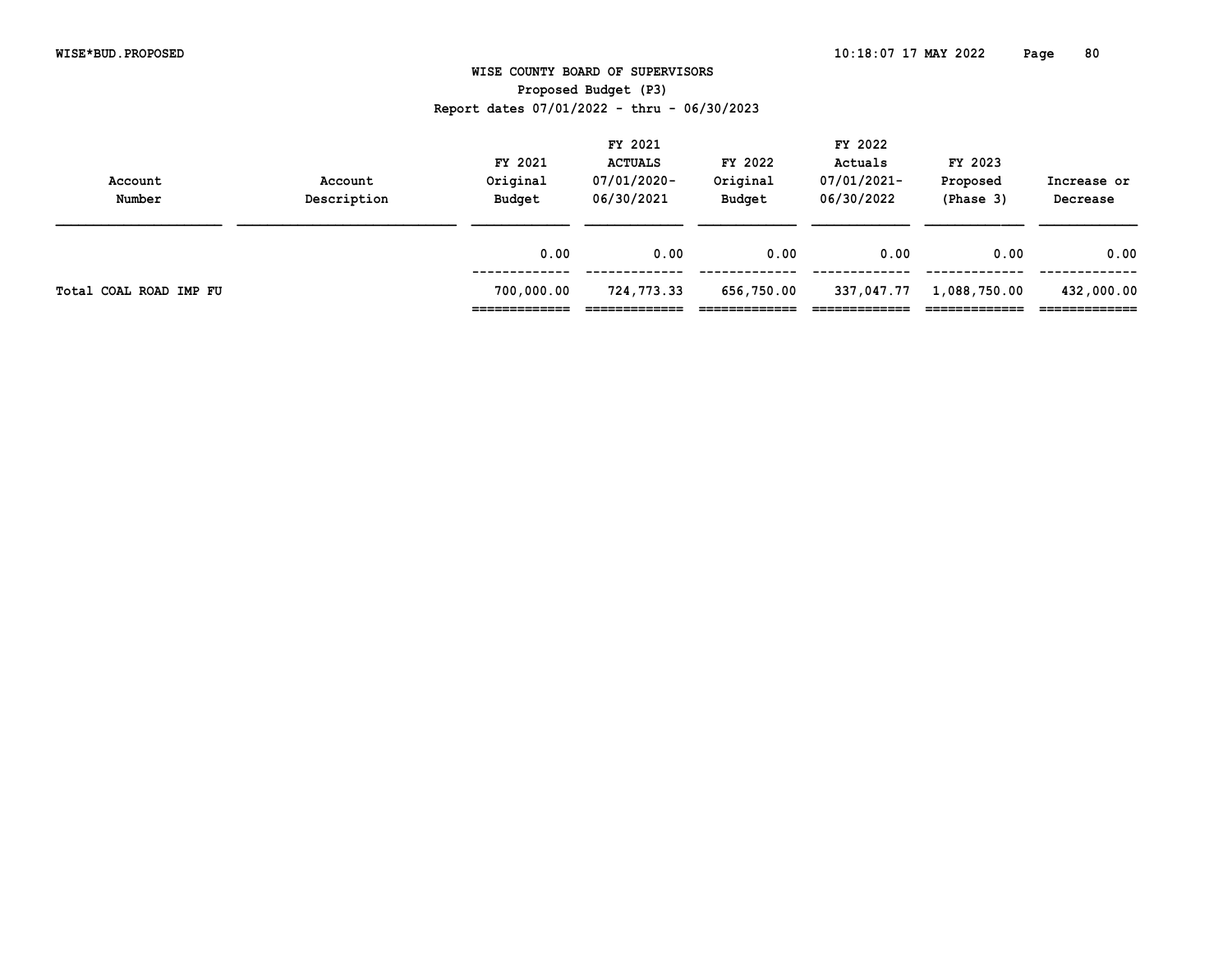**Proposed Budget (P3)**

| Account<br>Number    | Account<br>Description   | FY 2021<br>Original<br>Budget | FY 2021<br><b>ACTUALS</b><br>07/01/2020-<br>06/30/2021 | FY 2022<br>Original<br>Budget | FY 2022<br>Actuals<br>07/01/2021-<br>06/30/2022 | FY 2023<br>Proposed<br>(Phase 3) | Increase or<br>Decrease |
|----------------------|--------------------------|-------------------------------|--------------------------------------------------------|-------------------------------|-------------------------------------------------|----------------------------------|-------------------------|
|                      |                          | 0.00                          | 0.00                                                   | 0.00                          | 0.00                                            | 0.00                             | 0.00                    |
| 240-9999-507007-9999 | ADP EQUIPMENT & SOFTWARE | 15,000.00                     | 0.00                                                   | 15,000.00                     | 0.00                                            | 15,000.00                        | 0.00                    |
| Total NON-DEPARTMENT |                          | 15,000.00                     | 0.00                                                   | 15,000.00                     | 0.00                                            | 15,000.00                        | 0.00                    |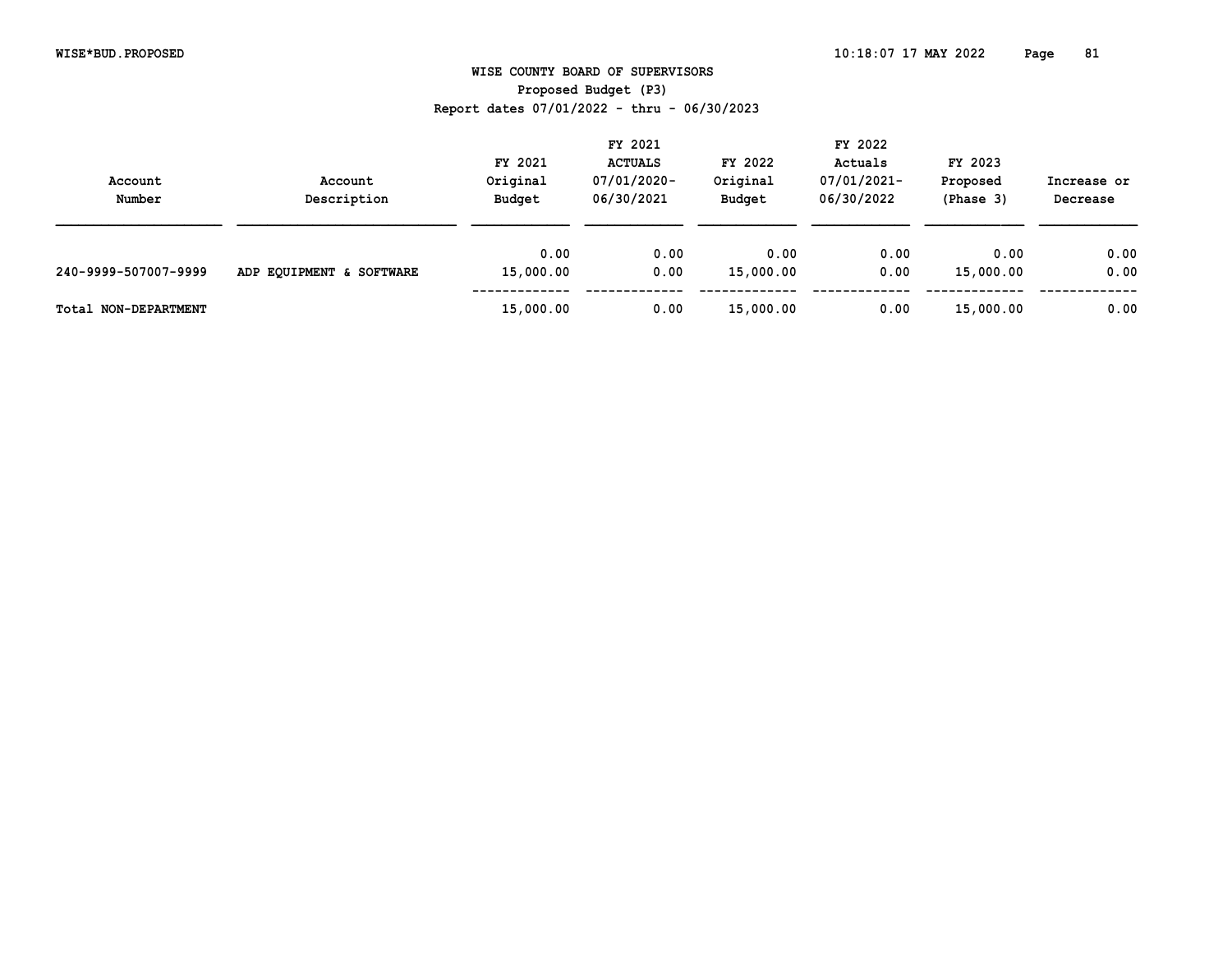| Account<br>Number      | Account<br>Description | FY 2021<br>Original<br>Budget | FY 2021<br><b>ACTUALS</b><br>$07/01/2020 -$<br>06/30/2021 | FY 2022<br>Original<br>Budget | FY 2022<br>Actuals<br>07/01/2021-<br>06/30/2022 | FY 2023<br>Proposed<br>(Phase 3) | Increase or<br>Decrease |
|------------------------|------------------------|-------------------------------|-----------------------------------------------------------|-------------------------------|-------------------------------------------------|----------------------------------|-------------------------|
|                        |                        | 0.00                          | 0.00                                                      | 0.00                          | 0.00                                            | 0.00                             | 0.00                    |
| Total INFO TECH IMPROV |                        | 15,000.00<br>=============    | 0.00<br>---------                                         | 15,000.00                     | 0.00                                            | 15,000.00                        | 0.00                    |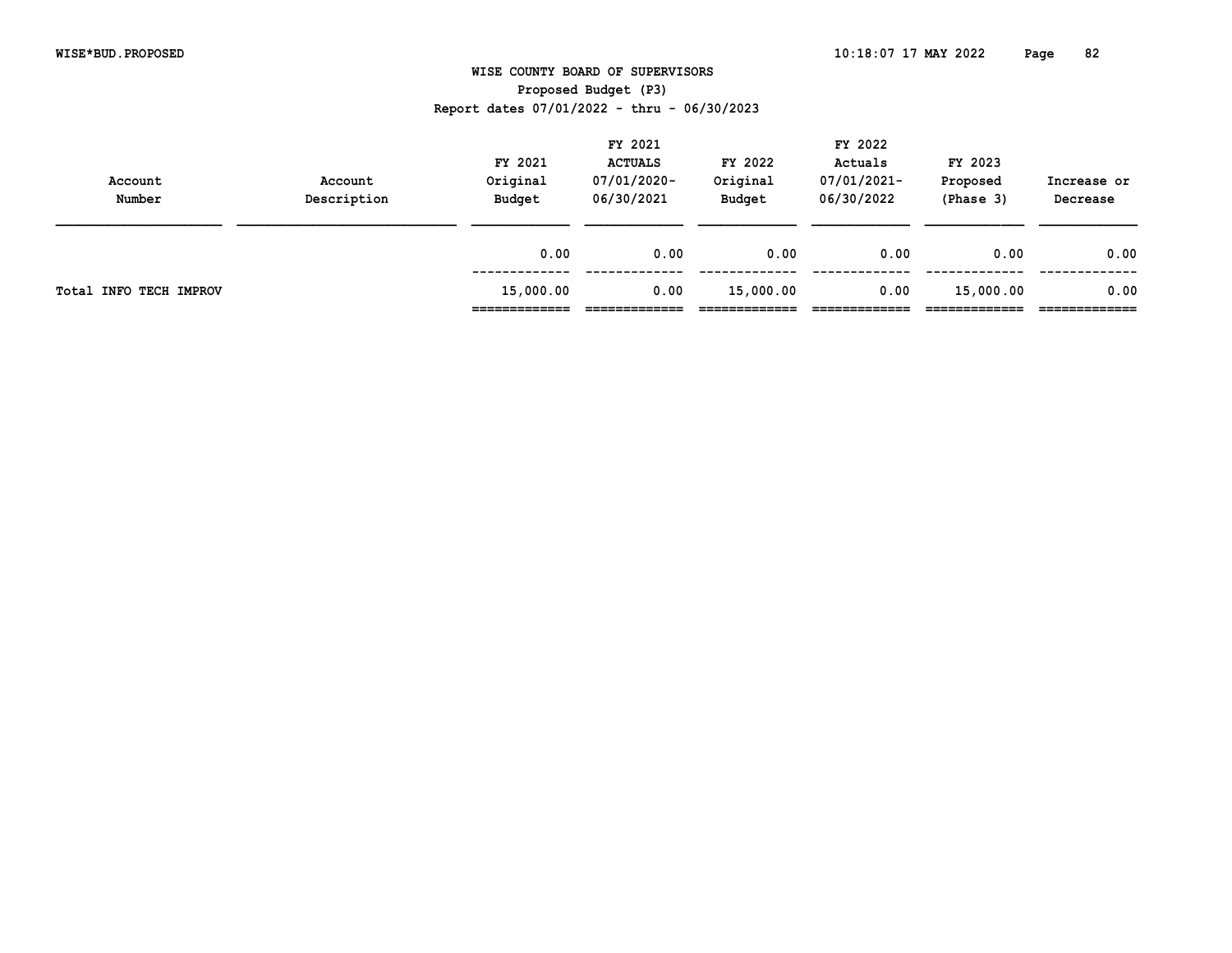**Proposed Budget (P3)**

|                        |                       |          | FY 2021        |          | FY 2022     |           |             |
|------------------------|-----------------------|----------|----------------|----------|-------------|-----------|-------------|
|                        |                       | FY 2021  | <b>ACTUALS</b> | FY 2022  | Actuals     | FY 2023   |             |
| Account                | Account               | Original | 07/01/2020-    | Original | 07/01/2021- | Proposed  | Increase or |
| Number                 | Description           | Budget   | 06/30/2021     | Budget   | 06/30/2022  | (Phase 3) | Decrease    |
|                        |                       | 0.00     | 0.00           | 0.00     | 0.00        | 0.00      | 0.00        |
| 250-3602-505409-9999   | POLICE SUPPLIES       | 489.48   | 235.02         | 489.48   | 0.00        | 489.48    | 0.00        |
| 250-3602-505806-9999   | DEPARTMENTAL EXPENSES | 0.00     | 0.00           | 0.00     | 300.00      | 0.00      | 0.00        |
| Total PROJECT LIFESAVE |                       | 489.48   | 235.02         | 489.48   | 300.00      | 489.48    | 0.00        |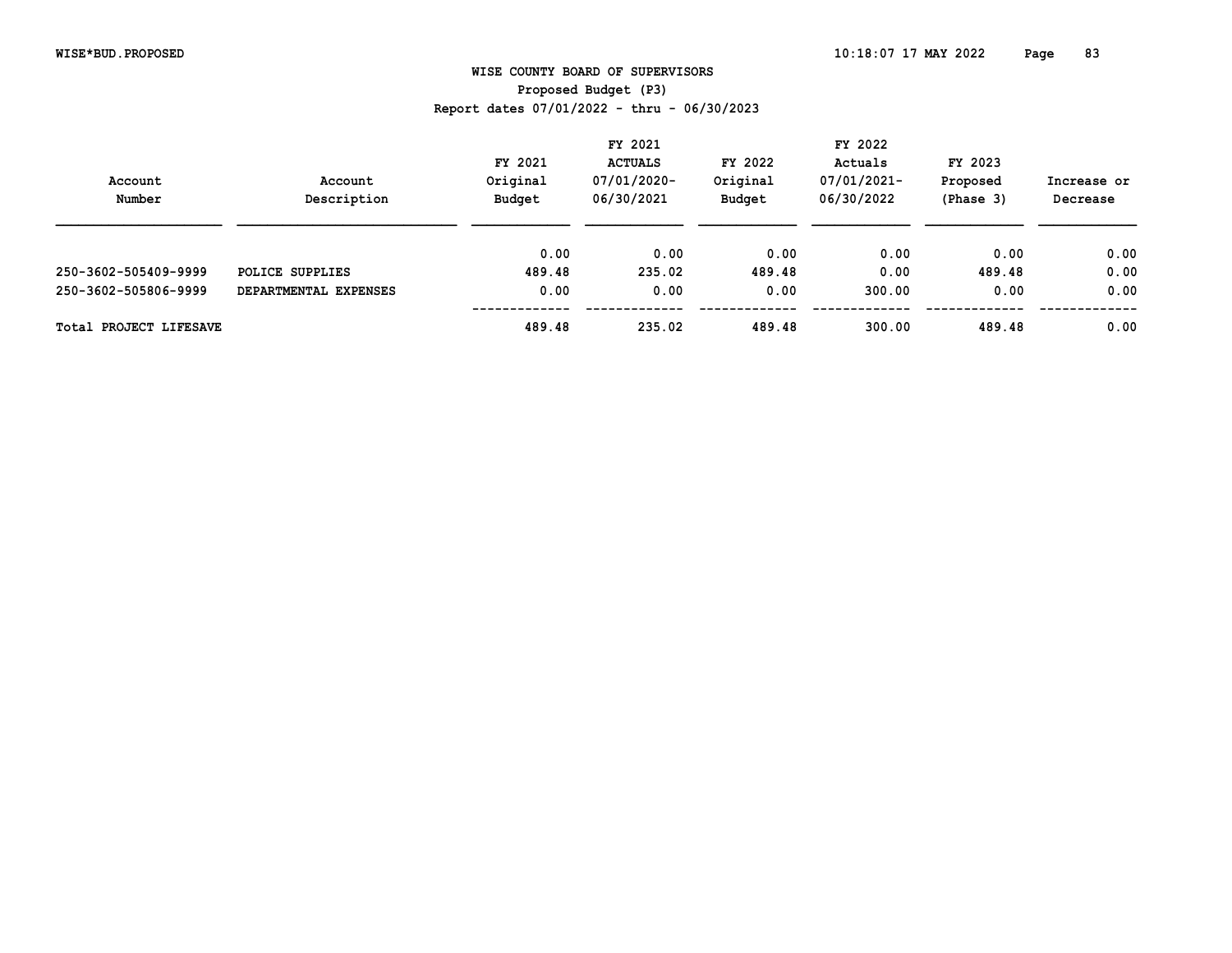**Proposed Budget (P3)**

| Account<br>Number      | Account<br>Description | FY 2021<br>Original<br>Budget | FY 2021<br><b>ACTUALS</b><br>07/01/2020-<br>06/30/2021 | FY 2022<br>Original<br>Budget | FY 2022<br>Actuals<br>07/01/2021-<br>06/30/2022 | FY 2023<br>Proposed<br>(Phase 3) | Increase or<br>Decrease |
|------------------------|------------------------|-------------------------------|--------------------------------------------------------|-------------------------------|-------------------------------------------------|----------------------------------|-------------------------|
|                        |                        | 0.00                          | 0.00                                                   | 0.00                          | 0.00                                            | 0.00                             | 0.00                    |
| 250-3604-505806-9999   | DEPARTMENTAL EXPENSES  | 271.83                        | 0.00                                                   | 271.83                        | 0.00                                            | 271.83                           | 0.00                    |
| Total CRIME PREVENTION |                        | 271.83                        | 0.00                                                   | 271.83                        | 0.00                                            | 271.83                           | 0.00                    |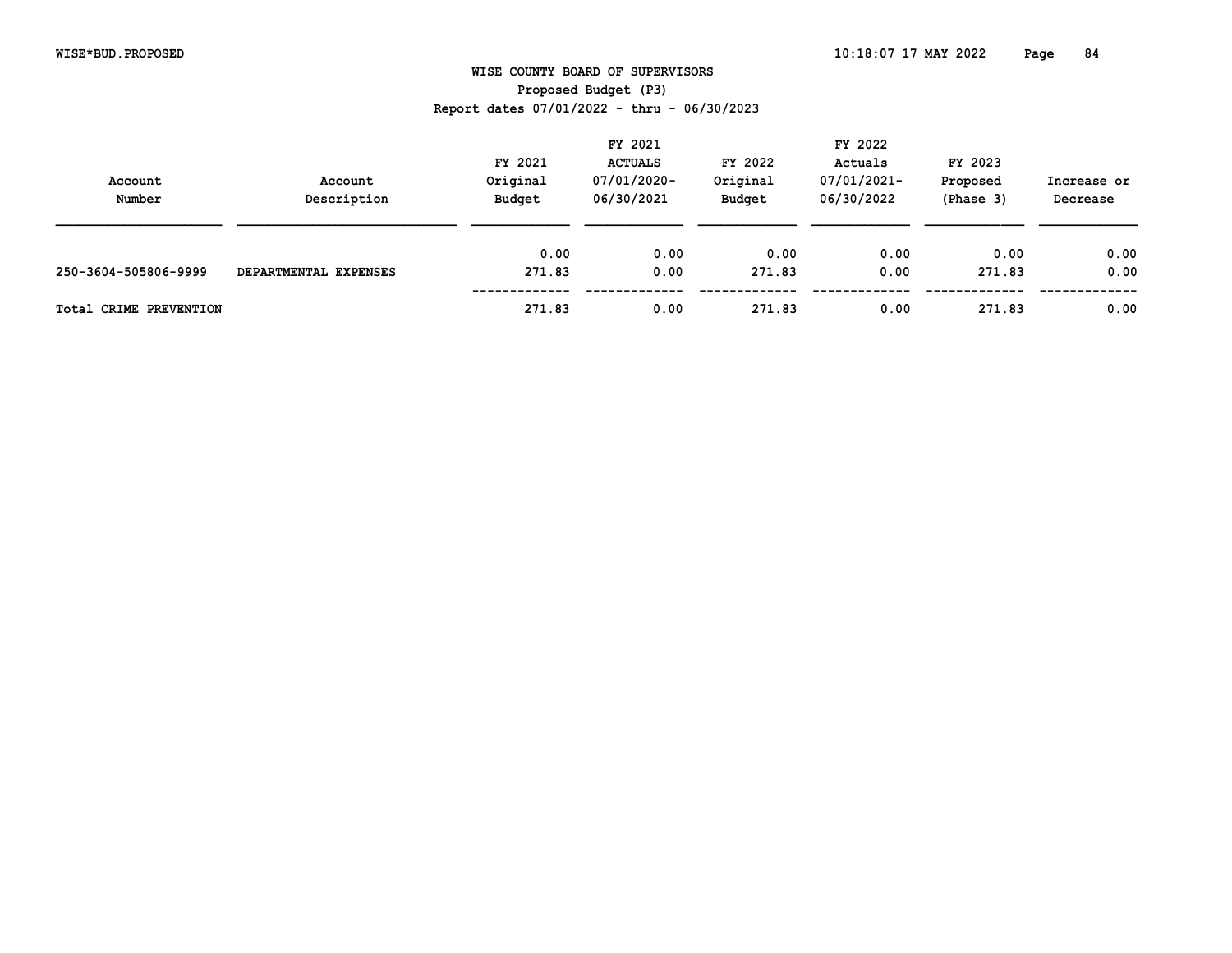| Account<br>Number      | Account<br>Description | FY 2021<br>Original<br>Budget | FY 2021<br><b>ACTUALS</b><br>07/01/2020-<br>06/30/2021 | FY 2022<br>Original<br>Budget | FY 2022<br>Actuals<br>07/01/2021-<br>06/30/2022 | FY 2023<br>Proposed<br>(Phase 3) | Increase or<br>Decrease |
|------------------------|------------------------|-------------------------------|--------------------------------------------------------|-------------------------------|-------------------------------------------------|----------------------------------|-------------------------|
| 250-3605-505806-9999   | DEPARTMENTAL EXPENSES  | 0.00<br>16,561.00             | 0.00<br>0.00                                           | 0.00<br>16,561.00             | 0.00<br>0.00                                    | 0.00<br>16,561.00                | 0.00<br>0.00            |
| Total LOCAL LAW ENFORC |                        | 16,561.00                     | 0.00                                                   | 16,561.00                     | 0.00                                            | 16,561.00                        | 0.00                    |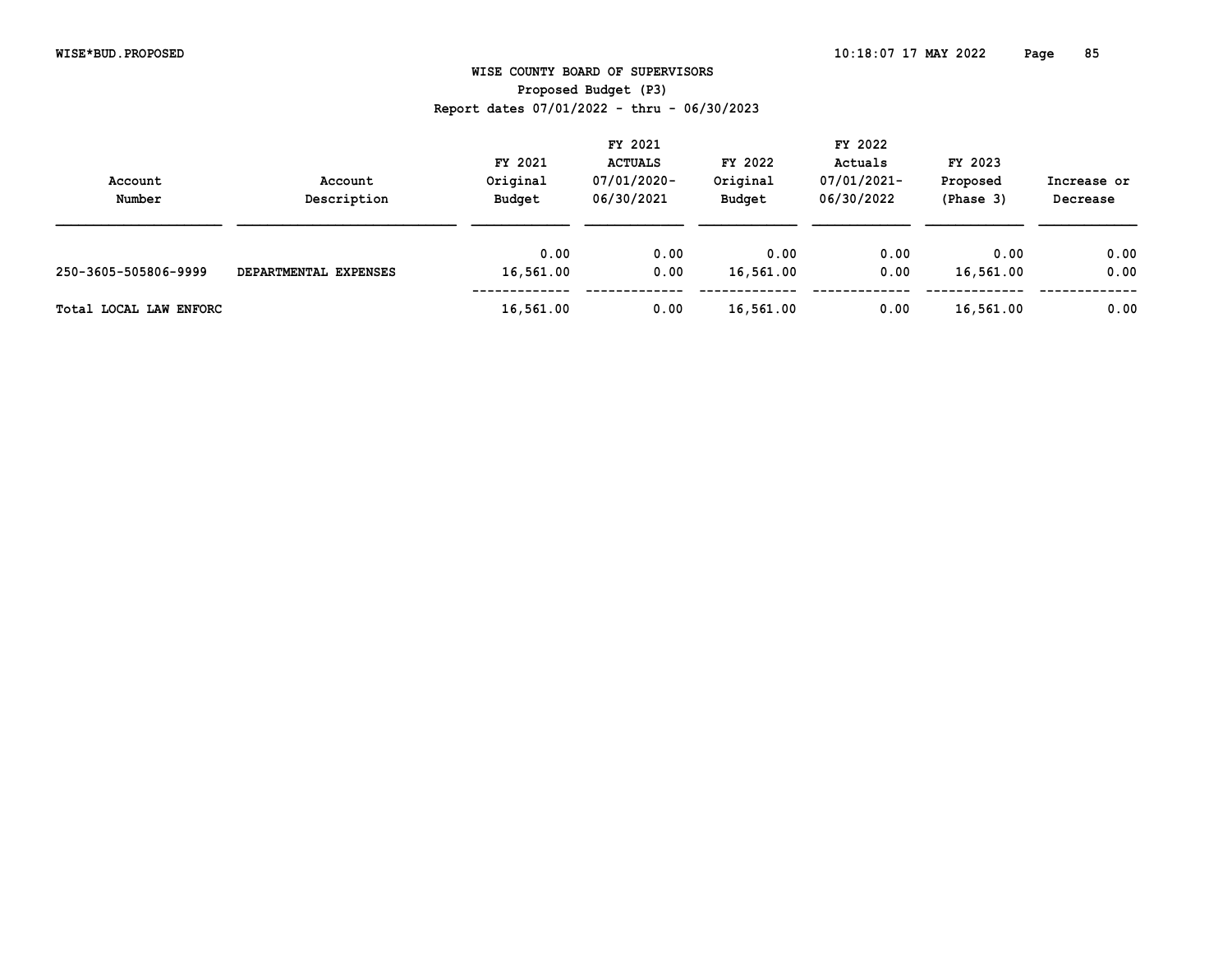**Proposed Budget (P3)**

|                       | FY 2021  |                |          | FY 2022     |           |             |  |
|-----------------------|----------|----------------|----------|-------------|-----------|-------------|--|
|                       | FY 2021  | <b>ACTUALS</b> | FY 2022  | Actuals     | FY 2023   |             |  |
| Account               | Original | 07/01/2020-    | Original | 07/01/2021- | Proposed  | Increase or |  |
| Description           | Budget   | 06/30/2021     | Budget   | 06/30/2022  | (Phase 3) | Decrease    |  |
|                       |          |                |          |             |           |             |  |
|                       | 0.00     | 0.00           | 0.00     | 0.00        | 0.00      | 0.00        |  |
| DEPARTMENTAL EXPENSES | 2,638.14 | 3,148.95       | 2,638.14 | 1,089.81    | 2,638.14  | 0.00        |  |
|                       | 2,638.14 | 3,148.95       | 2,638.14 | 1,089.81    | 2,638.14  | 0.00        |  |
|                       |          |                |          |             |           |             |  |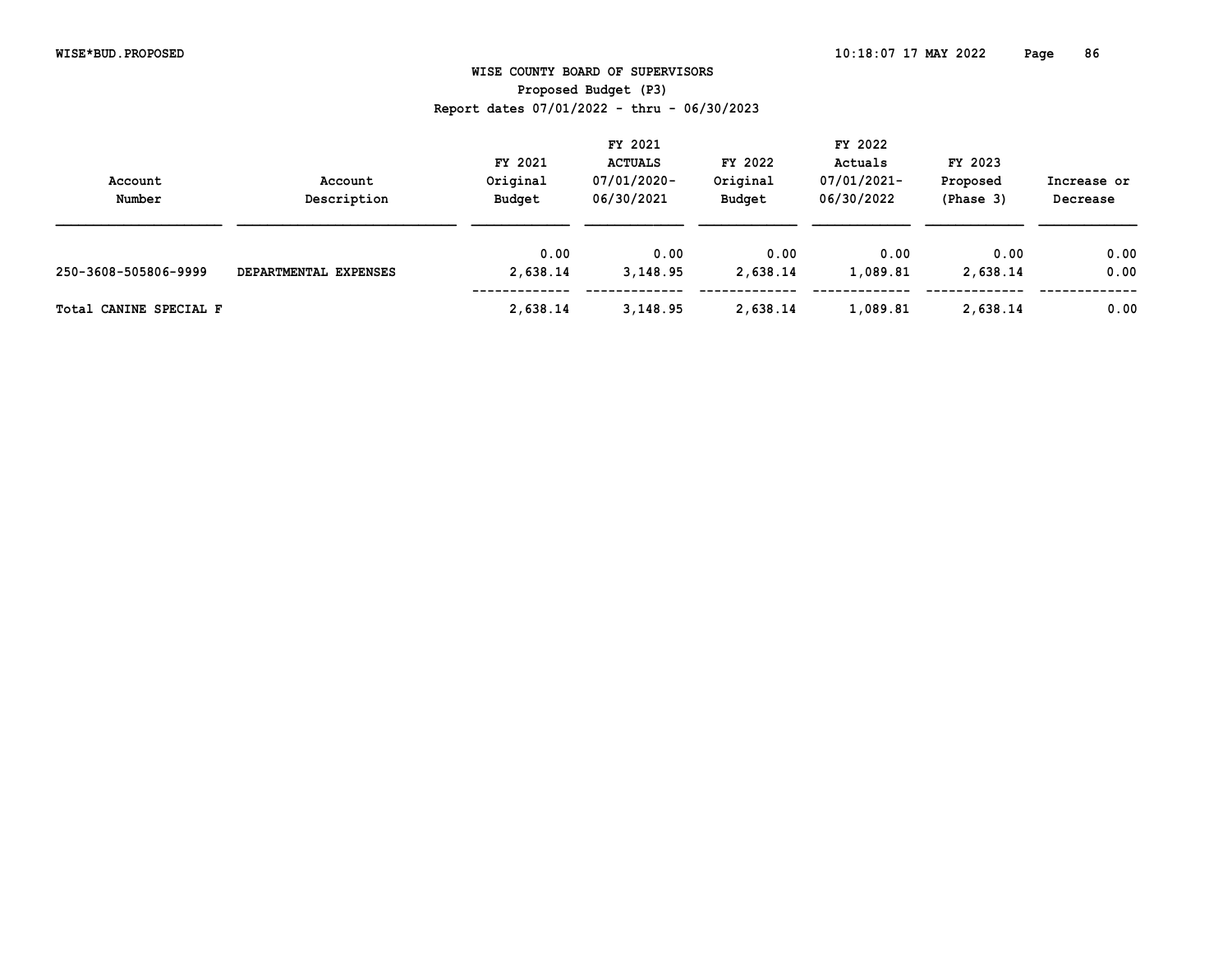**Proposed Budget (P3)**

|                       |                       |          | FY 2021        |          | FY 2022     |           |             |
|-----------------------|-----------------------|----------|----------------|----------|-------------|-----------|-------------|
|                       |                       | FY 2021  | <b>ACTUALS</b> | FY 2022  | Actuals     | FY 2023   |             |
| Account               | Account               | Original | 07/01/2020-    | Original | 07/01/2021- | Proposed  | Increase or |
| Number                | Description           | Budget   | 06/30/2021     | Budget   | 06/30/2022  | (Phase 3) | Decrease    |
|                       |                       | 0.00     | 0.00           | 0.00     | 0.00        | 0.00      | 0.00        |
| 250-3610-505409-9999  | POLICE SUPPLIES       | 829.69   | 1,323.43       | 829.69   | 942.74      | 829.69    | 0.00        |
| 250-3610-505806-9999  | DEPARTMENTAL EXPENSES | 0.00     | 0.00           | 0.00     | 839.98      | 0.00      | 0.00        |
| Total JAIL ADMITTANCE |                       | 829.69   | 1,323.43       | 829.69   | 1,782.72    | 829.69    | 0.00        |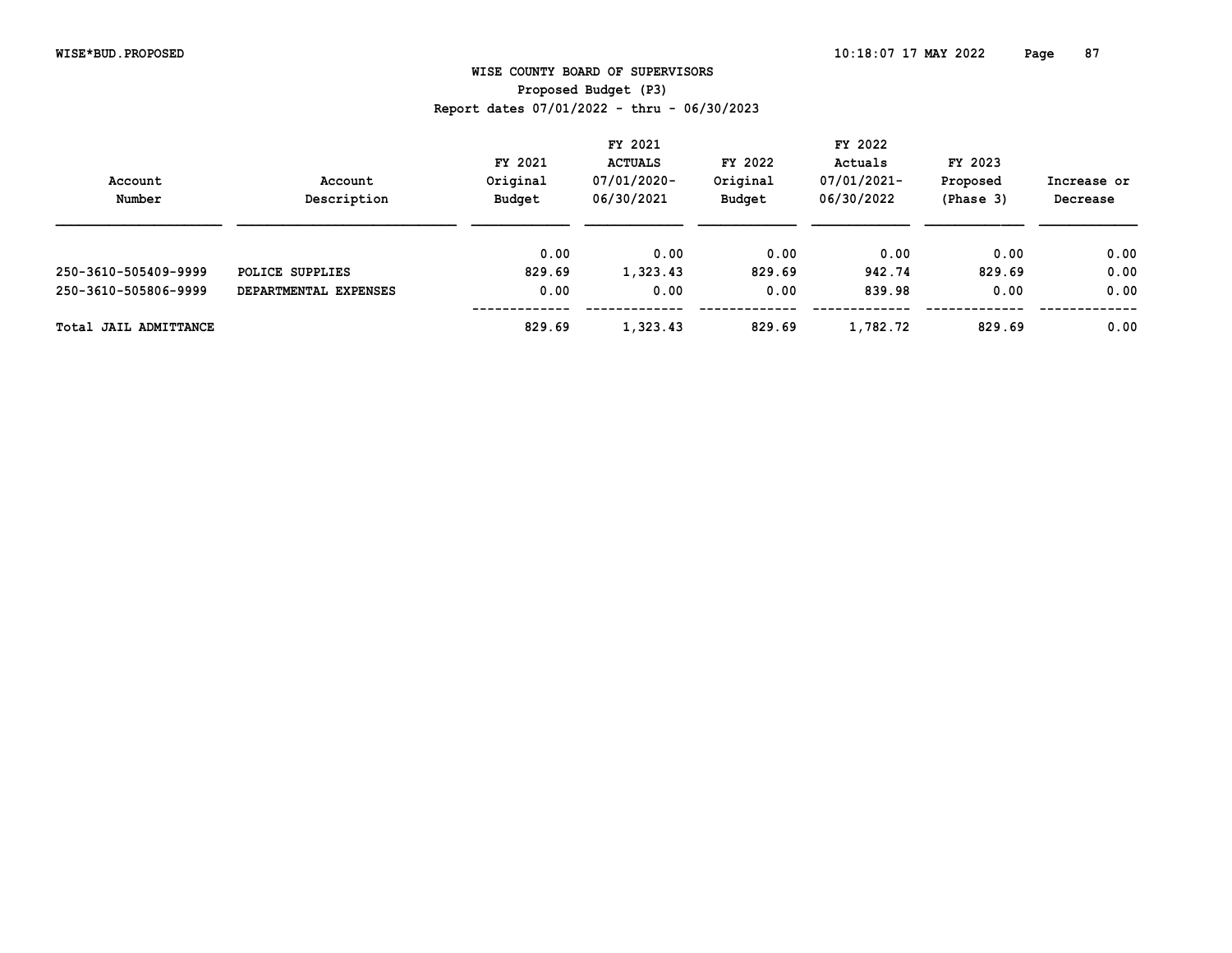**Proposed Budget (P3)**

|                                  |                       |           | FY 2021        |           | FY 2022     |           |             |
|----------------------------------|-----------------------|-----------|----------------|-----------|-------------|-----------|-------------|
|                                  |                       | FY 2021   | <b>ACTUALS</b> | FY 2022   | Actuals     | FY 2023   |             |
| Account                          | Account               | Original  | 07/01/2020-    | Original  | 07/01/2021- | Proposed  | Increase or |
| Number                           | Description           | Budget    | 06/30/2021     | Budget    | 06/30/2022  | (Phase 3) | Decrease    |
|                                  |                       | 0.00      | 0.00           | 0.00      | 0.00        | 0.00      | 0.00        |
| 250-3611-505409-9999             | POLICE SUPPLIES       | 0.00      | 1,340.27       | 0.00      | 0.00        | 0.00      | 0.00        |
| 250-3611-505806-9999             | DEPARTMENTAL EXPENSES | 54,686.56 | 47,695.65      | 54,686.56 | 22,830.85   | 54,686.56 | 0.00        |
| <b>Total COURT</b><br>HOUSE SECU |                       | 54,686.56 | 49,035.92      | 54,686.56 | 22,830.85   | 54,686.56 | 0.00        |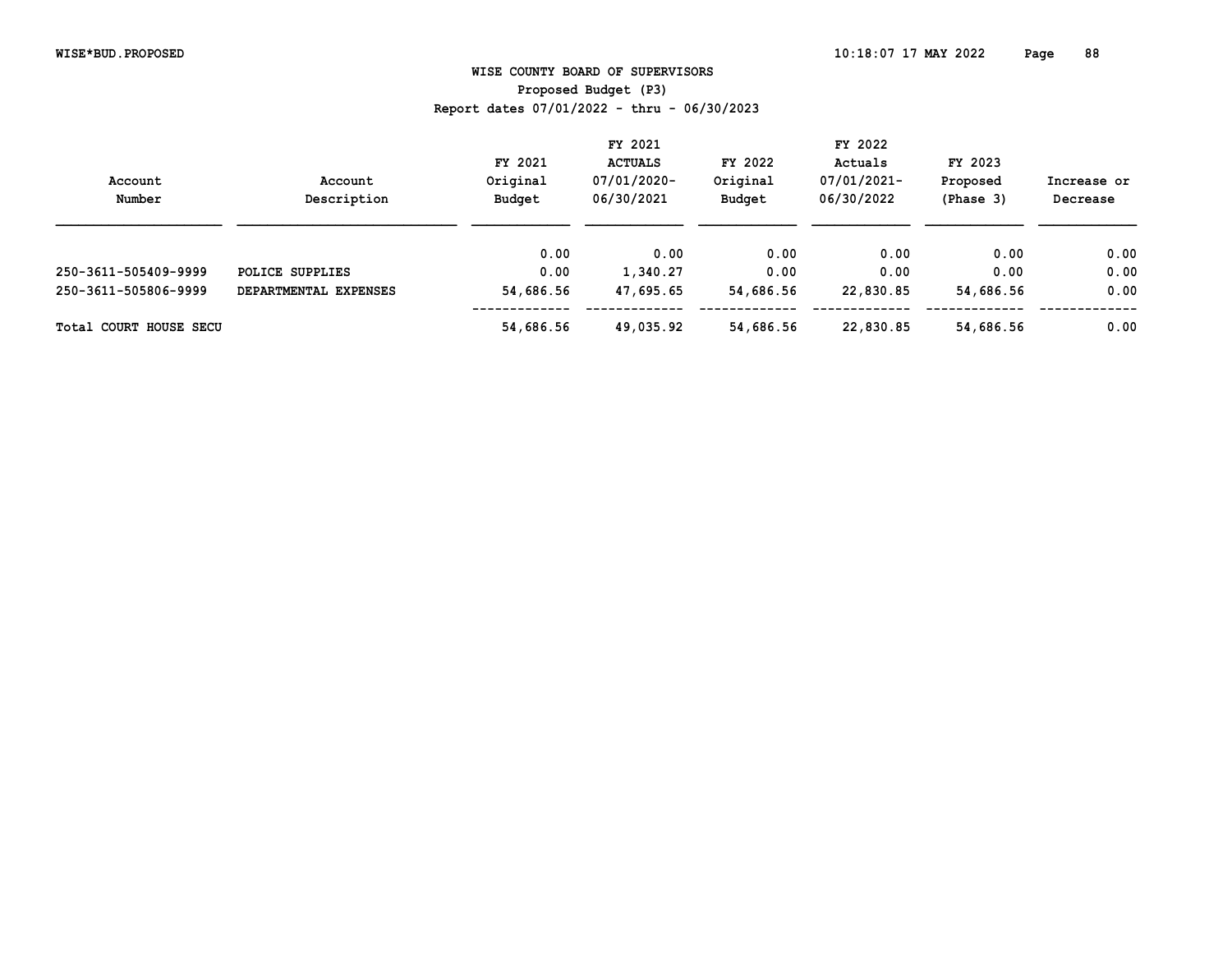**Proposed Budget (P3)**

|                        |                      | FY 2021             |                               |                     | FY 2022                |                     |             |  |
|------------------------|----------------------|---------------------|-------------------------------|---------------------|------------------------|---------------------|-------------|--|
| Account                | Account              | FY 2021<br>Original | <b>ACTUALS</b><br>07/01/2020- | FY 2022<br>Original | Actuals<br>07/01/2021- | FY 2023<br>Proposed | Increase or |  |
| Number                 | Description          | Budget              | 06/30/2021                    | Budget              | 06/30/2022             | (Phase 3)           | Decrease    |  |
|                        |                      | 0.00                | 0.00                          | 0.00                | 0.00                   | 0.00                | 0.00        |  |
| 250-3613-505806-9999   | DEPARTMENTAL EXPENSE | 1,544.98            | 1,454.14                      | 1,544.98            | 228.00                 | 1,544.98            | 0.00        |  |
| Total DNA ANALYSIS FEE |                      | 1,544.98            | 1,454.14                      | 1,544.98            | 228.00                 | 1,544.98            | 0.00        |  |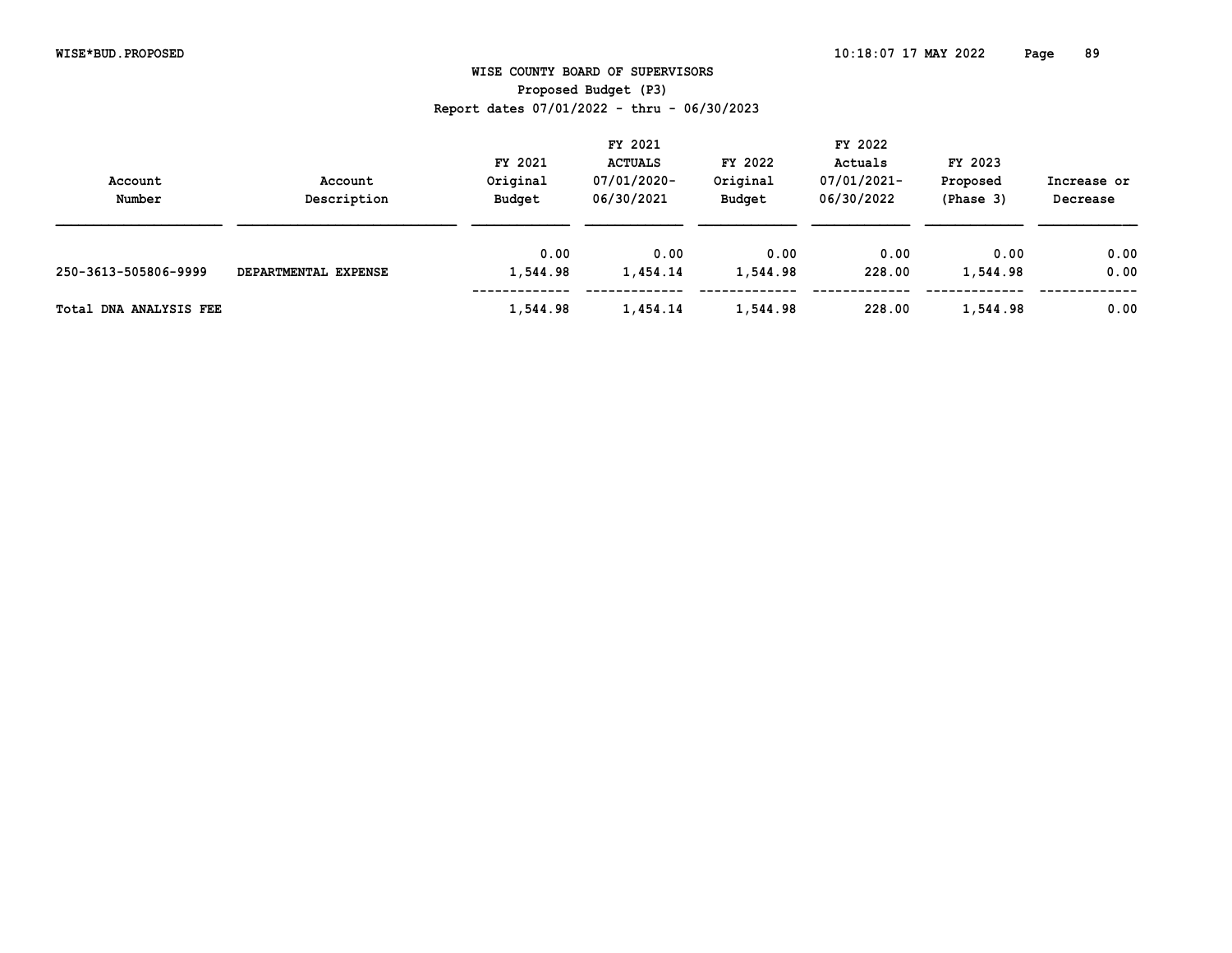**Proposed Budget (P3)**

| Account<br>Number      | Account<br>Description | FY 2021<br>Original<br>Budget | FY 2021<br><b>ACTUALS</b><br>07/01/2020-<br>06/30/2021 | FY 2022<br>Original<br>Budget | FY 2022<br>Actuals<br>07/01/2021-<br>06/30/2022 | FY 2023<br>Proposed<br>(Phase 3) | Increase or<br>Decrease |
|------------------------|------------------------|-------------------------------|--------------------------------------------------------|-------------------------------|-------------------------------------------------|----------------------------------|-------------------------|
| 250-3614-505806-9999   | DEPARTMENTAL EXPENSES  | 0.00<br>581.46                | 0.00<br>0.00                                           | 0.00<br>581.46                | 0.00<br>0.00                                    | 0.00<br>581.46                   | 0.00<br>0.00            |
| Total LOCAL DRUG RESTI |                        | 581.46                        | 0.00                                                   | 581.46                        | 0.00                                            | 581.46                           | 0.00                    |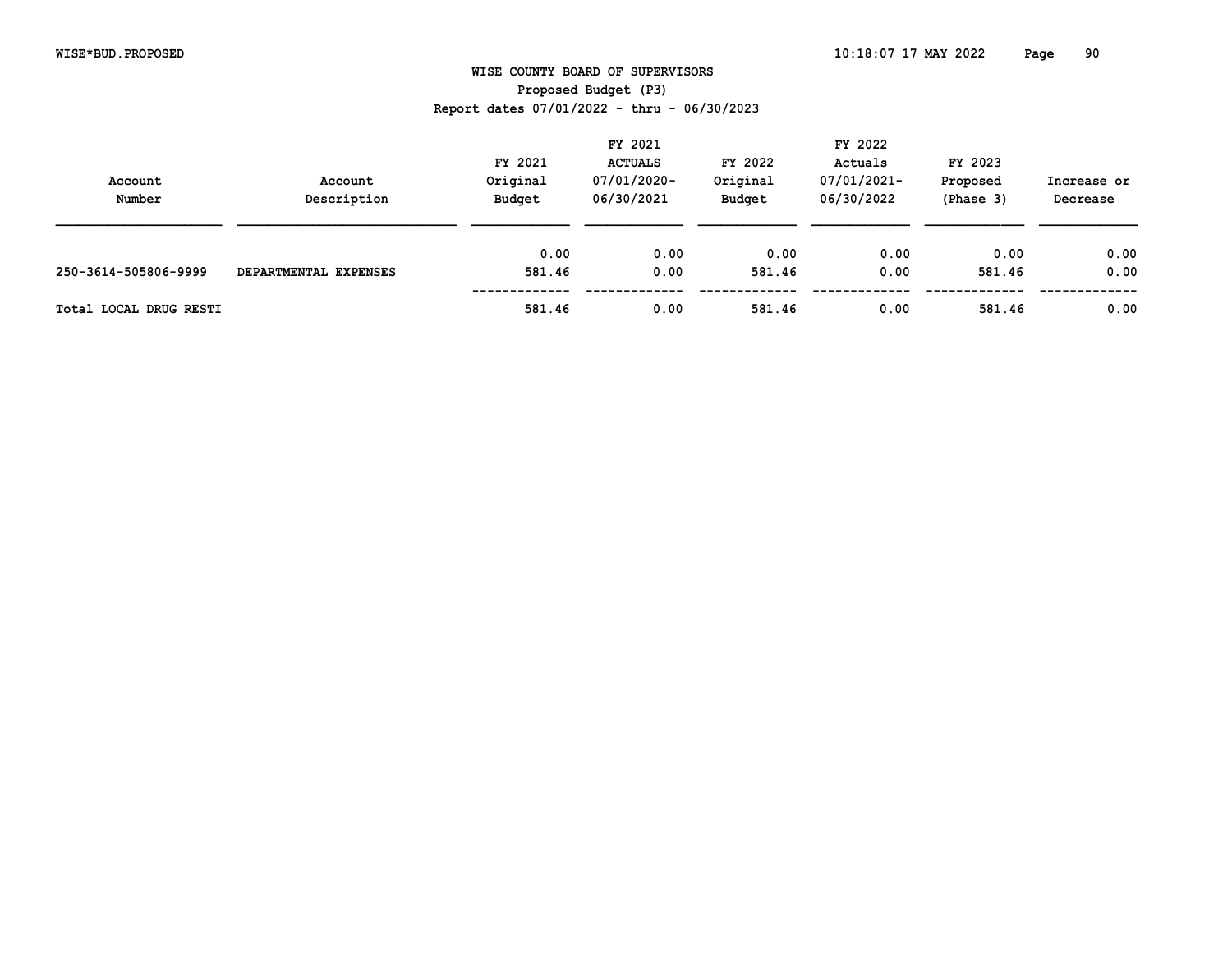**Proposed Budget (P3)**

|                        |                       | FY 2021  |                |          | FY 2022     |           |             |
|------------------------|-----------------------|----------|----------------|----------|-------------|-----------|-------------|
|                        |                       | FY 2021  | <b>ACTUALS</b> | FY 2022  | Actuals     | FY 2023   |             |
| Account                | Account               | Original | 07/01/2020-    | Original | 07/01/2021- | Proposed  | Increase or |
| Number                 | Description           | Budget   | 06/30/2021     | Budget   | 06/30/2022  | (Phase 3) | Decrease    |
|                        |                       |          |                |          |             |           |             |
|                        |                       | 0.00     | 0.00           | 0.00     | 0.00        | 0.00      | 0.00        |
| 250-3615-505806-9999   | DEPARTMENTAL EXPENSES | 8,937.56 | 3,000.00       | 8,937.56 | 0.00        | 8,937.56  | 0.00        |
| Total FEDERAL DRUG FOR |                       | 8,937.56 | 3,000.00       | 8,937.56 | 0.00        | 8,937.56  | 0.00        |
|                        |                       |          |                |          |             |           |             |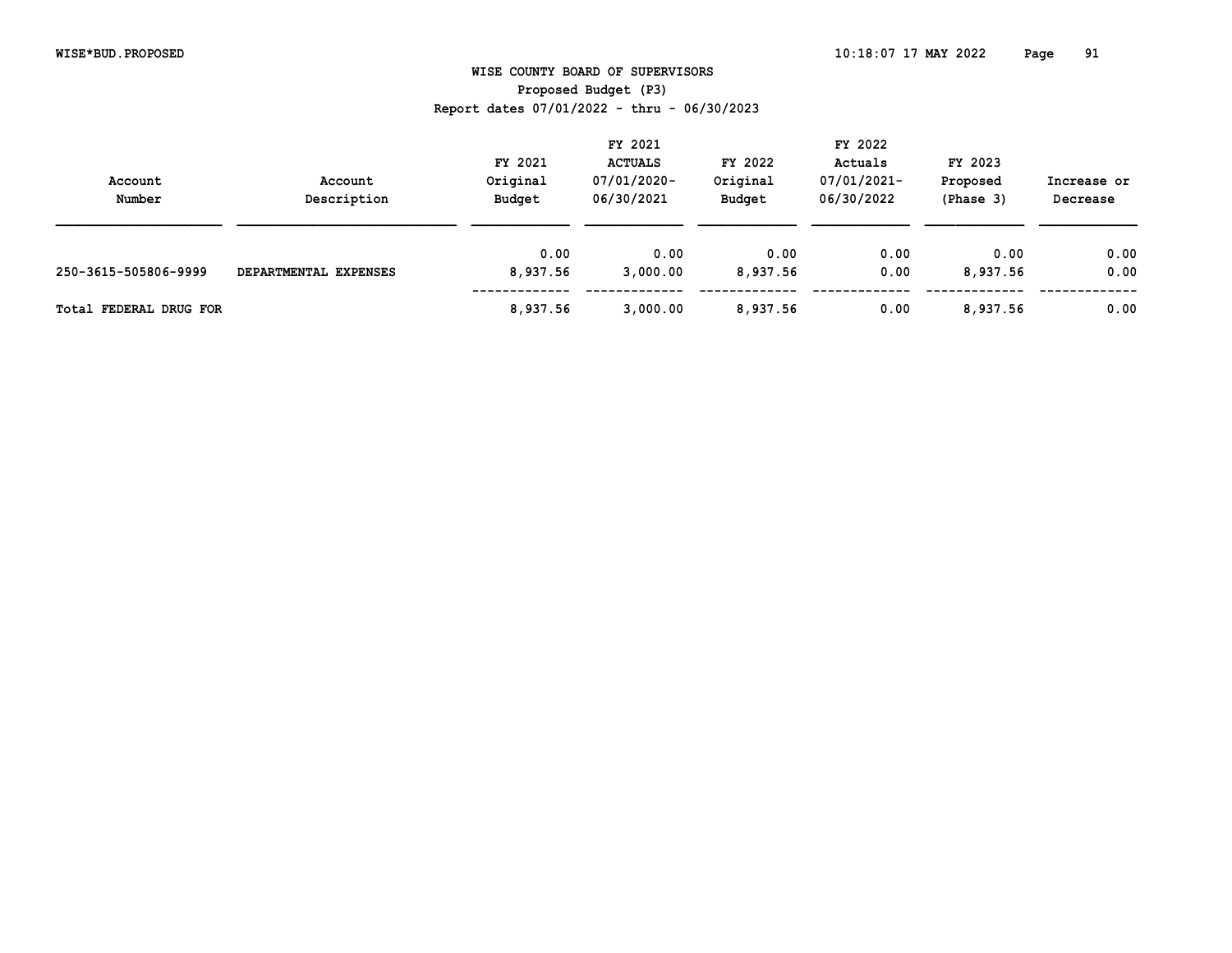**Proposed Budget (P3)**

| Account<br>Number      | Account<br>Description | FY 2021<br>Original<br>Budget | FY 2021<br><b>ACTUALS</b><br>07/01/2020-<br>06/30/2021 | FY 2022<br>Original<br>Budget | FY 2022<br>Actuals<br>07/01/2021-<br>06/30/2022 | FY 2023<br>Proposed<br>(Phase 3) | Increase or<br>Decrease |
|------------------------|------------------------|-------------------------------|--------------------------------------------------------|-------------------------------|-------------------------------------------------|----------------------------------|-------------------------|
| 250-3616-505806-9999   | DEPARTMENTAL EXPENSES  | 0.00<br>475.00                | 0.00<br>0.00                                           | 0.00<br>475.00                | 0.00<br>0.00                                    | 0.00<br>475.00                   | 0.00<br>0.00            |
| Total DRUG CONFIDENTIA |                        | 475.00                        | 0.00                                                   | 475.00                        | 0.00                                            | 475.00                           | 0.00                    |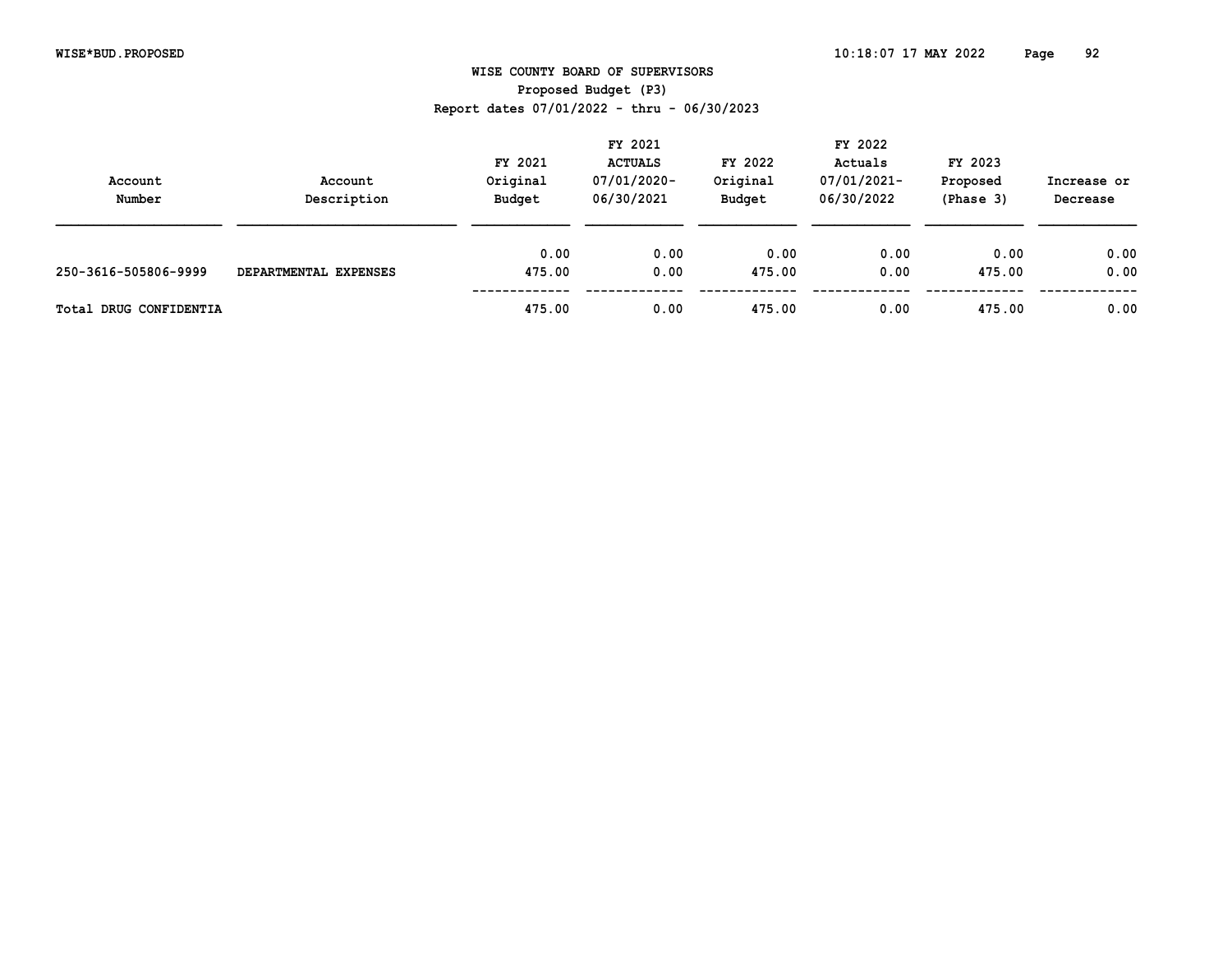**Proposed Budget (P3)**

|                        |                      |          | FY 2021        |          | FY 2022     |           |             |
|------------------------|----------------------|----------|----------------|----------|-------------|-----------|-------------|
|                        |                      | FY 2021  | <b>ACTUALS</b> | FY 2022  | Actuals     | FY 2023   |             |
| Account                | Account              | Original | 07/01/2020-    | Original | 07/01/2021- | Proposed  | Increase or |
| Number                 | Description          | Budget   | 06/30/2021     | Budget   | 06/30/2022  | (Phase 3) | Decrease    |
|                        |                      | 0.00     | 0.00           | 0.00     | 0.00        | 0.00      | 0.00        |
| 250-3617-505409-9999   | POLICE SUPPLIES      | 158.60   | 0.00           | 158.60   | 3,582.34    | 158.60    | 0.00        |
| 250-3617-505806-9999   | DEPARTMENTAL EXPENSE | 0.00     | 0.00           | 0.00     | 3,336.87    | 0.00      | 0.00        |
| Total SPECIAL DRUG EDU |                      | 158.60   | 0.00           | 158.60   | 6,919.21    | 158.60    | 0.00        |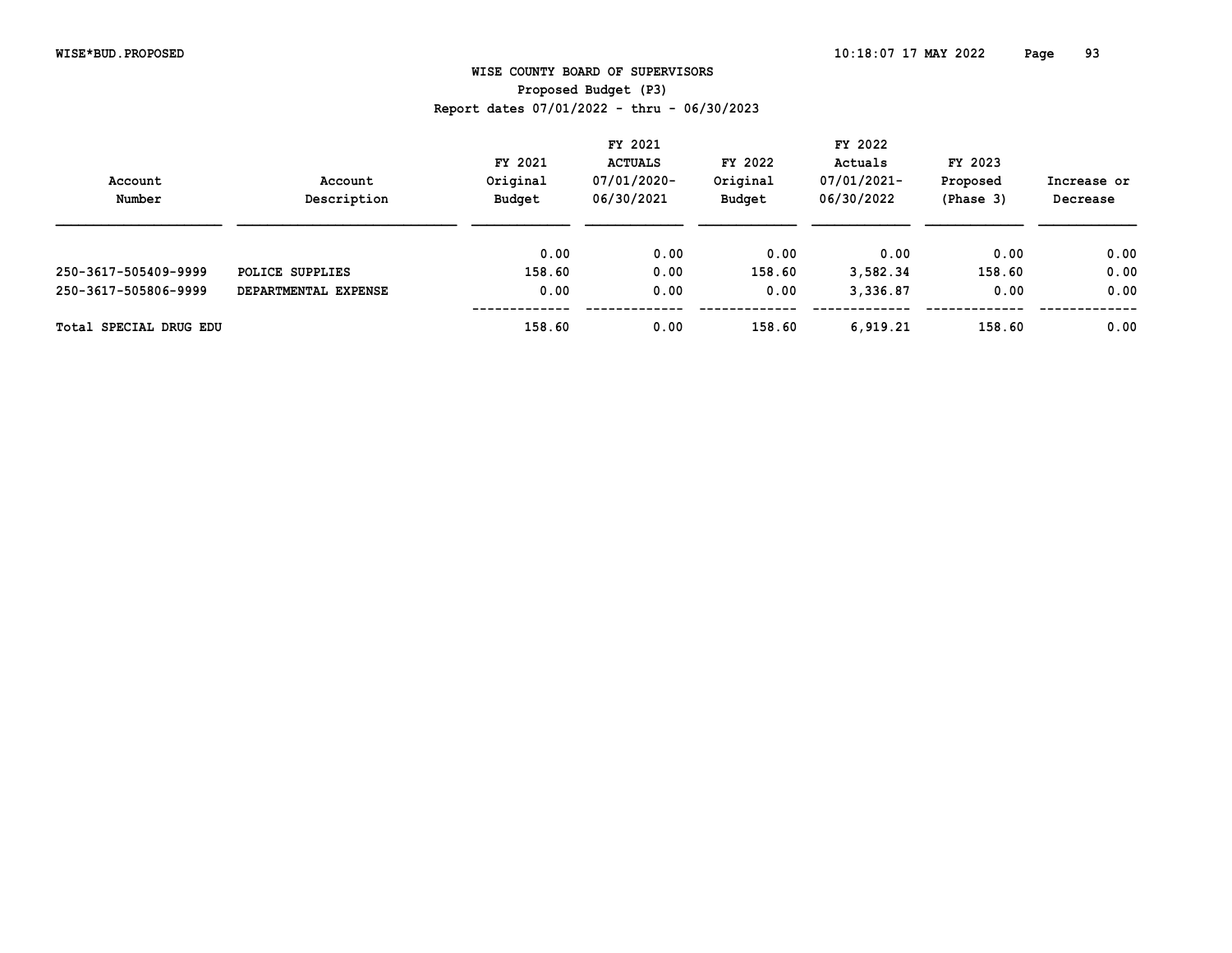**Proposed Budget (P3)**

|                        |                 | FY 2021   |                |           | FY 2022     |           |             |  |
|------------------------|-----------------|-----------|----------------|-----------|-------------|-----------|-------------|--|
|                        |                 | FY 2021   | <b>ACTUALS</b> | FY 2022   | Actuals     | FY 2023   |             |  |
| Account                | Account         | Original  | 07/01/2020-    | Original  | 07/01/2021- | Proposed  | Increase or |  |
| Number                 | Description     | Budget    | 06/30/2021     | Budget    | 06/30/2022  | (Phase 3) | Decrease    |  |
|                        |                 |           |                |           |             |           |             |  |
|                        |                 | 0.00      | 0.00           | 0.00      | 0.00        | 0.00      | 0.00        |  |
| 250-3618-505409-9999   | POLICE SUPPLIES | 11,080.62 | 6,066.32       | 11,080.62 | 783.56      | 11,080.62 | 0.00        |  |
|                        |                 |           |                |           |             |           |             |  |
| Total DCJS STATE FORFE |                 | 11,080.62 | 6,066.32       | 11,080.62 | 783.56      | 11,080.62 | 0.00        |  |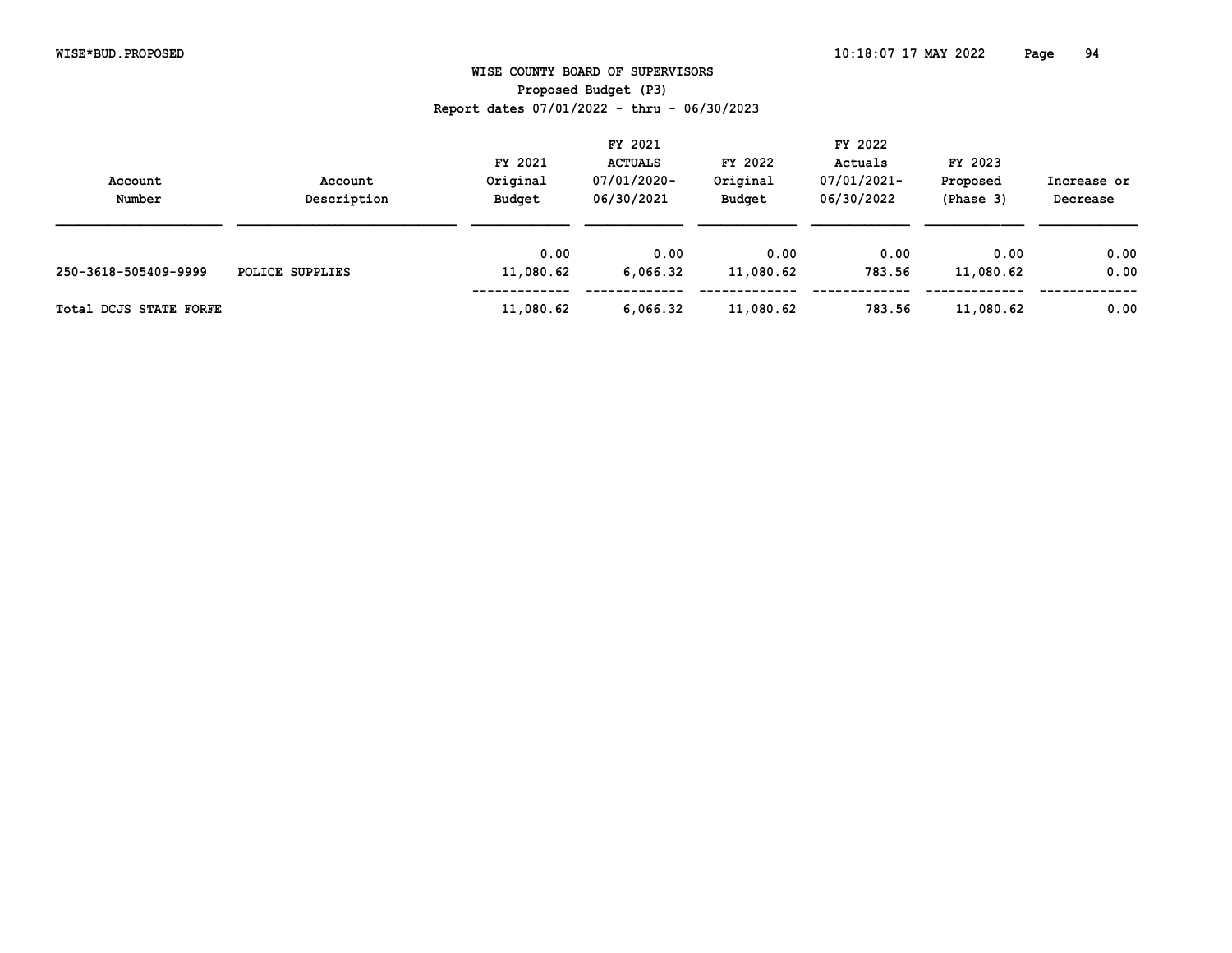**Proposed Budget (P3)**

| Account<br>Number      | Account<br>Description | FY 2021<br>Original<br>Budget | FY 2021<br><b>ACTUALS</b><br>07/01/2020-<br>06/30/2021 | FY 2022<br>Original<br>Budget | FY 2022<br>Actuals<br>07/01/2021-<br>06/30/2022 | FY 2023<br>Proposed<br>(Phase 3) | Increase or<br>Decrease |
|------------------------|------------------------|-------------------------------|--------------------------------------------------------|-------------------------------|-------------------------------------------------|----------------------------------|-------------------------|
| 250-3619-505409-9999   | POLICE SUPPLIES        | 0.00<br>7,160.89              | 0.00<br>8,406.42                                       | 0.00<br>7,160.89              | 0.00<br>0.00                                    | 0.00<br>7,160.89                 | 0.00<br>0.00            |
| Total CT ORDERED RESTI |                        | 7,160.89                      | 8,406.42                                               | 7,160.89                      | 0.00                                            | 7,160.89                         | 0.00                    |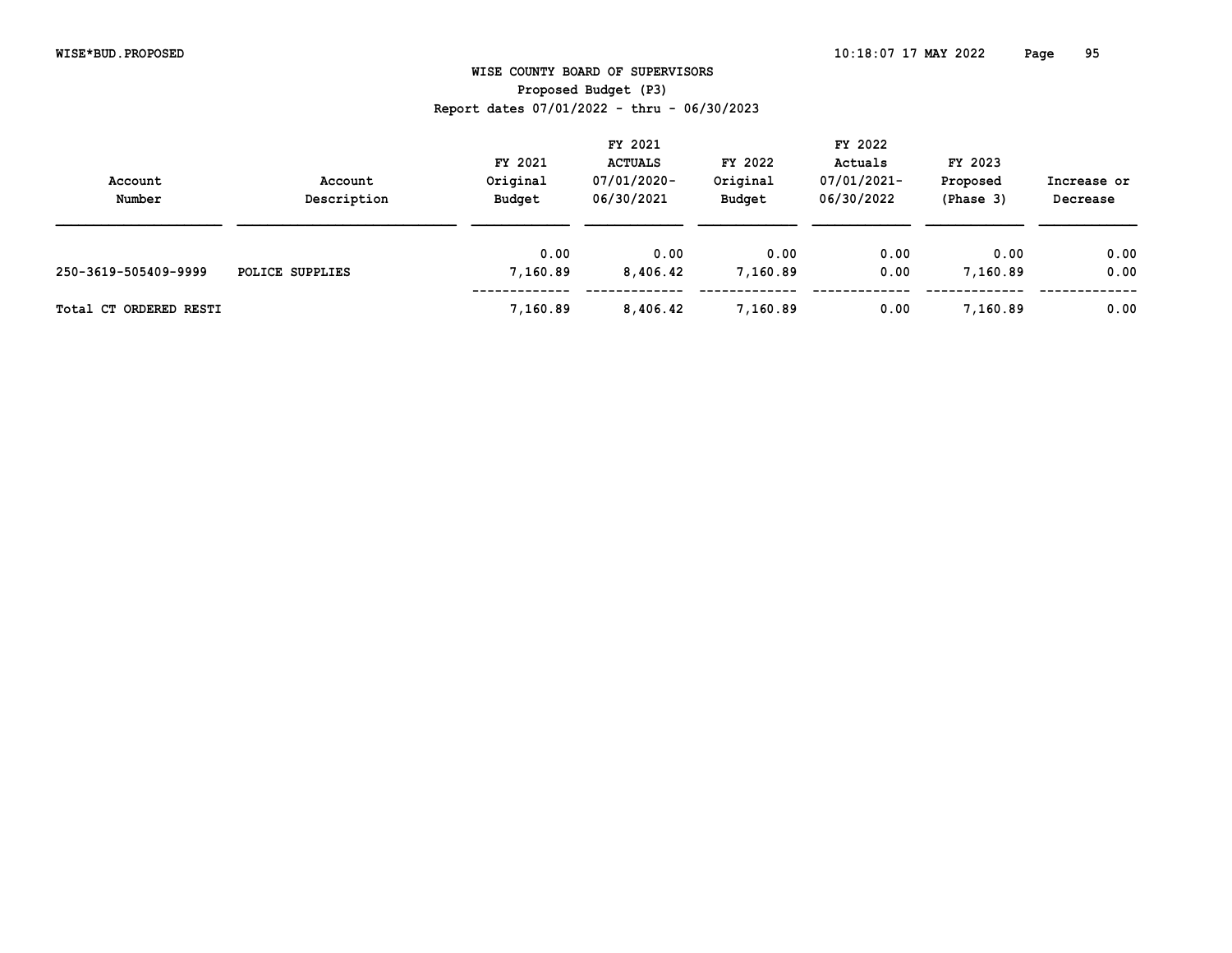**Proposed Budget (P3)**

|                 | FY 2021     |                    |                           | FY 2022            |                           |             |
|-----------------|-------------|--------------------|---------------------------|--------------------|---------------------------|-------------|
|                 | FY 2021     | <b>ACTUALS</b>     | FY 2022                   | Actuals            | FY 2023                   |             |
| Account         |             |                    |                           |                    | Proposed                  | Increase or |
|                 |             |                    |                           |                    |                           | Decrease    |
|                 |             |                    |                           |                    |                           |             |
|                 | 0.00        | 0.00               | 0.00                      | 0.00               | 0.00                      | 0.00        |
| POLICE SUPPLIES | 3,913.56    | 3,890.74           | 3,913.56                  | 853.00             | 3,913.56                  | 0.00        |
|                 | 3,913.56    | 3,890.74           | 3,913.56                  | 853.00             | 3,913.56                  | 0.00        |
|                 | Description | Original<br>Budget | 07/01/2020-<br>06/30/2021 | Original<br>Budget | 07/01/2021-<br>06/30/2022 | (Phase 3)   |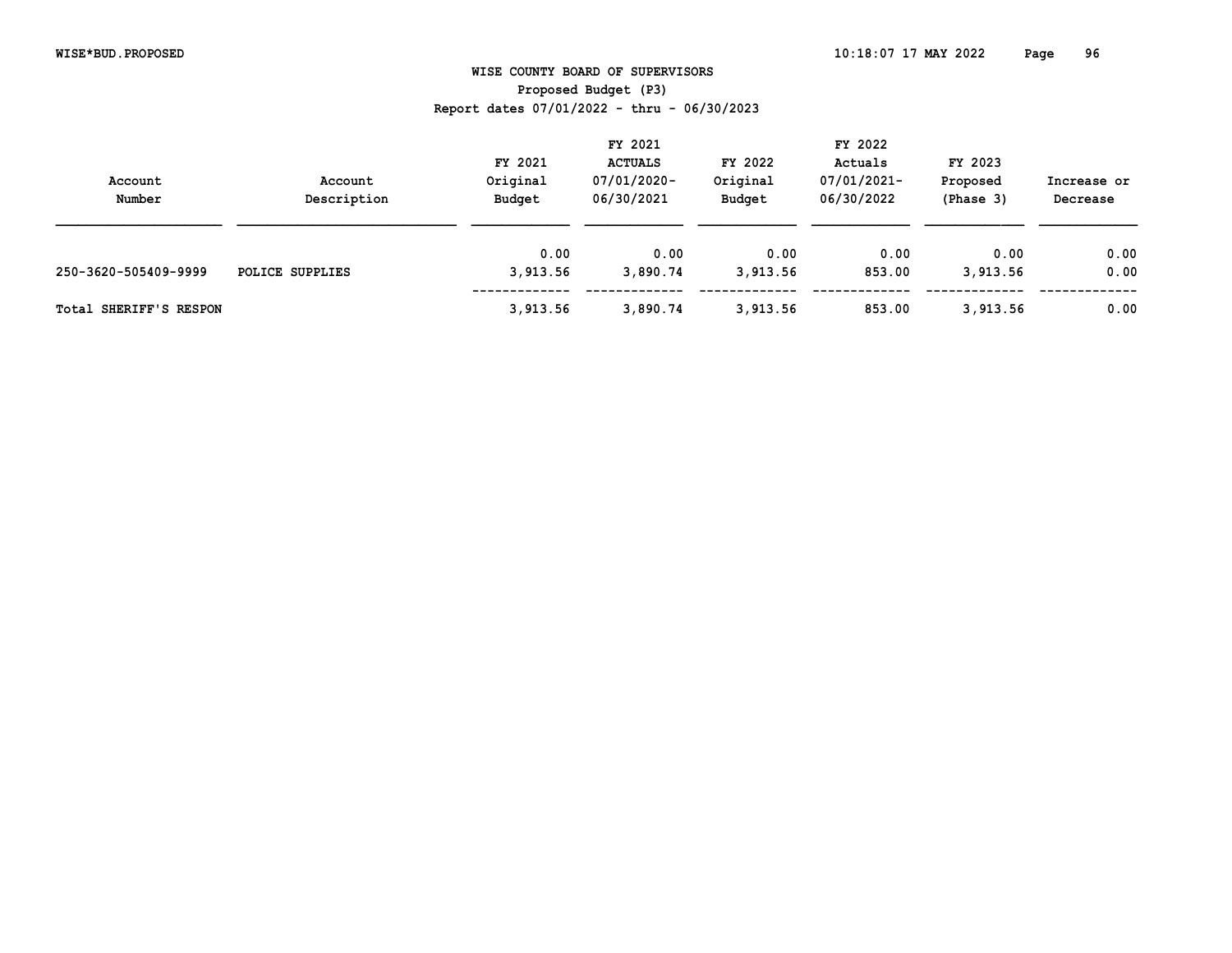**Proposed Budget (P3)**

| Account<br>Number      | Account<br>Description | FY 2021<br>Original<br>Budget | FY 2021<br><b>ACTUALS</b><br>07/01/2020-<br>06/30/2021 | FY 2022<br>Original<br>Budget | FY 2022<br>Actuals<br>07/01/2021-<br>06/30/2022 | FY 2023<br>Proposed<br>(Phase 3) | Increase or<br>Decrease |
|------------------------|------------------------|-------------------------------|--------------------------------------------------------|-------------------------------|-------------------------------------------------|----------------------------------|-------------------------|
| 250-3621-505401-9999   | OFFICE SUPPLIES        | 0.00<br>881.95                | 0.00<br>7,984.02                                       | 0.00<br>881.95                | 0.00<br>7,253.11                                | 0.00<br>881.95                   | 0.00<br>0.00            |
| Total SHERIFF'S OFFICE |                        | 881.95                        | 7,984.02                                               | 881.95                        | 7,253.11                                        | 881.95                           | 0.00                    |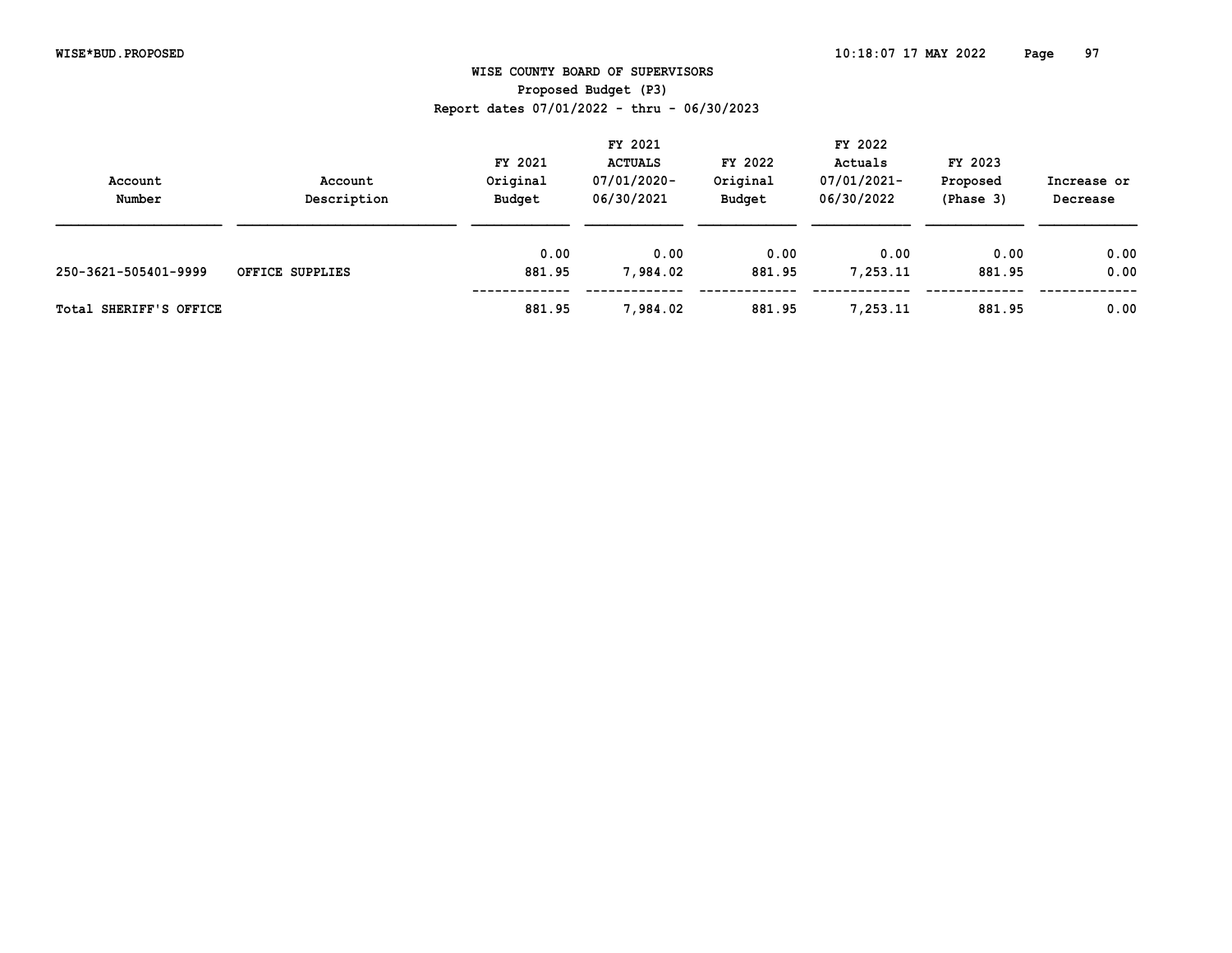| Account<br>Number      | Account<br>Description | FY 2021<br>Original<br>Budget | FY 2021<br><b>ACTUALS</b><br>07/01/2020-<br>06/30/2021 | FY 2022<br>Original<br>Budget | FY 2022<br>Actuals<br>07/01/2021-<br>06/30/2022 | FY 2023<br>Proposed<br>(Phase 3) | Increase or<br>Decrease |
|------------------------|------------------------|-------------------------------|--------------------------------------------------------|-------------------------------|-------------------------------------------------|----------------------------------|-------------------------|
| 250-3623-505806-9999   | DEPARTMENTAL EXPENSE   | 0.00<br>1,217.00              | 0.00<br>0.00                                           | 0.00<br>1,217.00              | 0.00<br>0.00                                    | 0.00<br>1,217.00                 | 0.00<br>0.00            |
| Total EXPLORER POST 68 |                        | 1,217.00                      | 0.00                                                   | 1,217.00                      | 0.00                                            | 1,217.00                         | 0.00                    |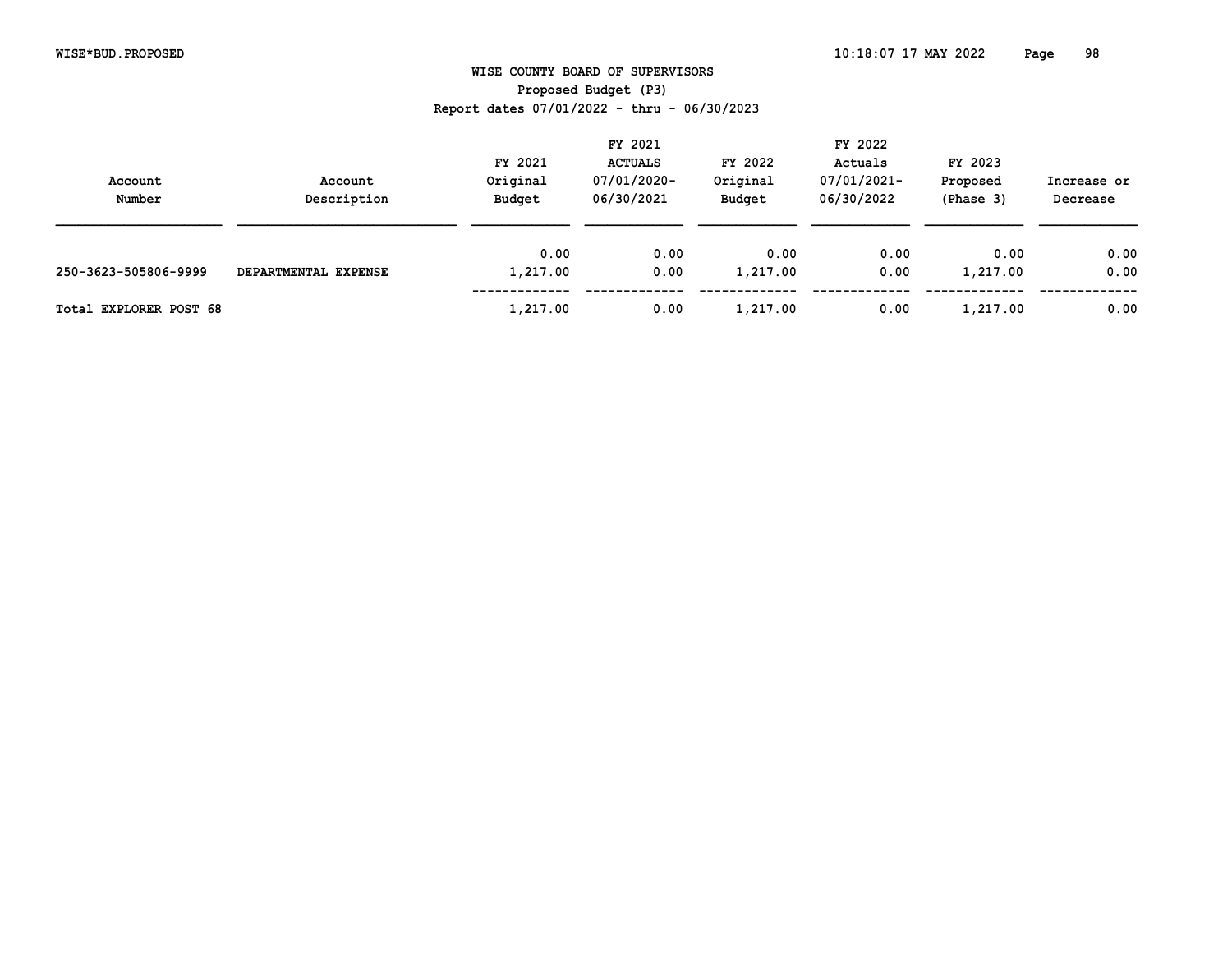**Proposed Budget (P3)**

| Account<br>Number      | Account<br>Description | FY 2021<br>Original<br>Budget | FY 2021<br><b>ACTUALS</b><br>07/01/2020-<br>06/30/2021 | FY 2022<br>Original<br>Budget | FY 2022<br>Actuals<br>07/01/2021-<br>06/30/2022 | FY 2023<br>Proposed<br>(Phase 3) | Increase or<br>Decrease |
|------------------------|------------------------|-------------------------------|--------------------------------------------------------|-------------------------------|-------------------------------------------------|----------------------------------|-------------------------|
|                        |                        | 0.00                          | 0.00                                                   | 0.00                          | 0.00                                            | 0.00                             | 0.00                    |
| 250-3624-505806-9999   | DEPARTMENTAL EXPENSES  | 180.84                        | 0.00                                                   | 180.84                        | 0.00                                            | 180.84                           | 0.00                    |
| Total ABC SPECIAL GRAN |                        | 180.84                        | 0.00                                                   | 180.84                        | 0.00                                            | 180.84                           | 0.00                    |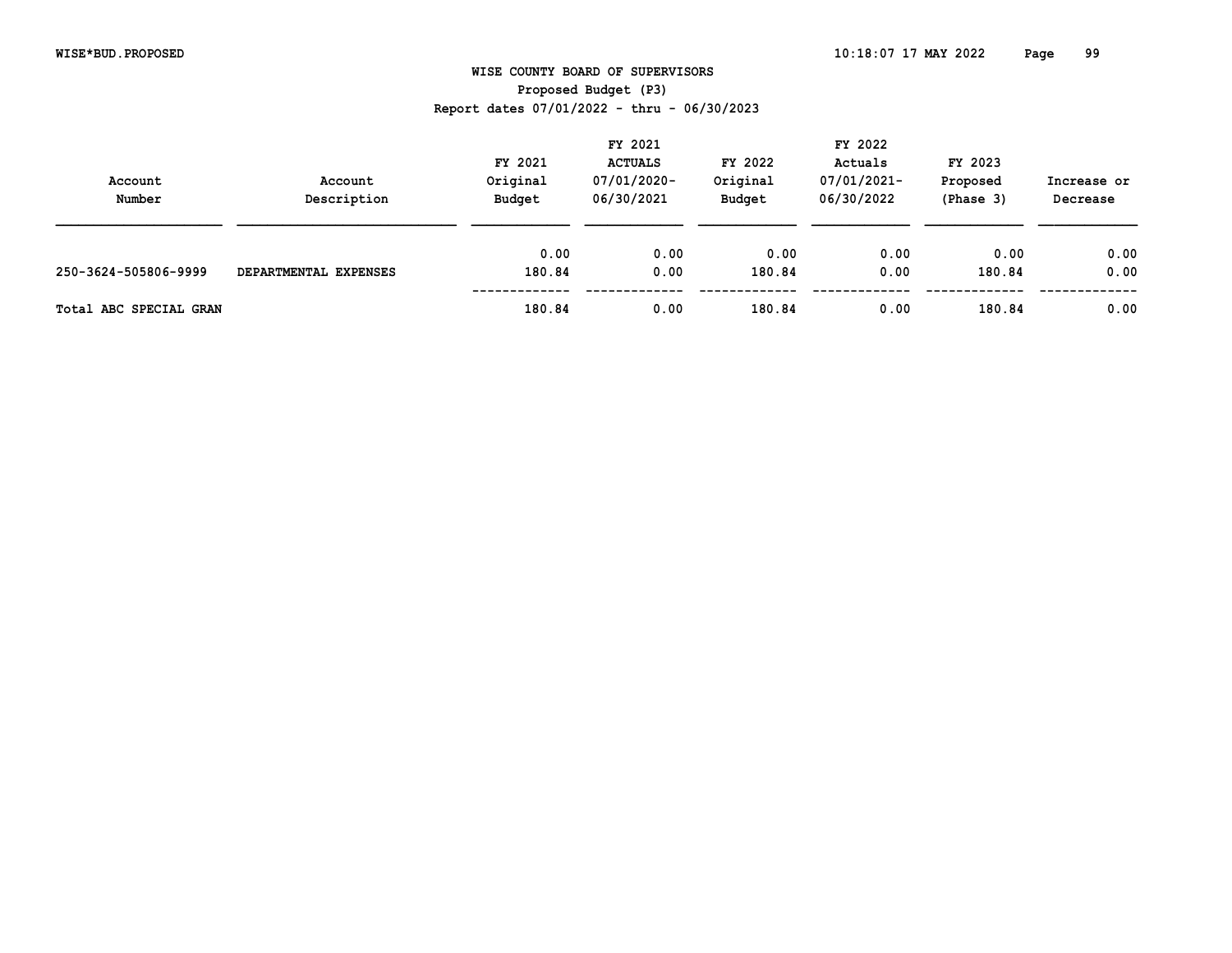| Account<br>Number      | Account<br>Description | FY 2021<br>Original<br>Budget | FY 2021<br><b>ACTUALS</b><br>07/01/2020-<br>06/30/2021 | FY 2022<br>Original<br>Budget | FY 2022<br>Actuals<br>07/01/2021-<br>06/30/2022 | FY 2023<br>Proposed<br>(Phase 3) | Increase or<br>Decrease |
|------------------------|------------------------|-------------------------------|--------------------------------------------------------|-------------------------------|-------------------------------------------------|----------------------------------|-------------------------|
|                        |                        | 0.00                          | 0.00                                                   | 0.00                          | 0.00                                            | 0.00                             | 0.00                    |
| 250-3625-505806-9999   | DEPARMENT EXPENSES     | 1,804.03                      | 0.00                                                   | 1,804.03                      | 0.00                                            | 1,804.03                         | 0.00                    |
| Total SHERIFF SP FND - |                        | 1,804.03                      | 0.00                                                   | 1,804.03                      | 0.00                                            | 1,804.03                         | 0.00                    |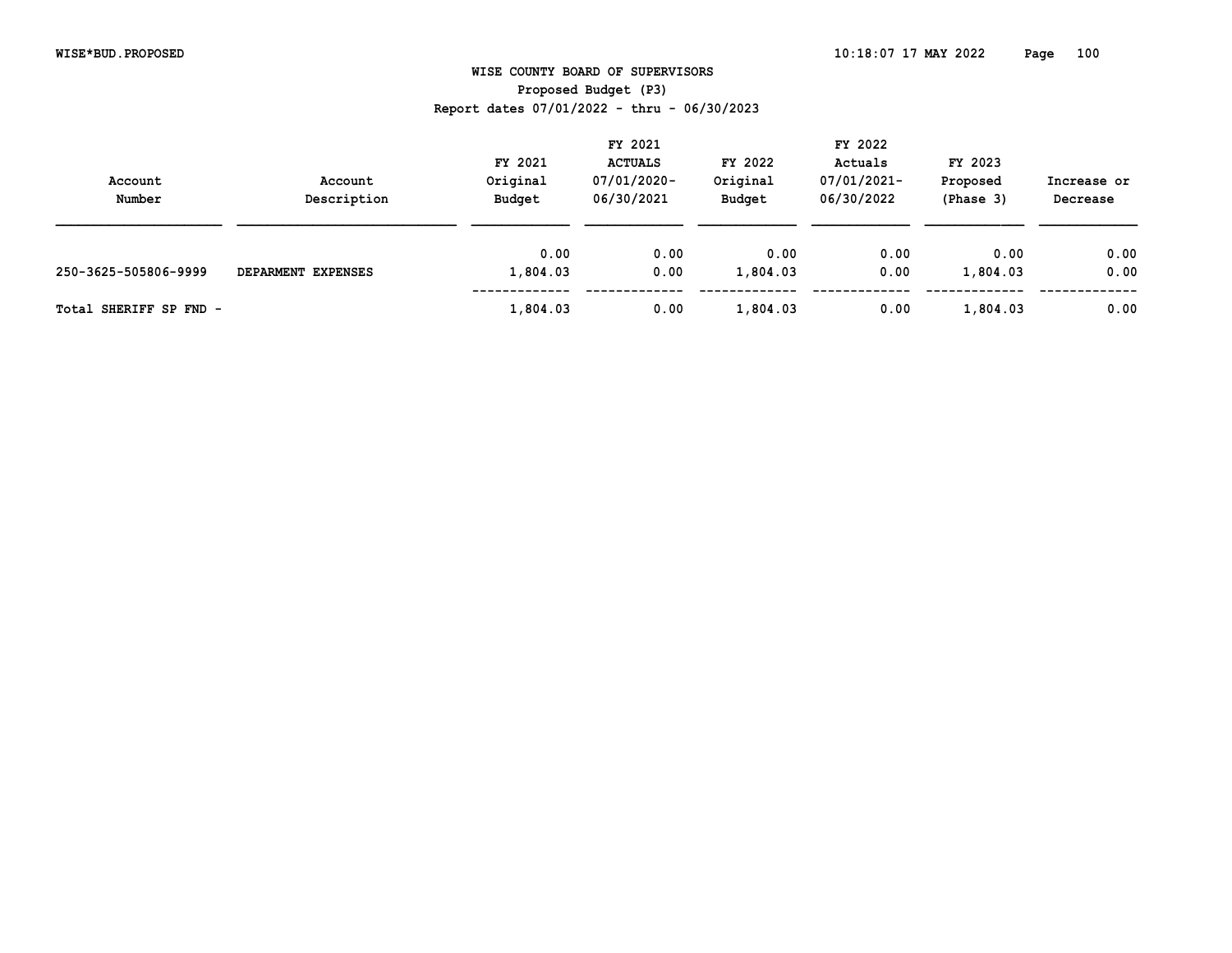**Proposed Budget (P3)**

| Account<br>Number      | Account<br>Description | FY 2021<br>Original<br>Budget | FY 2021<br><b>ACTUALS</b><br>07/01/2020-<br>06/30/2021 | FY 2022<br>Original<br>Budget | FY 2022<br>Actuals<br>07/01/2021-<br>06/30/2022 | FY 2023<br>Proposed<br>(Phase 3) | Increase or<br>Decrease |
|------------------------|------------------------|-------------------------------|--------------------------------------------------------|-------------------------------|-------------------------------------------------|----------------------------------|-------------------------|
|                        |                        | 0.00                          | 0.00                                                   | 0.00                          | 0.00                                            | 0.00                             | 0.00                    |
| 250-3626-505806-9999   | DEPARTMENT EXPENSES    | 32.29                         | 0.00                                                   | 32.29                         | 0.00                                            | 32.29                            | 0.00                    |
| Total OPIOID OD ANTIDO |                        | 32.29                         | 0.00                                                   | 32.29                         | 0.00                                            | 32.29                            | 0.00                    |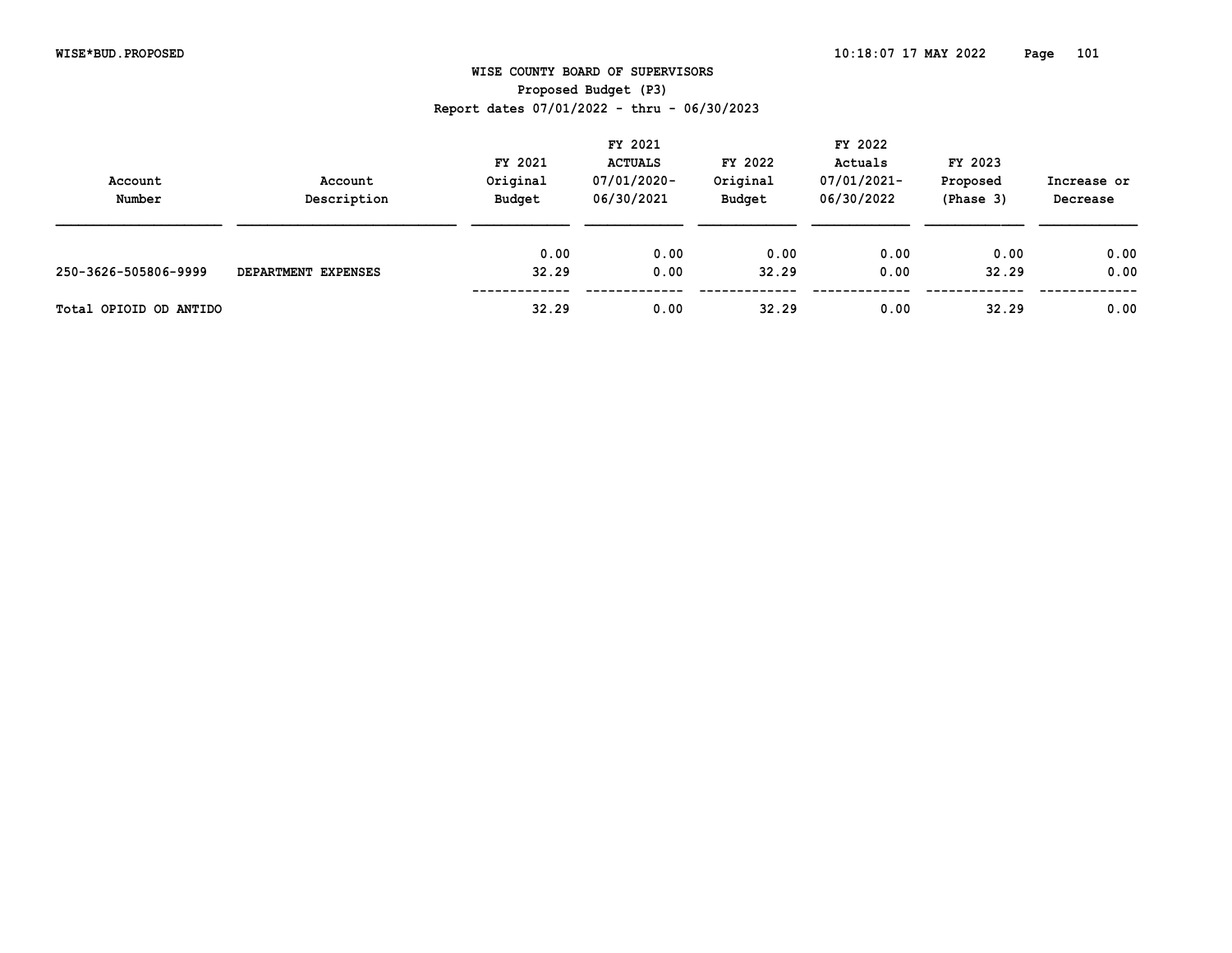**Proposed Budget (P3)**

| Account<br>Number      | Account<br>Description | FY 2021<br>Original<br>Budget | FY 2021<br><b>ACTUALS</b><br>07/01/2020-<br>06/30/2021 | FY 2022<br>Original<br>Budget | FY 2022<br>Actuals<br>07/01/2021-<br>06/30/2022 | FY 2023<br>Proposed<br>(Phase 3) | Increase or<br>Decrease |
|------------------------|------------------------|-------------------------------|--------------------------------------------------------|-------------------------------|-------------------------------------------------|----------------------------------|-------------------------|
| 250-3627-505806-9999   | DEPARTMENTAL EXPENSES  | 0.00<br>15,520.70             | 0.00<br>13,494.32                                      | 0.00<br>15,520.70             | 0.00<br>5,484.13                                | 0.00<br>15,520.70                | 0.00<br>0.00            |
| Total SHERIFF SP FINGE |                        | 15,520.70                     | 13,494.32                                              | 15,520.70                     | 5,484.13                                        | 15,520.70                        | 0.00                    |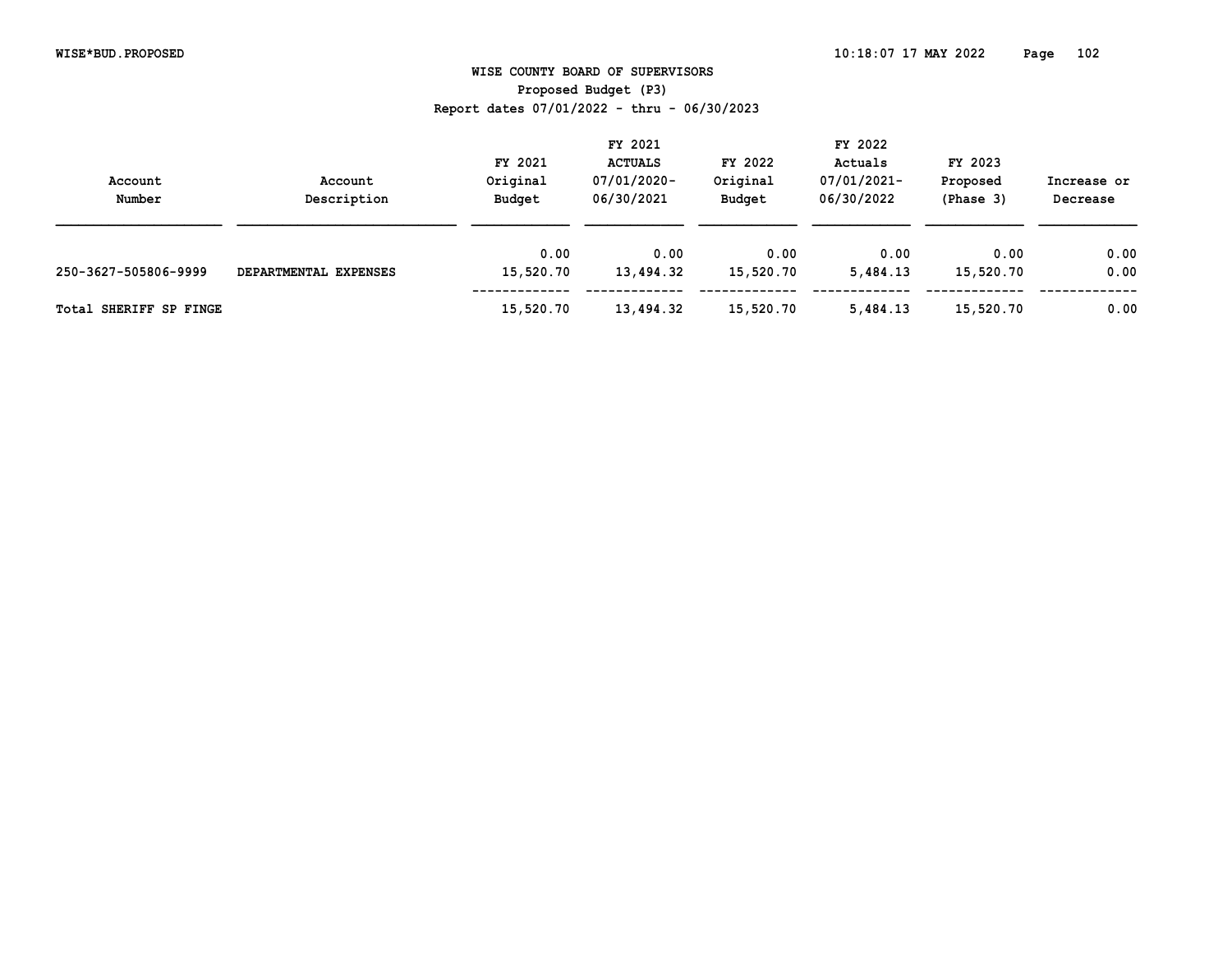| Account<br>Number     | Account<br>Description | FY 2021<br>Original<br>Budget | FY 2021<br><b>ACTUALS</b><br>07/01/2020-<br>06/30/2021 | FY 2022<br>Original<br>Budget | FY 2022<br>Actuals<br>07/01/2021-<br>06/30/2022 | FY 2023<br>Proposed<br>(Phase 3) | Increase or<br>Decrease |
|-----------------------|------------------------|-------------------------------|--------------------------------------------------------|-------------------------------|-------------------------------------------------|----------------------------------|-------------------------|
|                       |                        | 0.00                          | 0.00                                                   | 0.00                          | 0.00                                            | 0.00                             | 0.00                    |
| Total SHER/CA SPECIAL |                        | 128,966.18<br>=============   | 98,039.28<br>===========                               | 128,966.18                    | 47,524.39                                       | 128,966.18                       | 0.00                    |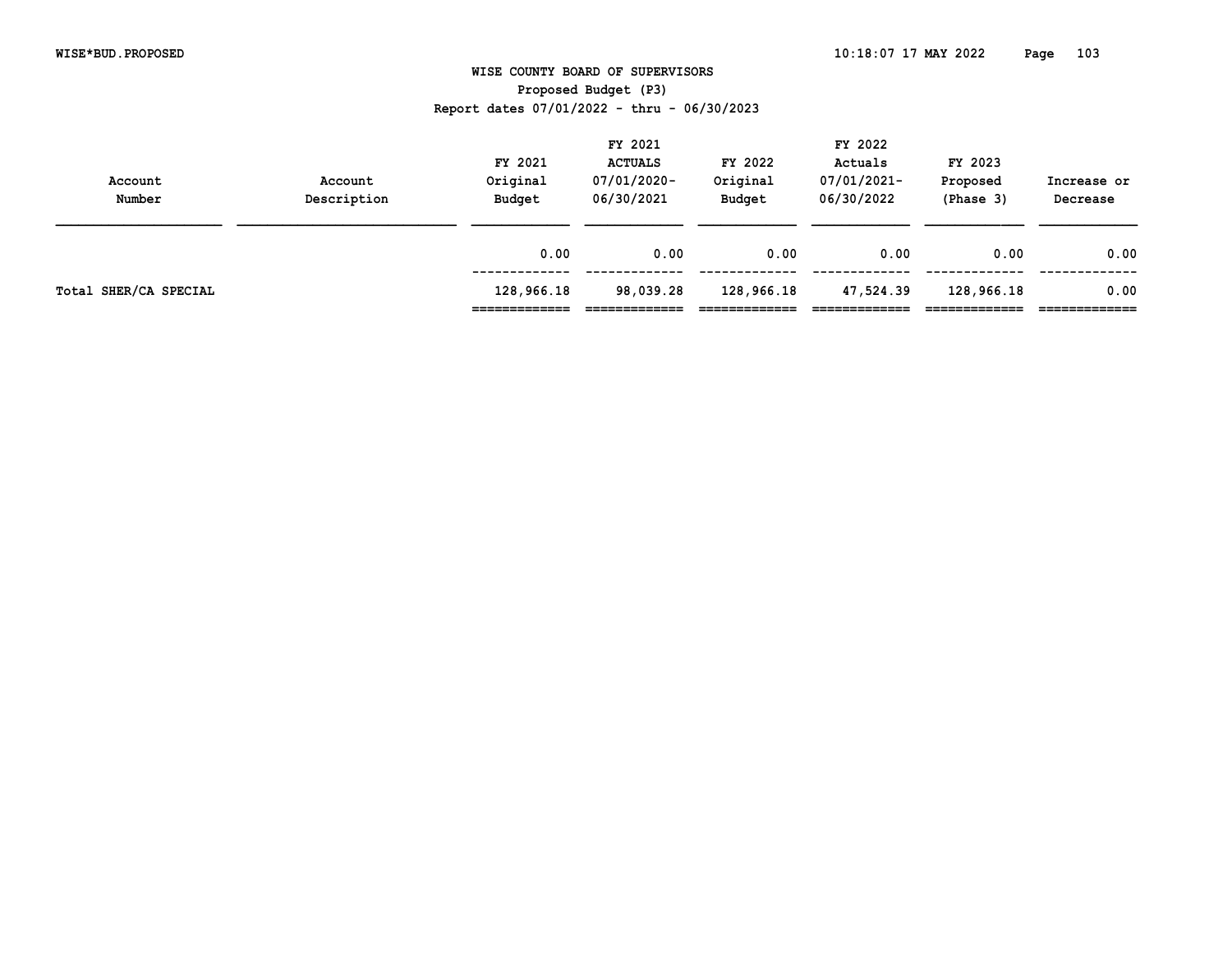**Proposed Budget (P3)**

| Account<br>Number             | Account<br>Description                  | FY 2021<br>Original<br>Budget | FY 2021<br><b>ACTUALS</b><br>07/01/2020-<br>06/30/2021 | FY 2022<br>Original<br>Budget | FY 2022<br>Actuals<br>07/01/2021-<br>06/30/2022 | FY 2023<br>Proposed<br>(Phase 3) | Increase or<br>Decrease |
|-------------------------------|-----------------------------------------|-------------------------------|--------------------------------------------------------|-------------------------------|-------------------------------------------------|----------------------------------|-------------------------|
| 260-6201-509019-9999          | UVA-WISE SOFTWARE ENG.<br><b>PROGRA</b> | 0.00<br>10,000.00             | 0.00<br>2,000.00                                       | 0.00<br>10,000.00             | 0.00<br>0.00                                    | 0.00<br>10,000.00                | 0.00<br>0.00            |
| <b>Total SOFTWARE ENGINEE</b> |                                         | 10,000.00                     | 2,000.00                                               | 10,000.00                     | 0.00                                            | 10,000.00                        | 0.00                    |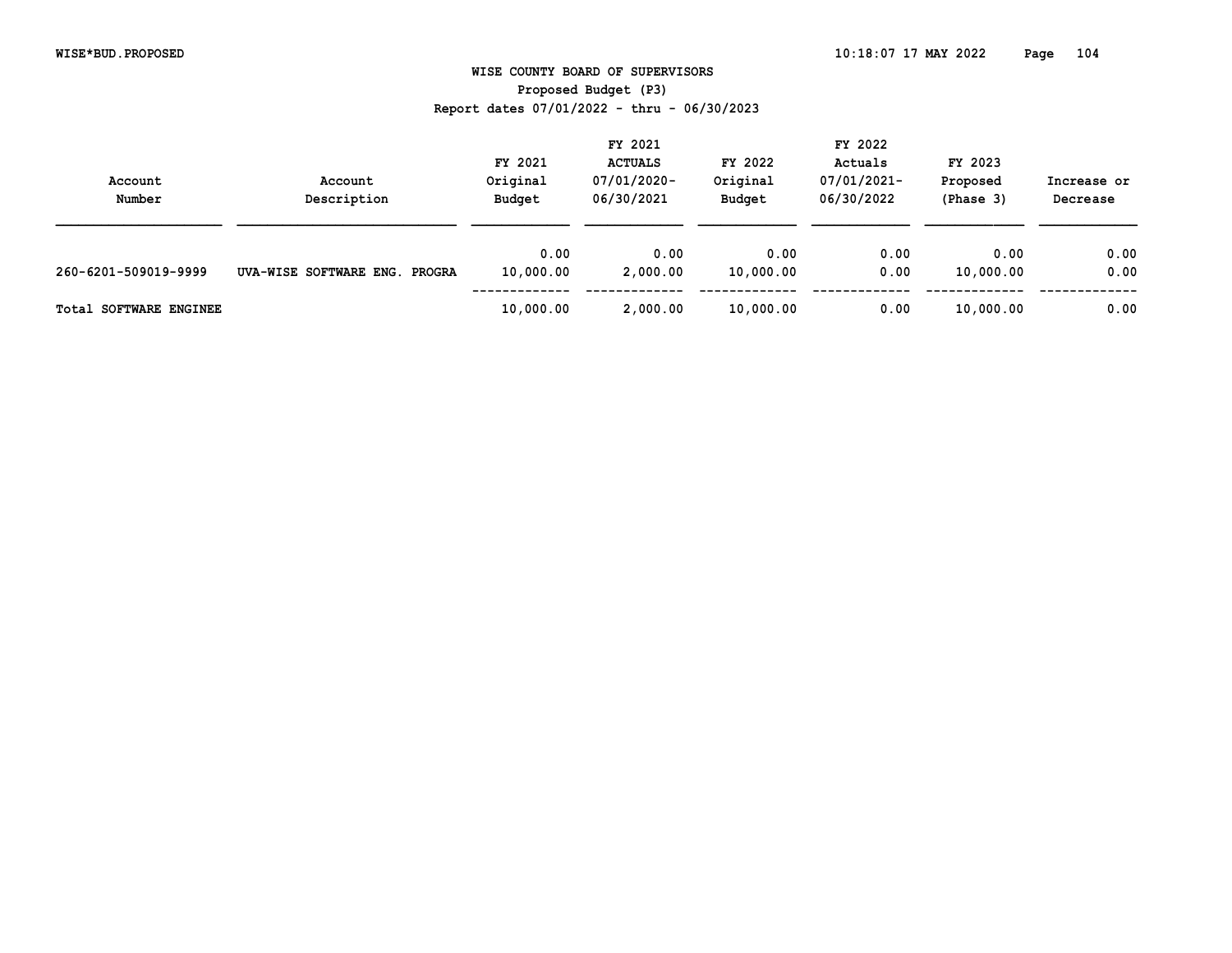**Proposed Budget (P3)**

| Account<br>Number      | Account<br>Description | FY 2021<br>Original<br>Budget | FY 2021<br><b>ACTUALS</b><br>07/01/2020-<br>06/30/2021 | FY 2022<br>Original<br>Budget | FY 2022<br>Actuals<br>07/01/2021-<br>06/30/2022 | FY 2023<br>Proposed<br>(Phase 3) | Increase or<br>Decrease |
|------------------------|------------------------|-------------------------------|--------------------------------------------------------|-------------------------------|-------------------------------------------------|----------------------------------|-------------------------|
| 260-6202-509020-9999   | MATH & SCIENCE FUNDS   | 0.00<br>3,000.00              | 0.00<br>0.00                                           | 0.00<br>3,000.00              | 0.00<br>0.00                                    | 0.00<br>3,000.00                 | 0.00<br>0.00            |
| Total MATH & SCIENCE F |                        | 3,000.00                      | 0.00                                                   | 3,000.00                      | 0.00                                            | 3,000.00                         | 0.00                    |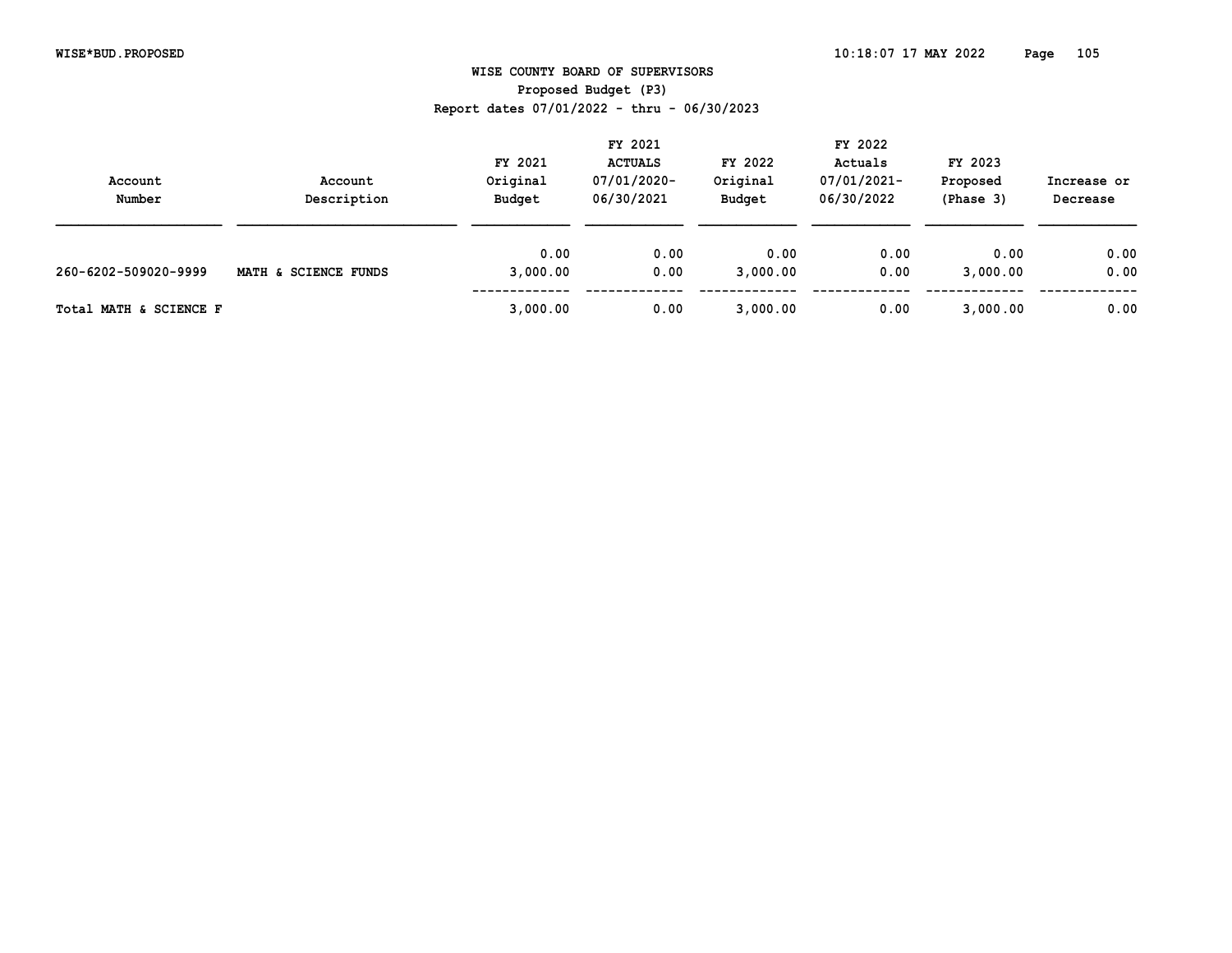| Account<br>Number      | Account<br>Description | FY 2021<br>Original<br>Budget | FY 2021<br><b>ACTUALS</b><br>07/01/2020-<br>06/30/2021 | FY 2022<br>Original<br>Budget | FY 2022<br>Actuals<br>07/01/2021-<br>06/30/2022 | FY 2023<br>Proposed<br>(Phase 3) | Increase or<br>Decrease |
|------------------------|------------------------|-------------------------------|--------------------------------------------------------|-------------------------------|-------------------------------------------------|----------------------------------|-------------------------|
|                        |                        | 0.00                          | 0.00                                                   | 0.00                          | 0.00                                            | 0.00                             | 0.00                    |
| Total SOFTWARE ENGIN E |                        | 13,000.00<br>=============    | 2,000.00<br>============                               | 13,000.00                     | 0.00                                            | 13,000.00                        | 0.00                    |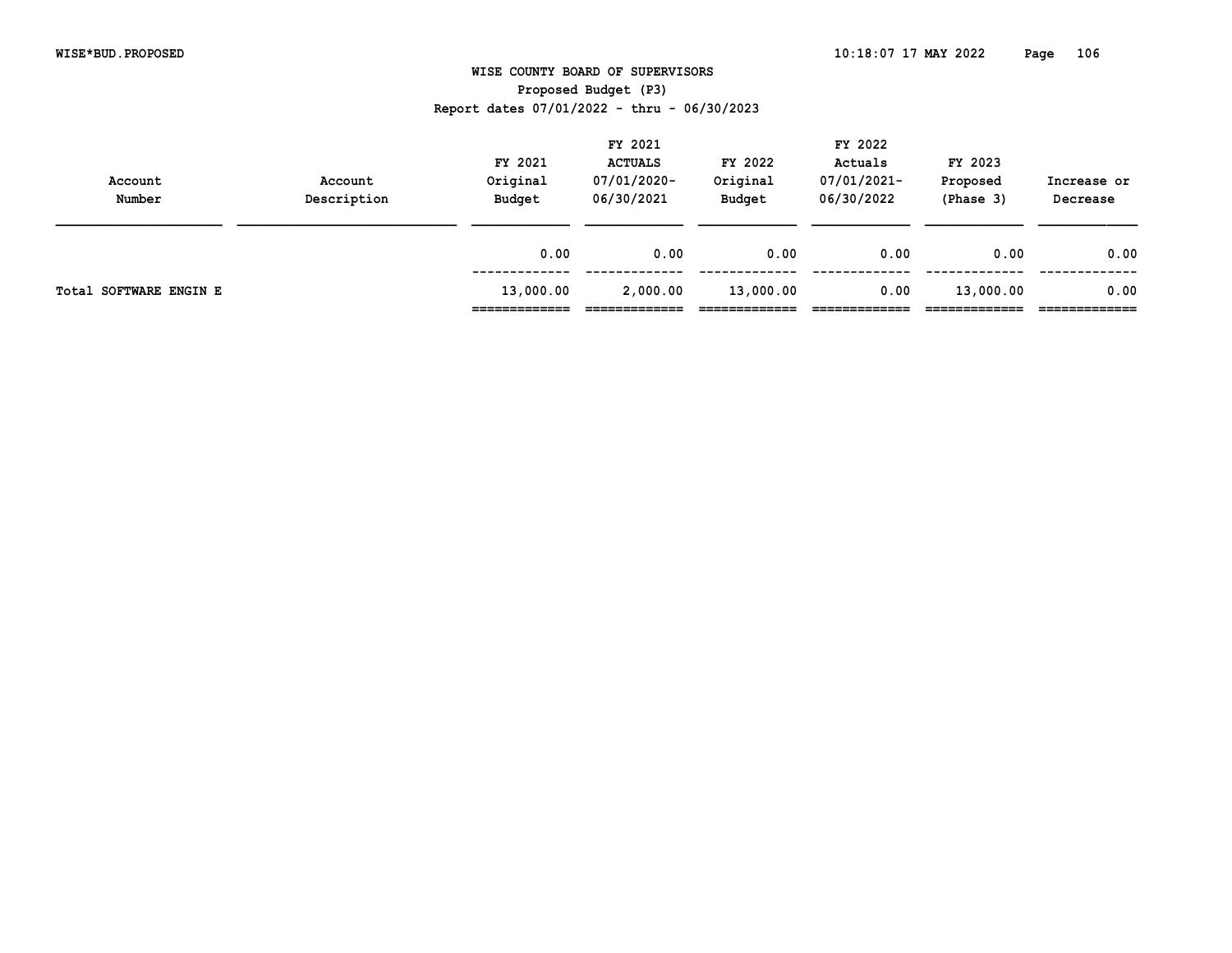**Proposed Budget (P3)**

| Account<br>Number    | Account<br>Description      | FY 2021<br>Original<br>Budget | FY 2021<br><b>ACTUALS</b><br>$07/01/2020 -$<br>06/30/2021 | FY 2022<br>Original<br>Budget | FY 2022<br>Actuals<br>$07/01/2021 -$<br>06/30/2022 | FY 2023<br>Proposed<br>(Phase 3) | Increase or<br>Decrease |
|----------------------|-----------------------------|-------------------------------|-----------------------------------------------------------|-------------------------------|----------------------------------------------------|----------------------------------|-------------------------|
|                      |                             | 0.00                          | 0.00                                                      | 0.00                          | 0.00                                               | 0.00                             | 0.00                    |
| 270-9999-503002-9999 | PROFESSIONAL SERVICES-OTHER | 2,500.00                      | 490.00                                                    | 2,500.00                      | 260.00                                             | 2,500.00                         | 0.00                    |
| 270-9999-505604-9999 | CONTRIBUTIONS TO CIVIC ORGS | 0.00                          | 5,951.00                                                  | 0.00                          | 0.00                                               | 0.00                             | 0.00                    |
| Total NON-DEPARTMENT |                             | 2,500.00                      | 6,441.00                                                  | 2,500.00                      | 260.00                                             | 2,500.00                         | 0.00                    |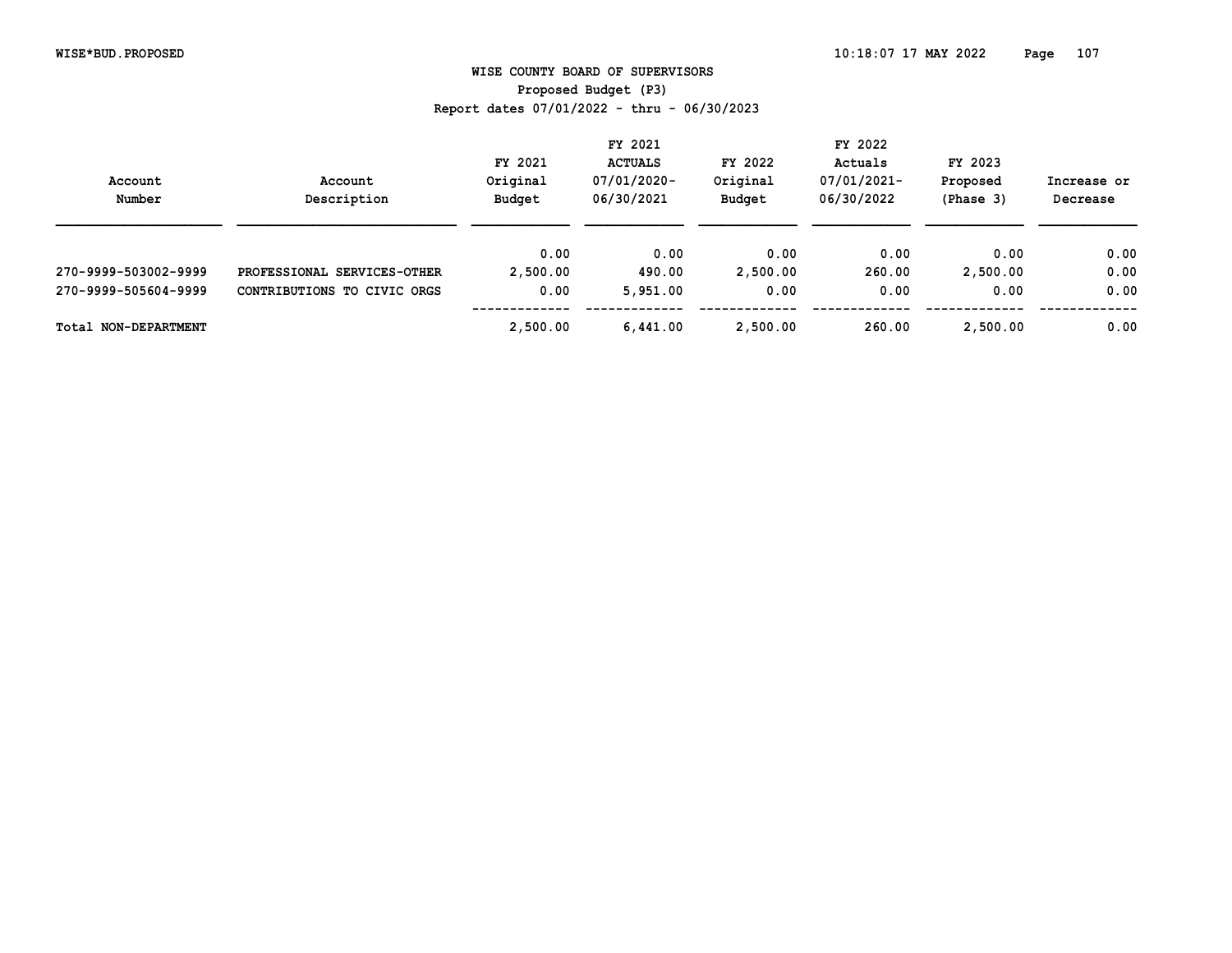| Account<br>Number      | Account<br>Description | FY 2021<br>Original<br>Budget | FY 2021<br><b>ACTUALS</b><br>$07/01/2020 -$<br>06/30/2021 | FY 2022<br>Original<br>Budget | FY 2022<br>Actuals<br>07/01/2021-<br>06/30/2022 | FY 2023<br>Proposed<br>(Phase 3) | Increase or<br>Decrease |
|------------------------|------------------------|-------------------------------|-----------------------------------------------------------|-------------------------------|-------------------------------------------------|----------------------------------|-------------------------|
|                        |                        | 0.00                          | 0.00                                                      | 0.00                          | 0.00                                            | 0.00                             | 0.00                    |
| Total DOG&CAT STERILIZ |                        | 2,500.00<br>=============     | 6,441.00<br>============                                  | 2,500.00                      | 260.00                                          | 2,500.00                         | 0.00                    |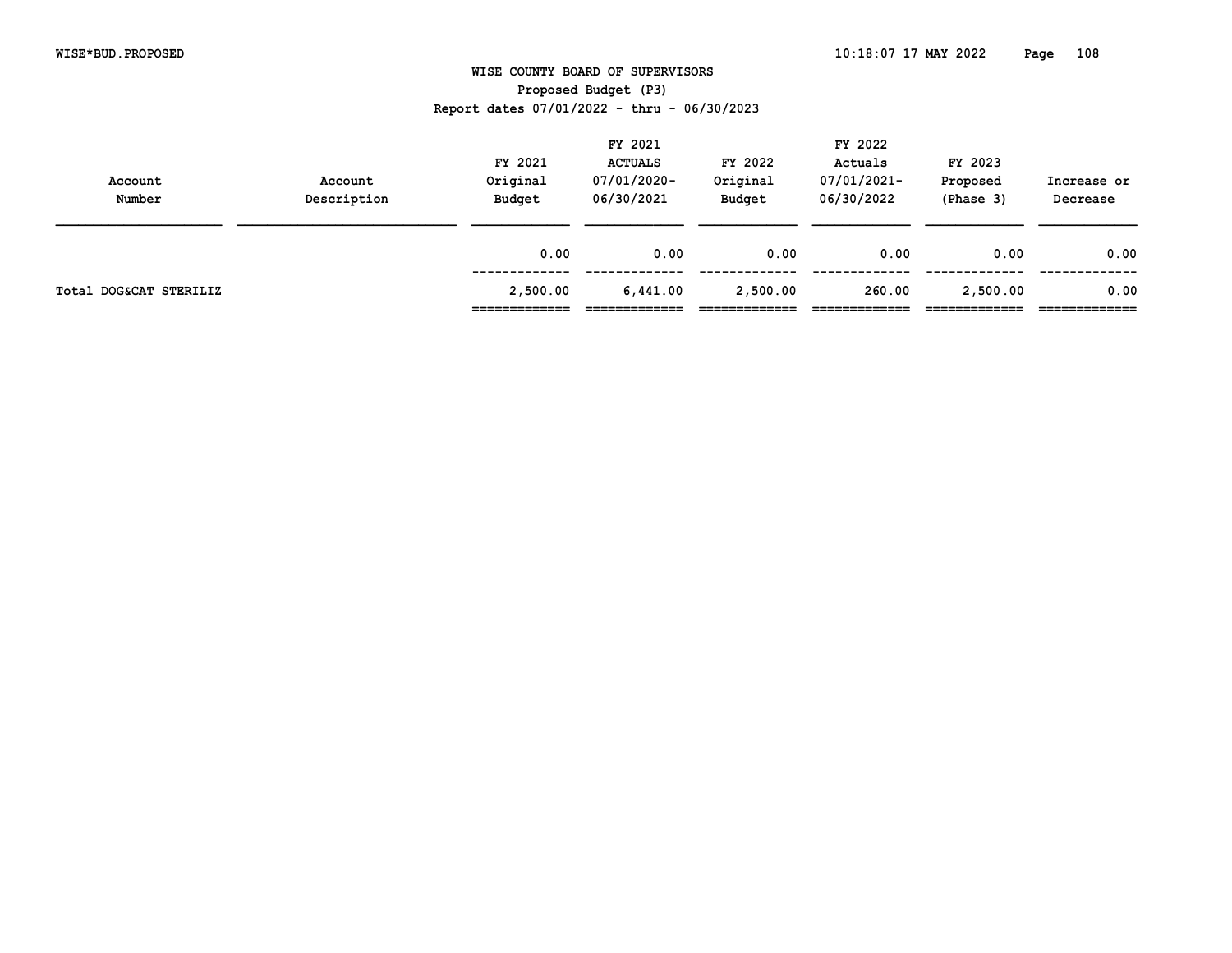**Proposed Budget (P3)**

| Account<br>Number    | Account<br>Description        | FY 2021<br>Original<br>Budget | FY 2021<br><b>ACTUALS</b><br>$07/01/2020 -$<br>06/30/2021 | FY 2022<br>Original<br>Budget | FY 2022<br>Actuals<br>07/01/2021-<br>06/30/2022 | FY 2023<br>Proposed<br>(Phase 3) | Increase or<br>Decrease |
|----------------------|-------------------------------|-------------------------------|-----------------------------------------------------------|-------------------------------|-------------------------------------------------|----------------------------------|-------------------------|
|                      |                               | 0.00                          | 0.00                                                      | 0.00                          | 0.00                                            | 0.00                             | 0.00                    |
| 280-9999-503002-9999 | PROFESSIONAL SERVICES - OTHER | 12,500.00                     | 0.00                                                      | 12,500.00                     | 0.00                                            | 12,500.00                        | 0.00                    |
| 280-9999-505604-9999 | CONTRIBUTION TO CIVIC ORG.    | 35,000.00                     | 35,000.00                                                 | 35,000.00                     | 35,000.00                                       | 35,000.00                        | 0.00                    |
| Total NON-DEPARTMENT |                               | 47,500.00                     | 35,000.00                                                 | 47,500.00                     | 35,000.00                                       | 47,500.00                        | 0.00                    |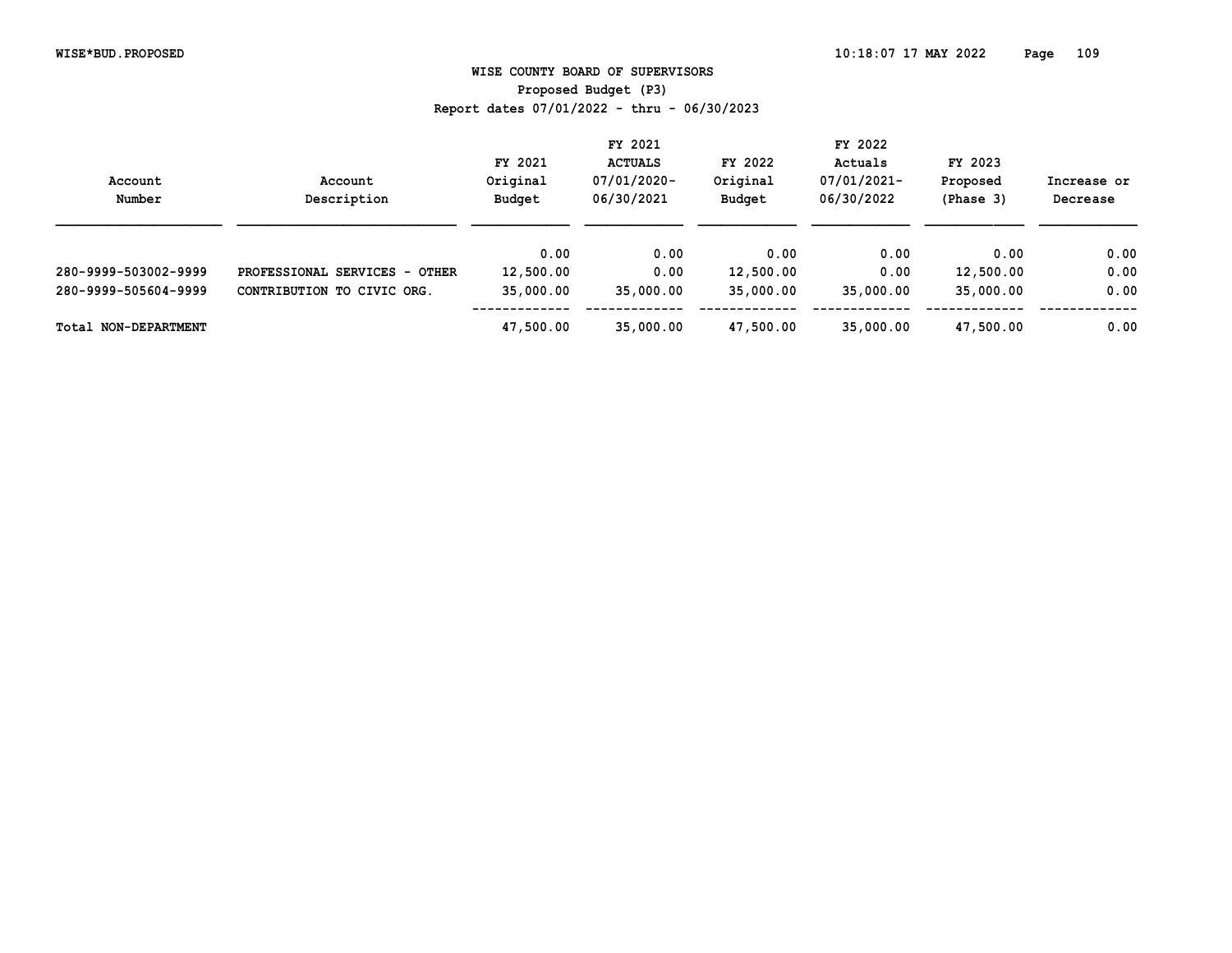| Account<br>Number             | Account<br>Description | FY 2021<br>Original<br>Budget | FY 2021<br><b>ACTUALS</b><br>07/01/2020-<br>06/30/2021 | FY 2022<br>Original<br>Budget | FY 2022<br>Actuals<br>07/01/2021-<br>06/30/2022 | FY 2023<br>Proposed<br>(Phase 3) | Increase or<br>Decrease |
|-------------------------------|------------------------|-------------------------------|--------------------------------------------------------|-------------------------------|-------------------------------------------------|----------------------------------|-------------------------|
|                               |                        | 0.00                          | 0.00                                                   | 0.00                          | 0.00                                            | 0.00                             | 0.00                    |
| <b>Total TRANSIENT OCCUPA</b> |                        | 47,500.00<br>=============    | 35,000.00<br>:===========                              | 47,500.00                     | 35,000.00                                       | 47,500.00                        | 0.00                    |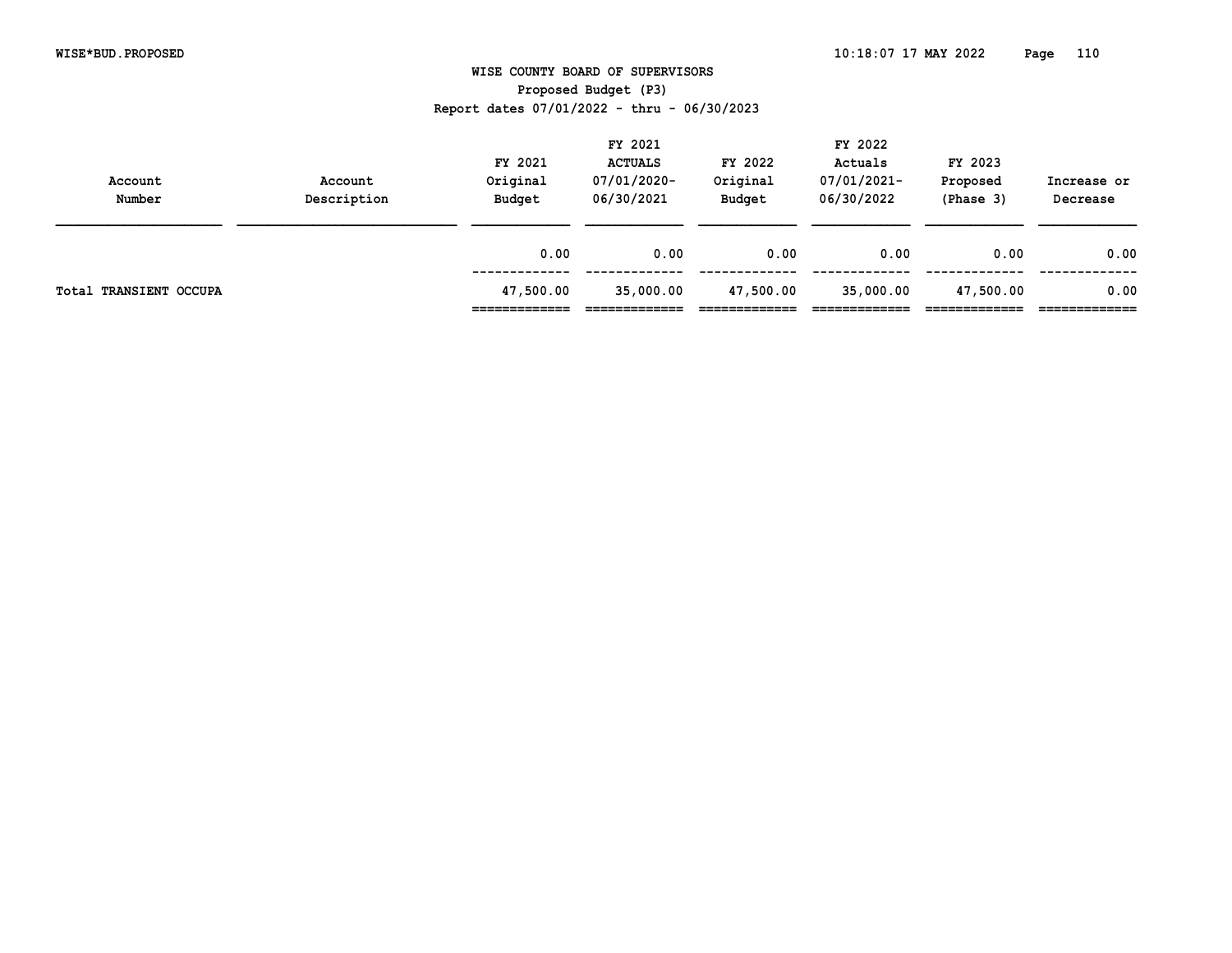**Proposed Budget (P3)**

| Account<br>Number    | Account<br>Description  | FY 2021<br>Original<br>Budget | FY 2021<br><b>ACTUALS</b><br>07/01/2020-<br>06/30/2021 | FY 2022<br>Original<br>Budget | FY 2022<br>Actuals<br>07/01/2021-<br>06/30/2022 | FY 2023<br>Proposed<br>(Phase 3) | Increase or<br>Decrease |
|----------------------|-------------------------|-------------------------------|--------------------------------------------------------|-------------------------------|-------------------------------------------------|----------------------------------|-------------------------|
|                      |                         | 0.00                          | 0.00                                                   | 0.00                          | 0.00                                            | 0.00                             | 0.00                    |
| 295-9999-505901-9999 | TRANSFER TO OTHER FUNDS | 35,000.00                     | 0.00                                                   | 35,000.00                     | 0.00                                            | 35,000.00                        | 0.00                    |
| 295-9999-508002-9999 | LEASE/RENT OF BUILDING  | 8,400.00                      | 5,266.48                                               | 8,400.00                      | 0.00                                            | 0.00                             | $-8,400.00$             |
| Total NON-DEPARTMENT |                         | 43,400.00                     | 5,266.48                                               | 43,400.00                     | 0.00                                            | 35,000.00                        | $-8,400.00$             |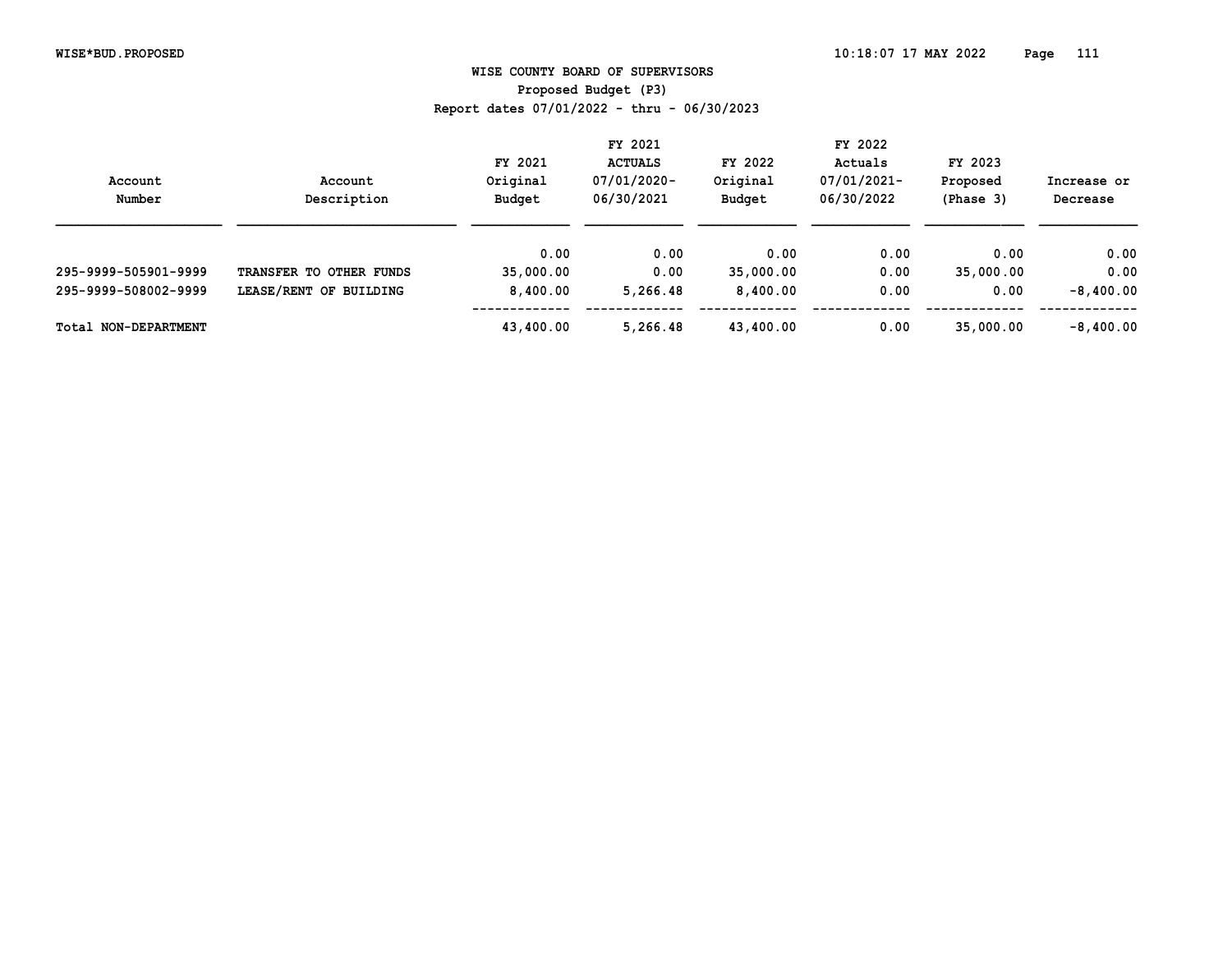| Account<br>Number      | Account<br>Description | FY 2021<br>Original<br>Budget<br>0.00 | FY 2021<br><b>ACTUALS</b><br>$07/01/2020 -$<br>06/30/2021<br>0.00 | FY 2022<br>Original<br>Budget<br>0.00 | FY 2022<br>Actuals<br>07/01/2021-<br>06/30/2022<br>0.00 | FY 2023<br>Proposed<br>(Phase 3)<br>0.00 | Increase or<br>Decrease<br>0.00 |
|------------------------|------------------------|---------------------------------------|-------------------------------------------------------------------|---------------------------------------|---------------------------------------------------------|------------------------------------------|---------------------------------|
| Total SUPERVISORY FEES |                        | 43,400.00<br>:============            | 5,266.48<br>=========                                             | 43,400.00                             | 0.00                                                    | 35,000.00                                | $-8,400.00$                     |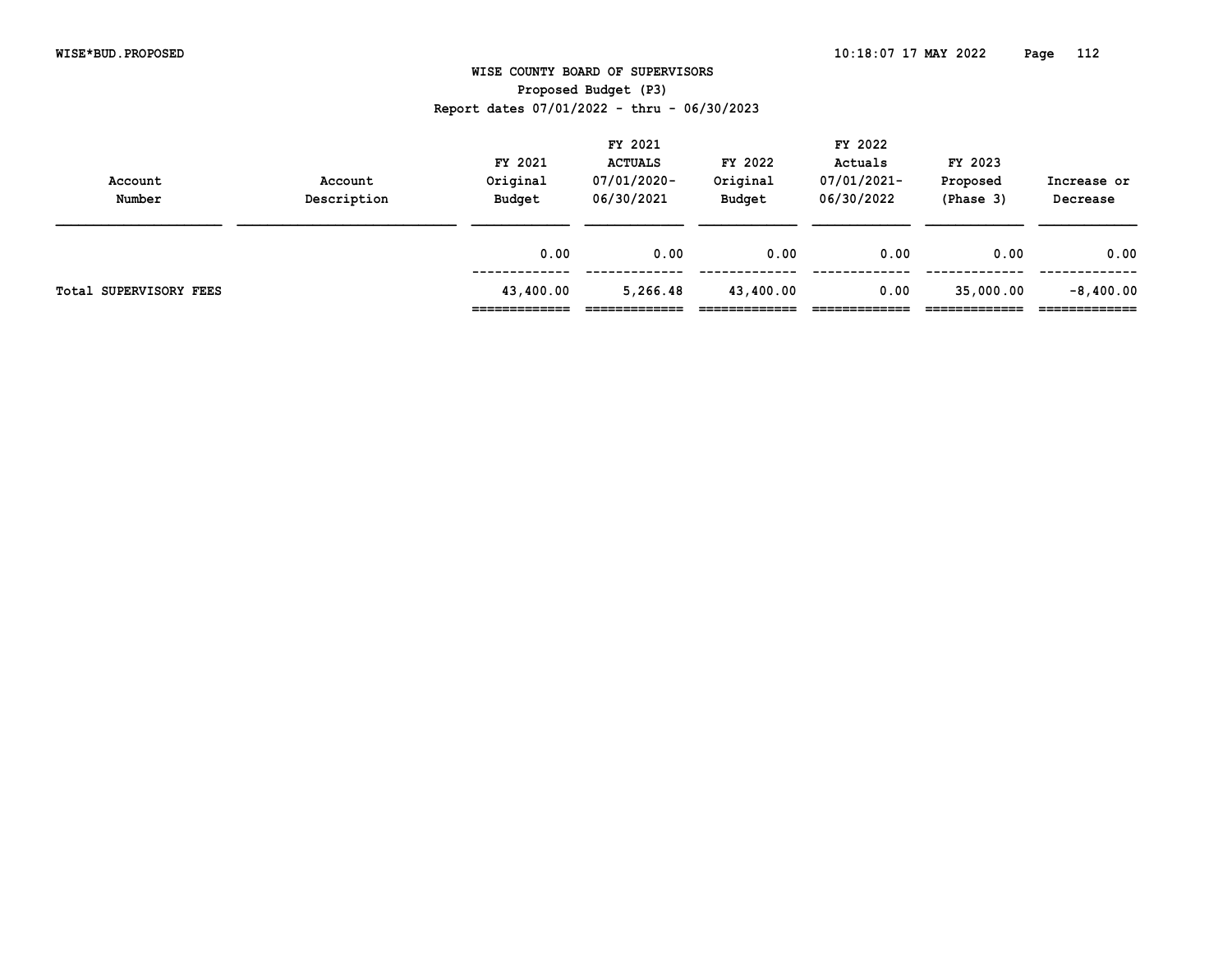**Proposed Budget (P3)**

|                        |                               |            | FY 2021        |            | FY 2022        |            |             |
|------------------------|-------------------------------|------------|----------------|------------|----------------|------------|-------------|
|                        |                               | FY 2021    | <b>ACTUALS</b> | FY 2022    | Actuals        | FY 2023    |             |
| Account                | Account                       | Original   | 07/01/2020-    | Original   | $07/01/2021 -$ | Proposed   | Increase or |
| Number                 | Description                   | Budget     | 06/30/2021     | Budget     | 06/30/2022     | (Phase 3)  | Decrease    |
|                        |                               | 0.00       | 0.00           | 0.00       | 0.00           | 0.00       | 0.00        |
| 610-4316-507011-9999   | SEWER SERVICES EXPENSES       | 66,000.00  | 66,810.00      | 0.00       | 0.00           | 0.00       | 0.00        |
| 610-4316-507013-9999   | C-N-W WASTE AUTHORITY DEBT    | 261,444.00 | 261,444.00     | 261,444.00 | 217,870.00     | 271,133.07 | 9,689.07    |
| 610-4316-507014-9999   | C-N-W WASTE AUTHORITY EXPENSE | 284,484.00 | 280,282.00     | 284,484.00 | 236,750.00     | 295,026.93 | 10,542.93   |
| Total SEWER SERVICES/P |                               | 611,928.00 | 608,536.00     | 545,928.00 | 454,620.00     | 566,160.00 | 20,232.00   |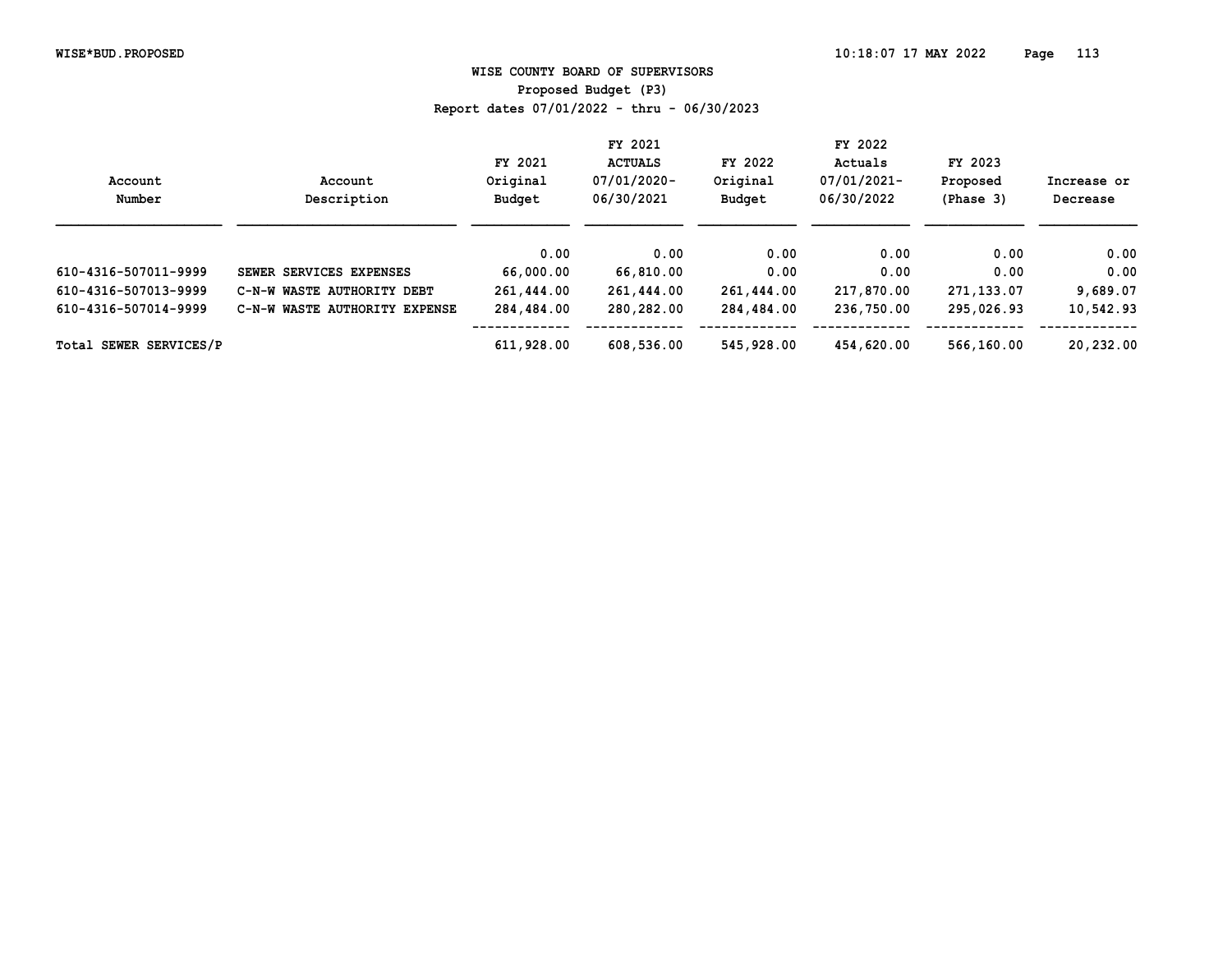| Account<br>Number      | Account<br>Description | FY 2021<br>Original<br>Budget | FY 2021<br><b>ACTUALS</b><br>$07/01/2020 -$<br>06/30/2021 | FY 2022<br>Original<br>Budget | FY 2022<br>Actuals<br>07/01/2021-<br>06/30/2022 | FY 2023<br>Proposed<br>(Phase 3) | Increase or<br>Decrease |
|------------------------|------------------------|-------------------------------|-----------------------------------------------------------|-------------------------------|-------------------------------------------------|----------------------------------|-------------------------|
|                        |                        | 0.00                          | 0.00                                                      | 0.00                          | 0.00                                            | 0.00                             | 0.00                    |
| Total SEWER ENTERPRISE |                        | 611,928.00<br>=============   | 608,536.00<br>============                                | 545,928.00                    | 454,620.00                                      | 566,160.00                       | 20,232.00               |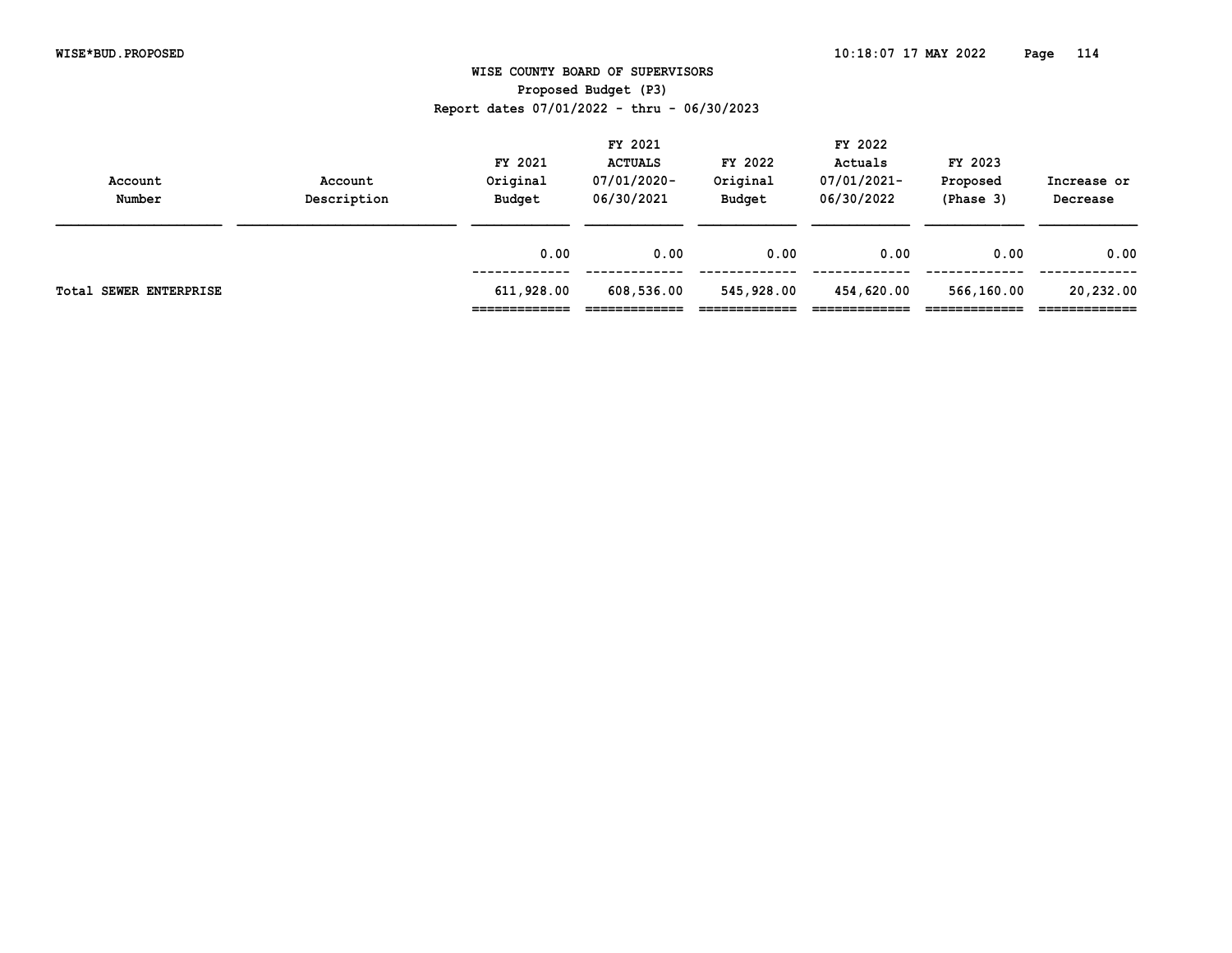**Proposed Budget (P3)**

| Account<br>Number    | Account<br>Description        | FY 2021<br>Original<br>Budget | FY 2021<br><b>ACTUALS</b><br>$07/01/2020 -$<br>06/30/2021 | FY 2022<br>Original<br>Budget | FY 2022<br>Actuals<br>07/01/2021-<br>06/30/2022 | FY 2023<br>Proposed<br>(Phase 3) | Increase or<br>Decrease |
|----------------------|-------------------------------|-------------------------------|-----------------------------------------------------------|-------------------------------|-------------------------------------------------|----------------------------------|-------------------------|
|                      |                               |                               |                                                           |                               |                                                 |                                  |                         |
|                      |                               | 0.00                          | 0.00                                                      | 0.00                          | 0.00                                            | 0.00                             | 0.00                    |
| 620-4204-501001-9999 | SALARIES & WAGES              | 484, 322.70                   | 474,600.67                                                | 508,539.00                    | 446,467.48                                      | 613,926.00                       | 105,387.00              |
| 620-4204-501002-9999 | SALARIES & WAGES-OVERTIME     | 30,000.00                     | 34,672.23                                                 | 30,000.00                     | 27,831.39                                       | 30,000.00                        | 0.00                    |
| 620-4204-501003-9999 | SALARIES & WAGES-PART-TIME    | 396,986.00                    | 371,611.90                                                | 574,827.00                    | 351, 319.02                                     | 605, 924.00                      | 31,097.00               |
| 620-4204-501005-9999 | SALARIES OFF-DUTY OVERTIME    | 0.00                          | 13,596.14                                                 | 0.00                          | 13,270.56                                       | 0.00                             | 0.00                    |
| 620-4204-502001-9999 | <b>FICA</b>                   | 69,715.13                     | 63,773.97                                                 | 82,877.51                     | 60,349.60                                       | 93,319.00                        | 10,441.49               |
| 620-4204-502002-9999 | <b>RETIREMENT-VRS</b>         | 63,882.16                     | 61,889.89                                                 | 67,076.27                     | 58, 181.23                                      | 81,038.00                        | 13,961.73               |
| 620-4204-502005-9999 | HOSPITAL/MEDICAL PLANS        | 134, 165. 76                  | 127,206.38                                                | 122,681.04                    | 95,541.35                                       | 130,204.00                       | 7,522.96                |
| 620-4204-502006-9999 | <b>GROUP INSURANCE</b>        | 6,489.93                      | 6,321.22                                                  | 6,814.42                      | 5,942.35                                        | 8,227.00                         | 1,412.58                |
| 620-4204-502007-9999 | DISABILITY INSURANCE          | 694.00                        | 771.16                                                    | 694.00                        | 790.01                                          | 694.00                           | 0.00                    |
| 620-4204-502008-9999 | MED FLIGHT INSURANCE          | 0.00                          | 0.00                                                      | 0.00                          | 0.00                                            | 780.00                           | 780.00                  |
| 620-4204-502009-9999 | UNEMPLOYMENT INSURANCE        | 901.60                        | 1,827.74                                                  | 2,077.60                      | 1,977.62                                        | 2,035.00                         | $-42.60$                |
| 620-4204-502011-9999 | WORKMEN'S COMPENSATION        | 32, 235.23                    | 36,765.66                                                 | 34,087.75                     | 33,650.78                                       | 36,045.00                        | 1,957.25                |
| 620-4204-503004-9999 | REPAIR & MAINTENANCE          | 8,100.00                      | 5,960.21                                                  | 8,100.00                      | 5,567.55                                        | 8,100.00                         | 0.00                    |
| 620-4204-503005-9999 | MAINTENANCE SERVICE CONTRACTS | 6,000.00                      | 4,482.46                                                  | 6,000.00                      | 5,986.17                                        | 10,500.00                        | 4,500.00                |
| 620-4204-503011-9999 | UNIFORM RENTAL                | 6,800.00                      | 6,284.17                                                  | 6,800.00                      | 5,222.70                                        | 6,800.00                         | 0.00                    |
| 620-4204-505101-9999 | ELECTRICAL SERVICES           | 21,000.00                     | 23, 227. 17                                               | 21,000.00                     | 28,871.43                                       | 21,000.00                        | 0.00                    |
| 620-4204-505102-9999 | HEATING SERVICES              | 2,500.00                      | 2,468.93                                                  | 2,500.00                      | 165.00                                          | 2,500.00                         | 0.00                    |
| 620-4204-505103-9999 | WATER & SEWER SERVICES        | 31,000.00                     | 10,297.60                                                 | 12,000.00                     | 8,597.35                                        | 12,000.00                        | 0.00                    |
| 620-4204-505201-9999 | POSTAL SERVICES               | 500.00                        | 0.00                                                      | 500.00                        | 0.00                                            | 500.00                           | 0.00                    |
| 620-4204-505203-9999 | TELECOMMUNICATIONS            | 12,000.00                     | 14,591.58                                                 | 12,000.00                     | 11,022.93                                       | 12,000.00                        | 0.00                    |
| 620-4204-505302-9999 | FIRE & PROPERTY INSURANCE     | 5,892.41                      | 5,422.43                                                  | 5,892.41                      | 4,473.98                                        | 5,892.41                         | 0.00                    |
| 620-4204-505305-9999 | <b>AUTO INSURANCE</b>         | 8,090.42                      | 8,090.89                                                  | 8,090.42                      | 7,334.43                                        | 8,090.42                         | 0.00                    |
| 620-4204-505401-9999 | OFFICE SUPPLIES               | 500.00                        | 365.90                                                    | 500.00                        | 181.51                                          | 500.00                           | 0.00                    |
| 620-4204-505407-9999 | REPAIR & MAINTENANCE SUPPLIES | 6,000.00                      | 1,673.75                                                  | 6,000.00                      | 3,252.72                                        | 6,000.00                         | 0.00                    |
| 620-4204-505408-9999 | VEHICLE & POWERED EQUIP. SUPP | 120,000.00                    | 110,591.96                                                | 107,000.00                    | 107,807.21                                      | 107,000.00                       | 0.00                    |
| 620-4204-505413-9999 | OTHER OPERATING SUPPLIES      | 4,000.00                      | 3,130.62                                                  | 4,000.00                      | 3,986.52                                        | 4,000.00                         | 0.00                    |
| 620-4204-505414-9999 | SAFETY SUPPLIES               | 250.00                        | 150.35                                                    | 250.00                        | 113.55                                          | 250.00                           | 0.00                    |
| 620-4204-505416-9999 | ROAD & STREET REPAIR/SUPPLIES | 8,000.00                      | 7,984.93                                                  | 8,000.00                      | 5,237.13                                        | 8,000.00                         | 0.00                    |
| 620-4204-505417-9999 | VEHICLE TIRES & PARTS         | 20,000.00                     | 26,526.13                                                 | 20,000.00                     | 18,933.71                                       | 20,000.00                        | 0.00                    |
| 620-4204-505418-9999 | VEHICLE PARTS                 | 100,000.00                    | 100,382.87                                                | 100,000.00                    | 99,435.91                                       | 100,000.00                       | 0.00                    |
| 620-4204-505506-9999 | <b>TRAVEL</b>                 | 100.00                        | 0.00                                                      | 100.00                        | 0.00                                            | 100.00                           | 0.00                    |
| 620-4204-505810-9999 | <b>GRANT EXPENSE</b>          | 0.00                          | 0.00                                                      | 0.00                          | 85.00                                           | 0.00                             | 0.00                    |
| 620-4204-507010-9999 | CAPITAL OUTLAY                | 30,000.00                     | 0.00                                                      | 30,000.00                     | 25,000.00                                       | 0.00                             | $-30,000,00$            |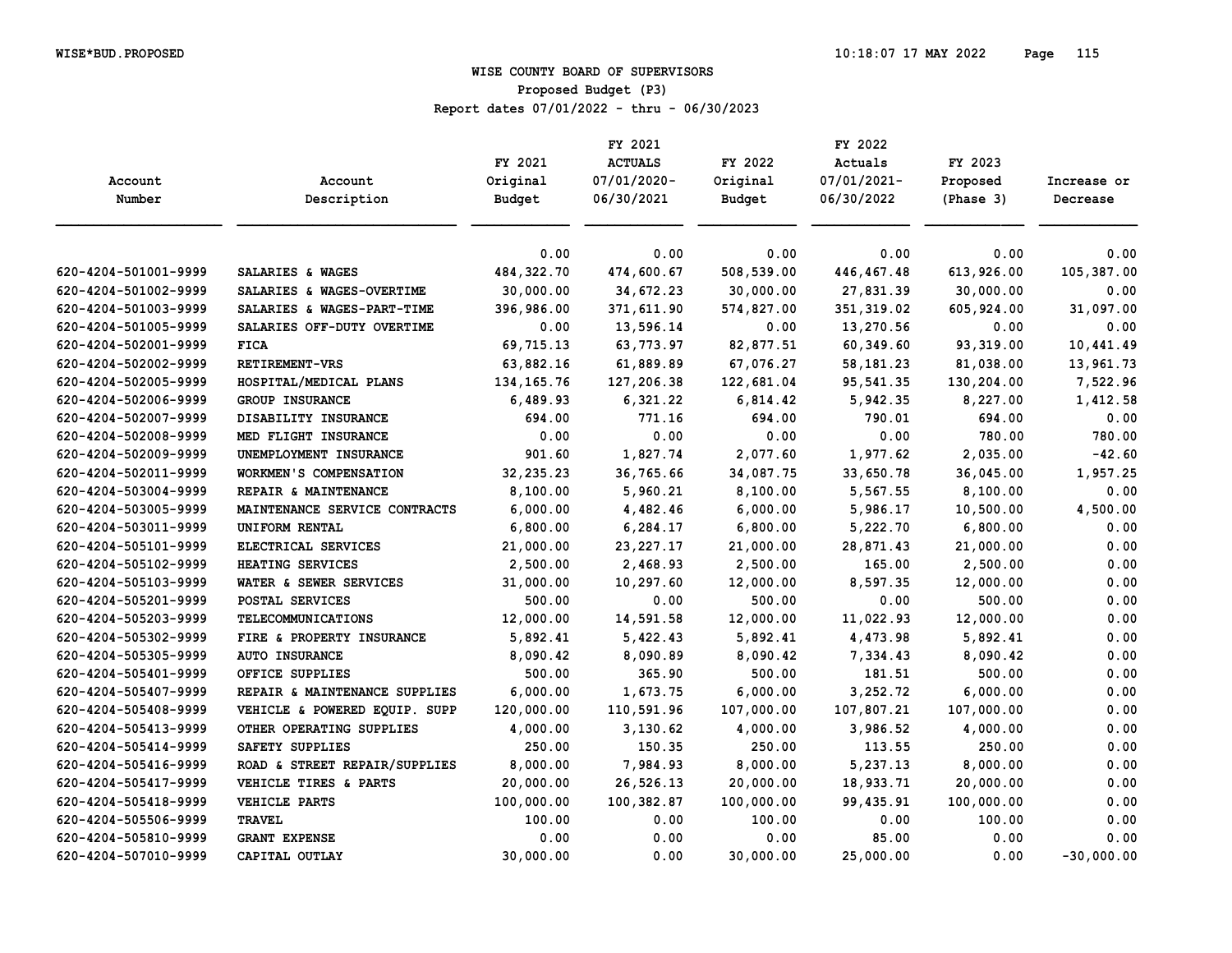|                        |                         |              | FY 2021        |              | FY 2022      |              |             |
|------------------------|-------------------------|--------------|----------------|--------------|--------------|--------------|-------------|
|                        |                         | FY 2021      | <b>ACTUALS</b> | FY 2022      | Actuals      | FY 2023      |             |
| Account                | Account                 | Original     | 07/01/2020-    | Original     | 07/01/2021-  | Proposed     | Increase or |
| Number                 | Description             | Budget       | 06/30/2021     | Budget       | 06/30/2022   | (Phase 3)    | Decrease    |
|                        |                         |              |                |              |              |              |             |
| 620-4204-508002-9999   | LEASE/RENT OF BUILDINGS | 2,000.00     | 5,400.00       | 2,000.00     | 2,100.00     | 2,000.00     | 0.00        |
|                        |                         |              |                |              |              |              |             |
| Total REFUSE COLLECTIO |                         | 1,612,125.34 | 1,530,068.91   | 1,790,407.42 | 1,438,696.19 | 1,937,424.83 | 147,017.41  |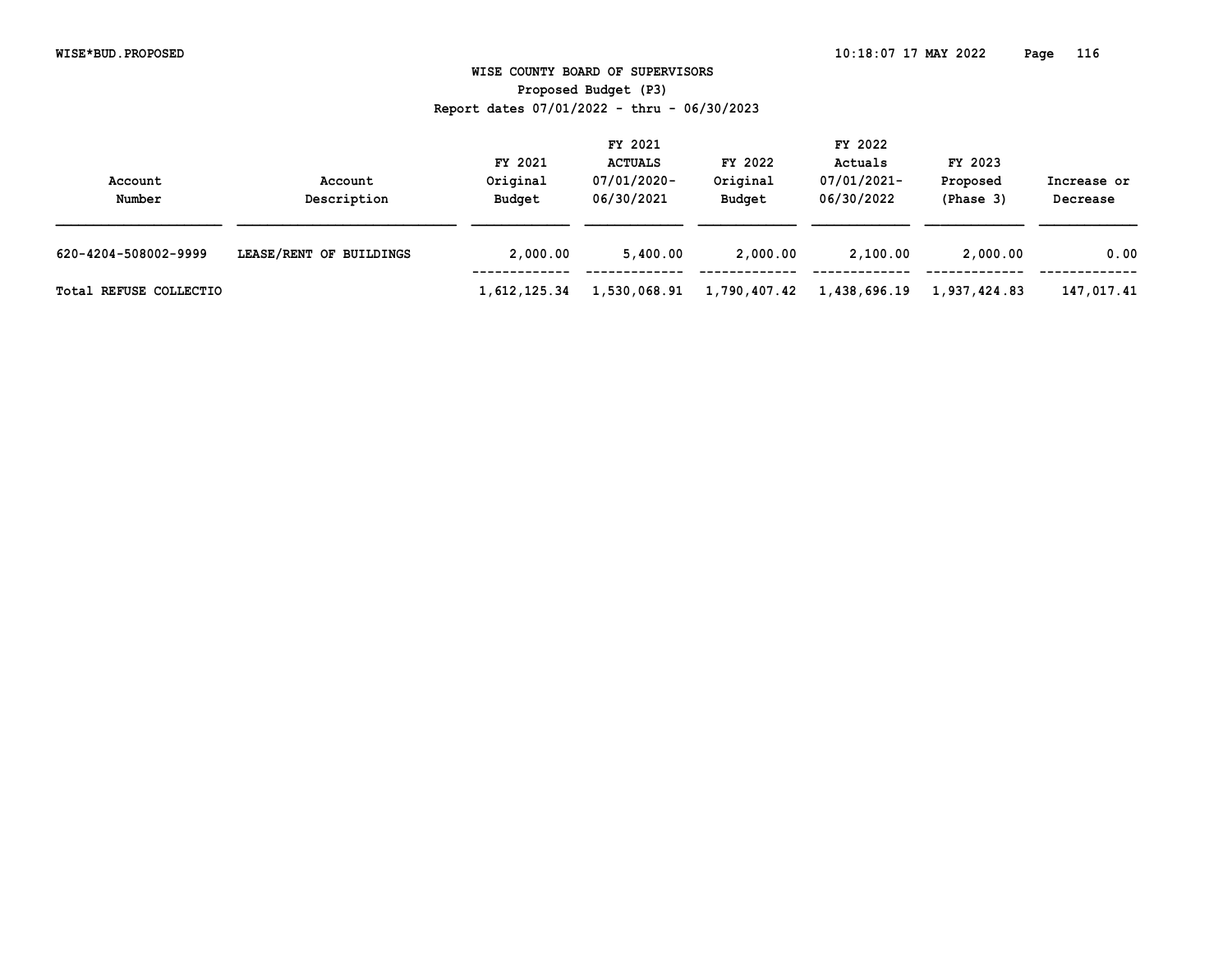**Proposed Budget (P3)**

|                       |                               | FY 2021    | FY 2021<br><b>ACTUALS</b> | FY 2022    | FY 2022<br>Actuals | FY 2023    |               |
|-----------------------|-------------------------------|------------|---------------------------|------------|--------------------|------------|---------------|
| Account               | Account                       | Original   | $07/01/2020 -$            | Original   | 07/01/2021-        | Proposed   | Increase or   |
| Number                | Description                   | Budget     | 06/30/2021                | Budget     | 06/30/2022         | (Phase 3)  | Decrease      |
|                       |                               | 0.00       | 0.00                      | 0.00       | 0.00               | 0.00       | 0.00          |
| 620-4205-501001-9999  | SALARIES & WAGES              | 75,830.00  | 75,929.44                 | 79,621.00  | 57,563.75          | 68,387.00  | $-11, 234.00$ |
| 620-4205-501002-9999  | SALARIES & WAGES-OVERTIME     | 10,000.00  | 4,703.95                  | 10,000.00  | 3,401.89           | 10,000.00  | 0.00          |
| 620-4205-501005-9999  | SALARIES OFF-DUTY OVERTIME    | 0.00       | 2,439.94                  | 0.00       | 2,234.49           | 3,000.00   | 3,000.00      |
| 620-4205-502001-9999  | <b>FICA</b>                   | 6,565.99   | 5,935.61                  | 6,856.02   | 4,593.37           | 6,034.00   | $-822.02$     |
| 620-4205-502002-9999  | <b>RETIREMENT-VRS</b>         | 10,001.98  | 9,948.96                  | 10,502.02  | 7,476.84           | 9,027.00   | $-1,475.02$   |
| 620-4205-502005-9999  | HOSPITAL/MEDICAL PLANS        | 19,615.92  | 18,656.06                 | 18,727.92  | 7,773.54           | 7,413.60   | $-11, 314.32$ |
| 620-4205-502006-9999  | <b>GROUP INSURANCE</b>        | 1,016.12   | 1,016.16                  | 1,066.92   | 763.56             | 916.00     | $-150.92$     |
| 620-4205-502008-9999  | MED FLIGHT INSURANCE          | 0.00       | 0.00                      | 0.00       | 0.00               | 120.00     | 120.00        |
| 620-4205-502009-9999  | UNEMPLOYMENT INSURANCE        | 36.80      | 84.79                     | 84.80      | 87.33              | 85.00      | 0.20          |
| 620-4205-502011-9999  | WORKMEN'S COMPENSATION        | 4,246.38   | 4,267.60                  | 3,845.70   | 4,231.23           | 3,029.52   | $-816.18$     |
| 620-4205-503002-9999  | PROFESSIONAL SERVICES-OTHER   | 65,000.00  | 144,339.16                | 65,000.00  | 87,158.20          | 90,000.00  | 25,000.00     |
| 620-4205-503004-9999  | REPAIR & MAINTENANCE          | 60,000.00  | 59,733.82                 | 60,000.00  | 59,985.37          | 60,000.00  | 0.00          |
| 620-4205-503005-9999  | MAINTENANCE SERVICE CONTRACTS | 2,000.00   | 2,029.49                  | 2,000.00   | 2,063.95           | 2,000.00   | 0.00          |
| 620-4205-503011-9999  | UNIFORM RENTAL                | 4,500.00   | 2,575.46                  | 4,500.00   | 1,942.65           | 4,500.00   | 0.00          |
| 620-4205-505103-9999  | WATER & SEWER SERVICES        | 5,000.00   | 24,008.57                 | 5,000.00   | 2,663.80           | 5,000.00   | 0.00          |
| 620-4205-505302-9999  | FIRE & PROPERTY INSURANCE     | 5,381.32   | 5,384.60                  | 5,381.32   | 5,384.60           | 5,381.32   | 0.00          |
| 620-4205-505408-9999  | VEHICLE & POWERED EQUIP. SUPP | 75,000.00  | 70,629.22                 | 75,000.00  | 83,077.08          | 75,000.00  | 0.00          |
| 620-4205-505413-9999  | OTHER OPERATING SUPPLIES      | 25,000.00  | 42,041.64                 | 25,000.00  | 17,986.76          | 25,000.00  | 0.00          |
| 620-4205-505414-9999  | SAFETY SUPPLIES               | 400.00     | 384.29                    | 400.00     | 334.92             | 400.00     | 0.00          |
| 620-4205-505416-9999  | ROAD & STREET REPAIR/SUPPLIES | 4,000.00   | 3,833.85                  | 4,000.00   | 2,099.14           | 4,000.00   | 0.00          |
| 620-4205-505417-9999  | VEHICLE TIRES & PARTS         | 15,000.00  | 12,285.32                 | 15,000.00  | 11,235.44          | 15,000.00  | 0.00          |
| 620-4205-505418-9999  | <b>VEHICLE PARTS</b>          | 36,000.00  | 43,877.00                 | 36,000.00  | 33,539.31          | 36,000.00  | 0.00          |
| 620-4205-505426-9999  | VEHICLE LEASE                 | 43,037.21  | 23,073.46                 | 23,566.42  | 23,073.46          | 18,588.66  | $-4,977.76$   |
| 620-4205-507010-9999  | CAPITAL OUTLAY                | 105,000.00 | 0.00                      | 180,000.00 | 150,418.03         | 0.00       | $-180,000.00$ |
| Total REFUSE DISPOSAL |                               | 572,631.72 | 557,178.39                | 631,552.12 | 569,088.71         | 448,882.10 | $-182,670.02$ |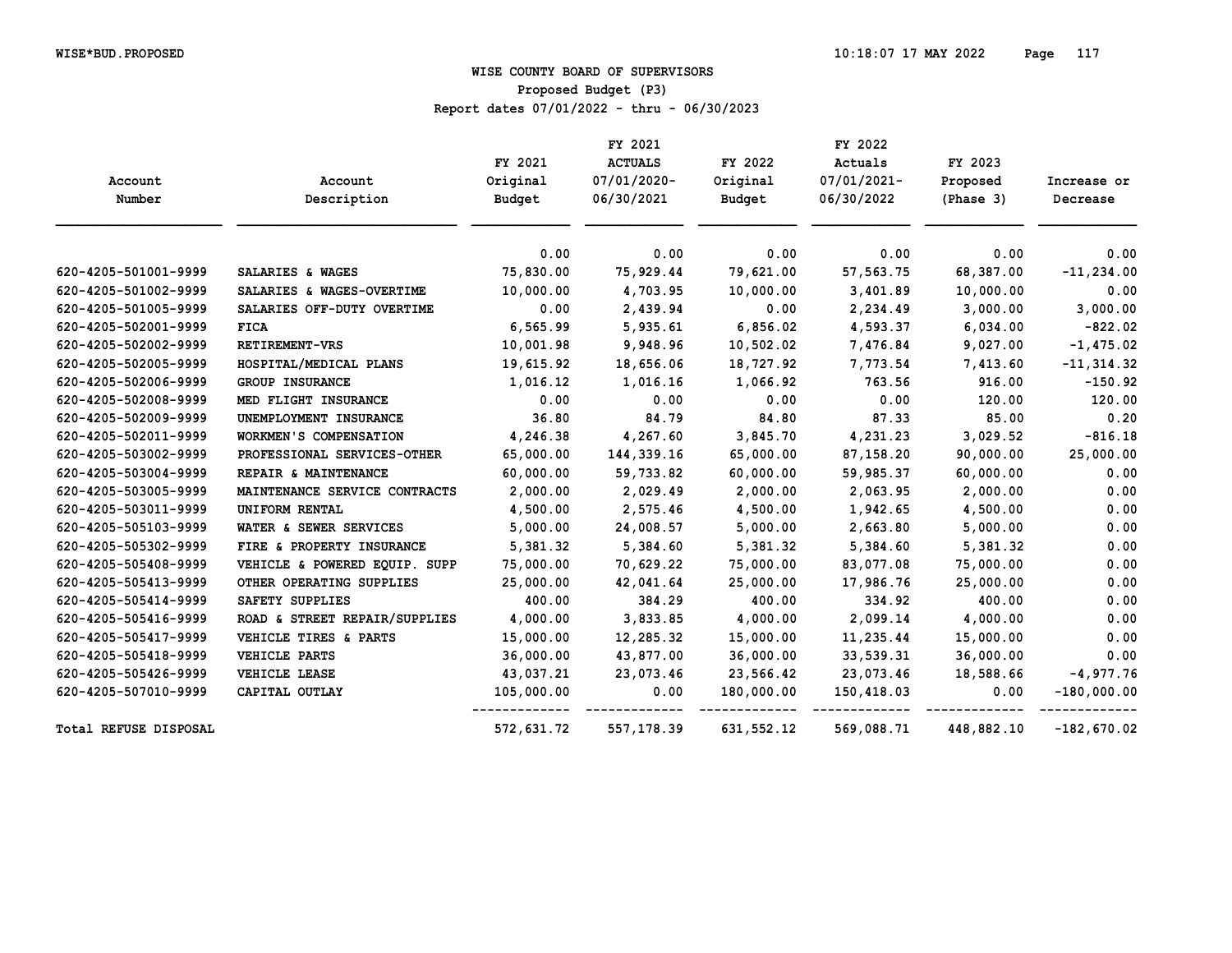**Proposed Budget (P3)**

| Account                     | Account                       | FY 2021<br>Original | FY 2021<br><b>ACTUALS</b><br>$07/01/2020 -$ | FY 2022<br>Original | FY 2022<br>Actuals<br>07/01/2021- | FY 2023<br>Proposed | Increase or |
|-----------------------------|-------------------------------|---------------------|---------------------------------------------|---------------------|-----------------------------------|---------------------|-------------|
| Number                      | Description                   | Budget              | 06/30/2021                                  | Budget              | 06/30/2022                        | (Phase 3)           | Decrease    |
|                             |                               | 0.00                | 0.00                                        | 0.00                | 0.00                              | 0.00                | 0.00        |
| 620-4206-501001-9999        | SALARIES & WAGES              | 120,334.90          | 117,741.64                                  | 126,352.00          | 109,885.63                        | 132,873.00          | 6,521.00    |
| 620-4206-501002-9999        | SALARIES & WAGES-OVERTIME     | 1,545.00            | 1,827.90                                    | 1,545.00            | 0.00                              | 1,545.00            | 0.00        |
| 620-4206-501008-9999        | SALARY RECOVERY               | 0.00                | $-4, 150.00$                                | 0.00                | $-1,760.00$                       | 0.00                | 0.00        |
| 620-4206-502001-9999        | <b>FICA</b>                   | 9,323.80            | 8,079.82                                    | 9,665.89            | 7,525.96                          | 10,108.00           | 442.11      |
| 620-4206-502002-9999        | RETIREMENT-VRS                | 15,872.16           | 15,788.16                                   | 16,665.76           | 14, 164.09                        | 17,539.00           | 873.24      |
| 620-4206-502005-9999        | HOSPITAL/MEDICAL PLANS        | 43,091.76           | 43, 141. 76                                 | 41,051.76           | 32,464.78                         | 45,659.76           | 4,608.00    |
| 620-4206-502006-9999        | GROUP INSURANCE               | 1,612.49            | 1,612.32                                    | 1,693.12            | 1,446.52                          | 1,780.00            | 86.88       |
| 620-4206-502007-9999        | DISABILITY INSURANCE          | 233.00              | 290.46                                      | 233.00              | 308.25                            | 233.00              | 0.00        |
| 620-4206-502008-9999        | MED FLIGHT INSURANCE          | 0.00                | 0.00                                        | 0.00                | 0.00                              | 240.00              | 240.00      |
| 620-4206-502009-9999        | UNEMPLOYMENT INSURANCE        | 73.60               | 170.12                                      | 169.60              | 182.39                            | 170.00              | 0.40        |
| 620-4206-502011-9999        | WORKMEN'S COMPENSATION        | 2,065.17            | 2,074.84                                    | 1,838.93            | 2,171.15                          | 3,563.58            | 1,724.65    |
| 620-4206-502012-9999        | CLOTHING ALLOWANCE            | 700.00              | 30.00                                       | 700.00              | 204.00                            | 1,400.00            | 700.00      |
| 620-4206-503002-9999        | PROFESSIONAL SERVICES-OTHER   | 0.00                | 0.00                                        | 0.00                | 72.00                             | 1,200.00            | 1,200.00    |
| 620-4206-505201-9999        | POSTAL SERVICES               | 150.00              | 26.35                                       | 150.00              | 0.00                              | 150.00              | 0.00        |
| 620-4206-505203-9999        | TELECOMMUNICATIONS            | 4,200.00            | 4,342.79                                    | 4,200.00            | 2,840.42                          | 4,200.00            | 0.00        |
| 620-4206-505302-9999        | FIRE & PROPERTY INSURANCE     | 102.55              | 119.53                                      | 102.55              | 98.62                             | 98.62               | $-3.93$     |
| 620-4206-505305-9999        | <b>AUTO INSURANCE</b>         | 3,035.10            | 3,035.24                                    | 3,035.10            | 2,270.22                          | 2,161.75            | $-873.35$   |
| 620-4206-505401-9999        | OFFICE SUPPLIES               | 3,000.00            | 622.70                                      | 3,000.00            | 944.54                            | 3,000.00            | 0.00        |
| 620-4206-505408-9999        | VEHICLE & POWERED EQUIP. SUPP | 9,000.00            | 8,239.96                                    | 6,000.00            | 6,548.80                          | 8,000.00            | 2,000.00    |
| 620-4206-505413-9999        | OTHER OPERATING SUPPLIES      | 3,800.00            | 2,733.62                                    | 3,800.00            | 1,636.52                          | 3,800.00            | 0.00        |
| 620-4206-505425-9999        | ALLOWANCE FOR RECYCLABLES     | 2,500.00            | 1,054.75                                    | 2,500.00            | 990.98                            | 2,500.00            | 0.00        |
| 620-4206-505426-9999        | VEHICLE LEASE                 | 39,710.10           | 40,546.10                                   | 41, 412.36          | 40,546.10                         | 32,665.12           | $-8,747.24$ |
| 620-4206-505504-9999        | TRAVEL (CONVENTION & EDU)     | 1,200.00            | 362.87                                      | 1,200.00            | 361.44                            | 1,200.00            | 0.00        |
| 620-4206-505506-9999        | <b>TRAVEL</b>                 | 500.00              | 58.29                                       | 500.00              | 0.00                              | 500.00              | 0.00        |
| 620-4206-505810-9999        | <b>GRANT EXPENSES</b>         | 16,000.00           | 13,035.94                                   | 16,000.00           | 11,726.42                         | 16,000.00           | 0.00        |
| 620-4206-505820-9999        | <b>AWARDS</b>                 | 0.00                | 0.00                                        | 0.00                | 0.00                              | 600.00              | 600.00      |
| <b>Total LITTER CONTROL</b> |                               | 278,049.63          | 260,785.16                                  | 281,815.07          | 234,628.83                        | 291,186.83          | 9,371.76    |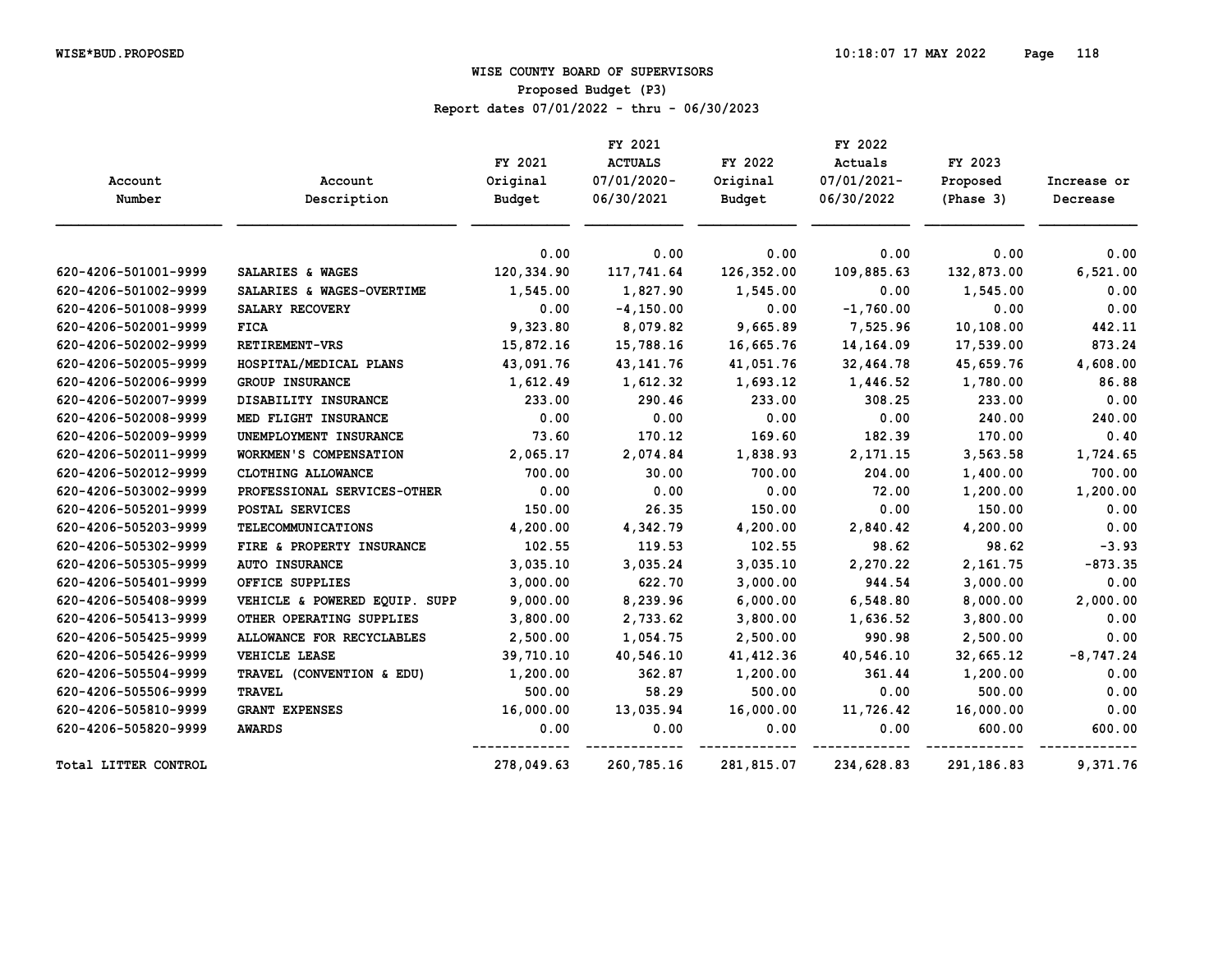**Proposed Budget (P3)**

|                        |                              |              | FY 2021        |              | FY 2022     |              |             |
|------------------------|------------------------------|--------------|----------------|--------------|-------------|--------------|-------------|
|                        |                              | FY 2021      | <b>ACTUALS</b> | FY 2022      | Actuals     | FY 2023      |             |
| Account                | Account                      | Original     | $07/01/2020 -$ | Original     | 07/01/2021- | Proposed     | Increase or |
| Number                 | Description                  | Budget       | 06/30/2021     | Budget       | 06/30/2022  | (Phase 3)    | Decrease    |
|                        |                              | 0.00         | 0.00           | 0.00         | 0.00        | 0.00         | 0.00        |
| 620-4317-509013-9999   | SINKING FUND CLOSURE DEPOSIT | 435,000.00   | 0.00           | 435,000.00   | 0.00        | 435,000.00   | 0.00        |
| 620-4317-509501-9999   | DEBT SERVICE                 | 647,507.53   | 647,507.53     | 646,952.53   | 646,952.53  | 646,952.53   | 0.00        |
| Total NON-DEPARTMENTAL |                              | 1,082,507.53 | 647,507.53     | 1,081,952.53 | 646,952.53  | 1,081,952.53 | 0.00        |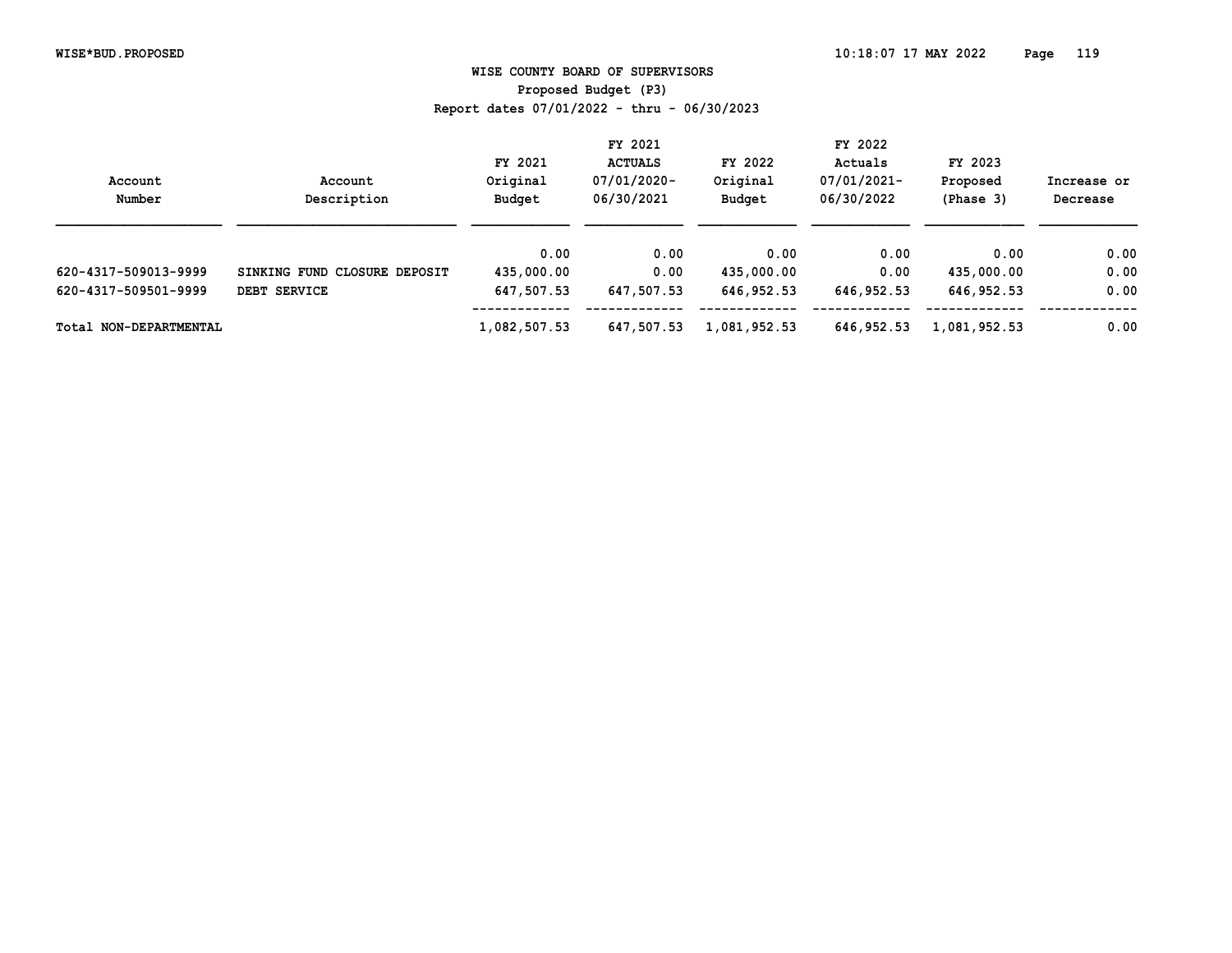| Account<br>Number      | Account<br>Description | FY 2021<br>Original<br>Budget | FY 2021<br><b>ACTUALS</b><br>07/01/2020-<br>06/30/2021 | FY 2022<br>Original<br>Budget | FY 2022<br>Actuals<br>07/01/2021-<br>06/30/2022 | FY 2023<br>Proposed<br>(Phase 3) | Increase or<br>Decrease       |
|------------------------|------------------------|-------------------------------|--------------------------------------------------------|-------------------------------|-------------------------------------------------|----------------------------------|-------------------------------|
|                        |                        | 0.00                          | 0.00                                                   | 0.00                          | 0.00                                            | 0.00                             | 0.00                          |
| Total VRA LANDFILL FUN |                        | 3,545,314.22<br>============= | 2,995,539.99<br>============                           | 3,785,727.14<br>============= | 2,889,366.26                                    | 3,759,446.29                     | $-26, 280.85$<br>============ |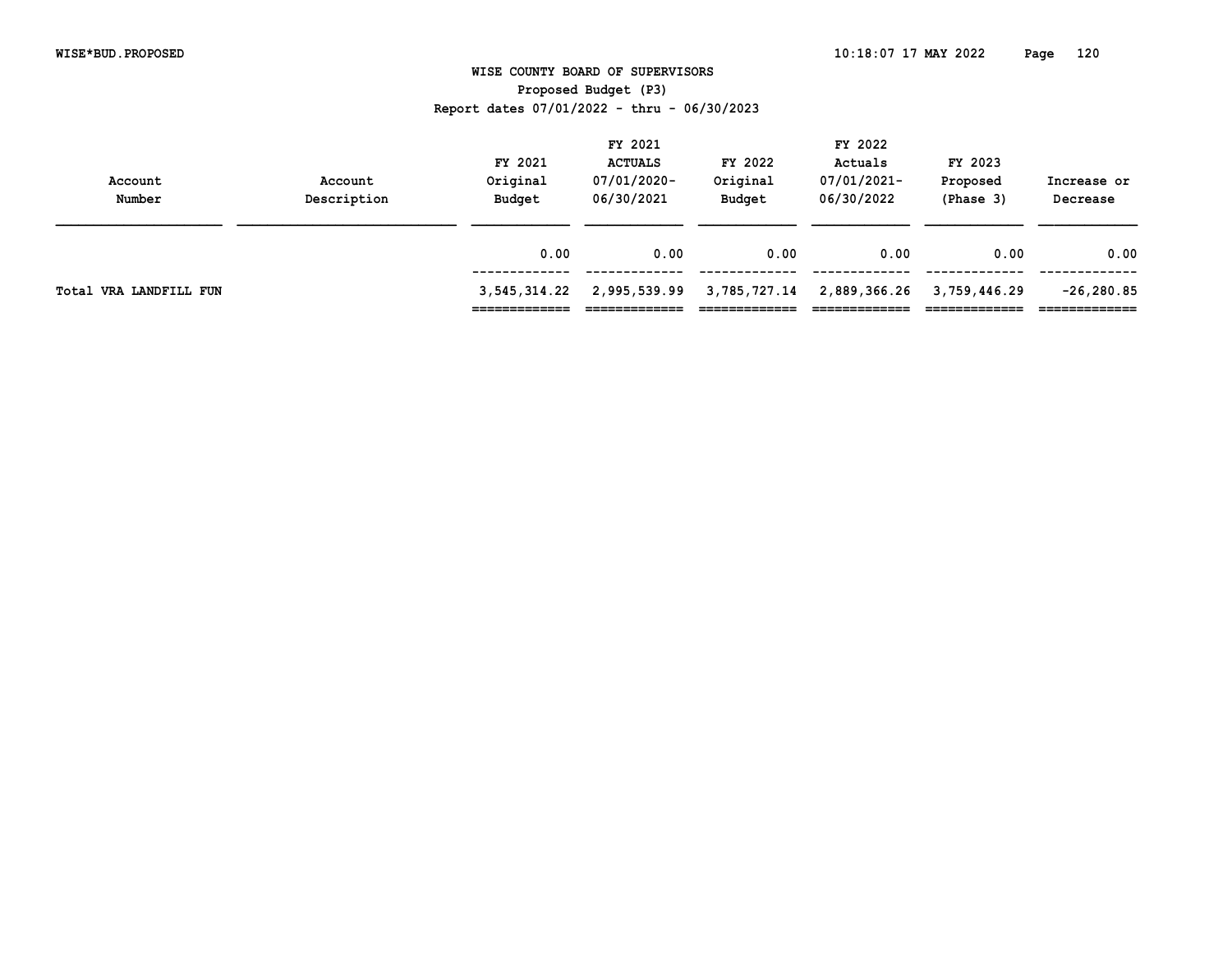**Proposed Budget (P3)**

|                        |                               |          | FY 2021        |          | FY 2022     |           |             |
|------------------------|-------------------------------|----------|----------------|----------|-------------|-----------|-------------|
|                        |                               | FY 2021  | <b>ACTUALS</b> | FY 2022  | Actuals     | FY 2023   |             |
| Account                | Account                       | Original | $07/01/2020 -$ | Original | 07/01/2021- | Proposed  | Increase or |
| Number                 | Description                   | Budget   | 06/30/2021     | Budget   | 06/30/2022  | (Phase 3) | Decrease    |
|                        |                               | 0.00     | 0.00           | 0.00     | 0.00        | 0.00      | 0.00        |
| 640-5111-501001-9999   | SALARIES & WAGES              | 0.00     | 1,451,454.16   | 0.00     | 0.00        | 0.00      | 0.00        |
| 640-5111-502001-9999   | <b>FICA</b>                   | 0.00     | 22,398.74      | 0.00     | 0.00        | 0.00      | 0.00        |
| 640-5111-502009-9999   | UNEMPLOYMENT INSURANCE        | 0.00     | 15.67          | 0.00     | 0.00        | 0.00      | 0.00        |
| 640-5111-505620-9999   | APPALACHIA                    | 0.00     | 164,842.32     | 0.00     | 0.00        | 0.00      | 0.00        |
| 640-5111-505621-9999   | <b>BIG STONE GAP</b>          | 0.00     | 442,402.12     | 0.00     | 5,422.49    | 0.00      | 0.00        |
| 640-5111-505622-9999   | <b>COEBURN</b>                | 0.00     | 185,853.13     | 0.00     | 16,657.74   | 0.00      | 0.00        |
| 640-5111-505623-9999   | <b>POUND</b>                  | 0.00     | 101,040.44     | 0.00     | 13, 181. 25 | 0.00      | 0.00        |
| 640-5111-505624-9999   | ST. PAUL                      | 0.00     | 81,034.76      | 0.00     | 0.00        | 0.00      | 0.00        |
| 640-5111-505625-9999   | WISE                          | 0.00     | 297,628.16     | 0.00     | 0.00        | 0.00      | 0.00        |
| 640-5111-505651-9999   | PUBLIC SERVICE AUTHORITY (PSA | 0.00     | 0.00           | 0.00     | 0.00        | 0.00      | 0.00        |
| 640-5111-505810-9999   | <b>GRANT EXPENSES</b>         | 0.00     | 3,467,635.27   | 0.00     | 0.00        | 0.00      | 0.00        |
| Total CARES ACT SPECIA |                               | 0.00     | 6,214,304.77   | 0.00     | 35,261.48   | 0.00      | 0.00        |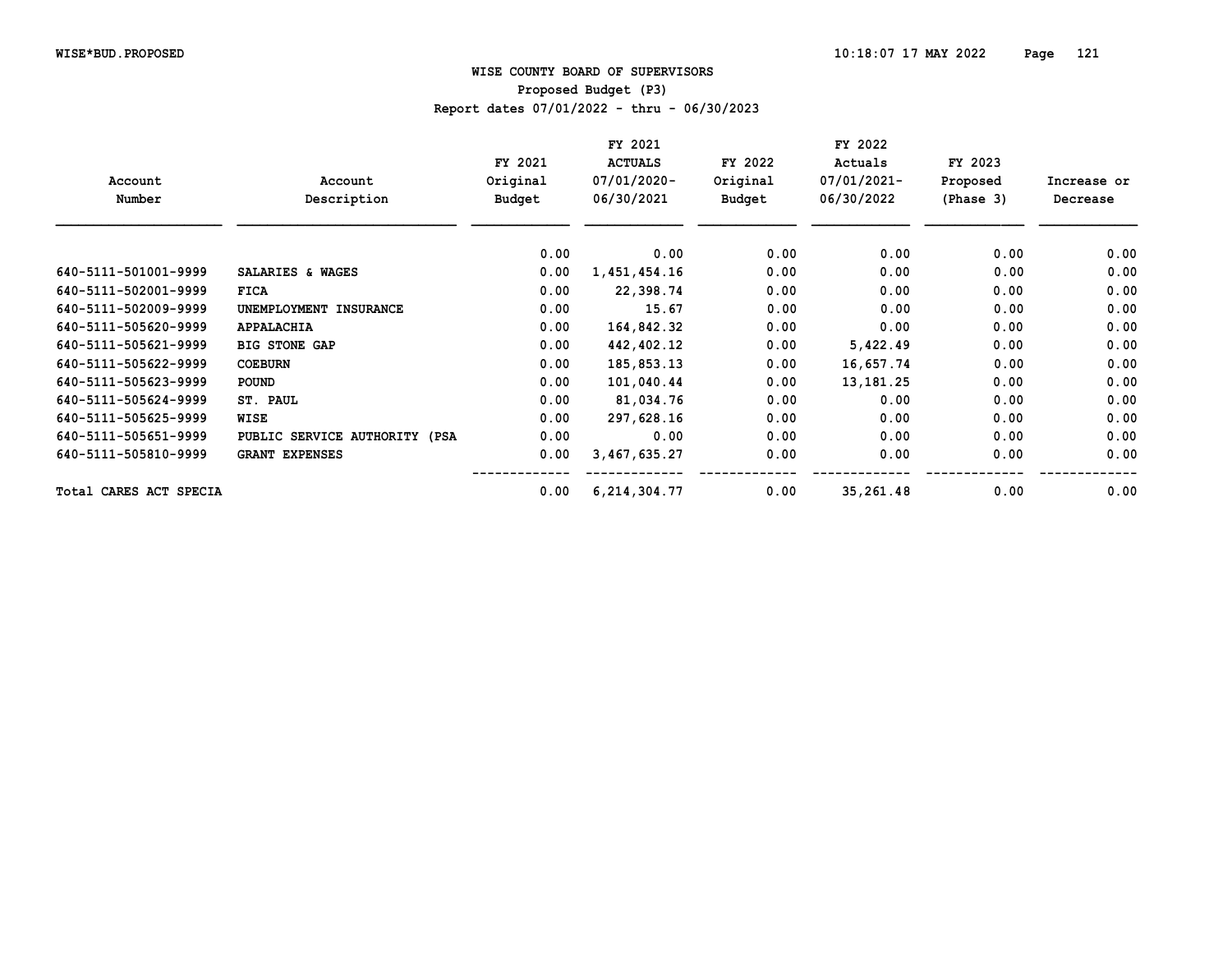**Proposed Budget (P3)**

|                        |                               |          | FY 2021        |          | FY 2022     |           |             |
|------------------------|-------------------------------|----------|----------------|----------|-------------|-----------|-------------|
|                        |                               | FY 2021  | <b>ACTUALS</b> | FY 2022  | Actuals     | FY 2023   |             |
| Account                | Account                       | Original | 07/01/2020-    | Original | 07/01/2021- | Proposed  | Increase or |
| Number                 | Description                   | Budget   | 06/30/2021     | Budget   | 06/30/2022  | (Phase 3) | Decrease    |
|                        |                               | 0.00     | 0.00           | 0.00     | 0.00        | 0.00      | 0.00        |
| 640-5113-505620-9999   | APPALACHIA                    | 0.00     | 0.00           | 0.00     | 22,578.43   | 0.00      | 0.00        |
| 640-5113-505621-9999   | <b>BIG STONE GAP</b>          | 0.00     | 0.00           | 0.00     | 22,813.24   | 0.00      | 0.00        |
| 640-5113-505622-9999   | <b>COEBURN</b>                | 0.00     | 0.00           | 0.00     | 22,698.57   | 0.00      | 0.00        |
| 640-5113-505625-9999   | WISE                          | 0.00     | 0.00           | 0.00     | 13,070.15   | 0.00      | 0.00        |
| 640-5113-505651-9999   | PUBLIC SERVICE AUTHORITY (PSA | 0.00     | 0.00           | 0.00     | 66,674.65   | 0.00      | 0.00        |
| 640-5113-505810-9999   | <b>GRANT EXPENSE</b>          | 0.00     | 0.00           | 0.00     | 8,188.20    | 0.00      | 0.00        |
| Total ARPA SPECIAL FUN |                               | 0.00     | 0.00           | 0.00     | 156,023.24  | 0.00      | 0.00        |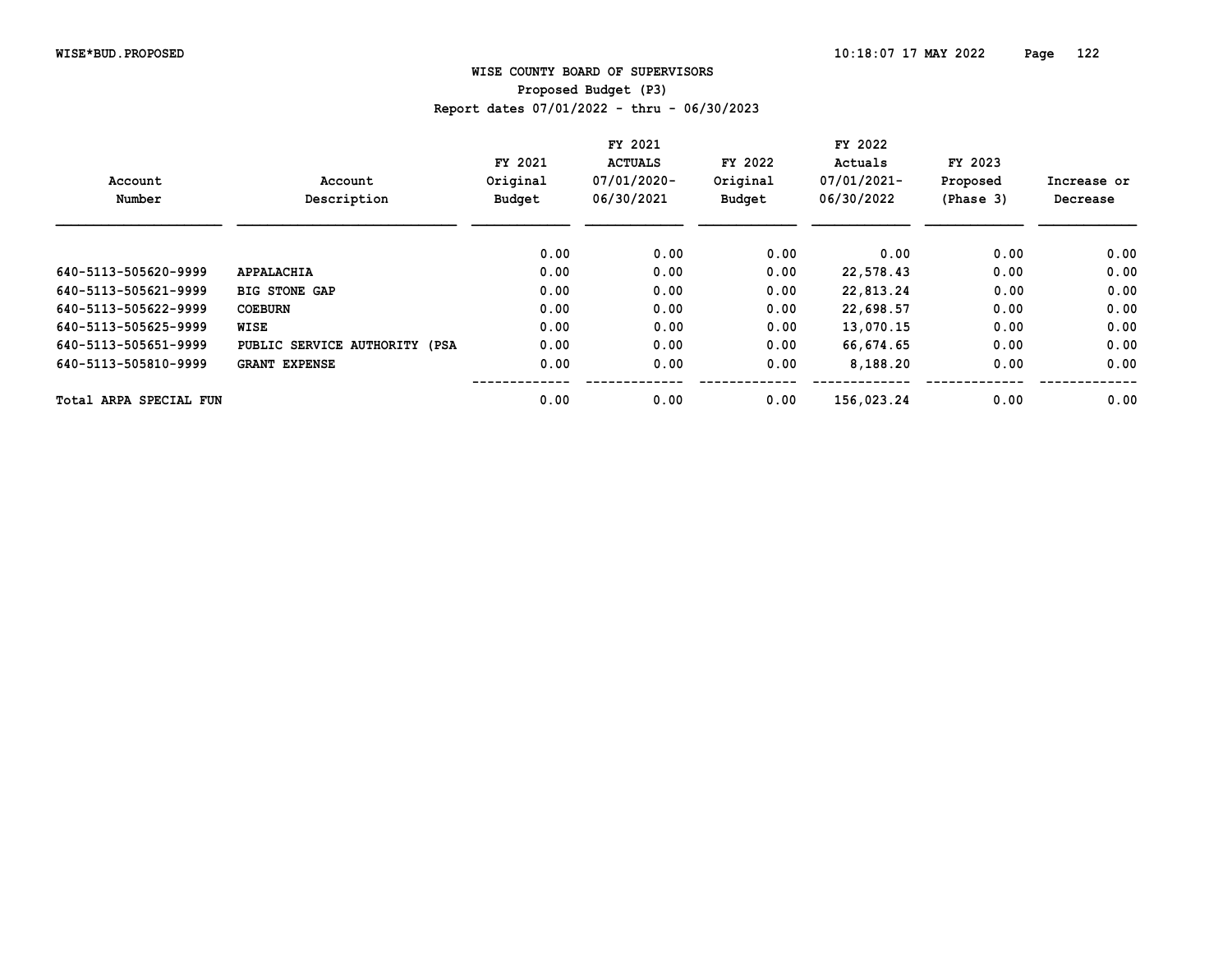**Proposed Budget (P3)**

| Account<br>Number             | Account<br>Description  | FY 2021<br>Original<br>Budget | FY 2021<br><b>ACTUALS</b><br>07/01/2020-<br>06/30/2021 | FY 2022<br>Original<br>Budget | FY 2022<br>Actuals<br>07/01/2021-<br>06/30/2022 | FY 2023<br>Proposed<br>(Phase 3) | Increase or<br>Decrease |
|-------------------------------|-------------------------|-------------------------------|--------------------------------------------------------|-------------------------------|-------------------------------------------------|----------------------------------|-------------------------|
|                               |                         | 0.00                          | 0.00                                                   | 0.00                          | 0.00                                            | 0.00                             | 0.00                    |
| 640-8401-505806-9999          | DEPARTMENTAL EXPENSES   | 0.00                          | 0.00                                                   | 0.00                          | 16,522.38                                       | 0.00                             | 0.00                    |
| 640-8401-505901-9999          | TRANSFER TO OTHER FUNDS | 189,300.00                    | 0.00                                                   | 189,300.00                    | 379.05                                          | 189,300.00                       | 0.00                    |
| <b>Total COURTHOUSE RENOV</b> |                         | 189,300.00                    | 0.00                                                   | 189,300.00                    | 16,901.43                                       | 189,300.00                       | 0.00                    |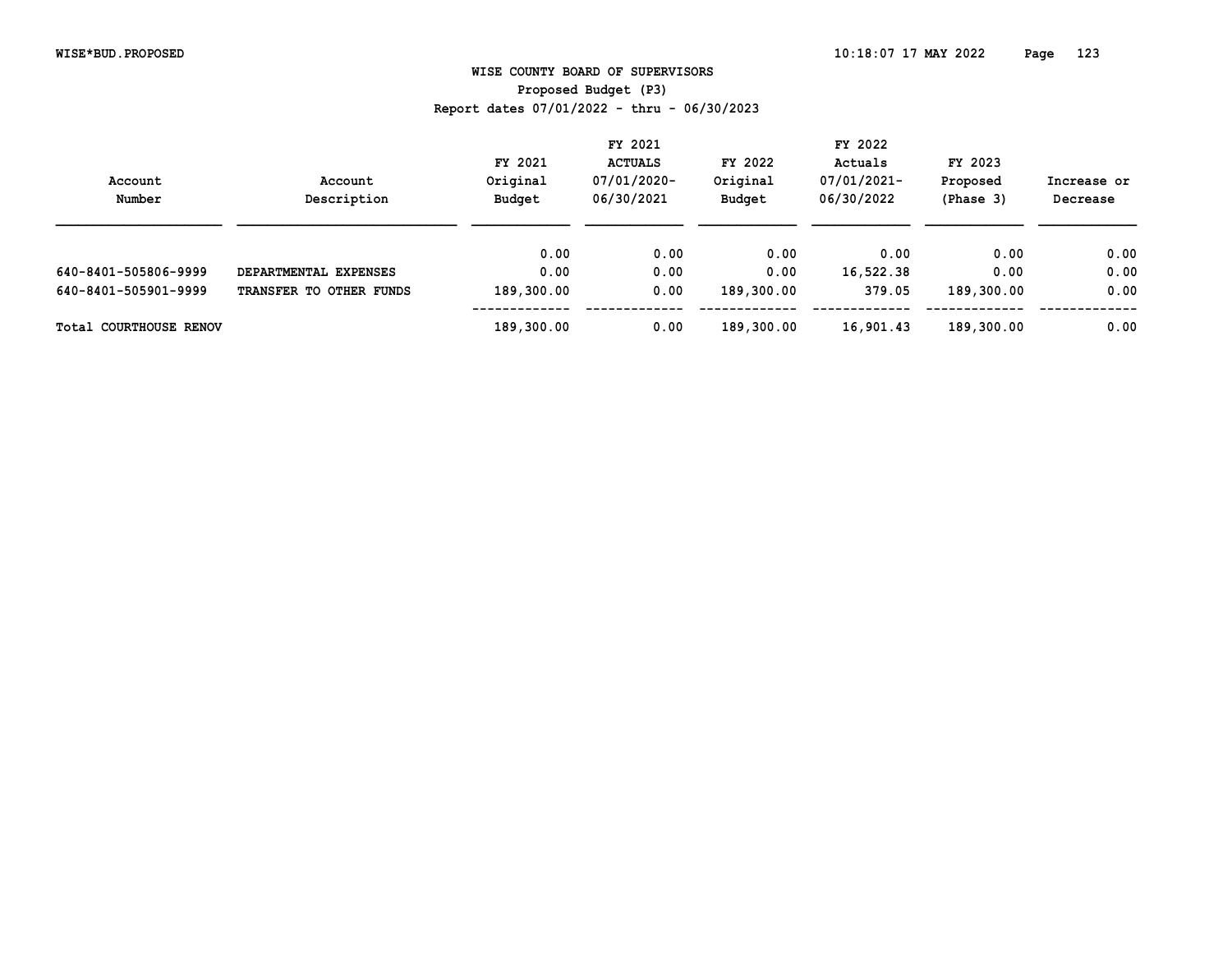**Proposed Budget (P3)**

|                        |                      | FY 2021    |                |            | FY 2022     |            |             |  |
|------------------------|----------------------|------------|----------------|------------|-------------|------------|-------------|--|
|                        |                      | FY 2021    | <b>ACTUALS</b> | FY 2022    | Actuals     | FY 2023    |             |  |
| Account                | Account              | Original   | 07/01/2020-    | Original   | 07/01/2021- | Proposed   | Increase or |  |
| Number                 | Description          | Budget     | 06/30/2021     | Budget     | 06/30/2022  | (Phase 3)  | Decrease    |  |
|                        |                      |            |                |            |             |            |             |  |
|                        |                      | 0.00       | 0.00           | 0.00       | 0.00        | 0.00       | 0.00        |  |
| 640-8419-505810-9999   | <b>GRANT EXPENSE</b> | 145,365.90 | 61,349.91      | 145,365.90 | 0.00        | 145,365.90 | 0.00        |  |
| Total DRONE INNOVATION |                      | 145,365.90 | 61,349.91      | 145,365.90 | 0.00        | 145,365.90 | 0.00        |  |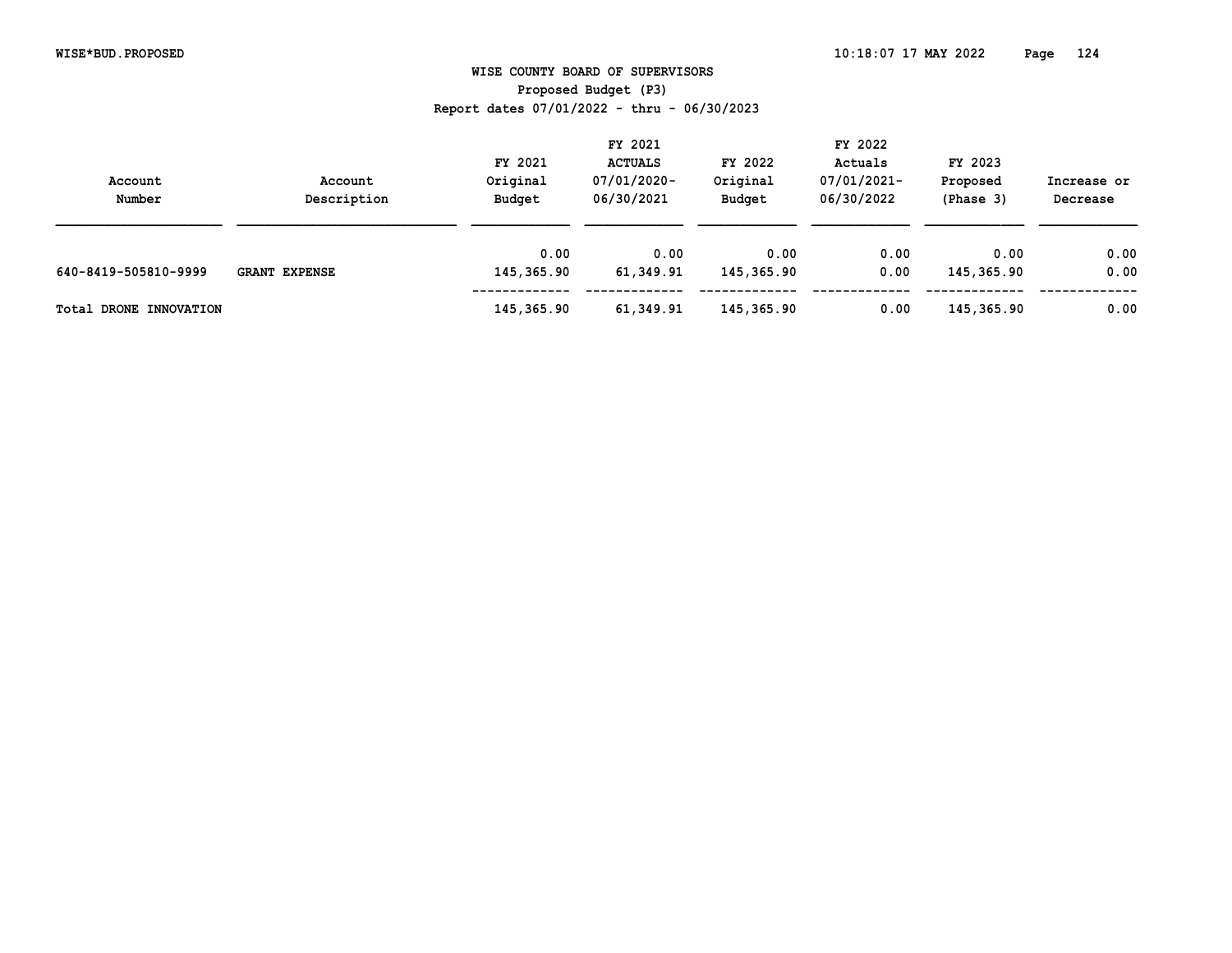**Proposed Budget (P3)**

|                        |                      | FY 2021    |                |            | FY 2022     |            |             |  |
|------------------------|----------------------|------------|----------------|------------|-------------|------------|-------------|--|
|                        |                      | FY 2021    | <b>ACTUALS</b> | FY 2022    | Actuals     | FY 2023    |             |  |
| Account                | Account              | Original   | 07/01/2020-    | Original   | 07/01/2021- | Proposed   | Increase or |  |
| Number                 | Description          | Budget     | 06/30/2021     | Budget     | 06/30/2022  | (Phase 3)  | Decrease    |  |
|                        |                      |            |                |            |             |            |             |  |
|                        |                      | 0.00       | 0.00           | 0.00       | 0.00        | 0.00       | 0.00        |  |
| 640-8422-505810-9999   | <b>GRANT EXPENSE</b> | 478,195.94 | 264,330.63     | 195,555.17 | 82,407.97   | 195,555.17 | 0.00        |  |
|                        |                      |            |                |            |             |            |             |  |
| Total GUEST RIVER BROW |                      | 478,195.94 | 264,330.63     | 195,555.17 | 82,407.97   | 195,555.17 | 0.00        |  |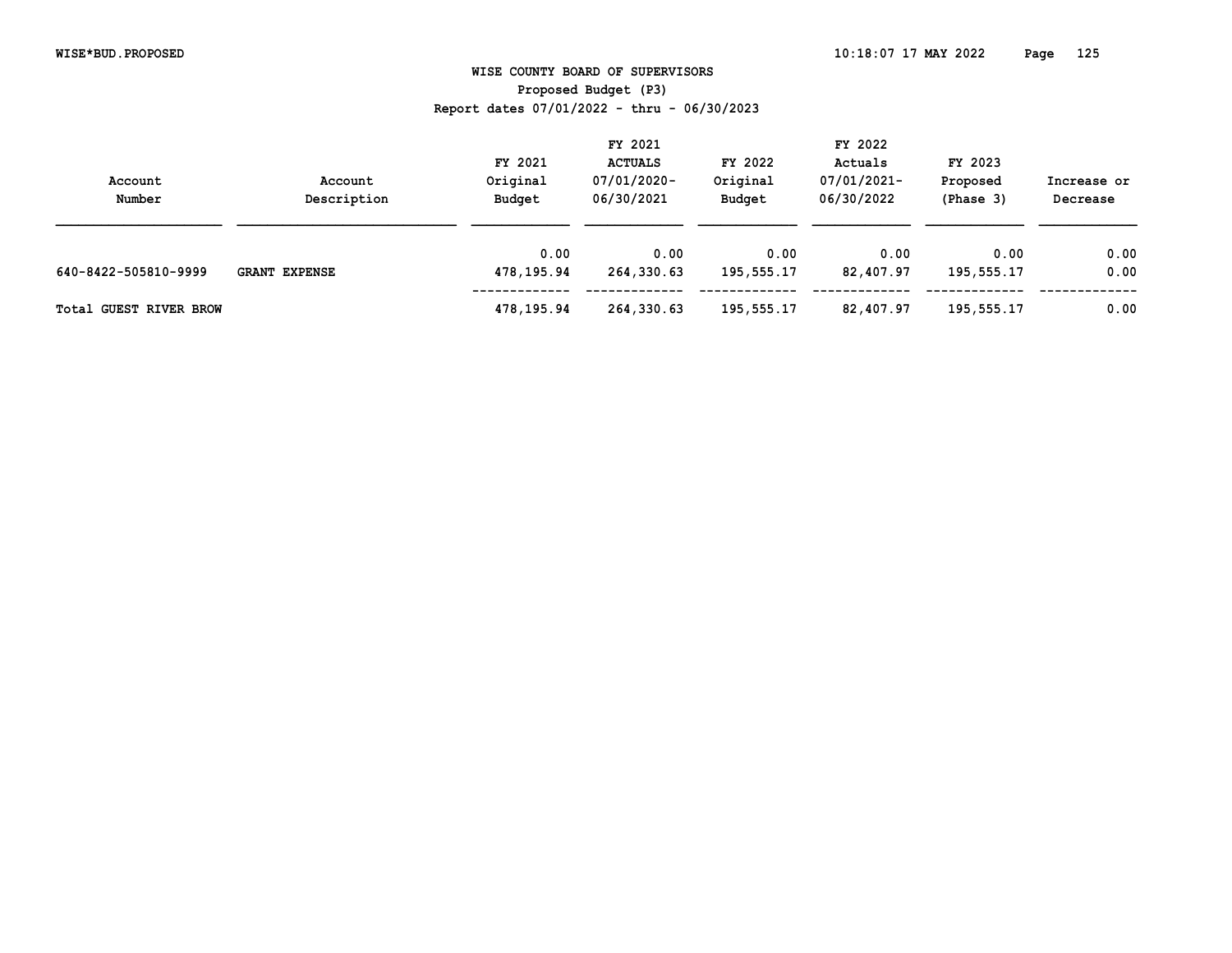**Proposed Budget (P3)**

|                               |                      | FY 2021   |                |           | FY 2022     |           |             |  |
|-------------------------------|----------------------|-----------|----------------|-----------|-------------|-----------|-------------|--|
|                               |                      | FY 2021   | <b>ACTUALS</b> | FY 2022   | Actuals     | FY 2023   |             |  |
| Account                       | Account              | Original  | 07/01/2020-    | Original  | 07/01/2021- | Proposed  | Increase or |  |
| Number                        | Description          | Budget    | 06/30/2021     | Budget    | 06/30/2022  | (Phase 3) | Decrease    |  |
|                               |                      |           |                |           |             |           |             |  |
|                               |                      | 0.00      | 0.00           | 0.00      | 0.00        | 0.00      | 0.00        |  |
| 640-8423-505810-9999          | <b>GRANT EXPENSE</b> | 49,069.02 | 207,429.03     | 49,069.02 | 337,470.97  | 49,069.02 | 0.00        |  |
|                               |                      |           |                |           |             |           |             |  |
| <b>Total URGENT NEED GRAN</b> |                      | 49,069.02 | 207,429.03     | 49,069.02 | 337,470.97  | 49,069.02 | 0.00        |  |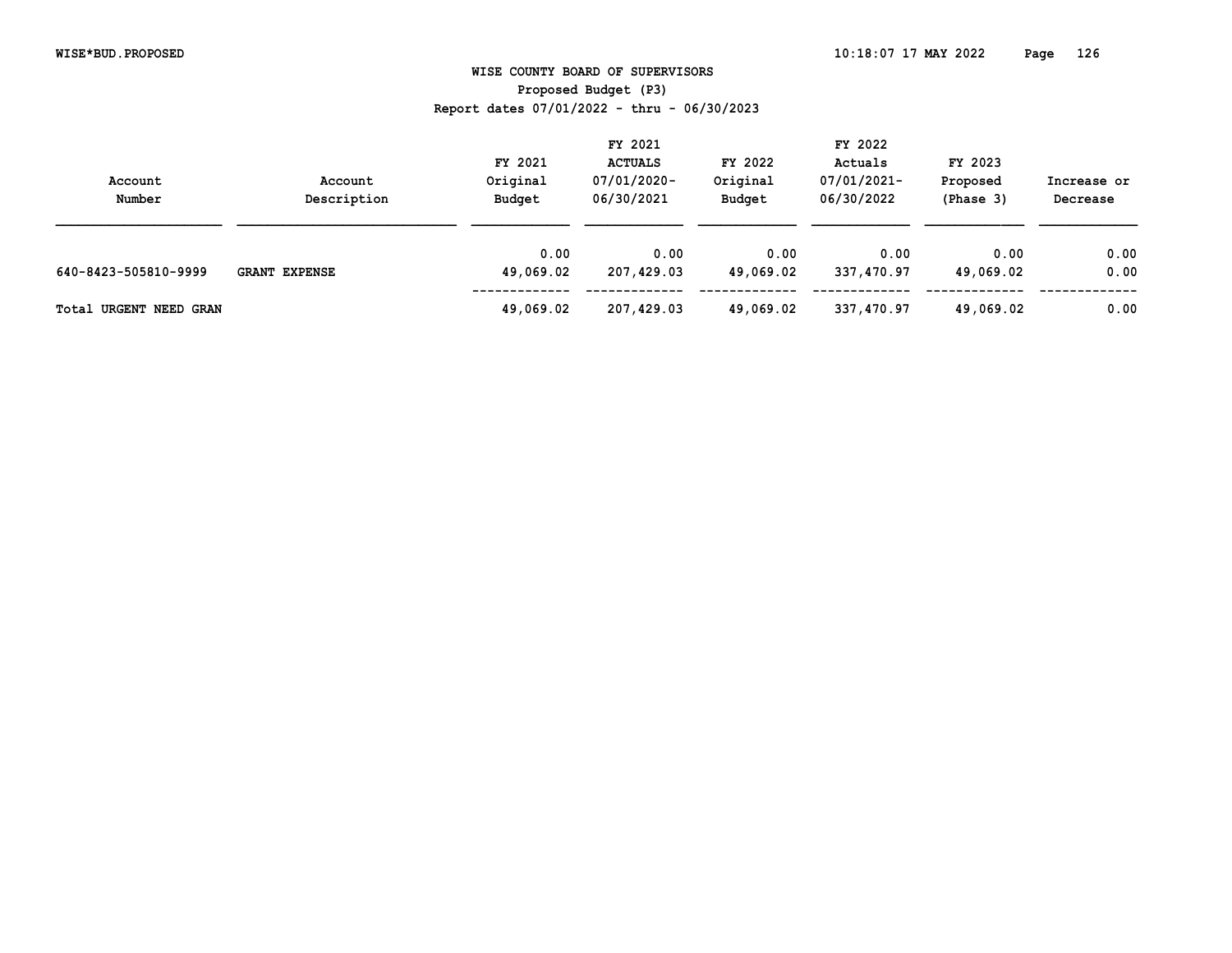**Proposed Budget (P3)**

|                        |                      | FY 2021  |                |          | FY 2022     |           |             |
|------------------------|----------------------|----------|----------------|----------|-------------|-----------|-------------|
|                        |                      | FY 2021  | <b>ACTUALS</b> | FY 2022  | Actuals     | FY 2023   |             |
| Account                | Account              | Original | 07/01/2020-    | Original | 07/01/2021- | Proposed  | Increase or |
| Number                 | Description          | Budget   | 06/30/2021     | Budget   | 06/30/2022  | (Phase 3) | Decrease    |
|                        |                      |          |                |          |             |           |             |
|                        |                      | 0.00     | 0.00           | 0.00     | 0.00        | 0.00      | 0.00        |
| 640-8424-505810-9999   | <b>GRANT EXPENSE</b> | 9,875.00 | 9,875.00       | 9,875.00 | 0.00        | 9,875.00  | 0.00        |
| Total WELLS-ADAMS SEWE |                      | 9,875.00 | 9,875.00       | 9,875.00 | 0.00        | 9,875.00  | 0.00        |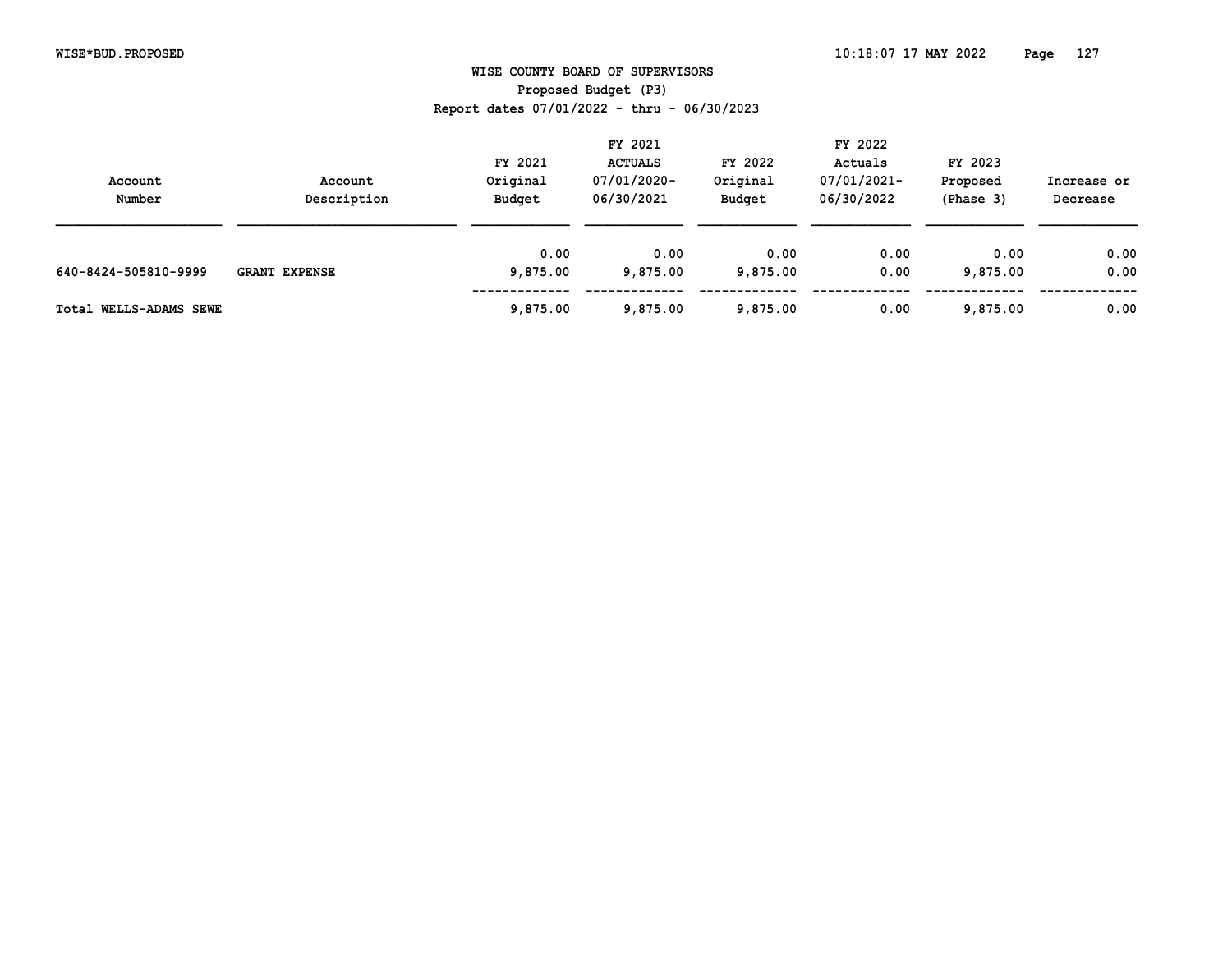| Account<br>Number             | Account<br>Description | FY 2021<br>Original<br>Budget | FY 2021<br><b>ACTUALS</b><br>07/01/2020-<br>06/30/2021 | FY 2022<br>Original<br>Budget | FY 2022<br>Actuals<br>07/01/2021-<br>06/30/2022 | FY 2023<br>Proposed<br>(Phase 3) | Increase or<br>Decrease |
|-------------------------------|------------------------|-------------------------------|--------------------------------------------------------|-------------------------------|-------------------------------------------------|----------------------------------|-------------------------|
| 640-8425-505810-9999          | <b>GRANT EXPENSE</b>   | 0.00<br>1,454,000.00          | 0.00<br>13,750.00                                      | 0.00<br>1,454,000.00          | 0.00<br>11,250.00                               | 0.00<br>1,454,000.00             | 0.00<br>0.00            |
| <b>Total BANNER SEWER PRO</b> |                        | 1,454,000.00                  | 13,750.00                                              | 1,454,000.00                  | 11,250.00                                       | 1,454,000.00                     | 0.00                    |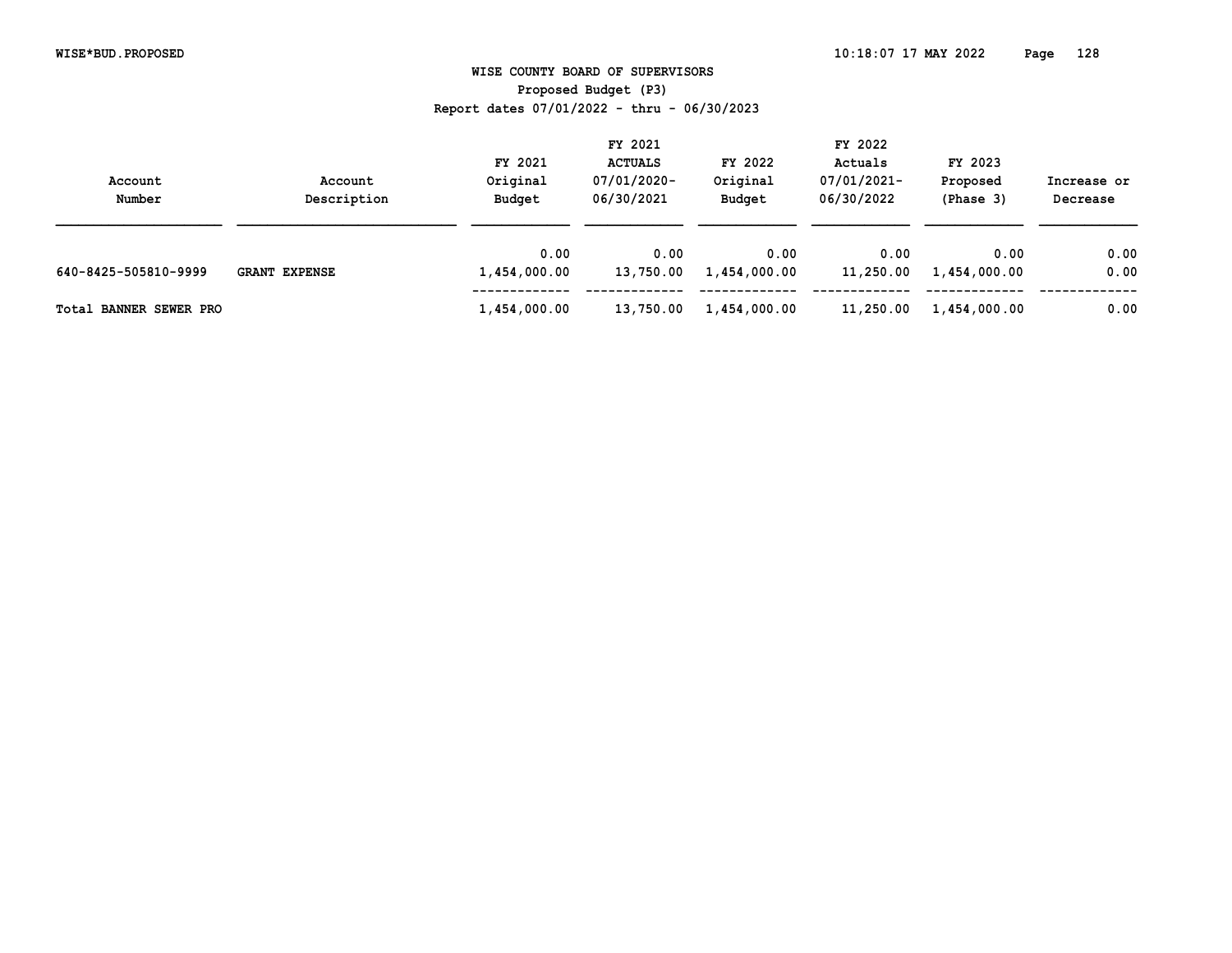|                            |             |               | FY 2021        |               | FY 2022     |              |             |
|----------------------------|-------------|---------------|----------------|---------------|-------------|--------------|-------------|
|                            |             | FY 2021       | <b>ACTUALS</b> | FY 2022       | Actuals     | FY 2023      |             |
| Account                    | Account     | Original      | $07/01/2020 -$ | Original      | 07/01/2021- | Proposed     | Increase or |
| Number                     | Description | Budget        | 06/30/2021     | Budget        | 06/30/2022  | (Phase 3)    | Decrease    |
|                            |             |               |                |               |             |              |             |
|                            |             | 0.00          | 0.00           | 0.00          | 0.00        | 0.00         | 0.00        |
|                            |             |               |                |               |             |              |             |
| <b>Total PROJECTS FUND</b> |             | 2,325,805.86  | 6,771,039.34   | 2,043,165.09  | 639,315.09  | 2,043,165.09 | 0.00        |
|                            |             | ============= | ============   | ============= |             |              |             |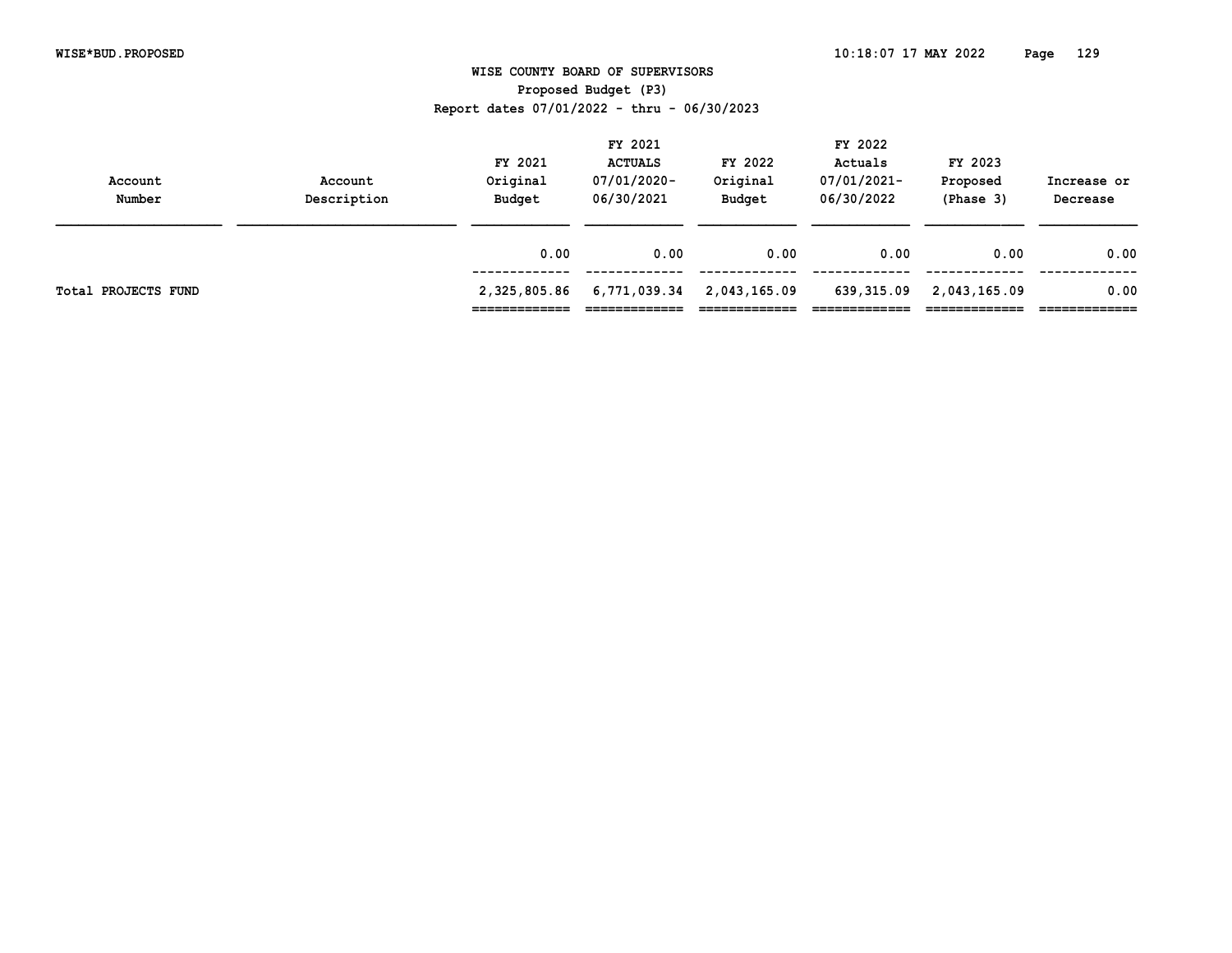**Proposed Budget (P3)**

|                        |                            |             | FY 2021        |               | FY 2022        |               |               |
|------------------------|----------------------------|-------------|----------------|---------------|----------------|---------------|---------------|
|                        |                            | FY 2021     | <b>ACTUALS</b> | FY 2022       | Actuals        | FY 2023       |               |
| Account                | Account                    | Original    | 07/01/2020-    | Original      | $07/01/2021 -$ | Proposed      | Increase or   |
| Number                 | Description                | Budget      | 06/30/2021     | Budget        | 06/30/2022     | (Phase 3)     | Decrease      |
|                        |                            | 0.00        | 0.00           | 0.00          | 0.00           | 0.00          | 0.00          |
| 930-5309-501001-9999   | SALARIES & WAGES           | 96,660.60   | 255,768.00     | 96,660.60     | 237,502.23     | 255,768.00    | 159,107.40    |
| 930-5309-501003-9999   | SALARIES & WAGES-PART-TIME | 23,979.42   | 65,743.82      | 23,979.42     | 82,508.51      | 65,743.82     | 41,764.40     |
| 930-5309-501008-9999   | SALARY RECOVERIES          | -138,712.85 | $-334, 431.67$ | $-138,909.31$ | $-361,540.46$  | $-372,798.40$ | $-233,889.09$ |
| 930-5309-502001-9999   | <b>FICA</b>                | 8,970.80    | 23,961.51      | 8,970.80      | 24,456.29      | 23,961.51     | 14,990.71     |
| 930-5309-502002-9999   | <b>RETIREMENT-VRS</b>      | 8,353.15    | 24,419.04      | 8,353.15      | 23, 345. 28    | 24,419.04     | 16,065.89     |
| 930-5309-502005-9999   | HOSPITAL/MEDICAL PLANS     | 0.00        | $-7,282.00$    | 0.00          | $-1,749.00$    | 0.00          | 0.00          |
| 930-5309-502006-9999   | <b>GROUP INSURANCE</b>     | 606.14      | 2,494.08       | 606.14        | 2,384.55       | 2,494.08      | 1,887.94      |
| 930-5309-502009-9999   | UNEMPLOYMENT INSURANCE     | 142.74      | 411.95         | 339.20        | 554.26         | 411.95        | 72.75         |
| Total YOUTH SERVICES B |                            | 0.00        | 31,084.73      | 0.00          | 7,461.66       | 0.00          | 0.00          |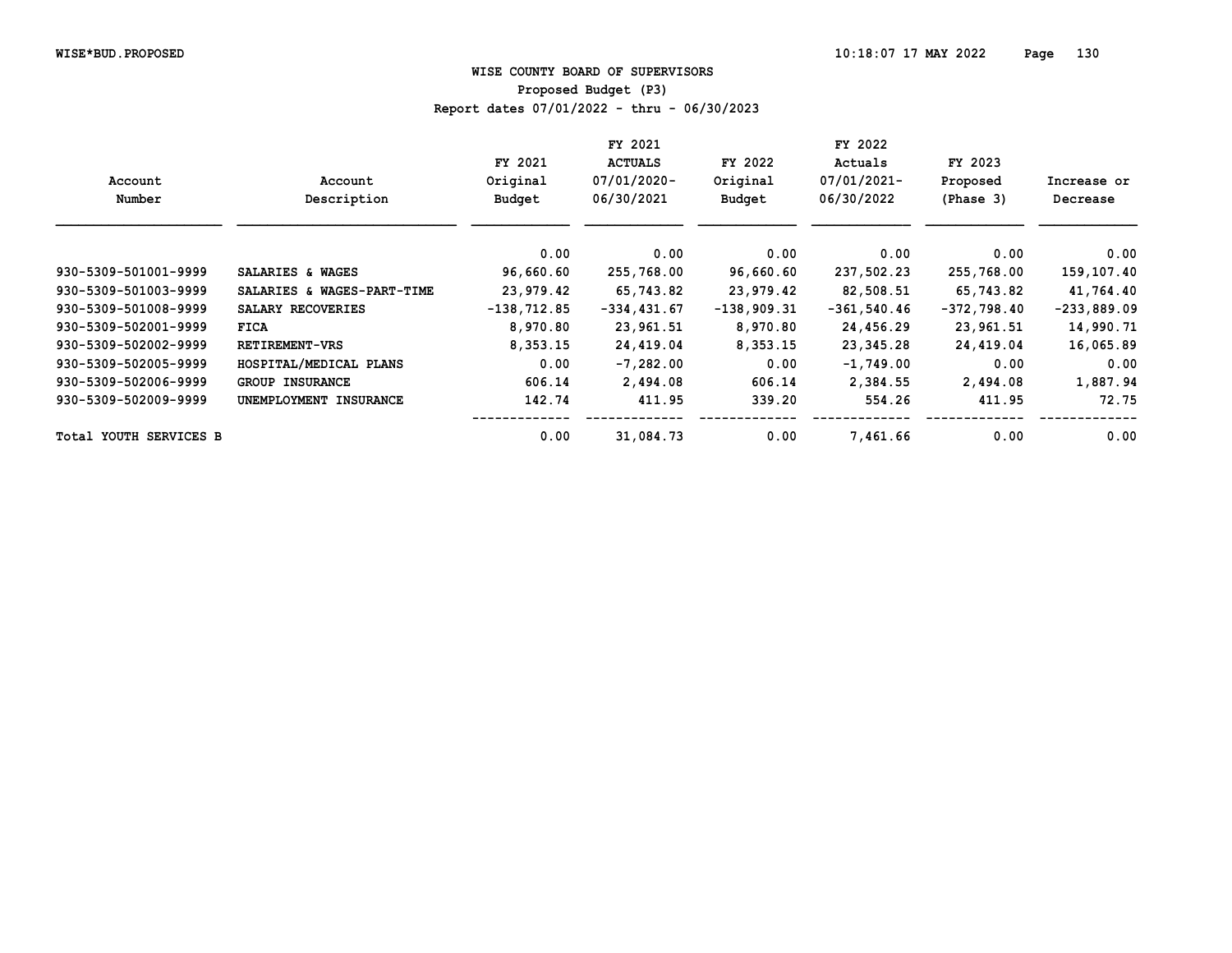**Proposed Budget (P3)**

| Account<br>Number    | Account<br>Description | FY 2021<br>Original<br>Budget | FY 2021<br><b>ACTUALS</b><br>07/01/2020-<br>06/30/2021 | FY 2022<br>Original<br>Budget | FY 2022<br>Actuals<br>07/01/2021-<br>06/30/2022 | FY 2023<br>Proposed<br>(Phase 3) | Increase or<br>Decrease |
|----------------------|------------------------|-------------------------------|--------------------------------------------------------|-------------------------------|-------------------------------------------------|----------------------------------|-------------------------|
| 930-9999-505806-9999 | DEPARTMENTAL EXPENSES  | 0.00<br>0.00                  | 0.00<br>47,576.92                                      | 0.00<br>0.00                  | 0.00<br>107,272.75                              | 0.00<br>0.00                     | 0.00<br>0.00            |
| Total NON-DEPARTMENT |                        | 0.00                          | 47,576.92                                              | 0.00                          | 107,272.75                                      | 0.00                             | 0.00                    |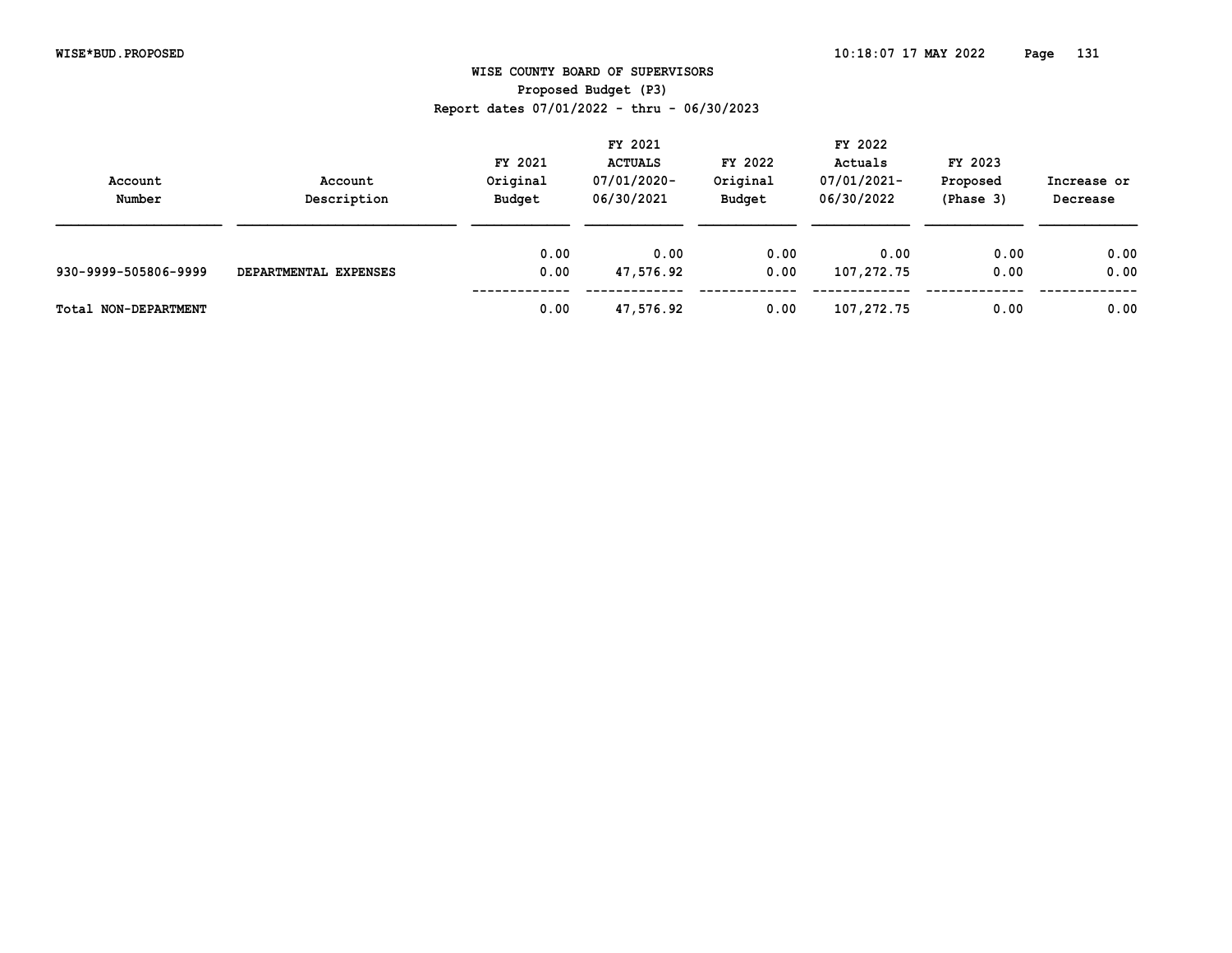|                        |                        | FY 2021               | FY 2021<br><b>ACTUALS</b> | FY 2022            | FY 2022<br>Actuals        | FY 2023               |                         |
|------------------------|------------------------|-----------------------|---------------------------|--------------------|---------------------------|-----------------------|-------------------------|
| Account<br>Number      | Account<br>Description | Original<br>Budget    | 07/01/2020-<br>06/30/2021 | Original<br>Budget | 07/01/2021-<br>06/30/2022 | Proposed<br>(Phase 3) | Increase or<br>Decrease |
|                        |                        | 0.00                  | 0.00                      | 0.00               | 0.00                      | 0.00                  | 0.00                    |
| Total LONESOME PINE YO |                        | 0.00<br>============= | 78,661.65                 | 0.00               | 114,734.41                | 0.00                  | 0.00                    |